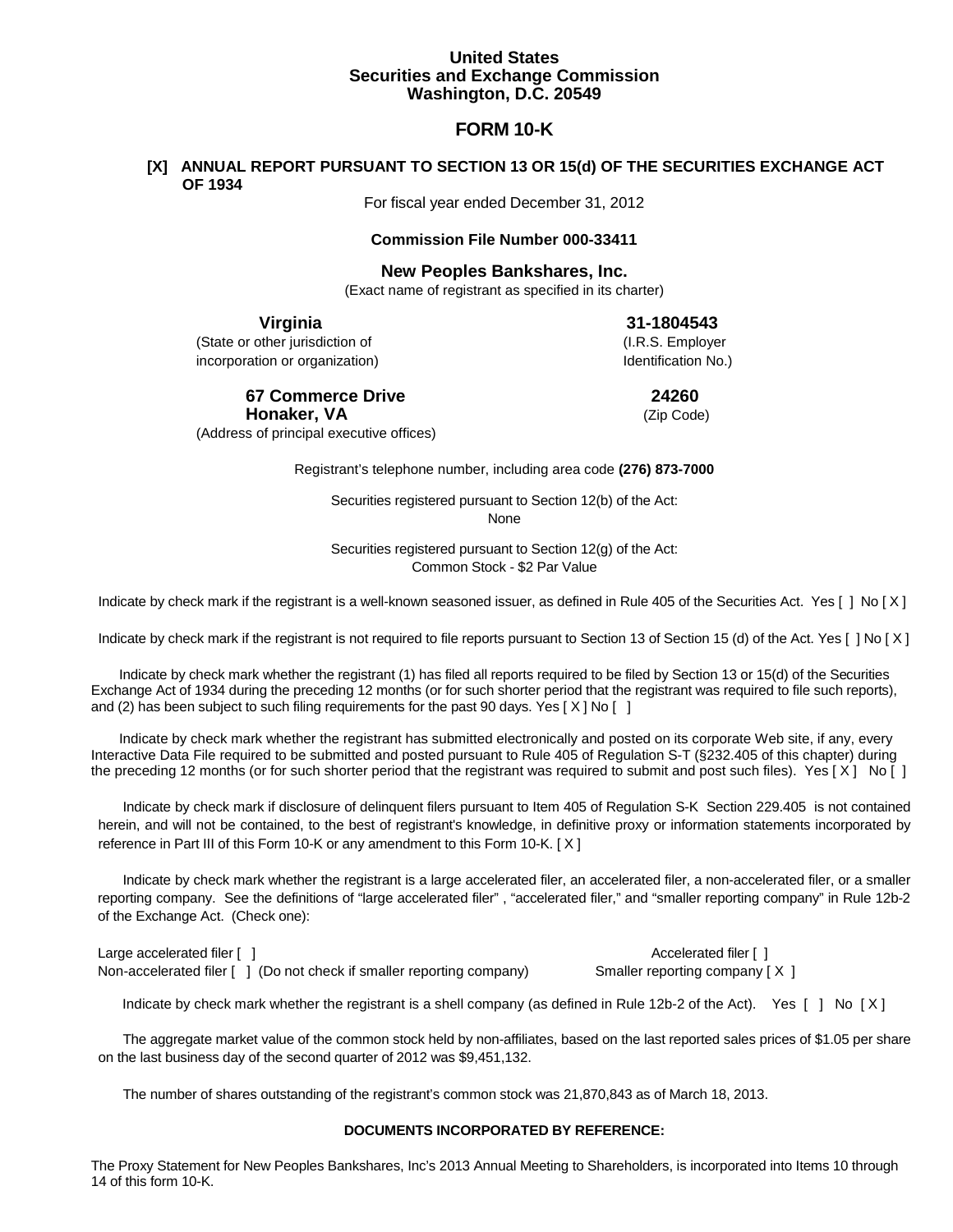# **TABLE OF CONTENTS**

# Page

| <b>PARTI</b>                |                                                                                                                 |    |
|-----------------------------|-----------------------------------------------------------------------------------------------------------------|----|
| Item 1.                     | <b>Business</b>                                                                                                 | 3  |
| Item 1A.                    | <b>Risk Factors</b>                                                                                             | 12 |
| Item 1B.                    | <b>Unresolved Staff Comments</b>                                                                                | 12 |
| Item 2.                     | Properties                                                                                                      | 12 |
| Item 3.                     | <b>Legal Proceedings</b>                                                                                        | 12 |
| Item 4.                     | <b>Mine Safety Disclosures</b>                                                                                  | 12 |
| <b>PART II</b><br>Item 5.   | Market for Registrant's Common Equity, Related Stockholder Matters<br>and Issuer Purchases of Equity Securities | 13 |
| Item 6.                     | <b>Selected Financial Data</b>                                                                                  | 13 |
| Item 7.                     | Management's Discussion and Analysis of Financial Condition and<br><b>Results of Operations</b>                 | 14 |
| Item 7A.                    | <b>Quantitative and Qualitative Disclosures About Market Risk</b>                                               | 31 |
| Item 8.                     | <b>Financial Statements and Supplementary Data</b>                                                              | 32 |
| Item 9.                     | Changes in and Disagreements with Accountants on<br><b>Accounting and Financial Disclosure</b>                  | 67 |
| Item 9A.                    | <b>Controls and Procedures</b>                                                                                  | 67 |
| Item 9B.                    | Other Information                                                                                               | 67 |
| <b>PART III</b><br>Item 10. | Directors, Executive Officers and Corporate Governance                                                          | 68 |
| Item 11.                    | <b>Executive Compensation</b>                                                                                   | 68 |
| Item 12.                    | Security Ownership of Certain Beneficial Owners and Management and<br><b>Related Stockholder Matters</b>        | 68 |
| Item 13.                    | Certain Relationships, Related Transactions and Director Independence 68                                        |    |
| Item 14.                    | <b>Principal Accounting Fees and Services</b>                                                                   | 68 |
| <b>PARTIV</b><br>Item 15.   | <b>Exhibits, Financial Statement Schedules</b>                                                                  | 69 |
| <b>SIGNATURES</b>           |                                                                                                                 | 70 |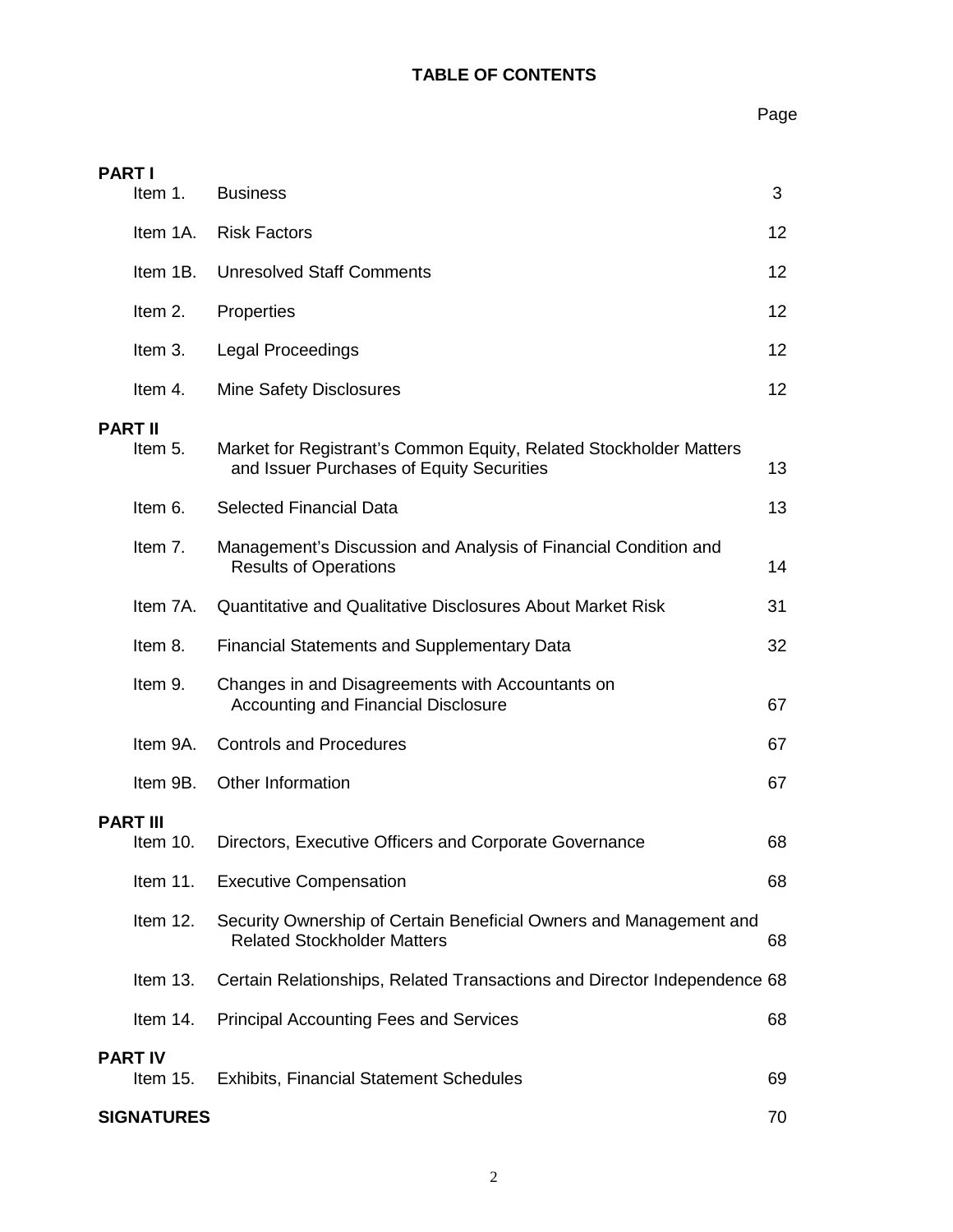# **PART I**

#### **Item 1. Business**

## **General**

New Peoples Bankshares, Inc. (New Peoples) is a Virginia bank holding company headquartered in Honaker, Virginia. Prior to January 1, 2009, New Peoples was a financial holding company. Our business is conducted primarily through New Peoples Bank, Inc., a Virginia banking corporation (the Bank). The Bank has a division doing business as New Peoples Bank Financial Services which offers investment services through its broker dealer relationship with LPL Financial Services, Inc. NPB Insurance Services, Inc. (NPB Insurance) is a subsidiary of the Bank and offers insurance services only.

The Bank offers a range of banking and related financial services focused primarily on serving individuals, small to medium size businesses, and the professional community. We strive to serve the banking needs of our customers while developing personal, hometown relationships with them. Our board of directors believes that marketing customized banking services enables us to establish a niche in the financial services marketplace where we do business.

The Bank is headquartered in Honaker, Virginia and operates 23 full service offices in the southwestern Virginia counties of Russell, Scott, Washington, Tazewell, Buchanan, Dickenson, Wise, Lee, Smyth, and Bland; Mercer County in southern West Virginia and the eastern Tennessee county of Sullivan. The close proximity and mobile nature of individuals and businesses in adjoining counties and nearby cities in Virginia, West Virginia and Tennessee places these markets within our Bank's targeted trade area, as well.

We provide professionals and small and medium size businesses in our market area with responsive and technologically enabled banking services. These services include loans that are priced on a deposit relationship basis, easy access to our decision makers, and quick and innovative action necessary to meet a customer's banking needs. Our capitalization and lending limit enable us to satisfy the credit needs of a large portion of the targeted market segment. When a customer needs a loan that exceeds our lending limit, we try to find other financial institutions to participate in the loan with us.

#### **Our History**

The Bank was incorporated under the laws of the Commonwealth of Virginia on December 9, 1997 and began operations on October 28, 1998. On September 27, 2001, the shareholders of the Bank approved a plan of reorganization under which they exchanged their shares of Bank common stock for shares of New Peoples common stock. On November 30, 2001, the reorganization was completed and the Bank became New Peoples' wholly owned subsidiary.

In June 2003, New Peoples formed two new wholly-owned subsidiaries, NPB Financial Services, Inc. (currently named NPB Insurance Services, Inc.) and NPB Web Services, Inc. (NPB Web), a web design and hosting company.

NPB Insurance is a full-service insurance agency, dealing in personal and group life, health, and disability products. However, the Bank, through its division New Peoples Bank Financial services, offers fixed and variable annuities, fee based asset management and other investment products through a broker/dealer relationship with LPL Financial Services, Inc.

NPB Web is inactive.

In July 2004, NPB Capital Trust I was formed to issue \$11.3 million in trust preferred securities.

In September 2006, NPB Capital Trust 2 was formed to issue \$5.2 million in trust preferred securities.

#### **Branch Locations**

After a period of significant branch expansion between 2000 and 2008, we have consolidated some of our branch operations to improve efficiency. Currently, in addition to our headquarters in Honaker, Virginia we have 22 branches located in Abingdon, Virginia; Big Stone Gap, Virginia; Bland, Virginia; Bluefield, Virginia; Bristol, Virginia; Castlewood, Virginia; Chilhowie, Virginia; Clintwood, Virginia; Gate City, Virginia; Grundy, Virginia; Haysi, Virginia; Jonesville, Virginia; Lebanon, Virginia; Norton, Virginia; Pound, Virginia; Pounding Mill, Virginia; Tazewell, Virginia; Weber City, Virginia; Wise, Virginia; Bluewell, West Virginia; Princeton, West Virginia; and Kingsport, Tennessee.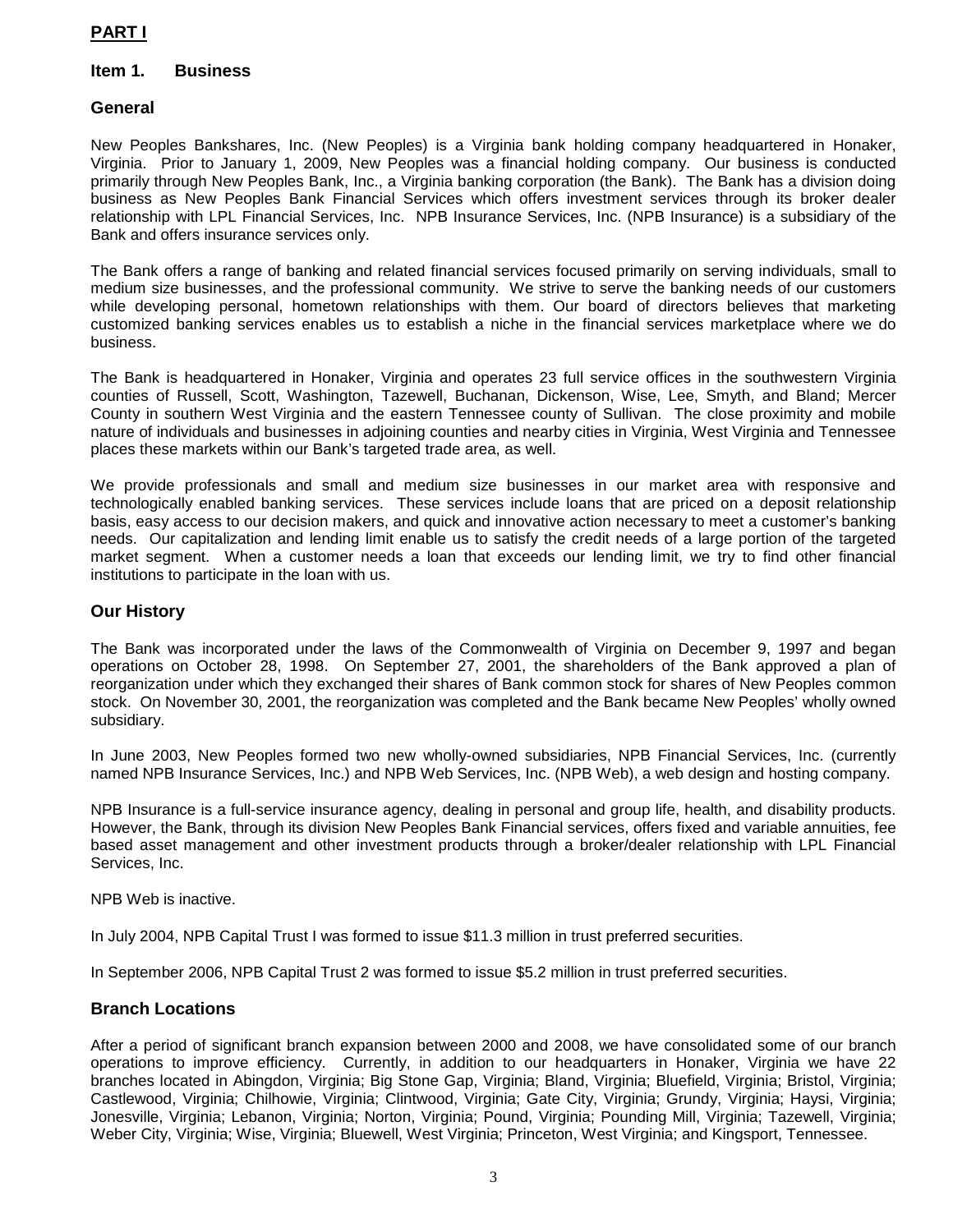#### **Our Market Areas**

Our primary market area consists of southwestern Virginia, southern West Virginia and northeastern Tennessee. Specifically, we operate in the southwestern Virginia counties of Russell, Scott, Washington, Tazewell, Buchanan, Dickenson, Wise, Lee, Smyth, and Bland; Mercer County in southern West Virginia and the eastern Tennessee counties of Sullivan and Washington (collectively, the "Tri-State Area"). The close proximity and transient nature of individuals and businesses in adjoining counties and nearby cities in Virginia, West Virginia and Tennessee place these markets within our bank's targeted trade area, as well.

Accessibility to Interstates I-77, I-81, I-26, I-64 and I-75 as well as major state and U.S. highways including US 19, US 23, US 58, US 460 and US 421 make the area an ideal location to serve markets in both the East and Mid-America. The area is strategically located midway between Atlanta-Pittsburgh, Charlotte-Cincinnati, and Richmond-Louisville, and is within a day's drive of more than half of the U.S. population. A regional airport located in Bristol, Tennessee serves the area for commercial flights to and from major cities in the United States. General aviation airports accommodating small jet service include Lonesome Pine Regional Airport, Wise, VA; Lee County Airport, Jonesville, VA; Tazewell County Airport, Claypool Hill, VA; Virginia Highlands Airport, Abingdon, VA; and Mercer County Airport, Bluefield, WV. Rail service providers include CSX Transportation and Norfolk Southern Railways.

The Tri-State Area has a diversified economy supported by natural resources, which include coal, natural gas, limestone, and timber; agriculture; healthcare; education; technology; manufacturing and services industries. Predominantly, the market is comprised of locally owned and operated small businesses. The area has also been named a technology corridor. Considerable investments in high-technology communications, high-speed broadband network and infrastructure have been made which has opened the area to large technology companies and future business development potential for new and existing businesses. The area is becoming known as one of the East Coast's new centers for electronic information technology, energy, education and emerging specialty manufacturing. Leaders in their industries are taking advantage of the low cost of doing business, training opportunities, available workforce and an exceptional quality of life experience for employers and employees alike.

#### **Internet Site**

We have our internet banking site at www.newpeoplesbank.com. The site includes a customer service area that contains branch and ATM locations, product descriptions and current interest rates offered on deposit accounts. Customers with internet access can access account balances, make transfers between accounts, enter stop payment orders, order checks, and use an optional bill paying service.

#### **Available Information**

We file annual, quarterly, and current reports, proxy statements and other information with the Securities and Exchange Commission (the SEC). Our SEC filings are filed electronically and are available to the public over the internet at the SEC's web site at www.sec.gov. In addition, any document we file with the SEC can be read and copied at the SEC's public reference facilities at 100 F Street, N.E., Washington, D.C. 20549. Copies of documents can be obtained at prescribed rates by writing to the Public Reference Section of the SEC at 100 F Street, N.E., Washington, D.C. 20549. The public may obtain information on the operation of the Public Reference Room by calling the SEC at 1-800-SEC-0330. We also provide a link to our filings on the SEC website, free of charge, through our internet website www.npbankshares.com under "Investor Relations."

# **Banking Services**

*General*. We accept deposits, make consumer and commercial loans, issue drafts, and provide other services customarily offered by a commercial bank, such as business and personal checking and savings accounts, walk-up tellers, drive-in windows, and 24-hour automated teller machines. The Bank is a member of the Federal Reserve System and its deposits are insured under the Federal Deposit Insurance Act to the maximum limit.

*Loans.* Generally, we offer a full range of short-to-medium term commercial, 1-4 family residential mortgages and personal loans. Commercial loans include both secured and unsecured loans for working capital (including inventory and receivables), business expansion (including acquisition of real estate and improvements) and purchase of equipment and machinery. Consumer loans may include secured and unsecured loans for financing automobiles, home improvements, education, personal investments and other purposes.

Our lending activities are subject to a variety of lending limits imposed by state law. While differing limits apply in certain circumstances based on the type of loan or the nature of the borrower (including the borrower's relationship to the Bank), in general, the Bank is subject to a loan-to-one borrower limit of an amount equal to 15% of its capital and surplus in the case of loans which are not fully secured by readily marketable or other permissible types of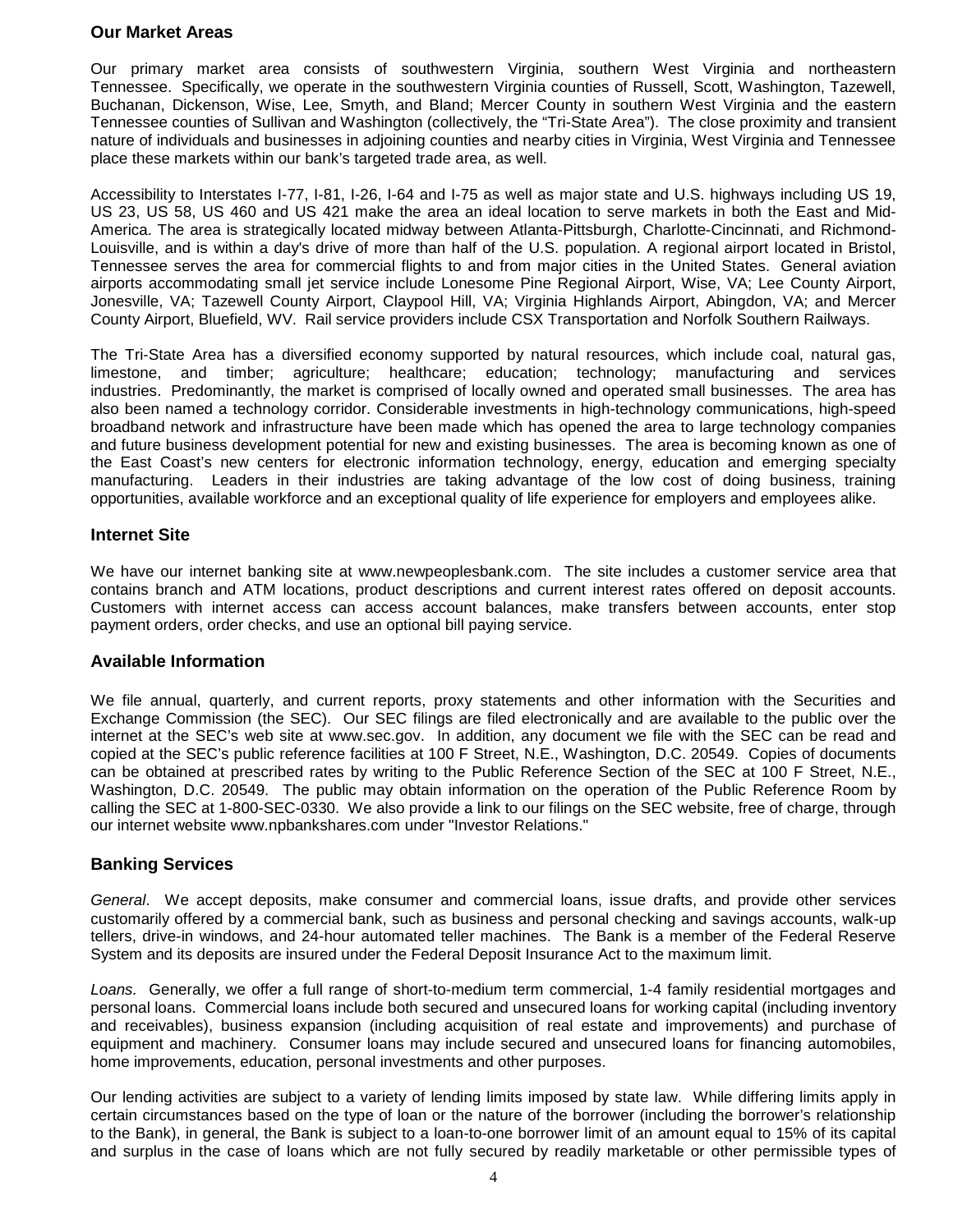collateral. The Bank voluntarily may choose to impose a policy limit on loans to a single borrower that is less than the legal lending limit.

We obtain short-to-medium term commercial and personal loans through direct solicitation of business owners and continued business from existing customers. Completed loan applications are reviewed by our loan officers. As part of the application process, information is obtained concerning the income, financial condition, employment and credit history of the applicant. If commercial real estate is involved, information is also obtained concerning cash flow after debt service. Loan quality is analyzed based on the Bank's experience and its credit underwriting guidelines.

Loans by type as a percentage of total loans are as follows:

|                                        |         |         | December 31, |         |         |
|----------------------------------------|---------|---------|--------------|---------|---------|
|                                        | 2012    | 2011    | 2010         | 2009    | 2008    |
| Commercial, financial and agricultural | 12.61%  | 14.35%  | 15.48%       | 15.56%  | 15.26%  |
| Real estate – construction             | 4.66%   | 5.42%   | 7.39%        | 9.41%   | 8.96%   |
| Real estate – mortgage                 | 77.09%  | 73.79%  | 69.13%       | 66.02%  | 67.04%  |
| Installment loans to individuals       | 5.64%   | 6.44%   | 8.00%        | 9.01%   | 8.74%   |
| Total                                  | 100.00% | 100.00% | 100.00%      | 100.00% | 100.00% |

*Commercial Loans*. We make commercial loans to qualified businesses in our market area. Our commercial lending consists primarily of commercial and industrial loans to finance accounts receivable, inventory, property, plant and equipment. Commercial business loans generally have a higher degree of risk than residential mortgage loans, but have commensurately higher yields. Residential mortgage loans are generally made on the basis of the borrower's ability to make repayment from employment and other income and are secured by real estate whose value tends to be easily ascertainable. In contrast, commercial business loans typically are made on the basis of the borrower's ability to make repayment from cash flow from its business and are secured by business assets, such as commercial real estate, accounts receivable, equipment and inventory. As a result, the availability of funds for the repayment of commercial business loans may be substantially dependent on the success of the business itself.

Further, the collateral for commercial business loans may depreciate over time and cannot be appraised with as much precision as residential real estate. To manage these risks, our underwriting guidelines require us to secure commercial loans with both the assets of the borrowing business and other additional collateral and guarantees that may be available. In addition, we actively monitor certain measures of the borrower, including advance rate, cash flow, collateral value and other appropriate credit factors.

*Residential Mortgage Loans*. Our residential mortgage loans consist of residential first and second mortgage loans, residential construction loans, home equity lines of credit and term loans secured by first and second mortgages on the residences of borrowers for home improvements, education and other personal expenditures. We make mortgage loans with a variety of terms, including fixed and floating or variable rates and a variety of maturities.

Under our underwriting guidelines, residential mortgage loans are generally made on the basis of the borrower's ability to make repayment from employment and other income and are secured by real estate whose value tends to be easily ascertainable. These loans are made consistent with our appraisal policies and real estate lending policies, which detail maximum loan-to-value ratios and maturities.

*Construction Loans*. Construction lending entails significant additional risks, compared to residential mortgage lending. Construction loans often involve larger loan balances concentrated with single borrowers or groups of related borrowers. Construction loans also involve additional risks attributable to the fact that loan funds are advanced upon the security of property under construction, which is of uncertain value prior to the completion of construction. Thus, it is more difficult to evaluate the total loan funds required to complete a project and related loanto-value ratios accurately. To minimize the risks associated with construction lending, loan-to-value limitations for residential, multi-family and non-residential construction loans are in place. These are in addition to the usual credit analysis of borrowers. Management feels that the loan-to-value ratios help to minimize the risk of loss and to compensate for normal fluctuations in the real estate market. Maturities for construction loans generally range from 4 to 12 months for residential property and from 6 to 18 months for non-residential and multi-family properties.

*Consumer Loans*. Our consumer loans consist primarily of installment loans to individuals for personal, family and household purposes. The specific types of consumer loans that we make include home improvement loans, debt consolidation loans and general consumer lending. Consumer loans entail greater risk than residential mortgage loans do, particularly in the case of consumer loans that are unsecured, such as lines of credit, or secured by rapidly depreciating assets such as automobiles. In such cases, any repossessed collateral for a defaulted consumer loan may not provide an adequate source of repayment of the outstanding loan balance as a result of the greater likelihood of damage, loss or depreciation. The remaining deficiency often does not warrant further substantial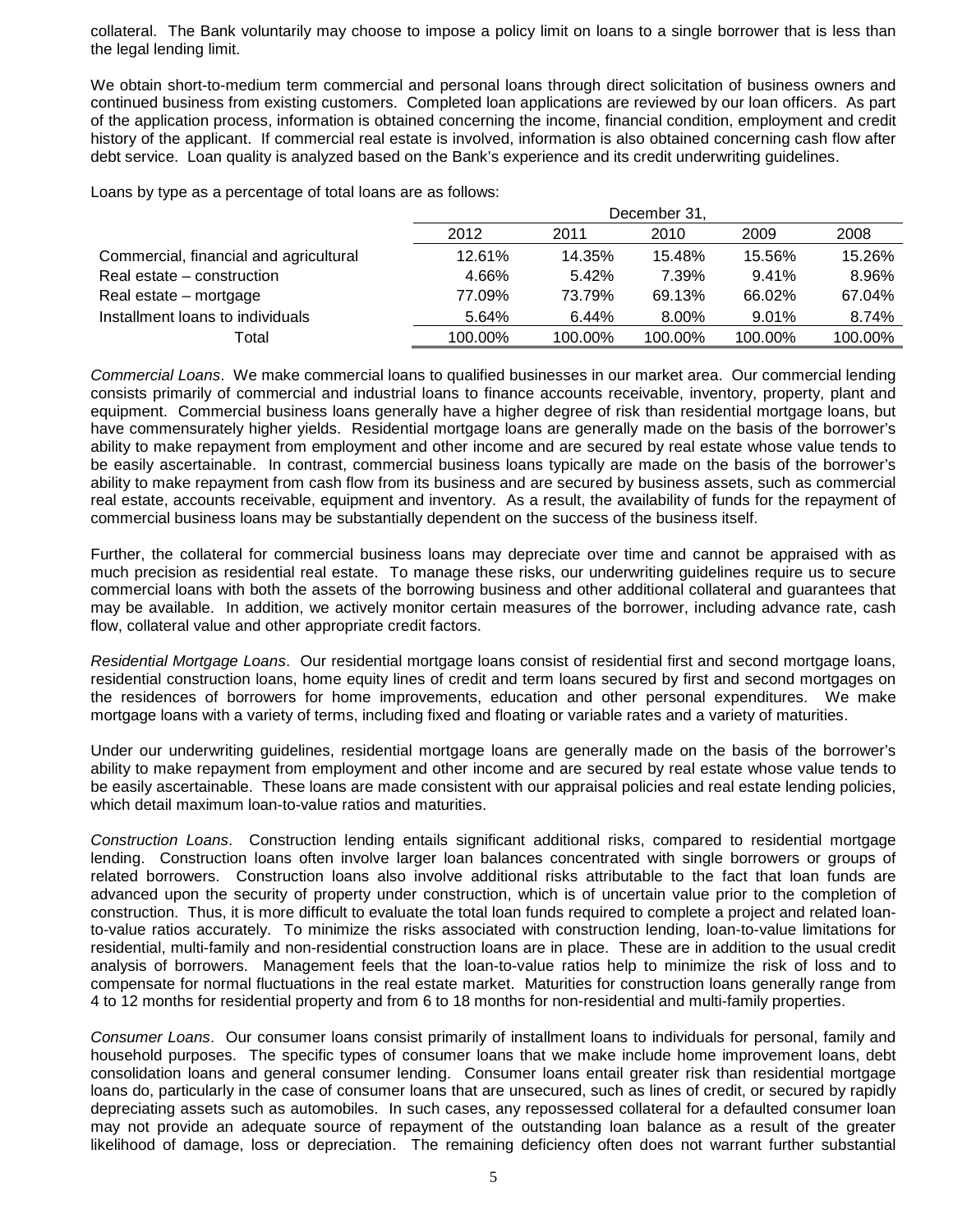collection efforts against the borrower. In addition, consumer loan collections are dependent on the borrower's continuing financial stability, and thus are more likely to be adversely affected by job loss, divorce, illness or personal bankruptcy. Furthermore, the application of various federal and state laws, including federal and state bankruptcy and insolvency laws, may limit the amount which can be recovered on such loans. A borrower may also be able to assert against the Bank as an assignee any claims and defenses that it has against the seller of the underlying collateral.

Our underwriting policy for consumer loans seeks to limit risk and minimize losses, primarily through a careful analysis of the borrower. In evaluating consumer loans, we require our lending officers to review the borrower's level and stability of income, past credit history and the impact of these factors on the ability of the borrower to repay the loan in a timely manner. In addition, we maintain an appropriate margin between the loan amount and collateral value.

*Deposits.* We offer a variety of deposit products for both individual and business customers. These include demand deposit, interest-bearing demand deposit, savings deposit, and money market deposit accounts. In addition, we offer certificates of deposit with terms ranging from 7 days to 60 months and individual retirement accounts with terms ranging from 12 months to 60 months.

*Investment Services.* We offer a variety of investment services for both individual and business customers. These services include fixed income products, variable annuities, mutual funds, indexed certificates of deposit, individual retirement accounts, long term care insurance, employee group benefit plans, college savings plans, financial planning, managed money accounts, and estate planning. We offer these services through our broker-dealer relationship with LPL Financial Services, Inc.

*Other Bank Services*. Other bank services include safe deposit boxes, cashier's checks, certain cash management services, direct deposit of payroll and social security checks and automatic drafts for various accounts. We offer ATM card services that can be used by our customers throughout Virginia and other regions. We also offer MasterCard and VISA credit card services through an intermediary. Electronic banking services include debit cards, internet banking, telephone banking and wire transfers.

We do not presently anticipate exercising trust powers, but we are able to provide similar services through our affiliation with LPL Financial Services, Inc.

#### **Competition**

The banking business is highly competitive. We compete as a financial intermediary with other commercial banks, savings and loan associations, credit unions, mortgage banking firms, consumer finance companies, securities brokerage firms, insurance companies, money market mutual funds and other financial institutions operating in the southwestern Virginia, southern West Virginia, and eastern Tennessee market area and elsewhere. Our market area is a highly competitive, highly branched banking market.

Competition in the market area for loans to small businesses and professionals, the Bank's target market, is intense, and pricing is important. Many of our larger competitors have substantially greater resources and lending limits than we have. They offer certain services, such as extensive and established branch networks and trust services that we do not expect to provide or will not provide in the near future. Moreover, larger institutions operating in the market area have access to borrowed funds at lower costs than are available to us. Deposit competition among institutions in the market area also is strong. As a result, it is possible that we may pay above-market rates to attract deposits.

While pricing is important, our principal method of competition is service. As a community banking organization, we strive to serve the banking needs of our customers while developing personal, hometown relationships with them. As a result, we provide a significant amount of service and a range of products without the fees that customers can expect from larger banking institutions.

According to a market share report prepared by the Federal Deposit Insurance Corporation (the FDIC), as of June 30, 2012, the most recent date for which market share information is available, the Bank's deposits as a percentage of total deposits in its major market areas were as follows: Russell County, VA – 27.98%, Scott County, VA – 35.52%, Dickenson County, VA – 27.93%, Tazewell County, VA – 8.52%, Smyth County, VA – 2.83%, Lee County, VA – 5.24%, Buchanan County, VA – 8.24%, Wise County, VA – 7.90%, City of Norton, VA – 14.15%, Bland County, VA – 24.58%, Washington County, VA – 2.65%, and the City of Bristol, VA – 2.33%, Mercer County, WV – 8.38%, and City of Kingsport, TN – 1.37%.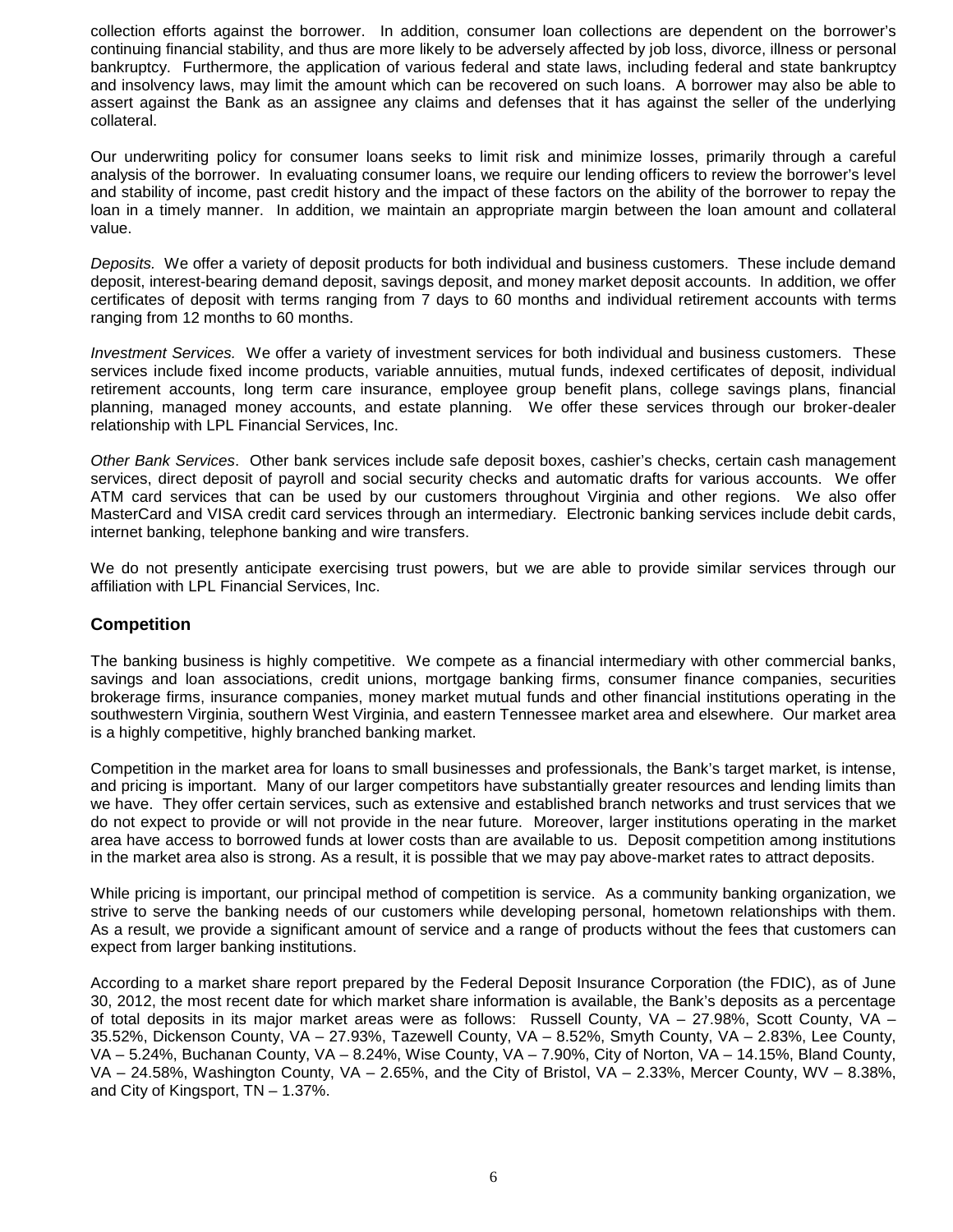## **Employees**

As of December 31, 2012, we had 293 total employees, of which 278 were full-time employees. None of our employees are covered by a collective bargaining agreement, and we consider relations with employees to be excellent.

#### **Supervision and Regulation**

*General.* As a bank holding company, we are subject to regulation under the Bank Holding Company Act of 1956, as amended ("BHCA"), and the examination and reporting requirements of the Board of Governors of the Federal Reserve System (the "Federal Reserve"). We are also subject to Chapter 13 of the Virginia Banking Act, as amended ("Virginia Act"). As a state-chartered commercial bank, the Bank is subject to regulation, supervision and examination by the Virginia State Corporation Commission's Bureau of Financial Institutions ("BFI"). As a member of the Federal Reserve system, the Bank is also subject to regulation, supervision and examination by the Federal Reserve. Other federal and state laws, including various consumer protection and compliance laws, govern the activities of the Bank, such as the investments that it makes and the aggregate amount of loans that it may grant to one borrower.

The following description summarizes the most significant federal and state laws applicable to New Peoples and its subsidiaries. To the extent that statutory or regulatory provisions are described, the description is qualified in its entirety by reference to that particular statutory or regulatory provision.

*The Bank Holding Company Act.* Under the BHCA, the Federal Reserve examines New Peoples periodically. New Peoples is also required to file periodic reports and provide any additional information that the Federal Reserve may require. Activities at the bank holding company level are generally limited to:

- banking, managing or controlling banks;
- furnishing services to or performing services for its subsidiaries; and
- engaging in other activities that the Federal Reserve has determined by regulation or order to be so closely related to banking as to be a proper incident to these activities.

Thus, the activities we can engage in are restricted as a matter of law.

With some limited exceptions, the BHCA requires every bank holding company to obtain the prior approval of the Federal Reserve before:

- acquiring substantially all the assets of any bank;
- acquiring direct or indirect ownership or control of any voting shares of any bank if after such acquisition it would own or control more than 5% of the voting shares of such bank (unless it already owns or controls the majority of such shares); or
- merging or consolidating with another bank holding company.

As a result, our ability to engage in certain strategic activities is conditioned on regulatory approval.

In addition, and subject to some exceptions, the BHCA and the Change in Bank Control Act require Federal Reserve approval prior to any person or company acquiring "control" of a bank holding company as defined in the statutes and regulations. These requirements make it more difficult for control of our company to change.

*The Virginia Act.* As a bank holding company registered with the BFI, we must provide the BFI with information concerning our financial condition, operations and management, among other reports required by the BFI. New Peoples is also examined by the BFI in addition to its Federal Reserve examinations. Similar to the BHCA, the Virginia Act requires that the BFI approve the acquisition of direct or indirect ownership or control of more than 5% of the voting shares of any Virginia bank or bank holding company like us.

*Payment of Dividends.* New Peoples is a separate legal entity that derives the majority of its revenues from dividends paid to it by its subsidiaries. The Bank is subject to laws and regulations that limit the amount of dividends it can pay. In addition, both New Peoples and the Bank are subject to various regulatory restrictions relating to the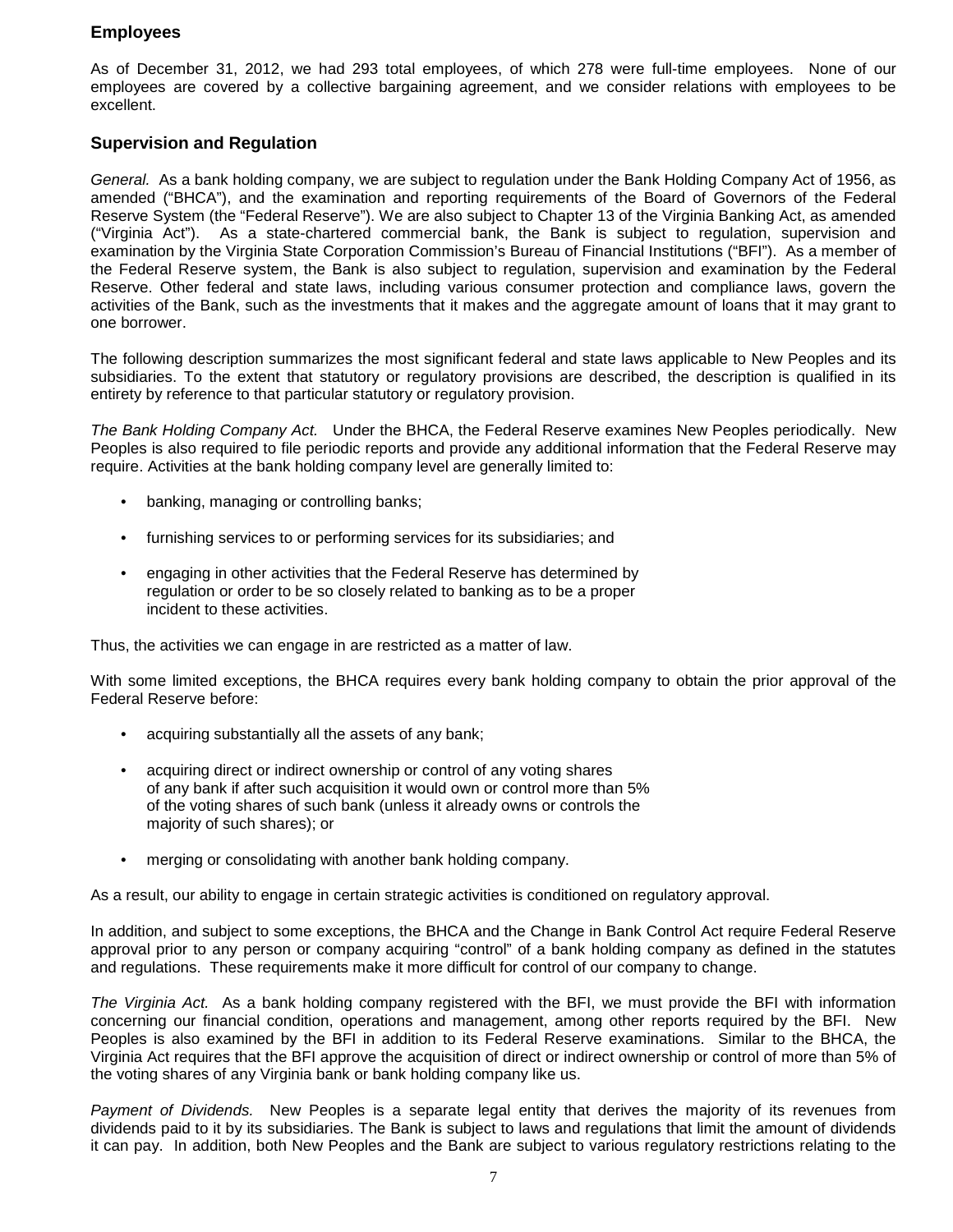payment of dividends, including requirements to maintain capital at or above regulatory minimums. Banking regulators have indicated that banking organizations should generally pay dividends only if the organization's net income available to common shareholders over the past year has been sufficient to fully fund the dividends and the prospective rate of earnings retention appears consistent with the organization's capital needs, asset quality and overall financial condition. The FDIC has the general authority to limit the dividends paid by FDIC insured banks if the FDIC deems the payment to be an unsafe and unsound practice. The FDIC has indicated that paying dividends that deplete a bank's capital base to an inadequate level would be an unsound and unsafe banking practice. In October 2009, the Federal Reserve Bank of Richmond ("Richmond FRB") restricted the Company from paying dividends without prior approval. It is therefore highly unlikely that the Company will pay any dividends at least until the Richmond FRB's restriction is removed.

As the recession continues to impact asset quality and earnings at financial institutions as the above discussion states, the regulatory authorities have broad discretion to, and may, further restrict the payment of dividends by affected financial institutions and this could impact us.

*Capital Requirements.* The Federal Reserve has issued risk-based and leverage capital guidelines applicable to banking organizations that it supervises. Under the risk-based capital requirements, the Bank and the Company are each generally required to maintain a minimum ratio of total capital to risk-weighted assets (including certain offbalance sheet activities, such as standby letters of credit) of 8%. At least half of the total capital must be composed of "Tier 1 Capital", which is defined as common equity, retained earnings and qualifying perpetual preferred stock, less certain intangibles. The remainder may consist of "Tier 2 Capital", which is defined as specific subordinated debt, some hybrid capital instruments and other qualifying preferred stock and a limited amount of the loan loss allowance. These risk-based capital standards attempt to measure capital adequacy relative to the institution's risk profiles. In addition, each of the federal banking regulatory agencies has established minimum leverage capital requirements for banking organizations. Under these requirements, banking organizations must maintain a minimum ratio of Tier 1 capital to adjusted average quarterly assets of between 3% and 5%, subject to federal bank regulatory evaluation of an organization's overall safety and soundness. The principal objective of the leverage ratio is to constrain the degree to which an institution may leverage its equity capital base. In sum, the capital measures used by the federal banking regulators are:

- the Total Capital ratio, which is the total of Tier 1 Capital and Tier 2 Capital;
- the Tier 1 Capital ratio; and
- the leverage ratio.

Under these regulations, a bank will be:

- "well capitalized" if it has a Total Capital ratio of 10% or greater, a Tier 1 Capital ratio of 6% or greater, a leverage ratio of 5% or greater, and is not subject to any written agreement, order, capital directive, or prompt corrective action directive by a federal bank regulatory agency to meet and maintain a specific capital level for any capital measure;
- "adequately capitalized" if it has a Total Capital ratio of 8% or greater, a Tier 1 Capital ratio of 4% or greater, and a leverage ratio of 4% or greater – or 3% in certain circumstances – and is not well capitalized;
- "undercapitalized" if it has a Total Capital ratio of less than 8%, a Tier 1 Capital ratio of less than 4% or 3% in certain circumstances;
- "significantly undercapitalized" if it has a Total Capital ratio of less than 6%, a Tier 1 Capital ratio of less than 3%, or a leverage ratio of less than 3%; or
- "critically undercapitalized" if its tangible equity is equal to or less than 2% of average quarterly tangible assets,

The risk-based capital standards of the Federal Reserve explicitly identify concentrations of credit risk and the risk arising from non-traditional activities, as well as an institution's ability to manage these risks, as important factors to be taken into account by the agency in assessing an institution's overall capital adequacy. The capital guidelines also provide that an institution's exposure to a decline in the economic value of its capital due to changes in interest rates be considered as a factor in evaluating a banking organization's capital adequacy. Thus, the capital level of a bank can be of regulatory concern even if it is "well-capitalized" under the regulatory formula and a "well-capitalized" bank can be required to maintain even higher capital levels based on its asset quality or other regulatory concerns.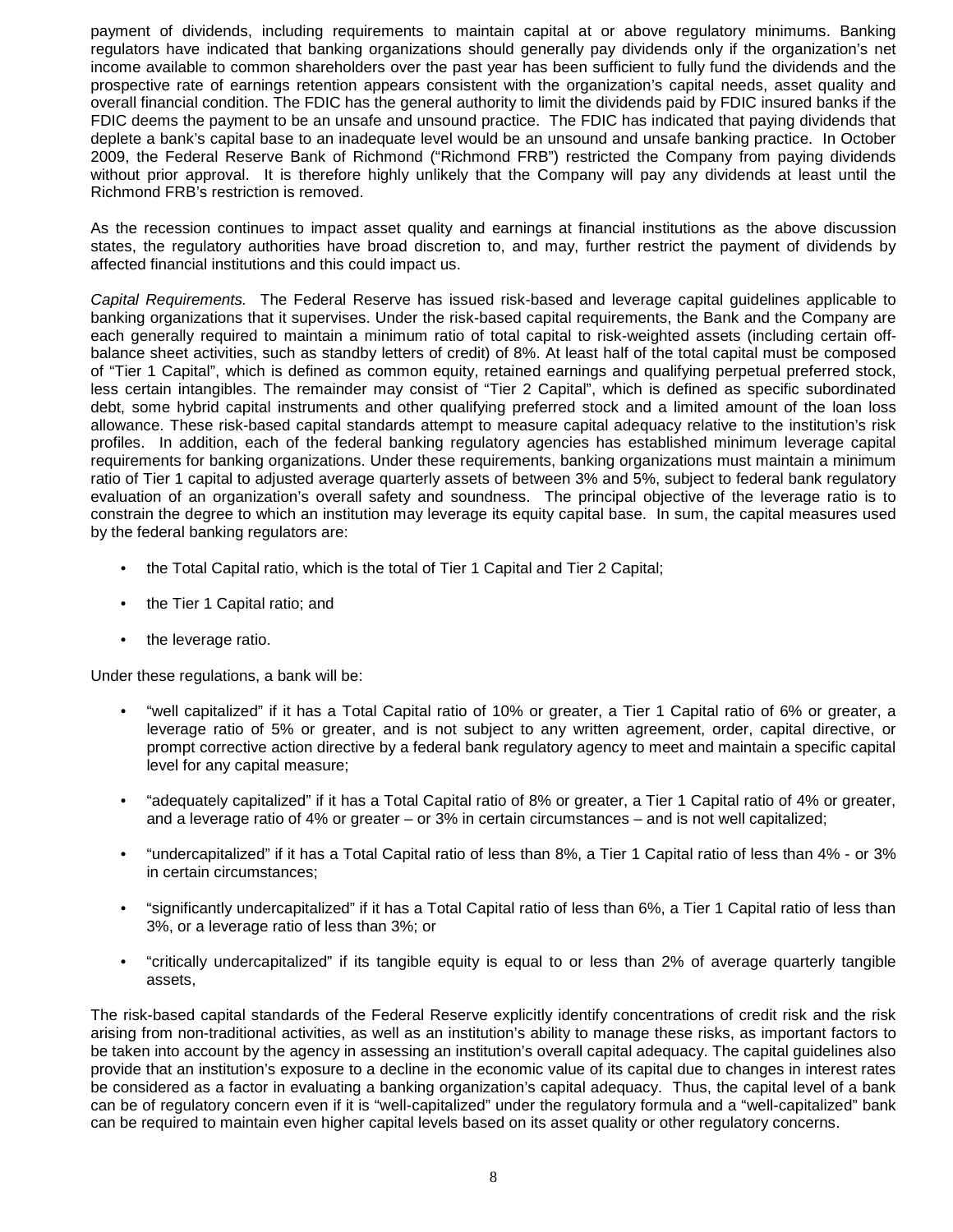The regulators may take various corrective actions with respect to a financial institution considered to be capital deficient. These powers include, but are not limited to, requiring the institution to be recapitalized, prohibiting asset growth, restricting interest rates paid or dividends, requiring prior approval of capital distributions by any bank holding company that controls the institution, requiring divestiture by the institution of its subsidiaries or by the holding company of the institution itself, requiring new election of directors, and requiring the dismissal of directors and officers. As discussed above, in October 2009 the Richmond FRB imposed a prohibition on the Bank paying dividends to preserve capital. Bank holding companies can be called upon to boost their subsidiary bank's capital and to partially guarantee the institution's performance under its capital restoration plan. If this occurs, capital which otherwise would be available for holding company purposes, including possible distributions to shareholders, would be required to be downstreamed to one or more subsidiary bank. In this respect, the Richmond FRB also notified New Peoples that we must defer dividends on our trust preferred issuances which we did as of October 2009. As of December 31, 2012, the Bank was "well capitalized," with a Total Capital ratio of 12.88%; a Tier 1 Capital ratio of 11.60%; and a leverage ratio 7.08%.

In addition, under the terms of the Written Agreement, both the Company and the Bank have agreed to submit capital plans to maintain sufficient capital at the Company, on a consolidated basis, and the Bank, on a stand-alone basis, and to refrain from declaring or paying dividends without prior regulatory approval. The Company has agreed that it will not take any other form of payment representing a reduction in the Bank's capital or make any distributions of interest, principal, or other sums on subordinated debentures or trust preferred securities without prior regulatory approval. The Company may not incur, increase or guarantee any debt without prior regulatory approval and has agreed not to purchase or redeem any shares of its stock without prior regulatory approval.

In December 2010, the Basel Committee released its final framework for strengthening international capital and liquidity regulation, now officially identified by the Basel Committee as "Basel III". Basel III, when implemented by the U.S. banking agencies and fully phased-in, will require bank holding companies and their bank subsidiaries to maintain substantially more capital, with a greater emphasis on common equity and more complex risk-weightings of assets. In addition, these requirements are likely to substantially increase the Company's compliance costs and cause the Company's capital accounts to become more variable. At this point, the U.S. banking regulators have not decided whether, or to what extent, the Basel III requirements will apply to community banks like the Company.

*Other Safety and Soundness Regulations*. There are a number of obligations and restrictions imposed on bank holding companies and their bank subsidiaries by federal law and regulatory policy that are designed to reduce potential loss exposure to the depositors of such depository institutions and to the FDIC insurance funds in the event that the depository institution is insolvent or is in danger of becoming insolvent. For example, the Federal Reserve requires a bank holding company to serve as a source of financial strength to its subsidiary depository institutions and to commit resources to support such institutions in circumstances where it might not do so otherwise. These requirements can restrict the ability of bank holding companies to deploy their capital as they otherwise might.

*Interstate Banking and Branching.* Banks in Virginia may branch without geographic restriction. Current federal law authorizes interstate acquisitions of banks and bank holding companies without geographic limitation. Bank holding companies may acquire banks in any state without regard to state law except for state laws requiring a minimum time a bank must be in existence to be acquired. The Virginia Act generally permits out of state bank holding companies or banks to acquire Virginia banks or bank holding companies subject to regulatory approval. These laws have the effect of increasing competition in banking markets.

*Monetary Policy.* The commercial banking business is affected not only by general economic conditions but also by the monetary policies of the Federal Reserve. The Federal Reserve's monetary policies have had a significant effect on the operating results of commercial banks in the past and are expected to continue to do so in the future. In view of unsettled conditions in the national and international economy and money markets, as well as governmental fiscal and monetary policies their impact on interest rates, deposit levels, loan demand or the business and earnings of the Bank is unpredictable.

*Federal Reserve System.* Depository institutions that maintain transaction accounts or nonpersonal time deposits are subject to reserve requirements. These reserve requirements are subject to adjustment by the Federal Reserve. Because required reserves must be maintained in the form of vault cash or in a non-interest-bearing account at, or on behalf of, a Federal Reserve Bank, the effect of the reserve requirement is to reduce the amount of the institution's interest-earning assets.

*Transactions with Affiliates.* Transactions between banks and their affiliates are governed by Sections 23A and 23B of the Federal Reserve Act. These provisions restrict the amount and provide conditions with respect to loans, investments, transfers of assets and other transactions between New Peoples and the Bank.

*Loans to Insiders.* The Bank is subject to rules on the amount, terms and risks associated with loans to executive officers, directors, principal shareholders and their related interests.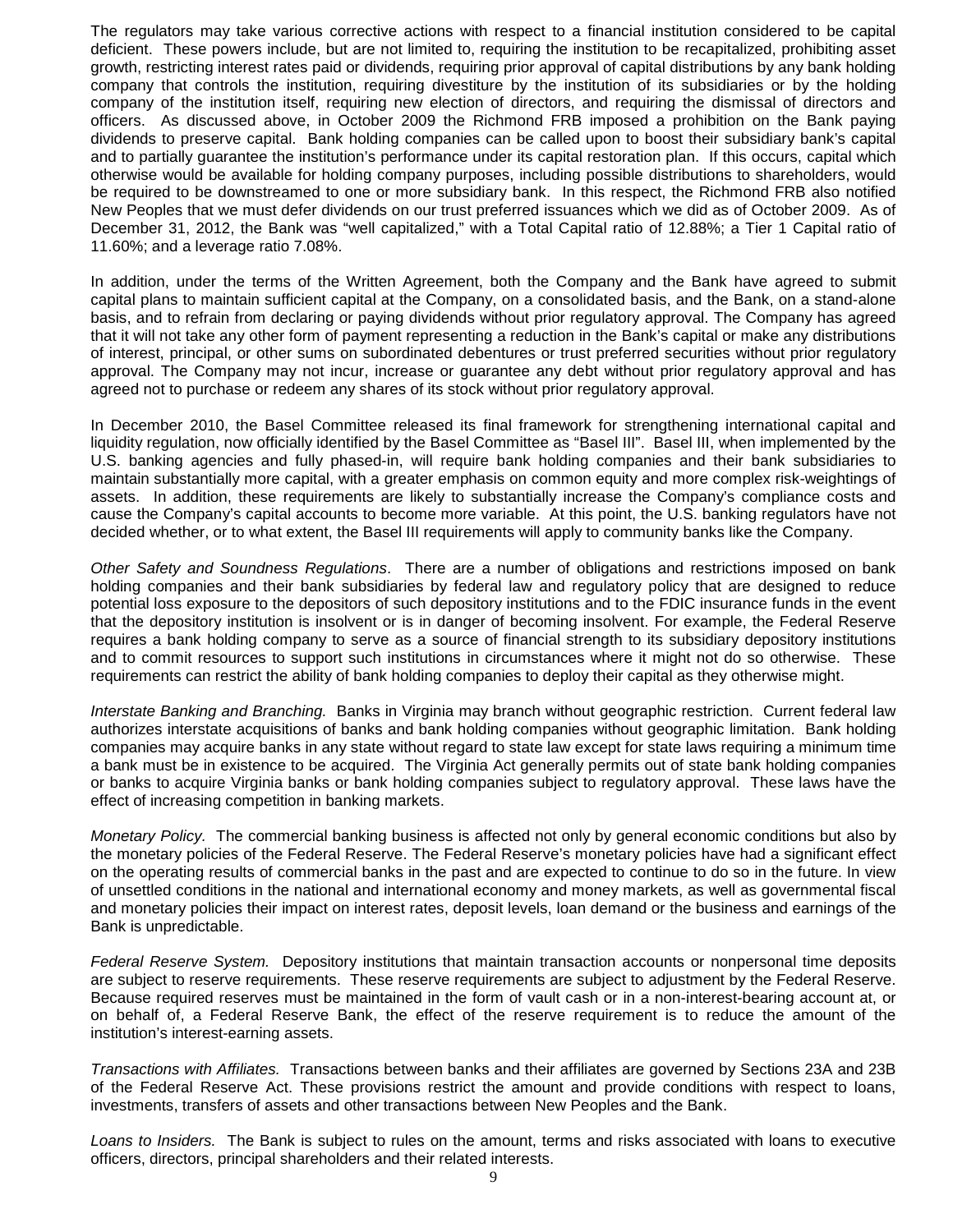*Community Reinvestment Act.* Under the Community Reinvestment Act, depository institutions have an affirmative obligation to assist in meeting the credit needs of their market areas, including low and moderate-income areas, consistent with safe and sound banking practice. The Community Reinvestment Act emphasizes the delivery of bank products and services through branch locations in its market areas and requires banks to keep data reflecting their efforts to assist in its community's credit needs. Depository institutions are periodically examined for compliance with the Community Reinvestment Act and are periodically assigned ratings in this regard. Banking regulators consider a depository institution's Community Reinvestment Act rating when reviewing applications to establish new branches, undertake new lines of business, and/or acquire part or all of another depository institution. An unsatisfactory rating can significantly delay or even prohibit regulatory approval of a proposed transaction by a bank holding company or its depository institution subsidiaries. A bank holding company will not be permitted to become a financial holding company and no new activities authorized under the GLBA (see below) may be commenced by a holding company or by a bank financial subsidiary if any of its bank subsidiaries received less than a "satisfactory" rating in its latest Community Reinvestment Act examination. The Bank received a rating of "Satisfactory" at its last Community Reinvestment Act performance evaluation, as of August 8, 2011.

*Other Laws.* Banks and other depository institutions also are subject to numerous consumer-oriented laws and regulations. These laws, which include the Truth in Lending Act, the Truth in Savings Act, the Real Estate Settlement Procedures Act, the Electronic Funds Transfer Act, the Equal Credit Opportunity Act, the Fair and Accurate Credit Transactions Act of 2003 and the Fair Housing Act, require compliance by depository institutions with various disclosure and consumer information handling requirements. These and other similar laws result in significant costs to financial institutions and create potential liability for financial institutions, including the imposition of regulatory penalties for inadequate compliance.

*Gramm-Leach-Bliley Act of 1999.* The Gramm-Leach-Bliley Act of 1999 ("GLBA") covers a broad range of issues, including a repeal of most of the restrictions on affiliations among depository institutions, securities firms and insurance companies.

For example, the GLBA permits unrestricted affiliations between banks and securities firms. It also permits bank holding companies to elect to become financial holding companies, which can engage in a broad range of financial services, including securities activities such as underwriting, dealing, investment, merchant banking, insurance underwriting, sales and brokerage activities. In order to become a financial holding company, a bank holding company and all of its affiliated depository institutions must be well-capitalized, well-managed and have at least a satisfactory Community Reinvestment Act rating. We converted to bank holding company status on January 1, 2009 from "financial holding company." We believe we adequately provide the products and services our customers currently need or want as a bank holding company.

Essentially GLBA removed many of the limitations on affiliations between commercial banks and their holding companies and other financially related business that had been in place since the Depression. Recently, this effect of GLBA has been the subject of controversy and cited as one of the causes of the financial services crisis. As a result, The Dodd-Frank Act (as discussed later) addressed some of the criticized aspects of GLBA, but not in a way that would materially affect us.

The GLBA also provides that the states continue to have the authority to regulate insurance activities, but prohibits the states in most instances from preventing or significantly interfering with the ability of a bank, directly or through an affiliate, to engage in insurance sales, solicitations or cross-marketing activities.

*USA Patriot Act.* The USA Patriot Act provides for the facilitation of information sharing among governmental entities and financial institutions for the purpose of combating terrorism and money laundering. Regulatory authorities must consider the effectiveness of a financial institution's anti-money laundering activities, for example, its procedures for effective customer identification, when reviewing bank mergers and acquisitions. Various other laws and regulations require the Bank to cooperate with governmental authorities in respect to counter-terrorism activities. Although it does create a reporting obligation and cost of compliance for the Bank, the USA Patriot Act has not materially affected New Peoples' products, services or other business activities.

*Privacy and Fair Credit Reporting.* Financial institutions, such as the Bank, are required to disclose their privacy policies to customers and consumers and require that such customers or consumers be given a choice (through an opt-out notice) to forbid the sharing of nonpublic personal information about them with nonaffiliated third persons. The Bank also requires business partners with whom it shares such information to assure the Bank that they have adequate security safeguards and to abide by the redisclosure and reuse provisions of applicable law. In addition to adopting federal requirements regarding privacy, individual states are authorized to enact more stringent laws relating to the use of customer information. To date, Virginia has not done so. These privacy laws create compliance obligations and potential liability for the Bank.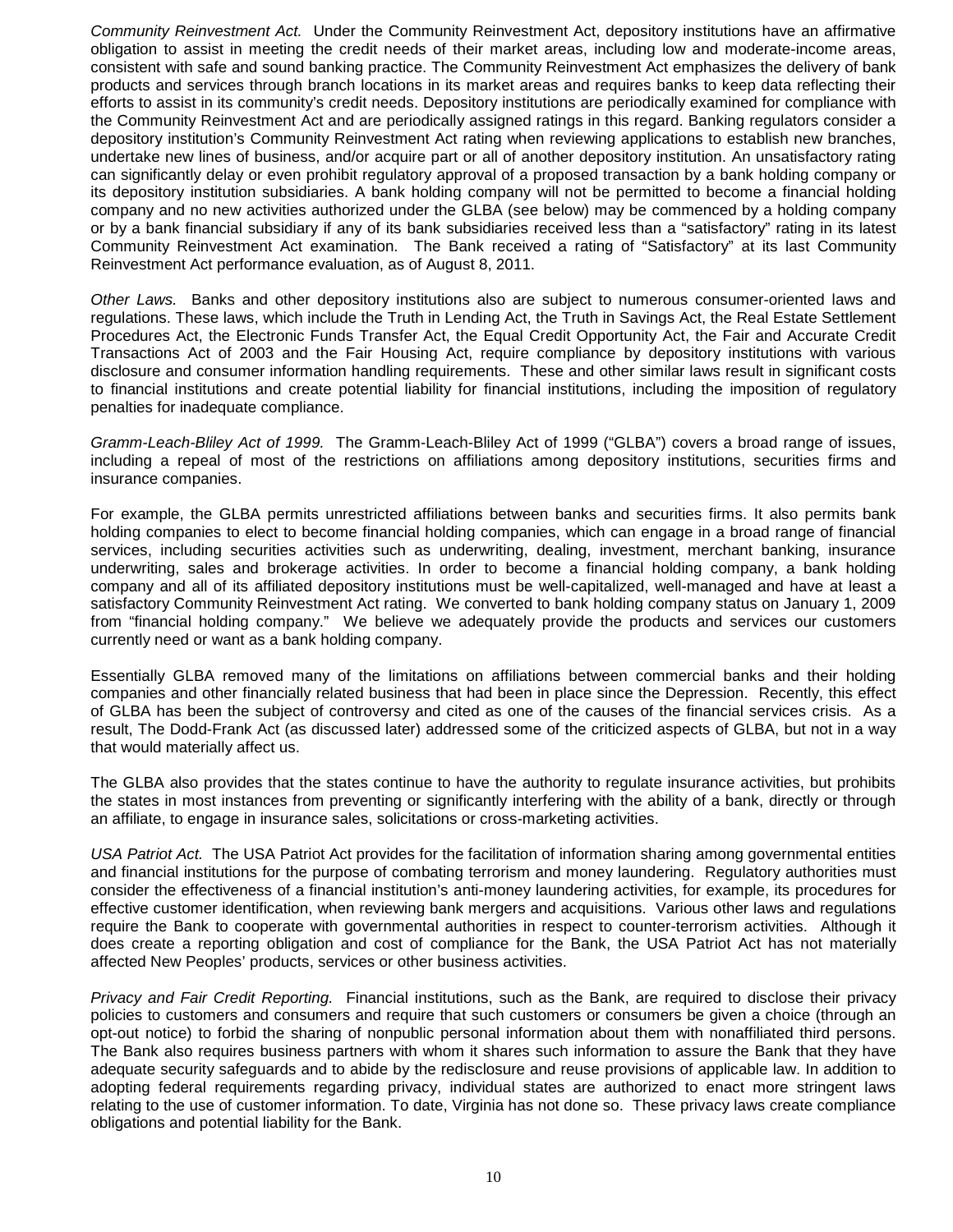*Sarbanes-Oxley Act.* The Sarbanes-Oxley Act of 2002 (the "Sarbanes-Oxley Act") is intended to increase corporate responsibility, provide enhanced penalties for accounting and auditing improprieties by publicly traded companies and to protect investors by improving the accuracy and reliability of corporate disclosures made pursuant to the securities law. The changes required by the Sarbanes-Oxley Act and its implementing regulations are intended to allow shareholders to monitor the performance of companies and their directors more easily and effectively.

The Sarbanes-Oxley Act generally applies to all domestic companies, such as New Peoples, that file periodic reports with the Securities and Exchange Commission ("SEC") under the Securities Exchange Act of 1934, as amended. The Sarbanes-Oxley Act includes significant additional disclosure requirements and expanded corporate governance rules and the SEC has adopted extensive additional disclosures, corporate governance provisions and other related rules pursuant to it. New Peoples has expended, and will continue to expend, considerable time and money in complying with the Sarbanes-Oxley Act.

*Emergency Economic Stabilization Act of 2008.* EESA was enacted in response to the financial crises affecting the banking system and financial markets.

Pursuant to EESA, the Department of the Treasury implemented the Troubled Asset Relief Program Capital Purchase Program (the "TARP Capital Purchase Program") under which the Treasury agreed to make \$250 billion of capital available to U.S. financial institutions in the form of preferred stock (from the \$700 billion authorized by the EESA). Numerous requirements have been imposed on TARP participating financial institutions, particularly requirements related to executive compensation. We did not elect to apply to participate in TARP.

*Federal Deposit Insurance Corporation.* The Bank's deposits are insured by the Deposit insurance Fund, as administered by the FDIC, to the maximum amount permitted by law. In October 2008, deposits at FDIC-insured institutions temporarily became insured up to at least \$250,000 per depositor. The Dodd-Frank Act passed in 2010 made this increase permanent. In addition, it provides for unlimited federal deposit insurance until December 31, 2012 for non-interest bearing transaction accounts at all insured depository institutions. Due to the increased number of bank failures resulting from the credit crisis and severe recession, FDIC premiums have materially increased and are likely to increase further. This is a significant expense for us and is likely to continue to be.

*Dodd-Frank Wall Street Reform and Consumer Protection Act.* The Dodd-Frank Act was signed into law on July 21, 2010. Its wide ranging provisions affect all federal financial regulatory agencies and nearly every aspect of the American financial services industry. Among the provisions of the Dodd-Frank Act that directly impact the Company is the creation of an independent Consumer Financial Protection Bureau (CFPB), which has the ability to write rules for consumer protections governing all financial institutions. All consumer protection responsibility formerly handled by other banking regulators is consolidated in the CFPB. It will also oversee the enforcement of all federal laws intended to ensure fair access to credit. For smaller financial institutions such as the Company and the Bank, the CFPB will coordinate its examination activities through their primary regulators.

The Dodd-Frank Act contains provisions designed to reform mortgage lending, which includes the requirement of additional disclosures for consumer mortgages. In addition, the Federal Reserve has issued new rules that have the effect of limiting the fees charged to merchants for debit card transactions. The result of these rules will be to limit the amount of interchange fee income available explicitly to larger banks and indirectly to us. The Dodd-Frank Act also contains provisions that affect corporate governance and executive compensation.

Although the Dodd-Frank Act provisions themselves are extensive, the ultimate impact on the Company of this massive legislation is unknown. The Act provides that several federal agencies, including the Federal Reserve and the Securities and Exchange Commission, shall issue regulations implementing major portions of the legislation, and this process is ongoing.

*Future Regulatory Uncertainty.* Because federal and state regulation of financial institutions changes regularly and is the subject of constant legislative debate, New Peoples cannot forecast how regulation of financial institutions may change in the future and impact its operations. New Peoples fully expects that the financial institution industry will remain heavily regulated and that additional laws or regulations may be adopted further regulating specific banking practices.

#### **Subsequent Events**

We have considered subsequent events through the date of the financial statements in this Form 10-K.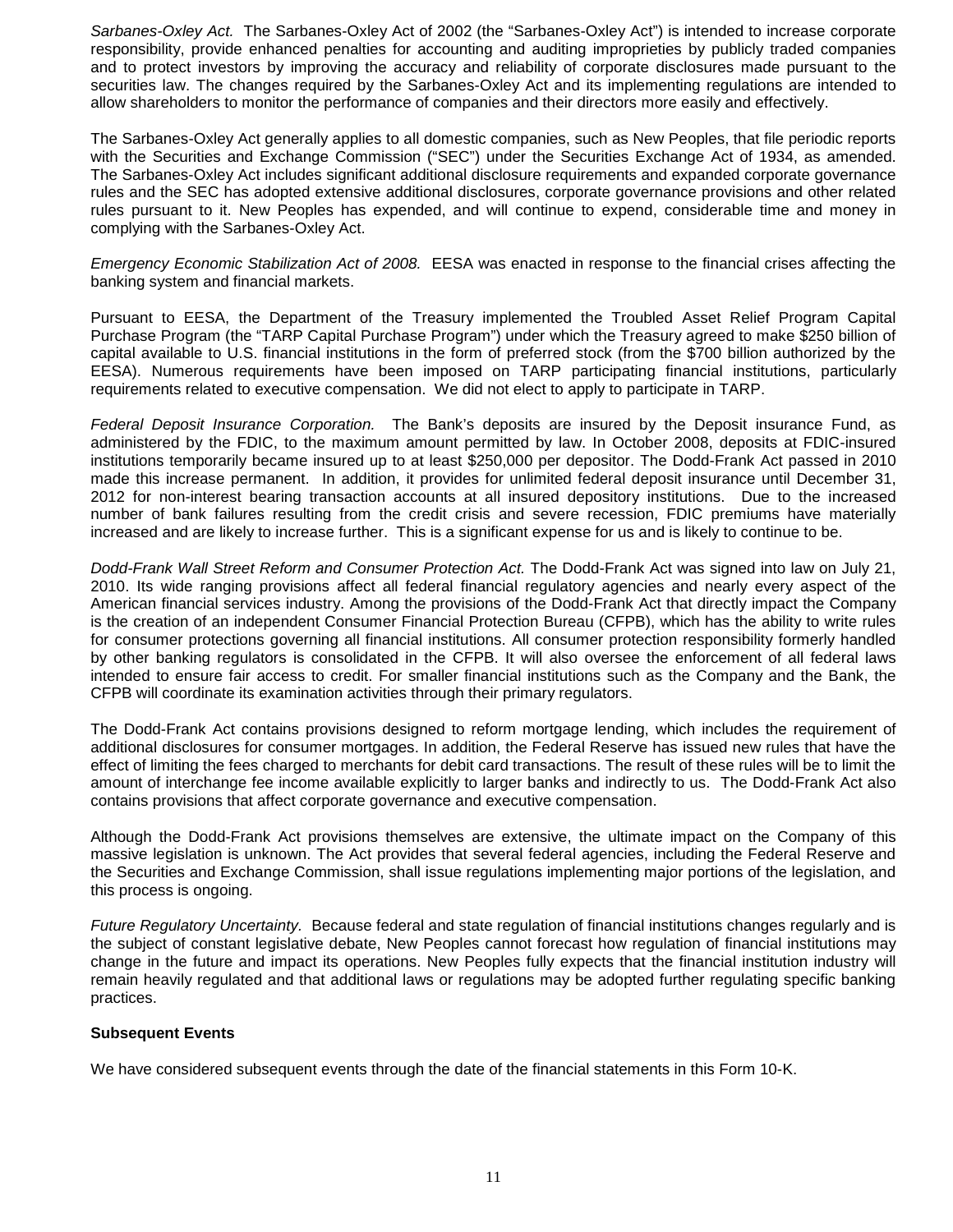## **Item 1A. Risk Factors**

Not applicable.

## **Item 1B. Unresolved Staff Comments**

Not applicable.

## **Item 2. Properties**

At December 31, 2012, the Company's net investment in premises and equipment in service was \$31.2 million. Our main office and operations center is located in Honaker, Virginia. This location contains a full service branch, and our administration and operations center.

The Bank owns all of its 23 full service branches, including its headquarter office. The location of these branches are described in Item 1.

The Bank owns a location in Dungannon, Virginia that half of the location was used for a branch location until its closure during 2010. The other half of the location is currently being leased. The Bank owns additional property in Princeton, West Virginia that is being developed for a future full service branch location, and currently serves as a loan administration office. The Princeton location is anticipated to operate as a full service branch in the distant future. During 2012, the Bank closed offices in Bristol, Pennington Gap, and Richlands, Virginia and Jonesborough, Tennessee. The Bristol office will be leased to the Bank's subsidiary NPB Insurance Services, Inc. in 2013. The Pennington Gap property was sold in January 2013. The other two offices are vacant and may be used for future banking offices again in the future when the economy recovers.

We believe that all of our properties are maintained in good operating condition and are suitable and adequate for our operational needs.

#### **Item 3. Legal Proceedings**

In the course of operations, we may become a party to legal proceedings. We became aware of a lawsuit against the Bank in April 2010. This case involves a claim against the Bank by a joint venture between Bank customers, some of whom are former members of senior management, and three investors. The allegation is that the joint venture, VFI, should have priority over the Bank's deed of trust in order for VFI's unrecorded and unrecordable ground lease to be enforceable for its full ten year term. There are also additional claims for damages resulting from allegations that the Bank's representatives imputed liability to the Bank based upon breach of fiduciary duty, fraud, and collaboration. The parties agreed to litigate the ground lease issue first and are now in negotiations to resolve all pending issues due to the fact that the business associated with the building has ceased and the building is vacant. Attempts to mediate this matter have been unsuccessful and a pretrial hearing is set for April 2013. Management and Bank's counsel believe VFI's position is not supported by law or the facts presented.

#### **Item 4. Mine Safety Disclosures**

Not applicable.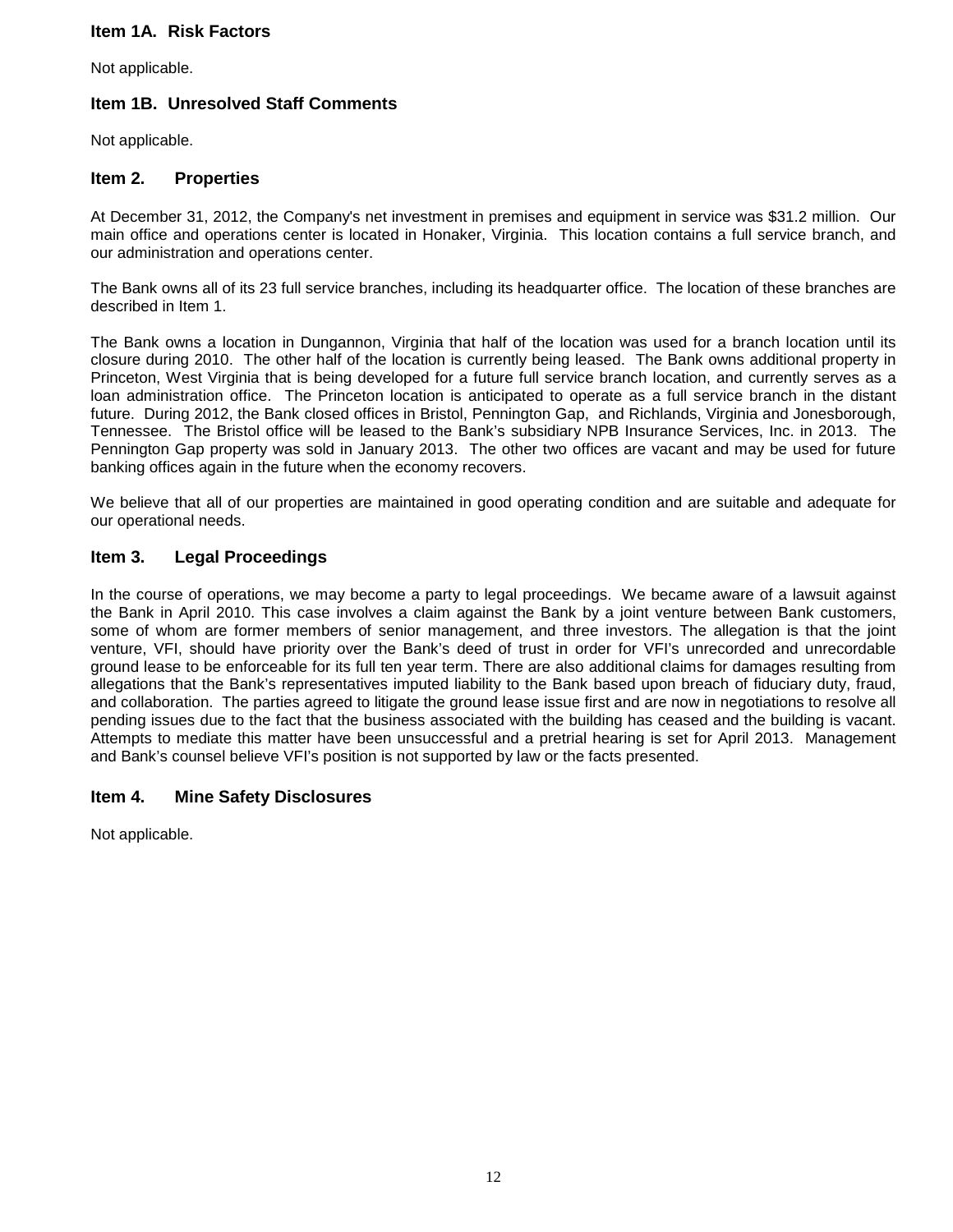# **PART II**

#### **Item 5. Market for Registrant's Common Equity, Related Stockholder Matters and Issuer Purchases of Equity Securities**

#### (a) Market Information

Registrar and Transfer Company is the stock transfer agent for New Peoples Bankshares, Inc. The common stock of New Peoples is quoted on the Over The Counter Bulletin Board (OTCBB) under the symbol "NWPP". The volume of trading of shares of common stock is very limited. Trades in our common stock occur sporadically on a local basis and typically small volumes of stock is traded.

The high and low prices at which our common stock has traded known to us for each quarter in the past two years are set forth in the table below. These prices are obtained through inquiry of shareholders transferring stock and by our listing on the OTCBB. Other transactions may have occurred at prices about which we are not aware.

|                                       | 2012 |           | 2011  |      |  |  |  |  |  |
|---------------------------------------|------|-----------|-------|------|--|--|--|--|--|
|                                       | High | ∟ow       | High  | High |  |  |  |  |  |
| ⊿ st<br>quarter                       | 3.00 | 1.50<br>w | 10.00 | 4.00 |  |  |  |  |  |
| $\mathsf{a}$ <sup>nd</sup><br>quarter | 1.50 | 1.05      | 5.00  | 5.00 |  |  |  |  |  |
| 3 <sup>rd</sup><br>quarter            | 5.00 | 1.07      | 3.00  | 3.00 |  |  |  |  |  |
| quarter                               | 1.50 | 1.07      | 3.00  | 3.00 |  |  |  |  |  |

The most recent sales price of which management is aware was \$1.51 per share on March 8, 2013.

#### (b) Holders

On March 18, 2013, there were approximately 4,476 shareholders of record.

(c) Dividends

In order to preserve capital to support our growth in the past we have not paid cash dividends. The declaration of dividends in the future will depend on our earnings and capital requirements and compliance with regulatory mandates. We are subject to certain restrictions imposed by the reserve and capital requirements of federal and Virginia banking statutes and regulations. Moreover, the Written Agreement we have with the banking regulators prohibits the Company from paying any cash dividends and the Bank's ability to pay dividends to the Company. So long as these restrictions remain in place the Company will not pay any cash dividends. Thereafter, the Company may or may not pay cash dividends depending on various factors including capital needs, earnings, and other factors our Board of Directors deems relevant. As a result, we do not anticipate paying a dividend on our common stock in 2013. See Note 3, Note 16 and Note 22 of the Notes to the Consolidated Financial Statements for further discussion of dividend limitations and capital requirements.

#### **Item 6.Selected Financial Data**

Not applicable.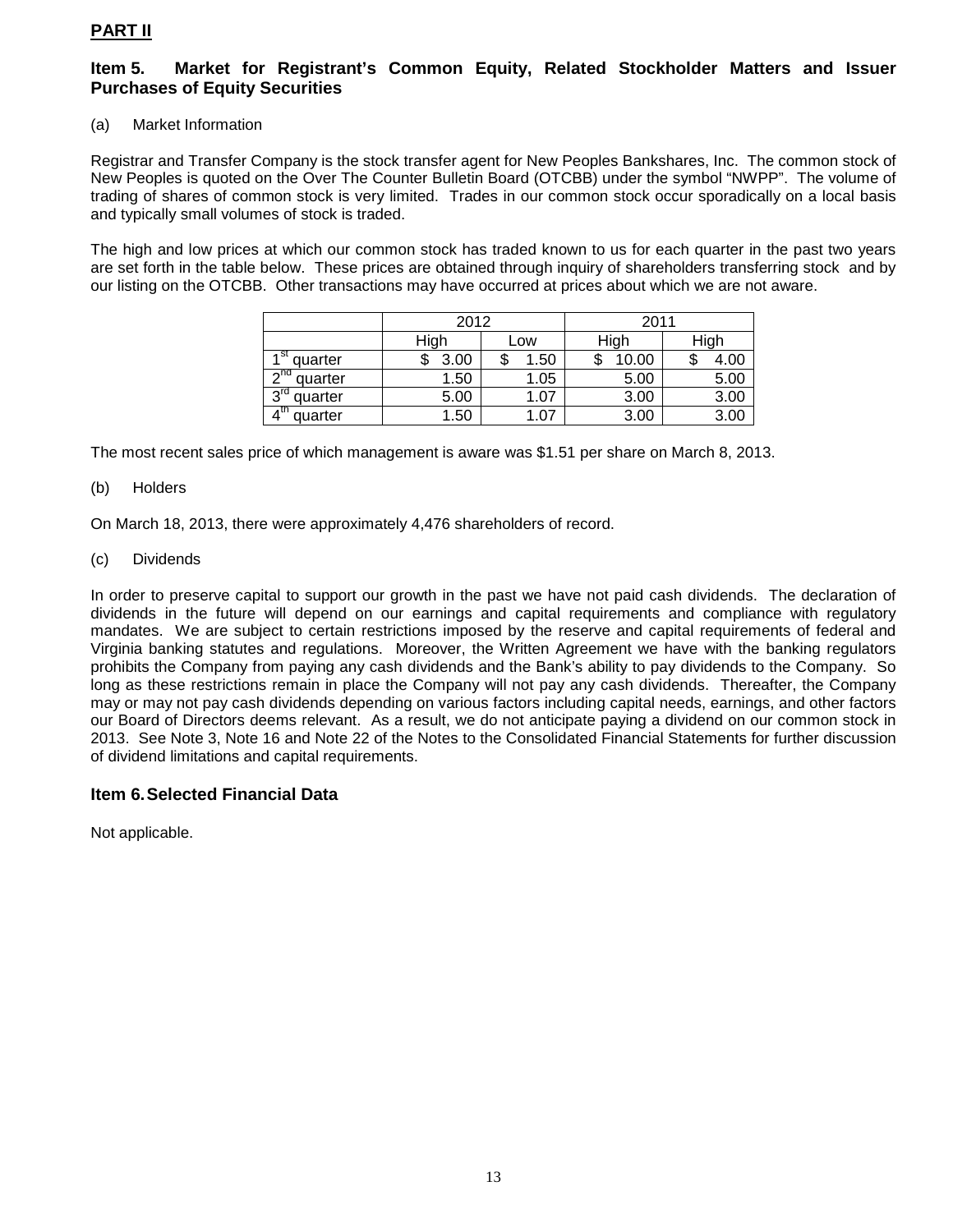## **Item 7. Management's Discussion and Analysis of Financial Condition and Results of Operations**

#### **Caution About Forward Looking Statements**

We make forward looking statements in this annual report that are subject to risks and uncertainties. These forward looking statements include statements regarding our profitability, liquidity, allowance for loan losses, interest rate sensitivity, market risk, growth strategy, and financial and other goals. The words "believes," "expects," "may," "will," "should," "projects," "contemplates," "anticipates," "forecasts," "intends," or other similar words or terms are intended to identify forward looking statements. The forward-looking information is based on various factors and was derived using numerous assumptions. Important factors that may cause actual results to differ from projections include:

- the success or failure of our efforts to implement our business plan;
- achieving and maintaining compliance with the Written Agreement between us and the banking regulators;
- **EXECUTE:** any required increase in our regulatory capital ratios;
- satisfying other regulatory requirements that may arise from examinations, changes in the law and other similar factors;
- any substantial increase in nonperforming loans;
- our ability to attract additional talent that we may need;
- **any required increase to our loan loss reserve;**
- the difficult market conditions in our industry;
- the unprecedented levels of market volatility;
- the effects of soundness of other financial institutions:
- the uncertain outcome of recently enacted legislation to stabilize the U.S. financial system;
- the potential impact on us of recently enacted legislation;
- the lack of a market for our common stock:
- the ability to successfully manage our growth or implement our growth strategies if we are unable to identify attractive markets, locations or opportunities to expand in the future;
- success in increasing capital to support our financial condition resulting from the recession;
- in the near future, achieving the cost savings we project without customer rejection as we close unprofitable branches, and, in the longer term maintaining cost controls and asset qualities as we open or acquire new branches;
- the successful management of interest rate risk;
- changes in interest rates and interest rate policies;
- reliance on our management team, including our ability to attract and retain key personnel;
- changes in general economic and business conditions in our market area;
- **Filters** inherent in making loans such as repayment risks and fluctuating collateral values;
- competition with other banks and financial institutions, and companies outside of the banking industry, including those companies that have substantially greater access to capital and other resources;
- demand, development and acceptance of new products and services;
- **•** problems with technology utilized by us;
- changing trends in customer profiles and behavior;
- changes in governmental regulations, tax rates and similar matters; and
- other risks which may be described in our future filings with the SEC.

Because of these uncertainties, our actual future results may be materially different from the results indicated by these forward looking statements. In addition, our past results of operations do not necessarily indicate our future results. We expressly disclaim any obligation to update or revise any forward-looking statements, whether as a result of new information, future events or otherwise, except as required by law.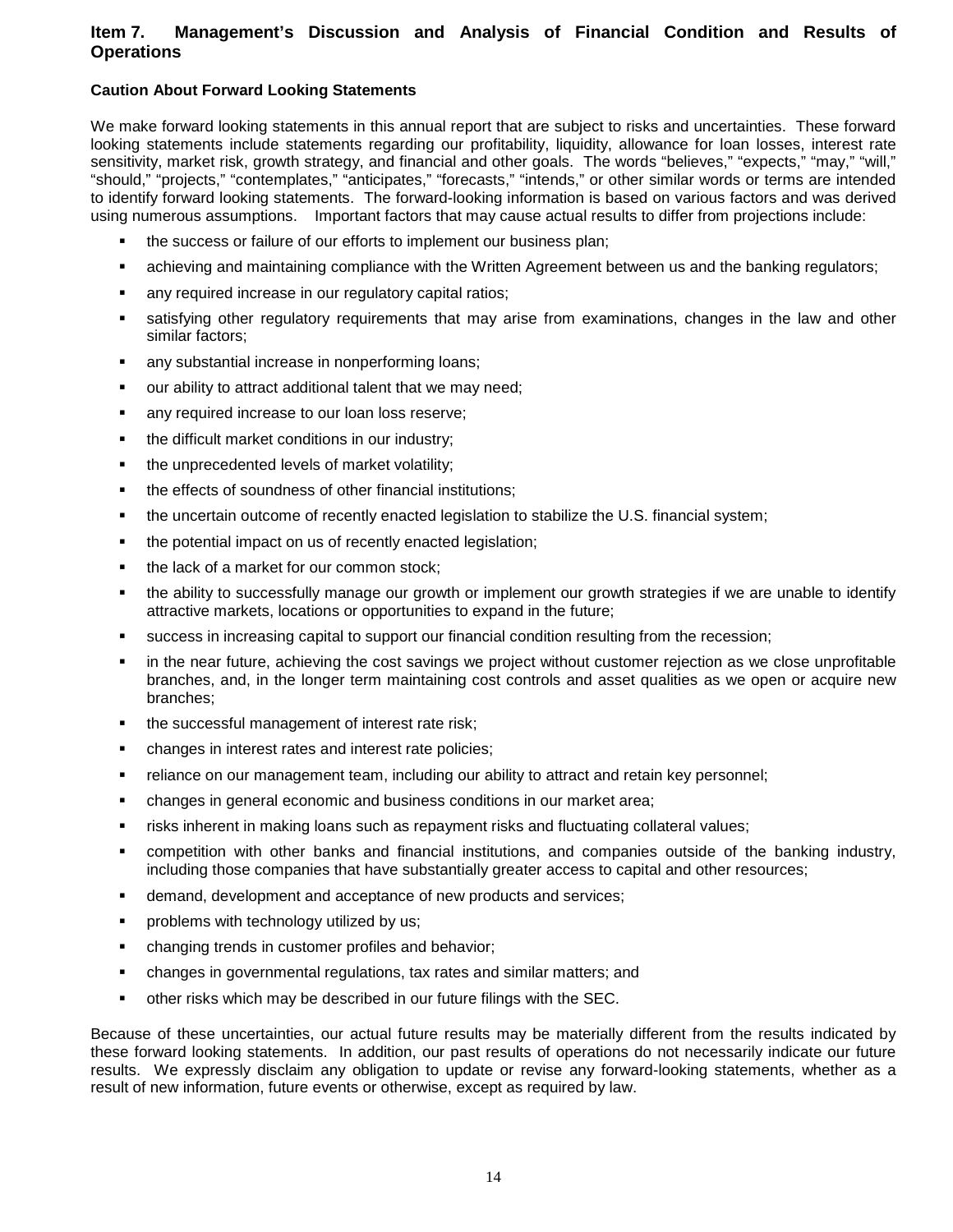## **General**

The following commentary discusses major components of our business and presents an overview of our consolidated financial position at December 31, 2012 and 2011 as well as results of operations for the years ended December 31, 2012 and 2011. This discussion should be reviewed in conjunction with the consolidated financial statements and accompanying notes and other statistical information presented elsewhere in this Form 10-K.

New Peoples generates a significant amount of its income from the net interest income earned by the Bank. Net interest income is the difference between interest income and interest expense. Interest income depends on the amount of interest-earning assets outstanding during the period and the interest rates earned thereon. The Bank's interest expense is a function of the average amount of deposits and borrowed money outstanding during the period and the interest rates paid thereon. The quality of the assets further influences the amount of interest income lost on nonaccrual loans and the amount of additions to the allowance for loan losses. The Bank also generates noninterest income from service charges on deposit accounts and commissions on insurance and investment products sold.

## **Written Agreement**

The Company and the Bank entered into a written agreement with the Federal Reserve Bank of Richmond and the Virginia Bureau of Financial Institutions. Under this Agreement, the Bank has agreed to develop and submit for approval within specified time periods written plans to: (a) strengthen board oversight of management and the Bank's operation; (b) if appropriate after review, to strengthen the Bank's management and board governance; (c) strengthen credit risk management policies; (d) enhance lending and credit administration; (e) enhance the Bank's management of commercial real estate concentrations; (f) conduct ongoing review and grading of the Bank's loan portfolio; (g) improve the Bank's position with respect to loans, relationships, or other assets in excess of \$1 million which are now or in the future become past due more than 90 days, which are on the Bank's problem loan list, or which are adversely classified in any report of examination of the Bank; (h) review and revise, as appropriate, current policy and maintain sound processes for maintaining an adequate allowance for loan and lease losses; (i) enhance management of the Bank's liquidity position and funds management practices; (j) revise its contingency funding plan; (k) revise its strategic plan; and (l) enhance the Bank's anti-money laundering and related activities.

In addition, the Bank has agreed that it will: (a) not extend, renew, or restructure any credit that has been criticized by the Reserve Bank or the Bureau absent prior board of directors approval in accordance with the restrictions in the Agreement; (b) eliminate all assets or portions of assets classified as "loss" and thereafter charge off all assets classified as "loss" in a federal or state report of examination, which has been done.

The Company and the Bank have agreed to submit capital plans to maintain sufficient capital at the Company, on a consolidated basis, and the Bank, on a stand-alone basis, and to refrain from declaring or paying dividends without prior regulatory approval. The Company has agreed that it will not take any other form of payment representing a reduction in the Bank's capital or make any distributions of interest, principal, or other sums on subordinated debentures or trust preferred securities without prior regulatory approval. The Company may not incur, increase or guarantee any debt without prior regulatory approval and has agreed not to purchase or redeem any shares of its stock without prior regulatory approval.

Under the terms of the Agreement, the Company and the Bank have appointed a committee to monitor compliance. The directors of the Company and the Bank have recognized and unanimously agree with the common goal of financial soundness represented by the Agreement and have confirmed the intent of the directors and executive management to diligently seek to comply with all requirements of the Written Agreement.

#### **Written Agreement Progress Report**

At December 31, 2012, we believe we have not yet achieved full compliance with the Agreement but we have made progress in our compliance efforts under the Agreement. We are aggressively working to comply with the Agreement and have timely submitted each required plan by its respective deadline. We have hired an independent consultant to assist us in these efforts and the following actions have taken place:

1. With regard to corporate governance, we have established a weekly Director's Loan Committee to oversee all loan approvals and all loan renewals, extensions and approvals for loans risk rated Special Mention or worse, as well as, exposures exceeding the Chief Credit Officer's lending authority. This has enabled the Board to increase its oversight of the Bank's largest credit exposures and problem credits, and enhanced the monitoring and compliance with all loan policies and procedures. Secondly, we have enhanced our reporting of credit quality to the board. Furthermore, we have adopted formal charters for our Nominating, Compliance, Compensation, and Loan Committees. A corporate governance policy was adopted by the Board of Directors on April 23, 2012.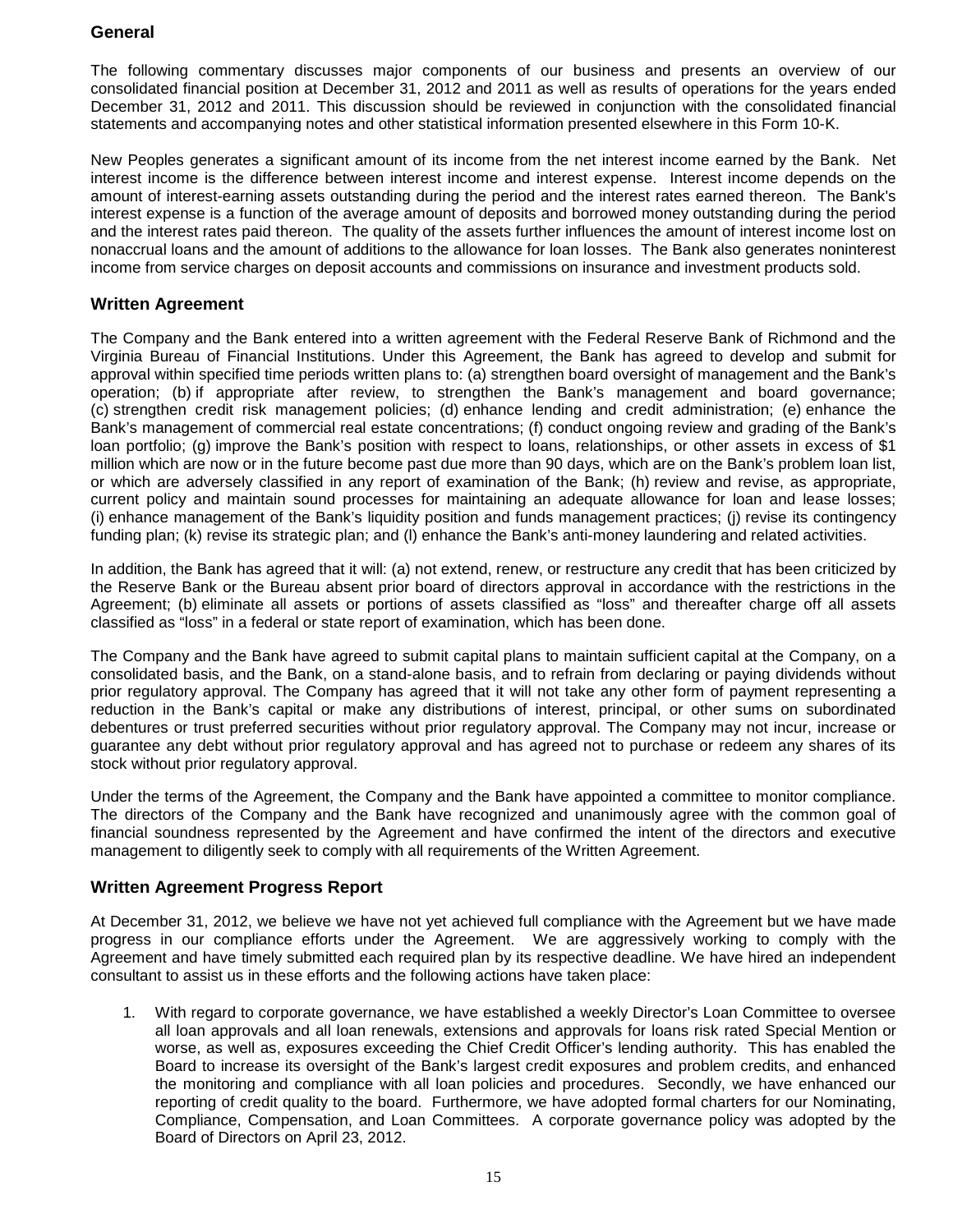2. The requirement to assess the Board and management has been completed by an independent party. A report has been issued to the Board and recommendations are being followed. In September 2010, our President and CEO was added as a member of the Board and in November 2010, Eugene Hearl was added as a member of the Board. Mr. Hearl has over 40 years banking experience as President and CEO for two community banks and Regional President of a large regional financial institution.

In addition, training is a key initiative of both the Board of Directors and employees. Further training of the Board and employees has been implemented and will be ongoing.

A formal management succession plan has been developed and approved by the Board of Directors.

3. In the month of September 2010, a newly revised strategic plan and a capital plan were completed and submitted to our regulators. The 2011 Budget was submitted to our regulators in the fourth quarter of 2010. The 2012 Budget was submitted to our regulators also in the fourth quarter of 2011. The 2013 Budget was submitted to our regulators in January 2013.

A newly revised strategic plan for the years 2013 through 2015 was completed and submitted to the regulators in January 2013.

In September 2012, we converted notes payable to two of our directors totaling \$5.5 million plus accrued interest of \$272 thousand to common stock. As a result of the conversion, New Peoples returned to well capitalized status at September 30, 2012.

In accordance with our capital plan, we began a common stock offering in July 2012 to existing shareholders followed by an offering to the public during the third and fourth quarters of 2012. The offering was closed on December 20, 2012 and proceeds of \$12,061,257 were received on December 28, 2012. Upon receipt of the proceeds we injected \$7.0 million of capital into the Bank. The remaining net proceeds are held at the Company and will be used for payment of operating expenses and, when permitted by regulatory authorities, the payment of deferred trust preferred interest. The remaining additional cash may be used for future capital injections, if needed; thus, providing a source of strength at the holding company level for the Bank. In addition, the conversion of the director notes to common stock and the recent stock offering included common stock warrants that may be exercised in the next five years and potentially provide additional capital if, and when, they are exercised. A total of 2,370,900 common stock warrants were outstanding as of December 31, 2012 with an exercise price of \$1.75. Assuming all of these warrants are exercised before expiration, then an additional \$4.1 million in capital would be provided by their exercise.

- 4. Loan policies have been revised; an online approval and underwriting system for loans has been implemented; underwriting, monitoring and management of credits and collections have been enhanced; frequency of external loan reviews increased; and the focus on problem loans intensified at all levels in the organization. As a result, we are more timely in identifying problem loans. In the future, continuing these procedures should strengthen asset quality substantially. Further training of lending personnel is ongoing regarding proper risk grading of credits and identification of problem credits.
- 5. Enhanced loan concentration identification and new procedures for monitoring and managing concentrations have been implemented. Loan concentration targets have been established and efforts continue to reduce higher risk concentrations. In particular, construction and development loans and commercial real estate loans have been reduced and continue to decrease toward acceptable levels as determined by the new policies.
- 6. To strengthen management of credit quality and loan production, we added a new Chief Credit Officer, Stephen Trescot, in the first quarter of 2011 who brings vast credit administration experience to our management team. Sharon Borich, our former Chief Credit Officer, assumed the role of Senior Lending Officer with oversight of loan production and business development which is her area of expertise. In addition to new lending policies and procedures, the management of all real estate development projects and draws has been centralized. We have segregated the duties of lenders for greater specialization of commercial and retail lending responsibilities. As a result we have formed a Commercial Loan division that is supervised by the Senior Vice President and Senior Lending Officer. The retail loans are primarily the responsibility of branch personnel who report to branch managers and respective area managers.

In the fourth quarter of 2012, a Senior Vice President and Senior Credit Officer was added to the credit administration function providing additional management experience to the credit function. Karen Wimmer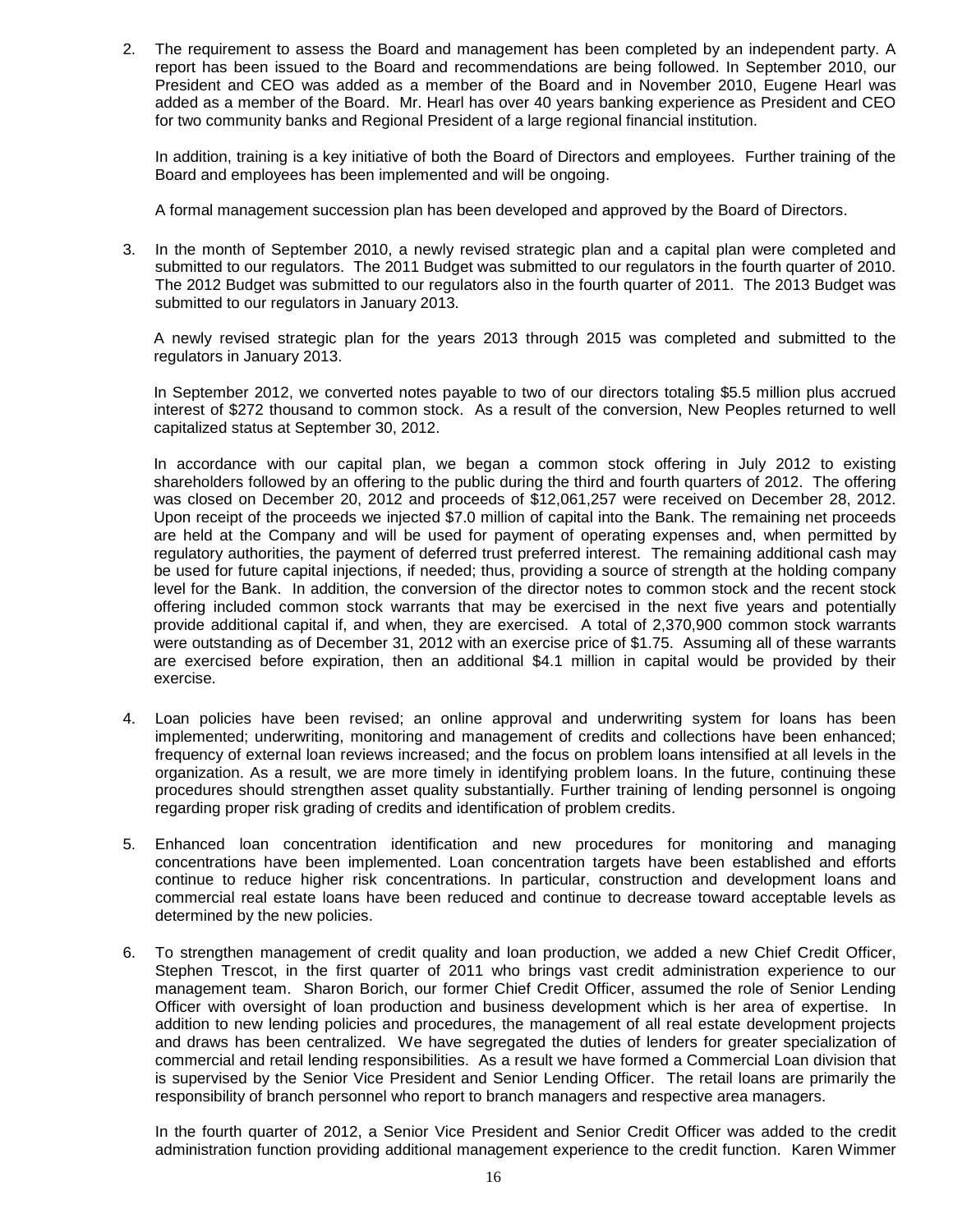reports directly to Chief Credit Officer Trescot and oversees the credit administration area of the Bank

The credit analysis function has been restructured and is a part of credit administration. The credit analysis function is led by a Vice President/Senior Analyst, who supervises three analysts, of which, two analysts are CPA's, the third has an MBA. The function reports directly to the Senior Vice President and Senior Credit Officer and is responsible for analyzing new and renewed loan relationships of \$250 thousand or more prior to approval and conducting annual financial reviews of loan relationships of \$500 thousand or more.

The appraisal review function, consisting of two Vice Presidents, one of which is an experienced licensed appraiser, and one administrative assistant, also reports directly to the Senior Credit Officer. The appraisal review function reviews the quality of appraisals on behalf of the Bank by reviewing the methods, assumptions, and value conclusions of internal and external appraisals. In addition, this data is used to determine whether an external appraiser should be utilized for future work.

- 7. We have retained an independent third party to perform loan reviews on a quarterly basis in 2010 and 2011 and engaged them to perform this function in June 2012 and December 2012. We have engaged them to perform this function in June 2013 and December 2013 as well. The third party loan review company has also conducted two loan portfolio stress tests for the Bank to obtain a better understanding of potential loan losses over a two year period.
- 8. To support the focus on problem credit management the Bank further developed, in March, 2011, a Special Assets department which reports to the Chief Credit Officer. Presently, the department has two workout specialists/Vice Presidents, one Vice President managing other real estate owned properties, an analyst, and two support personnel. Substantially all the relationships in the Bank with total commitments in excess of \$500,000 which are risk rated Special Mention or worse are assigned to this department. This department is organizationally structured to manage workout situations, collections, other real estate owned, nonperforming assets, watch list credits, and the Bank's legal department related to collection efforts. New reporting and monitoring is conducted monthly by this division. Material changes to Special Asset credits are reported to the Board at the time of occurrence and, quarterly, the Board receives written action plans and status updates of the Bank's twenty largest problem credits. A quarterly management watch list committee has been established to actively manage and monitor these credits.
- 9. A new allowance for loan loss model was implemented and reviewed independently during 2010. The Board has approved a new allowance for loan loss policy. We have shifted duties for maintaining the allowance for loan loss model and credit reporting to a more experienced employee. The allowance for loan loss and the methodology supporting the results are approved quarterly by the Audit Committee of the Board of Directors, and ratified by the Board.
- 10. We have significantly increased our asset based liquidity sources throughout 2010, 2011 and 2012 to meet financial obligations. A new liquidity risk management policy has been adopted and a revised contingency funding plan has been created. We have lost all of our federal funds lines of credit, but we have added an internet certificate of deposit funding source to increase contingent funding sources. We believe that we have adequate liquidity in normal and stressed situations. We are further developing an investment portfolio, as well. The investment portfolio has grown to \$49.6 million at December 31, 2012 from \$4.7 million at December 31, 2010.
- 11. In the fourth quarter of 2009, we ceased the declaration of dividends from the Bank to the Company. We also deferred interest payments on our trust preferred securities issuances.
- 12. Anti-money laundering and bank secrecy act programs and training have been enhanced.

# **Overview**

At December 31, 2012, total assets were \$719.0 million, total loans were \$522.4 million, and total deposits were \$652.9 million at December 31, 2012. The Company had a total net loss after tax of \$6.3 million or \$0.57 per basic share and per diluted share for the year ended December 31, 2012 as compared to a net loss of \$8.9 million, or \$0.89 per basic and per diluted share for the year ended December 31, 2011. The annualized return on average assets for the fiscal year 2012 was (0.86)% as compared to (1.07)% for the same period in 2011. The annualized return on average equity was (23.62)% for the fiscal year 2012 and (24.35)% for the same period in 2011. We did have a profitable fourth quarter in 2012 in which we made \$212 thousand, the first profitable quarter since March 31, 2011.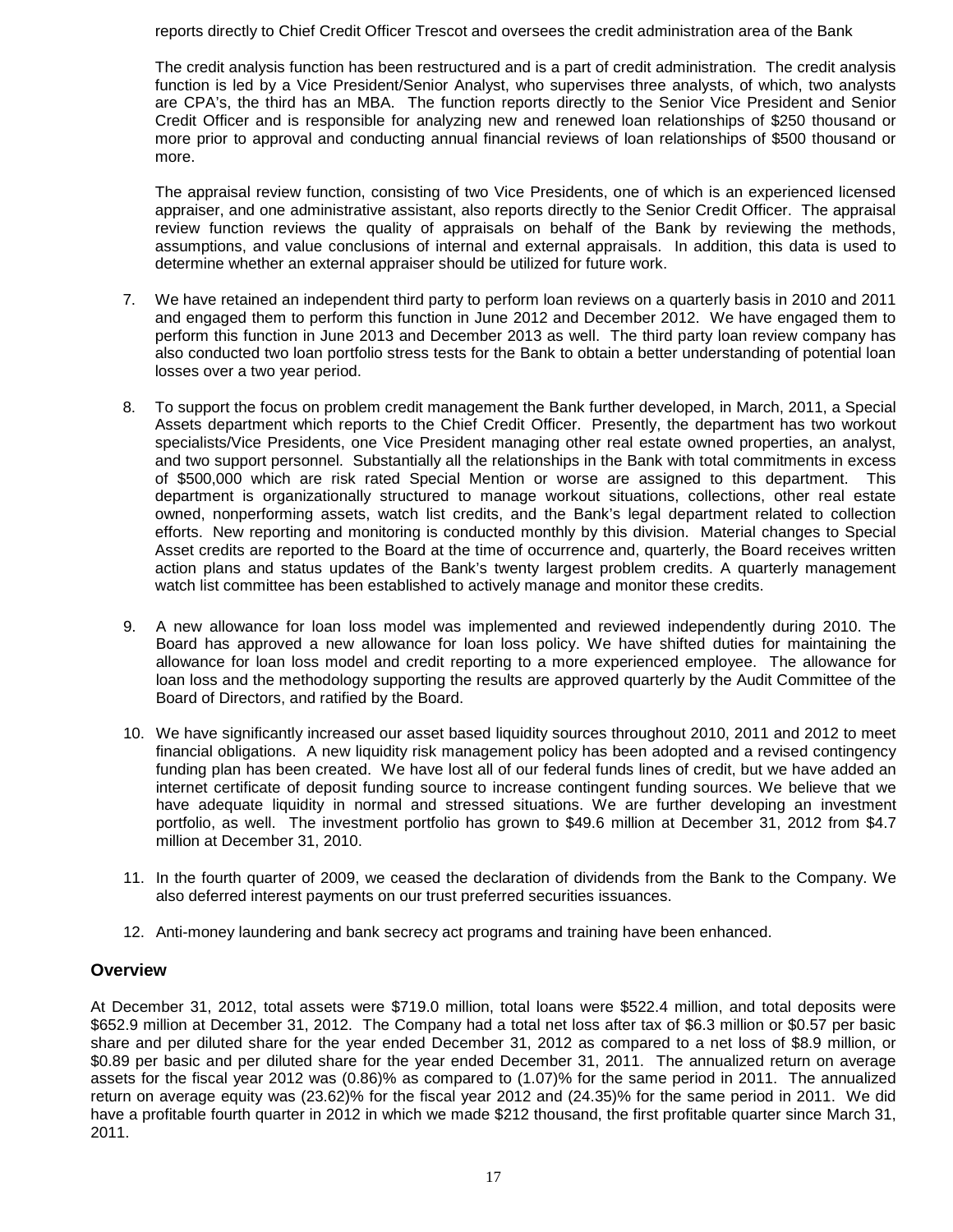During the year 2012, we strategically decreased total assets, total loans and higher cost deposits to improve our capital position. In December 2012, the Company successfully completed a public offering of its common stock, which resulted in net proceeds of \$11.4 million after \$624 thousand of expenses related to the offering. Upon completion of the offering and receipt of proceeds, \$7.0 million was injected in the Bank's capital. As a result of this shrinking and capital injection, the Bank improved its capital position and maintained a well-capitalized status throughout 2012. The following Bank ratios existed at December 31, 2012 as compared to December 31, 2011, respectively: Tier 1 leverage ratio of 7.08% versus 5.99%; Tier 1 risk based capital ratio of 11.60% versus 9.28%; and total risk based capital ratio of 12.88% versus 10.56%.

Total assets decreased \$61.4 million in 2012, or 7.86%, from \$780.4 million at December 31, 2011. Total loans decreased \$75.4 million in 2012, or 12.62%, from \$597.8 million at December 31, 2011. This is the result of charge offs of \$6.8 million during 2012, resolution of problem loans, slow economic recovery in our market area, decreased loan demand, tighter underwriting guidelines, and the intentional shrinking of the loan portfolio to increase regulatory capital ratios. Total deposits decreased \$55.4 million, or 7.83%, from \$708.3 million at December 31, 2011. The largest decrease in deposits has taken place in time deposits which have decreased from \$445.7 million at December 31, 2011 to \$372.5 million at December 31, 2011. This \$73.2 million decrease in time deposits, or 16.42%, is the result of decreased interest rates offered in this very low interest rate environment.

For the year ending December 31, 2012, we experienced a net loss of \$6.3 million as compared to a \$8.9 million loss for the same period in 2011. In the year 2012, the net loss was primarily related to four areas: lower net interest income, provisions for loan losses, other real estate related expenses and a valuation allowance on our deferred tax asset. We maintained a strong net interest margin of 4.13% in 2012 as compared to 4.29% in 2011. However, the decreased volume of earning assets in 2012 and high levels of nonperforming assets decreased net interest income to \$27.3 million in 2012 from \$32.2 million in 2011. In 2012, we made \$4.8 million in provisions for loan losses. Although lower than 2011's total of \$8.0 million, the level remains high. Expenses related to other real estate owned properties were \$4.5 million in 2012. This category of expenses was less than the \$5.6 million in 2011, but it remained a negative impact on earnings. We also incurred a valuation allowance on our deferred tax asset totaling \$4.1 million during which has a direct impact on the net loss in 2012. We may be able to reverse the valuation allowance in the future as earnings improve resulting in taxable income to offset net loss tax carryforwards.

In May 2012, we closed four offices and merged them into existing nearby offices as a cost savings measure. This was the result of thorough branch analysis and performance evaluation. We continue to evaluate our branch network and operations to improve earnings.

The ratio of nonperforming assets to total assets lowered to 6.67% at December 31, 2012 as compared to 7.55% at December 31, 2011. Nonperforming assets, which include nonaccrual loans, other real estate owned and past due loans greater than 90 days still accruing interest, decreased during 2012. At December 31, 2012, nonperforming assets totaled \$48.0 million as compared to \$58.9 million at December 31, 2011 a reduction of \$10.9 million, or 18.60%. The majority of these assets are commercial real estate and farmland real estate secured loans and other real estate owned properties. We still have some real estate development projects both inside and outside of our market area, but at reduced levels than in the past. These loans outside our market area are primarily in the coastal Carolinas; which amount to only \$1.8 million at December 31, 2012 as compared to \$2.5 million at December 31, 2011. In addition, there are also some similar projects located in Northeastern Tennessee and one in eastern West Virginia. We are undertaking extensive efforts to work out these credits and liquidate foreclosed properties. This will take some time, but overall we believe we are making progress.

During 2012, we have continued our progress in identifying the risks in our loan portfolio. In addition, we have continued to improve our lending policies and train our lending staff on these policies and procedures. Each of these steps are critical to minimize future losses and to strengthen asset quality of the Bank. Our allowance for loan loss at December 31, 2012 is \$16.8 million, or 3.22% as compared to \$18.4 million, or 3.07% at December 31, 2011. The provision for loan losses decreased to \$4.8 million in 2012 as compared to \$8.0 million in 2011. We continue to maintain a higher level in the allowance for loan loss in light of the current economic circumstances, including the anemic recovery and believe that this level is adequate. Future provisions may be deemed necessary, however. Net charge-offs year-to-date for 2012 as a percentage of total average loans improved to 1.14% as compared to 2.24% in 2011. Impaired loans decreased \$26.6 million, or 28.98%, in 2012 to \$65.2 million with an estimated allowance of \$5.9 million for potential losses at December 31, 2012 as compared to \$91.8 million in impaired loans with an estimated allowance of \$6.0 million at the end of 2011.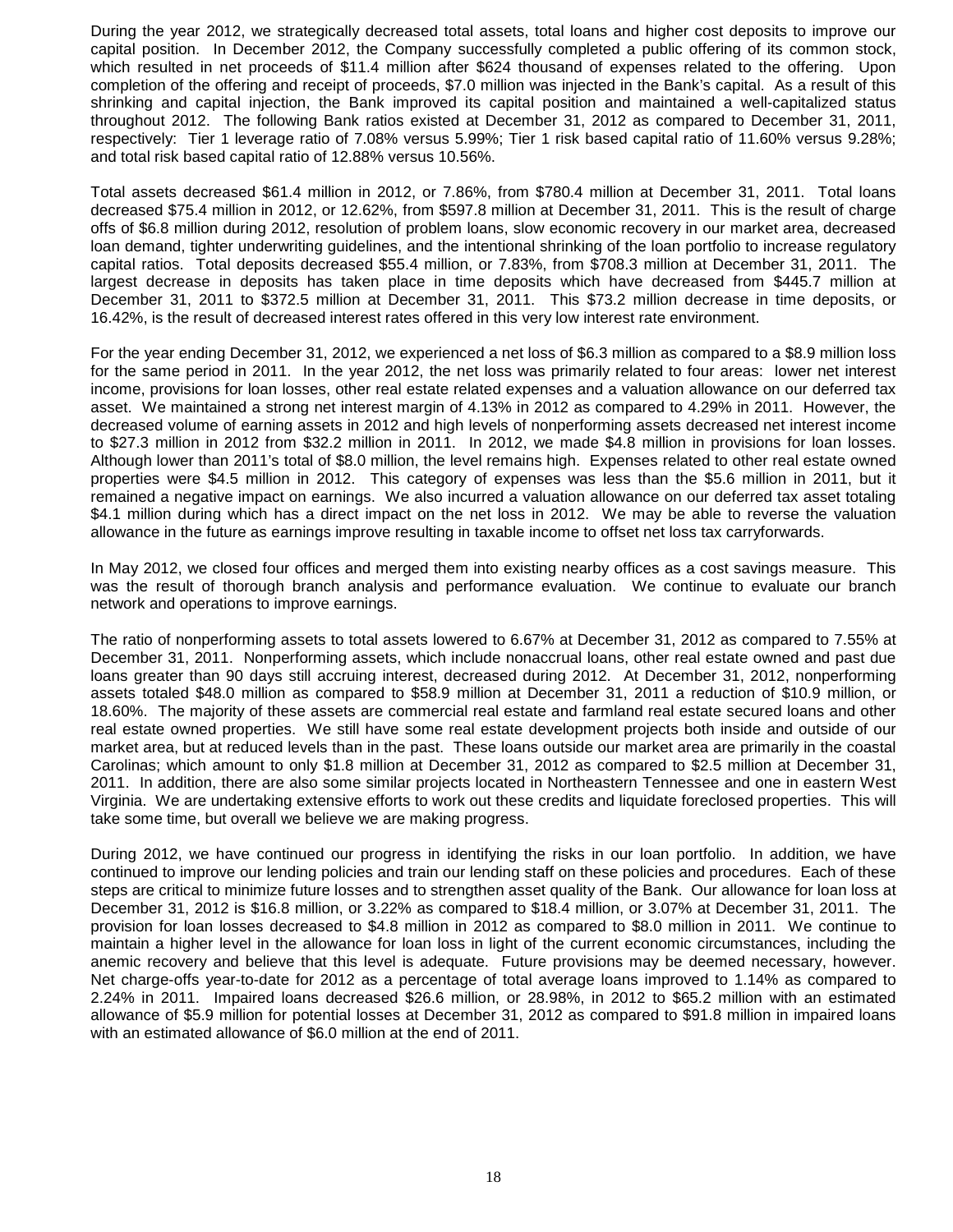## **Critical Accounting Policies**

Certain critical accounting policies affect the more significant judgments and estimates used in the preparation of our financial statements. Our most critical accounting policies relate to our provision for loan losses and the calculation of our deferred tax asset and valuation allowance.

The provision for loan losses reflects the estimated losses resulting from the inability of our customers to make required payments. If the financial condition of our borrowers were to further deteriorate, resulting in an impairment of their ability to make payments, our estimates would be updated, and additional provisions could be required. For further discussion of the estimates used in determining the allowance for loan losses, we refer you to the section on "Provision for Loan Losses" in this discussion.

Our deferred income tax assets and liabilities are determined using the liability (or balance sheet) method. Under this method, the net deferred tax asset or liability is determined based on the tax effects of the temporary differences between the book and tax bases of the various balance sheet assets and liabilities and gives current recognition to changes in tax rates and laws. If all or a portion of the net deferred tax asset is determined to be unlikely to be realized, a valuation allowance is established to reduce the net deferred tax asset to the amount that is more likely than not to be realized. For further discussion of the deferred tax asset and valuation allowance, we refer you to the section on "Deferred Tax Asset and Income Taxes" in this discussion.

For further discussion of our other critical accounting policies, see Note 2, Summary of Significant Accounting Policies, to our Consolidated Financial Statements, found in Item 8 to this annual report on Form 10-K.

#### **Net Interest Income and Net Interest Margin**

The Company's primary source of income, net interest income, decreased \$4.9 million, or 15.20% from 2011 to 2012. The decrease in net interest income is due primarily to a reduction in loans during 2012 and the level of nonearning assets, i.e. nonaccrual loans and other real estate owned properties. Loan interest income decreased \$8.6 million, or 20.85%, from \$41.2 million in 2011 to \$32.6 million in 2012. Interest expense decreased \$3.1 million, or 32.75%, from \$9.6 million for the year ending 2011 to \$6.5 million in 2012 as a result of deposits re-pricing at lower interest rates at maturity, and a shift in the deposit mix whereby our higher cost time deposits were replaced with lower cost deposit products. The net interest margin for the year ending December 31, 2012 was 4.13% as compared to 4.29% for the same period in 2011. We are trying to preserve the net interest margin, but we may experience some further decrease in the net interest margin as new and renewed loans are sometimes priced at lower market interest rates. Because of the tightening of our underwriting, loan pricing may be lower than historically; however, typically more conservative underwriting reduces the likelihood of future loan losses. Loan losses negatively impact earnings through various related expenses, for example, loan loss provisions, collection expenses, etc.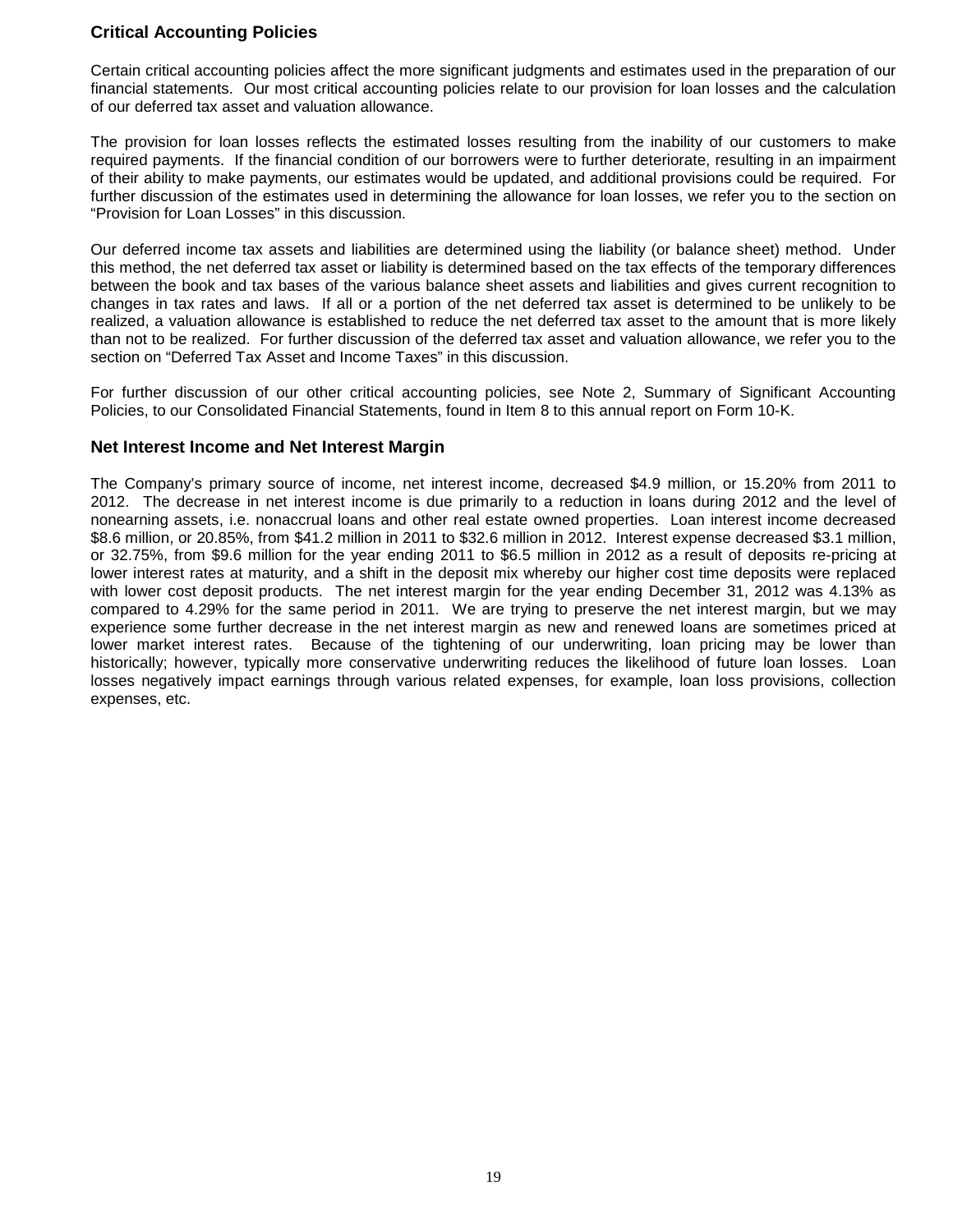The following table shows the rates paid on earning assets and deposit liabilities for the periods indicated.

# **Net Interest Margin Analysis**

## **Average Balances, Income and Expense, and Yields and Rates**

|                                      |                  |         |                    |             | (Dollars in thousands) |    |                    |             |                |                    |         |  |
|--------------------------------------|------------------|---------|--------------------|-------------|------------------------|----|--------------------|-------------|----------------|--------------------|---------|--|
|                                      |                  |         | For the Year Ended |             |                        |    | For the Year Ended |             |                | For the Year Ended |         |  |
|                                      |                  |         | December 31, 2012  |             |                        |    | December 31, 2011  |             |                | December 31, 2010  |         |  |
|                                      | Average          |         | Income/            | Yields/     | Income/<br>Average     |    |                    | Yields/     | Average        | Income/            | Yields/ |  |
|                                      | <b>Balance</b>   | Expense |                    | Rates       | <b>Balance</b>         |    | Expense            | Rates       | <b>Balance</b> | Expense            | Rates   |  |
| <b>ASSETS</b>                        |                  |         |                    |             |                        |    |                    |             |                |                    |         |  |
| Loans $(1)$ , $(2)$ , $(3)$          | \$<br>556,504 \$ |         | 32,592             | 5.86% \$    | 659,298 \$             |    | 41,176             | $6.25\%$ \$ | 742,026 \$     | 47,775             | 6.44%   |  |
| Federal funds sold                   | 1,216            |         | 3                  | 0.25%       | 6,202                  |    | 9                  | 0.15%       | 25,763         | 44                 | 0.17%   |  |
| Interest bearing deposits            | 58,677           |         | 173                | 0.29%       | 74,000                 |    | 184                | 0.25%       | 8,349          | 12                 | 0.14%   |  |
| Other investments (3)                | 44,307           |         | 965                | 2.18%       | 10,952                 |    | 400                | 3.65%       | 7,590          | 197                | 2.61%   |  |
| <b>Total Earning Assets</b>          | 660,704          |         | 33,733             | 5.11%       | 750,452                |    | 41,769             | 5.57%       | 783,728        | 48,028             | 6.13%   |  |
| Less: Allowance for loans<br>losses  | (18, 475)        |         |                    |             | (20, 805)              |    |                    |             | (18,607)       |                    |         |  |
| Non-earning assets                   | 92,494           |         |                    |             | 101,972                |    |                    |             | 97,997         |                    |         |  |
| <b>Total Assets</b>                  | 734,723          |         |                    |             | \$<br>831.619          |    |                    |             | 863,118        |                    |         |  |
|                                      |                  |         |                    |             |                        |    |                    |             |                |                    |         |  |
| LIABILITIES AND STOCKHOLDERS' EQUITY |                  |         |                    |             |                        |    |                    |             |                |                    |         |  |
| Deposits                             |                  |         |                    |             |                        |    |                    |             |                |                    |         |  |
| Demand - Interest bearing            | \$<br>61,842 \$  |         | 110                | $0.18\%$ \$ | 57,675 \$              |    | 155                | $0.27\%$ \$ | 56,791 \$      | 250                | 0.44%   |  |
| Savings                              | 96,764           |         | 242                | 0.25%       | 103,346                |    | 460                | 0.45%       | 92,622         | 779                | 0.84%   |  |
| Time deposits                        | 406,669          |         | 5,018              | 1.23%       | 485,072                |    | 7,717              | 1.59%       | 523,990        | 11,112             | 2.12%   |  |
| <b>Other Borrowings</b>              | 15,487           |         | 600                | 3.87%       | 24,151                 |    | 838                | 3.47%       | 29,721         | 1,303              | 4.39%   |  |
| <b>Trust Preferred Securities</b>    | 16,496           |         | 490                | 2.97%       | 16,496                 |    | 436                | 2.64%       | 16,496         | 454                | 2.75%   |  |
| Total interest bearing               |                  |         |                    |             |                        |    |                    |             |                |                    |         |  |
| liabilities                          | 597,258          |         | 6,460              | 1.08%       | 686,740                |    | 9,606              | 1.40%       | 719,620        | 13,898             | 1.93%   |  |
| Non-interest bearing                 | 106,780          |         |                    |             | 102,957                |    |                    |             | 92,943         |                    |         |  |
| deposits<br>Other liabilities        | 3,913            |         |                    |             | 5,338                  |    |                    |             | 4,307          |                    |         |  |
| <b>Total Liabilities</b>             | 707,951          |         |                    |             | 795,035                |    |                    |             | 816,870        |                    |         |  |
| Stockholders' Equity                 | 26,772           |         |                    |             | 36,584                 |    |                    |             | 46,248         |                    |         |  |
| <b>Total Liabilities and</b>         |                  |         |                    |             |                        |    |                    |             |                |                    |         |  |
| Stockholders' Equity                 | \$<br>734,723    |         |                    |             | \$<br>831,619          |    |                    |             | \$<br>863,118  |                    |         |  |
| Net Interest Income                  |                  | \$      | 27,273             |             |                        | \$ | 32,163             |             |                | \$<br>34,130       |         |  |
| Net Interest Margin                  |                  |         |                    | 4.13%       |                        |    |                    | 4.29%       |                |                    | 4.35%   |  |
| Net Interest Spread                  |                  |         |                    | 4.03%       |                        |    |                    | 4.17%       |                |                    | 4.20%   |  |

(1) Non-accrual loans have been included in the average balance of loans outstanding.

(2) Loan fees have been included in interest income on loans.

(3) Tax exempt income is not significant and has been treated as fully taxable.

Net interest income is affected by changes in both average interest rates and average volumes of interest-earning assets and interest-bearing liabilities. The following table sets forth the amounts of the total changes in interest income and expense which can be attributed to rate (change in rate multiplied by old volume) and volume (change in volume multiplied by old rate) for the periods indicated.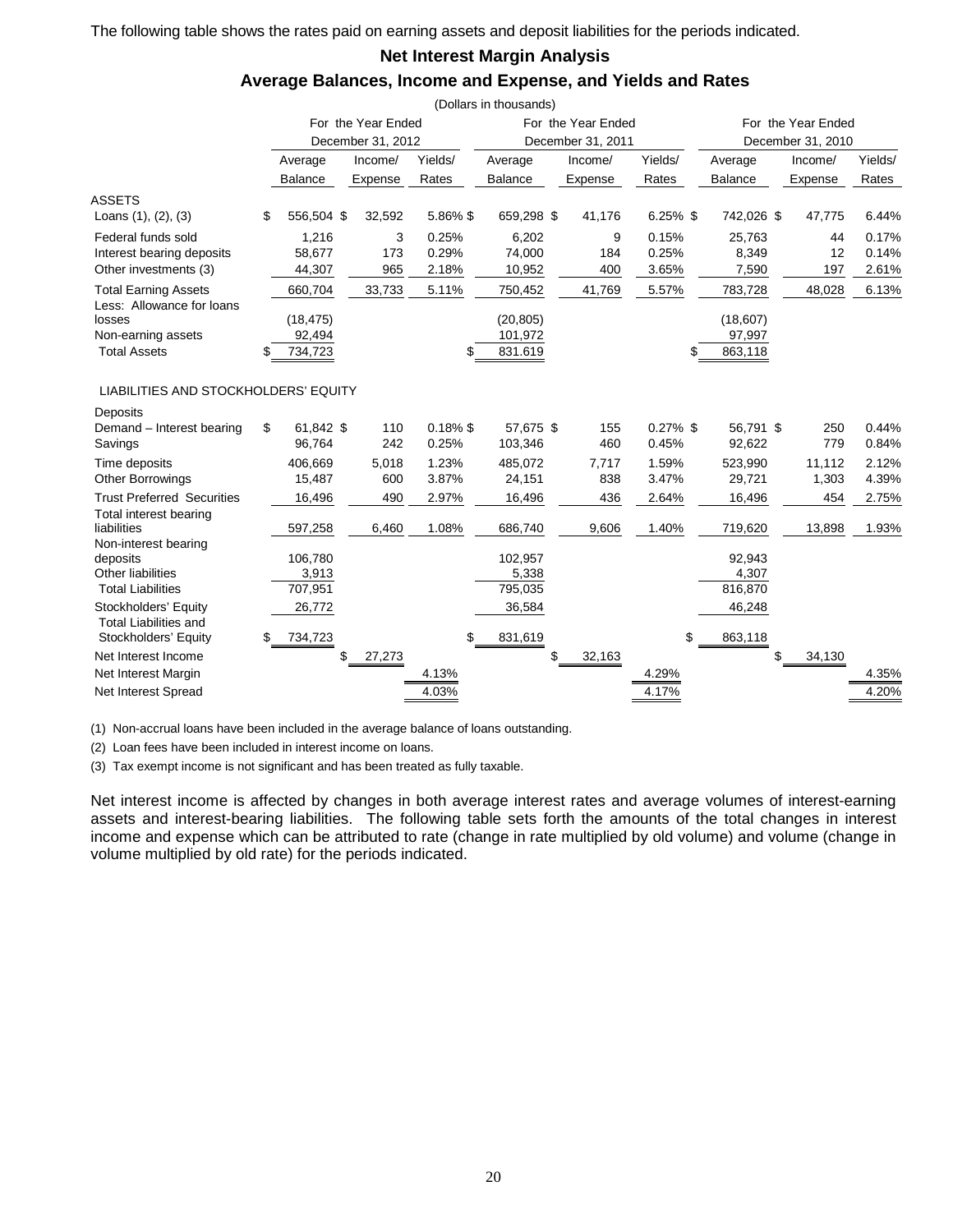|                                           |                  |                       | (Dollars in thousands)                         |                     |    |                       |    |                                                |  |
|-------------------------------------------|------------------|-----------------------|------------------------------------------------|---------------------|----|-----------------------|----|------------------------------------------------|--|
|                                           |                  | 2012 Compared to 2011 |                                                |                     |    | 2011 Compared to 2010 |    |                                                |  |
|                                           |                  | Increase (Decrease)   |                                                | Increase (Decrease) |    |                       |    |                                                |  |
|                                           | Volume<br>Effect | Rate<br>Effect        | Change<br>in<br>Interest<br>Income/<br>Expense | Volume<br>Effect    |    | Rate<br>Effect        |    | Change<br>in<br>Interest<br>Income/<br>Expense |  |
| Interest Income:                          |                  |                       |                                                |                     |    |                       |    |                                                |  |
| Loans                                     | \$<br>(6, 420)   | \$<br>(2, 164)        | \$<br>(8,584)                                  | \$<br>(5,326)       | \$ | (1, 273)              | \$ | (6, 599)                                       |  |
| Federal funds sold                        | (7)              |                       | (6)                                            | (33)                |    | (2)                   |    | (35)                                           |  |
| Interest bearing deposits                 | (38)             | 27                    | (11)                                           | 94                  |    | 78                    |    | 172                                            |  |
| Other investments                         | 1,218            | (653)                 | 565                                            | 87                  |    | 116                   |    | 203                                            |  |
| <b>Total Earning Assets</b>               | (5, 247)         | (2,789)               | (8,036)                                        | (5, 178)            |    | (1,081)               |    | (6, 259)                                       |  |
| Interest Bearing Liabilities:             |                  |                       |                                                |                     |    |                       |    |                                                |  |
| Demand                                    | 11               | (56)                  | (45)                                           | 4                   |    | (99)                  |    | (95)                                           |  |
| Savings                                   | (29)             | (189)                 | (218)                                          | 90                  |    | (409)                 |    | (319)                                          |  |
| All other time deposits                   | (1,247)          | (1, 452)              | (2,699)                                        | (825)               |    | (2,570)               |    | (3, 395)                                       |  |
| Other borrowings                          | (301)            | 63                    | (238)                                          | (244)               |    | (221)                 |    | (465)                                          |  |
| <b>Trust Preferred Securities</b>         |                  | 54                    | 54                                             |                     |    | (18)                  |    | (18)                                           |  |
| <b>Total Interest Bearing Liabilities</b> | (1, 566)         | (1,580)               | (3, 146)                                       | (975)               |    | (3, 317)              |    | (4, 292)                                       |  |
| Change in Net Interest Income             | \$<br>(3,681)    | \$<br>(1,209)         | \$<br>(4,890)                                  | \$<br>(4, 203)      | \$ | 2,236                 | \$ | (1,967)                                        |  |

 **Volume and Rate Analysis**

#### **Loans**

Our primary source of income comes from interest earned on loans. Loan production slowed in 2012 as evidenced by total loans decreasing \$75.4 million, or 12.62%, including net charge offs of \$6.4 million. This is due to the resolution of problem loans, decreased loan demand, tighter underwriting guidelines, and the intentional shrinking of the loan portfolio to increase regulatory capital ratios. We continue to serve our customers, and although the total loan portfolio has been reduced, we continue to renew existing credits and make new loans to qualified borrowers as well. We anticipate some further decreases in the loan portfolio in the near future primarily as we reduce our exposure to certain credit and market risks and decrease nonperforming loans. Lending personnel are focused on developing new and existing lending relationships which should slow the pace of the reduction in total loans subject to the impact of the underperforming economy and heightened competition in the banking industry. Total loans decreased \$75.4 million in 2012 from 2011. A schedule of loans by type is set forth immediately below. Approximately 81.75% of the loan portfolio is secured by real estate at the end of 2012.

Loans receivable outstanding are summarized as follows:

|                                        |              |              | Loan Portfolio<br>December 31, |               |   |         |
|----------------------------------------|--------------|--------------|--------------------------------|---------------|---|---------|
| (Dollars in thousands)                 | 2012         | 2011         | 2010                           | 2009          |   | 2008    |
| Commercial, financial and agricultural | \$<br>65,888 | \$<br>85,798 | 109.418                        | \$<br>118.844 | S | 110,060 |
| Real estate – construction             | 24.327       | 32.389       | 52.307                         | 71.854        |   | 64,595  |
| Real estate – mortgage                 | 402.703      | 441.107      | 489.314                        | 504.071       |   | 483.471 |
| Installment loans to individuals       | 29.445       | 38.522       | 56,755                         | 68,801        |   | 63,048  |
| Total                                  | 522.363      | 597.816      | 707.794                        | \$<br>763.570 |   | 721.174 |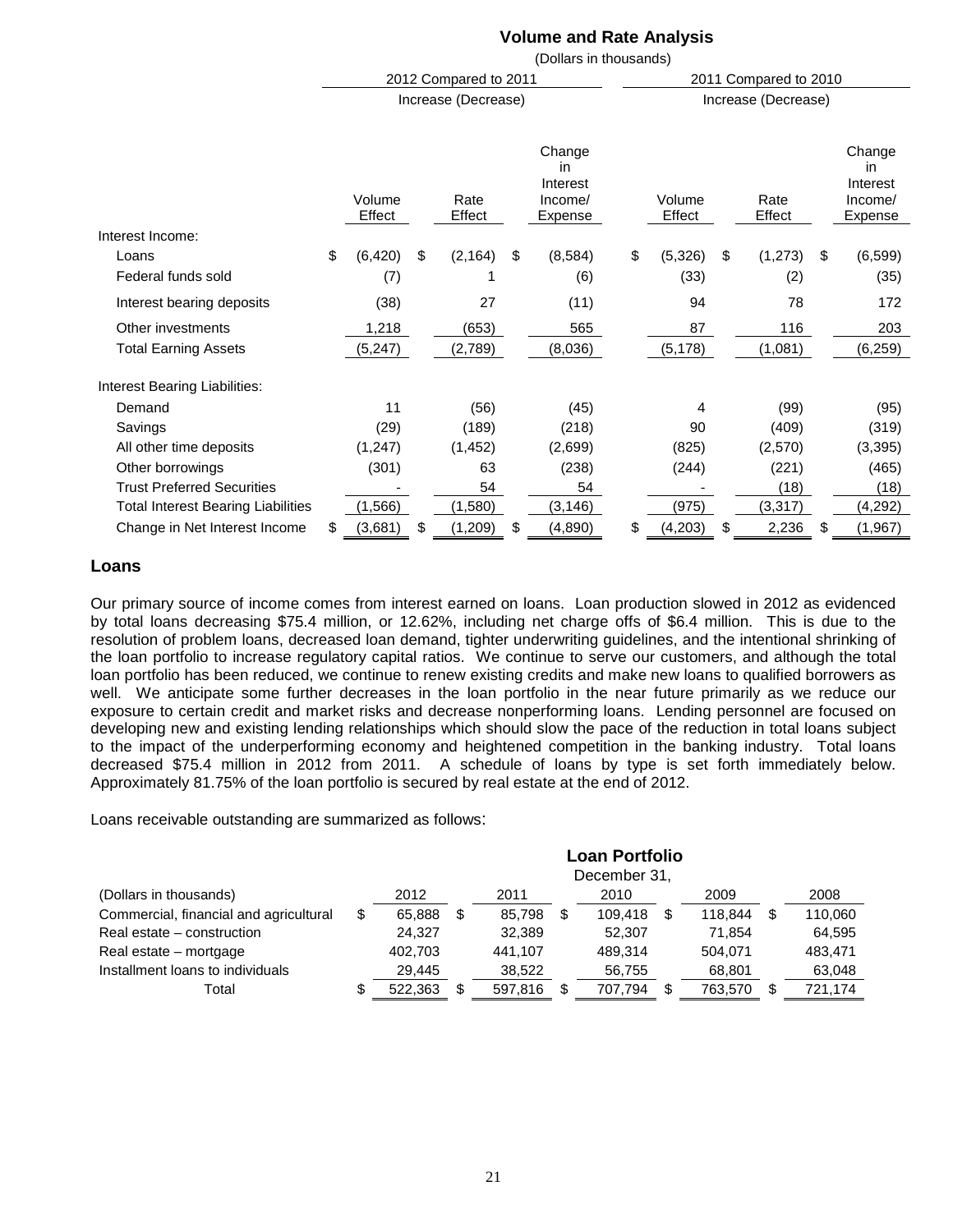Our loan maturities as of December 31, 2012 are shown in the following table:

|                                        | <b>Maturities of Loans</b> |     |                      |     |                     |     |         |  |  |  |
|----------------------------------------|----------------------------|-----|----------------------|-----|---------------------|-----|---------|--|--|--|
| (Dollars in thousands)                 | Less than<br>One Year      |     | One to Five<br>Years |     | After Five<br>Years |     | Total   |  |  |  |
| Commercial, financial and agricultural | \$<br>26,534               | \$  | 34.243               | \$  | 5.111               | S   | 65,888  |  |  |  |
| Real estate – construction             | 6.093                      |     | 11.963               |     | 6.271               |     | 24,327  |  |  |  |
| Real estate – mortgage                 | 84.669                     |     | 210.561              |     | 107,473             |     | 402,703 |  |  |  |
| Installment loans to individuals       | 7,067                      |     | 19,646               |     | 2,732               |     | 29,445  |  |  |  |
| Total                                  | \$<br>124,363              | S   | 276,413              | \$. | 121,587             | S   | 522,363 |  |  |  |
| Loans with fixed rates                 | \$<br>44.221               | \$. | 104.276              | \$. | 120.232             | \$. | 268,729 |  |  |  |
| Loans with variable rates              | 80,142                     |     | 172,137              |     | 1,355               |     | 253,634 |  |  |  |
| Total                                  | \$<br>124,363              | \$  | 276,413              | \$. | 121,587             | \$. | 522,363 |  |  |  |

The above table reflects the earlier of the maturity or re-pricing dates for loans at December 31, 2012. In preparing this table, no assumptions are made with respect to loan prepayments. Loan principal payments are included in the earliest period in which the loan matures or can be re-priced. Principal payments on installment loans scheduled prior to maturity are included in the period of maturity or re-pricing.

#### **Provision for Loan Losses**

The calculation of the allowance for loan losses is considered a critical accounting policy. The adequacy of the allowance for loan losses is based upon management's judgment and analysis. The following factors are included in our evaluation of determining the adequacy of the allowance: risk characteristics of the loan portfolio, current and historical loss experience, concentrations and internal and external factors such as general economic conditions.

The allowance for loan losses decreased to \$16.8 million at December 31, 2012 as compared to \$18.4 million at December 31, 2011. Even so, the allowance for loan losses at the end of 2012 was approximately 3.22% of total loans as compared to 3.07% at the end of 2011. Net loans charged off decreased in 2012 as they were \$6.4 million, or 1.14% of average loans, compared to \$14.7 million, or 2.24% of average loans, in 2011. The provision for loan losses also decreased to \$4.8 million for 2012 as compared with \$8.0 million for 2011.

We have experienced a decrease in loan delinquencies and nonaccrual loans in 2012. However, loans delinquent greater than 90 days still accruing interest and loans in non-accrual status present higher risks of default and loan losses. At December 31, 2012, there were 112 loans in non-accrual status totaling \$33.5 million, or 6.42% of total loans down from the levels at December 31, 2011, in which there were 170 loans in non-accrual status totaling \$42.3 million, or 7.08% of total loans. The amounts of interest that would have been recognized on these loans were \$1.4 million and \$1.3 million in the years 2012 and 2011, respectively. There were 15 loans past due 90 days or greater and still accruing interest totaling \$511 thousand, or 0.10% of total loans at December 31, 2012 down from 47 loans past due 90 days or greater and still accruing interest totaling \$1.5 million at year end 2011. It is our policy to stop accruing interest on a loan, and to classify that loan as non-accrual, under the following circumstances: (a) whenever we are advised by the borrower that scheduled payment or interest payments cannot be met, (b) when our best judgment indicates that payment in full of principal and interest can no longer be expected, or (c) when any such loan or obligation becomes delinquent for 90 days unless it is both well secured and in the process of collection. There were \$20.0 million in loans classified as troubled debt restructurings as of December 31, 2012, also an improvement, as compared to \$29.1 million in loans classified as troubled debt restructurings as of December 31, 2011. Of the loans classified as troubled debt restructurings at December 31, 2012, \$5.4 million were in non-accrual status, compared to \$8.2 million at December 31, 2011. We do not have any commitments to lend additional funds to non-performing debtors.

Certain risks exist in the Bank's loan portfolio. A majority of our loans are collateralized by real estate located in our market area. It is our policy to sufficiently collateralize loans to help minimize loss exposures in case of default. With the exception of real estate development type properties which have experienced more deterioration in market values, the local residential and commercial real estate market values have shown some deterioration but remain relatively stable. It is uncertain as to when or if local real estate values will be more significantly impacted. We do not believe that there will be a severely negative effect in our market area, but because of the uncertainty we deem it prudent to assign more of the allowance to these types of loans. Our market area is somewhat diverse, but certain areas are more reliant upon agriculture, coal mining and natural gas. As a result, increased risk of loan impairments is possible as the coal mining and natural gas industry have been negatively affected in the past year due to layoffs and environmental legislation. We do not foresee a major impact upon the Bank unless a severe downturn occurs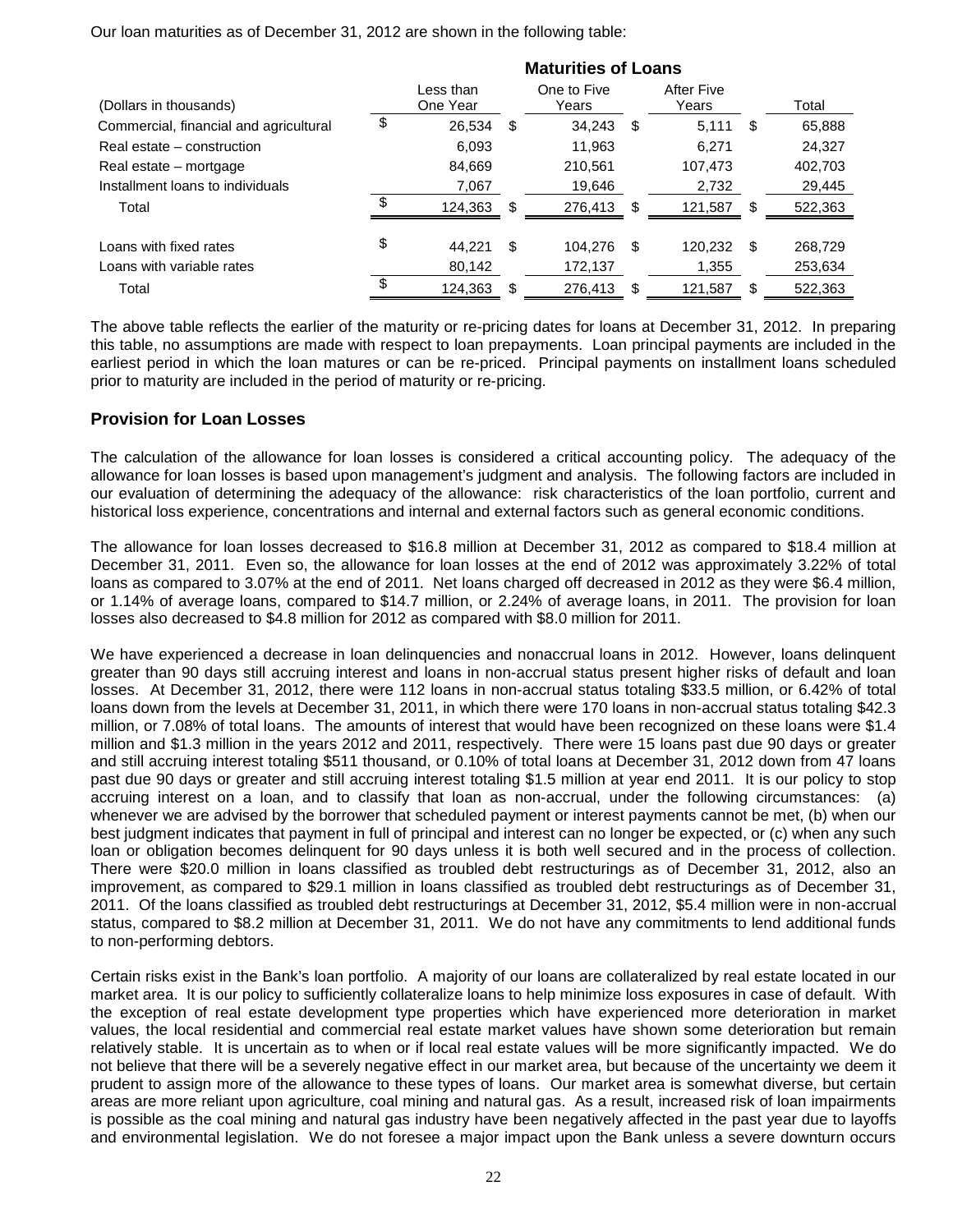which we believe is not highly likely. We are monitoring these industries. We consider these factors to be the primary higher risk characteristics of the loan portfolio.

Commercial loans are initially risk rated by the originating loan officer. If deteriorations in the financial condition of the borrower and the capacity to repay the debt occur, along with other factors, the loan may be downgraded. This is to be determined by the loan officer. Guidance for the evaluation is established by the regulatory authorities who periodically review the Bank's loan portfolio for compliance. Classifications used by the Bank are exceptional, very good, standard, acceptable, transitory risk, other assets especially mentioned, substandard, doubtful and loss. For the year 2012, we engaged a third party loan review firm to conduct semiannual loan reviews and have engaged them to perform this function in 2013 on a semiannual basis. Upon their review, loans risk ratings may change from the rating assigned by the respective lender. We have experienced fewer rating changes in more recent reviews indicating better risk identification for the loan portfolio in light of the experience from the severe recession.

In regards to its consumer loans and consumer real estate loan portfolio, the Company uses a conservative approach for its risk grading and timing of charge offs on these loans. This approach is based on the guidance found in the Uniform Retail Credit Classification and Account Management Policy and as a result affects our estimate of the allowance for loan losses. Under this approach when a consumer loan or consumer real estate loan is originated, it must possess qualities of a credit risk grade of Pass for approval and will remain with the initial risk rating through maturity unless there is a deterioration in the credit quality of the loan. Subsequently, if the loan becomes contractually 90 days past due or the borrower files for bankruptcy protection, it is downgraded to Substandard. At 90 days past due, or earlier if the customer has filed bankruptcy, the collateral value less estimated liquidation costs is compared to the loan balance to calculate any potential deficiency. If there is sufficient collateral, no charge-off is necessary. If there is a deficiency, then within 30 days of the loan becoming 90 days past due, or within 60 days of bankruptcy notice, the deficiency is charged-off against the allowance for loan loss. If the loan is unsecured, upon being deemed Substandard, the entire loan amount is charged off. Collection efforts continue by means of repossessions or foreclosures, and upon bank ownership, liquidation ensues.

All loans classified as special mention, substandard, doubtful and loss are individually reviewed for impairment. In determining impairment, collateral for loans classified as substandard, doubtful and loss is reviewed to determine if the collateral is sufficient for each of these credits, generally through the review of the appraisal. If the appraisal is current, less than twelve months old, and has been reviewed, then if no negative information regarding the appraised value is obtained, the value is accepted, and impairment, if required is made. If the appraisal is not current, we perform a useful life review of the appraisal to determine if it is reasonable. If this review determines that the appraisal is not reasonable, then a new appraisal is ordered, in most cases. In determining the component of our allowance in accordance with the Contingencies topic of the Accounting Standards Codification (ASC 450), we do not directly consider the potential for outdated appraisals since that portion of our allowance is based on the analysis of the performance of loans with similar characteristics, external and internal risk factors. We consider the overall quality of our underwriting process in our internal risk factors, but the need to update appraisals is associated with loans identified as impaired under the Receivables topic of the Accounting Standards Codification (ASC 310). If an appraisal is older than one year, a new external certified appraisal may be obtained and used to determine impairment. If an exposure exists, a specific allowance is directly made for the amount of the potential loss in addition to estimated liquidation and disposal costs. The evaluation is inherently subjective as it requires estimates that are susceptible to significant revision as more information becomes available. Impaired loans decreased to \$65.2 million with \$28.1 million requiring a valuation allowance of \$5.9 million at December 31, 2012 as compared to \$91.8 million with \$30.0 million requiring a valuation allowance of \$6.0 million at December 31, 2011. Of the \$65.2 million recorded as impaired loans, \$30.6 million were nonperforming loans, which includes nonaccrual loans and past due 90 days or more. Management is aggressively working to reduce the impaired credits at minimal loss.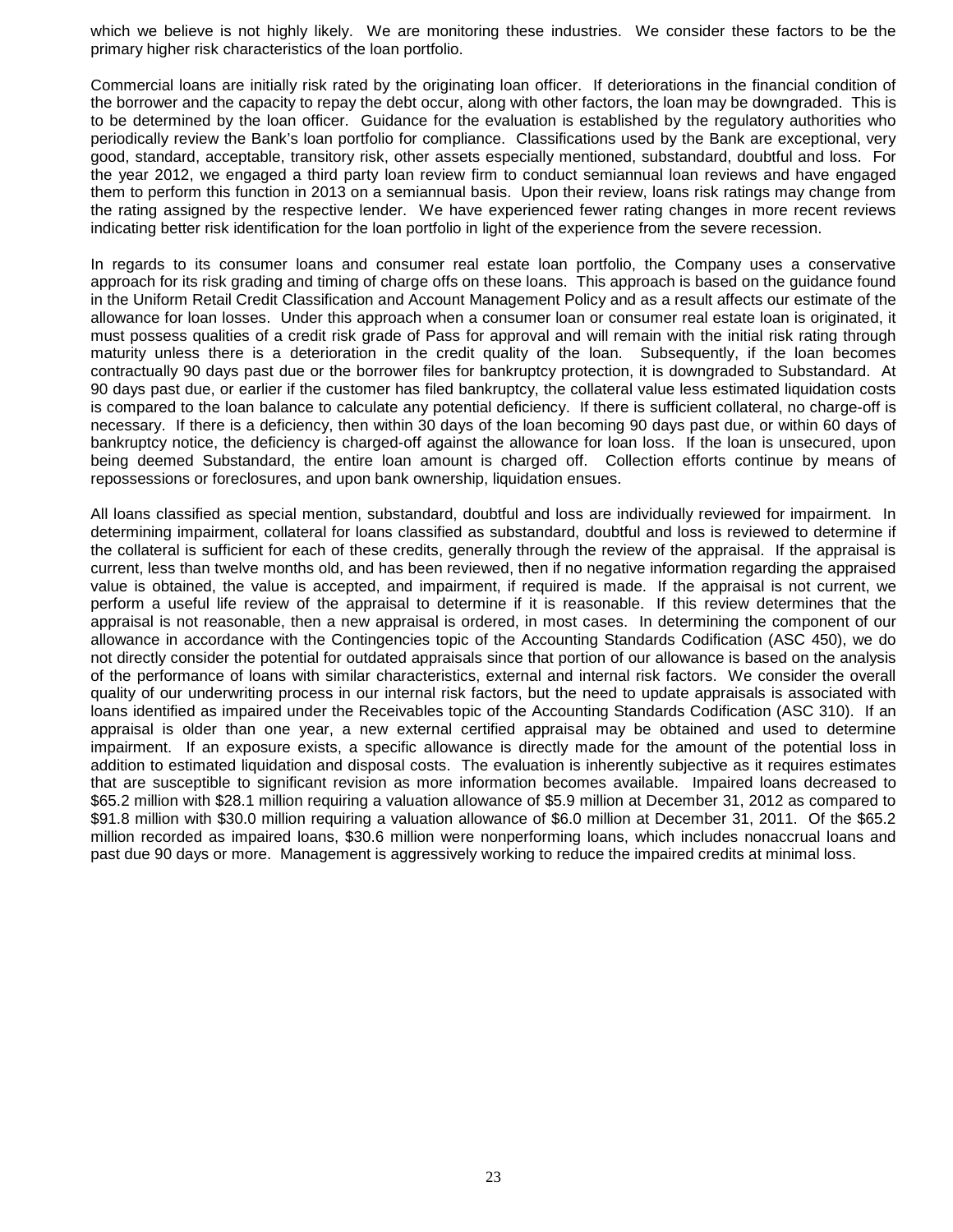Following is a summary of non-accrual and past due loans greater than 90 days still accruing interest:

#### **Non-Accrual and Past Due Loans**

(Dollars in thousands)

|                                                   | December 31,                 |    |        |  |        |  |        |   |       |
|---------------------------------------------------|------------------------------|----|--------|--|--------|--|--------|---|-------|
|                                                   | 2009<br>2012<br>2011<br>2010 |    |        |  |        |  |        |   | 2008  |
| Non-accruing loans                                |                              |    |        |  |        |  |        |   |       |
| Commercial, financial and agricultural            | 10.962                       | S  | 10,633 |  | 5.970  |  | 1.027  | S | 100   |
| Real estate – construction                        | 2.412                        |    | 5.583  |  | 15.460 |  | 13.727 |   | 2,875 |
| Real estate – mortgage                            | 20.153                       |    | 26.099 |  | 22.986 |  | 9.670  |   | 3,269 |
| Installment loans to individuals                  |                              |    |        |  | 1,365  |  | 289    |   | 170   |
| Total Non-accruing loans                          | 33,536                       |    | 42,316 |  | 45,781 |  | 24,713 |   | 6,414 |
| Loans past due 90 days or more and still accruing | 551                          |    | 1,504  |  | 1,693  |  | 3.875  |   | 33    |
| Total                                             | 34,087                       | JЭ | 43,820 |  | 47,474 |  | 28,588 | ж | 6,447 |
| Percent of total loans                            | 6.53%                        |    | 7.33%  |  | 6.71%  |  | 3.74%  |   | 0.89% |

The above table includes \$5.4 million and \$8.2 million in nonaccrual loans as of December 31, 2012 and 2011, respectively, that have been classified as troubled debt restructurings. No troubled debt restructurings were past due 90 days or more and still accruing as of December 31, 2012 and 2011. There were \$20.0 million in loans classified as troubled debt restructurings as of December 31, 2012, as compared to \$29.1 million in loans classified as troubled debt restructurings as of December 31, 2011.

In addition to impaired loans, the remaining loan portfolio is evaluated based on past due history, economic conditions, and internal processes. During 2011, we changed methodology of determining historical loss factors by applying our historical loss rates instead of a weighted approach that was based on the greater of Virginia peers or our own historical loss rates. Previously, we did not have sufficient historical loss rates for certain types of loans, but a loss trend has now developed and provides better support than previous data. Economic data currently used includes national and local regional unemployment information, local housing price changes, gross domestic product growth, and interest rates are external factors. Lastly, we also evaluate our internal processes of underwriting and consider the inherent risks present in the portfolio due to past and present lending practices. In the past, these factors were not directly allocated to a particular loan category and were considered unallocated in the breakdown data in the table below. During 2011, however, we further analyzed our loan portfolio and the various unallocated internal and external factors. From our analysis, we determined that certain unallocated factors were relevant to certain sectors of the loan portfolio and some to each sector. These factors were allocated accordingly. As economic conditions, performance of our loans and internal processes change, it is possible that future increases may be needed to the allowance for loan losses. The following table provides a summary of the activity in the allowance for loan losses.

#### **Analysis of the Allowance for Loan Losses**

(Dollars in thousands)

|                                         |         |     |           |    | For the Years Ended December 31. |              |          |
|-----------------------------------------|---------|-----|-----------|----|----------------------------------|--------------|----------|
| Activity                                | 2012    |     | 2011      |    | 2010                             | 2009         | 2008     |
| <b>Beginning Balance</b>                | 18,380  | \$. | 25,014    | S. | 18,588                           | \$<br>6,904  | 6,620    |
| Provision charged to expense            | 4,800   |     | 7,959     |    | 22,328                           | 12,841       | 1,500    |
| Advances made on loans with             |         |     |           |    |                                  |              |          |
| off balance sheet provision             |         |     | 153       |    |                                  |              |          |
| Loan Losses:                            |         |     |           |    |                                  |              |          |
| Commercial, financial and agricultural  | (1,523) |     | (4,022)   |    | (1, 911)                         | (129)        | (591)    |
| Real estate - construction              | (357)   |     | (7,245)   |    | (10,002)                         | (446)        | (44)     |
| Real estate – mortgage                  | (4,535) |     | (5, 446)  |    | (3,867)                          | (367)        | (256)    |
| Installment loans to individuals        | (336)   |     | (694)     |    | (728)                            | (334)        | (420)    |
| Total loan losses                       | (6,751) |     | (17, 407) |    | (16, 508)                        | (1,276)      | (1, 311) |
| Recoveries:                             |         |     |           |    |                                  |              |          |
| Commercial, financial and agricultural  | 97      |     | 224       |    | 530                              | 37           | 18       |
| Real estate - construction              | 73      |     | 1,296     |    |                                  |              |          |
| Real estate - mortgage                  | 148     |     | 1,018     |    | 6                                | 21           | 17       |
| Installment loans to individuals        | 63      |     | 123       |    | 70                               | 53           | 60       |
| Total recoveries                        | 381     |     | 2,661     |    | 606                              | 119          | 95       |
| Net charge offs                         | (6,370) |     | (14,746)  |    | (15,902)                         | (1, 157)     | (1,216)  |
| Balance at End of Period                | 16,810  | S.  | 18,380    | £. | 25,014                           | \$<br>18,588 | 6,904    |
| Net charge offs as a % of average loans | 1.14%   |     | 2.24%     |    | 2.14%                            | 0.15%        | 0.17%    |

We have allocated the allowance according to the amount deemed to be reasonably necessary to provide for the possibility of losses being incurred within each of the categories of loans. The allocation of the allowance as shown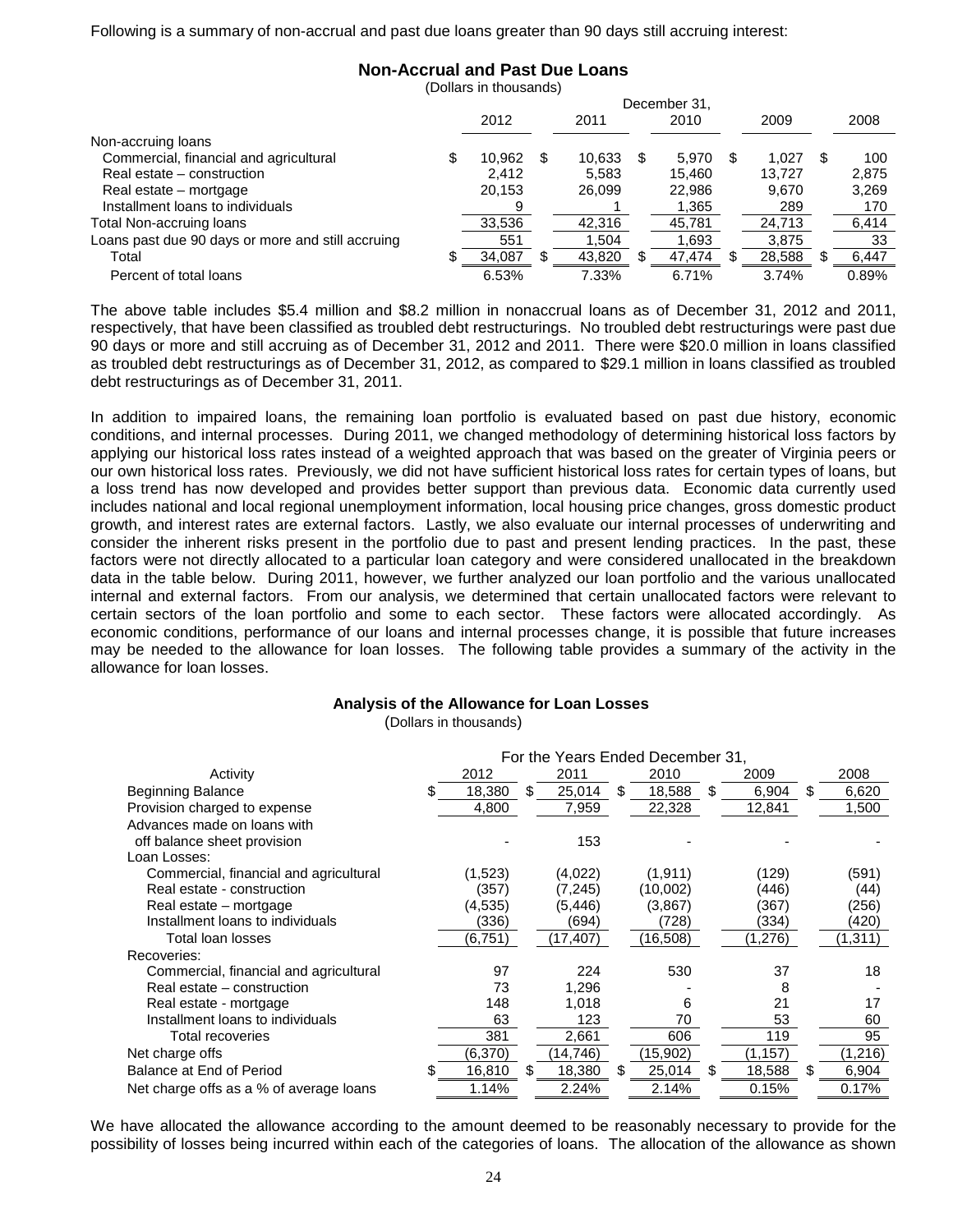in the following table should not be interpreted as an indication that loan losses in future years will occur in the same proportions or that the allocation indicates future loan loss trends. Furthermore, the portion allocated to each loan category is not the total amount available for future losses that might occur within such categories since the total allowance is a general allowance applicable to the entire portfolio.

The allocation of the allowance for loan losses is based on our judgment of the relative risk associated with each type of loan. We have allocated 62% of the allowance to real estate loans, which constituted 77.09% of our loan portfolio at December 31, 2012. Mortgage loans are secured by real estate whose value tends to be easily ascertainable. These loans are made consistent with appraisal policies and real estate lending policies, which detail maximum loan-to-value ratios and maturities.

We have allocated 13% of the allowance to real estate construction loans, which constituted 4.66% of our loan portfolio at December 31, 2012. Construction loans are secured by real estate with values that are dependent upon market and economic conditions. Values may not always be easily ascertainable as evidenced by the current market conditions. These loans are made consistent with appraisal policies and real estate lending policies which detail maximum loan-to-value ratios and maturities. Our allocation decreased as a percentage of the allowance for loan losses due to the \$8.1 million decrease in construction real estate loans during 2012.

We have allocated 20% of the allowance to commercial loans, which constituted 12.61% of our loan portfolio at December 31, 2012. This allocation remained comparable to the 18% in 2011 despite the fact commercial loans decreased \$19.9 million from 2011 to 2012 due to the \$1.5 million in charge offs during 2012 that impacts our historical loss rate.

We have allocated 2% of the allowance to consumer installment loans, which constituted 5.64% of our loan portfolio at December 31, 2012. The reason for the decrease in the allocation was the result of the \$9.1 million decrease in these loans during 2012.

The following table shows the balance and percentage of our allowance for loan losses (or "ALLL") allocated to each major category of loans.

|              |   |        |                   |         | (Dollars in thousands) |                   |         |                   |        |        |         |
|--------------|---|--------|-------------------|---------|------------------------|-------------------|---------|-------------------|--------|--------|---------|
|              |   |        | December 31, 2012 |         |                        | December 31, 2011 |         | December 31, 2010 |        |        |         |
|              |   |        | $%$ of            | %of     |                        | $%$ of            | %of     |                   |        | $%$ of | $%$ of  |
|              |   | Amount | ALLL              | Loans   | Amount                 | ALLL              | Loans   |                   | Amount | ALLL   | Loans   |
| Commercial   | S | 3.383  | 20%               | 12.61%  | 3.322                  | 18%               | 14.35%  | S                 | 5.323  | 21%    | 15.48%  |
| $R/E-const.$ |   | 2,166  | 13%               | 4.66%   | 3.848                  | 21%               | 5.42%   |                   | 4.913  | 20%    | 7.39%   |
| R/E-mortg.   |   | 10.322 | 62%               | 77.09%  | 9.578                  | 52%               | 73.79%  |                   | 6.882  | 27%    | 69.13%  |
| Installment  |   | 388    | 2%                | 5.64%   | 781                    | 4%                | 6.44%   |                   | 1.733  | 7%     | 8.00%   |
| Unallocated  |   | 551    | 3%                |         | 851                    | 5%                |         |                   | 6,163  | 25%    |         |
| Total        | S | 16,810 | 100%              | 100.00% | 18,380                 | 100%              | 100.00% |                   | 25,014 | 100%   | 100.00% |

| Allocation of the Allowance for Loan Losses |  |
|---------------------------------------------|--|
| December 31, 2008 through December 31, 2012 |  |
| (Dollare in thousands)                      |  |

|                |   |        | December 31, 2009 |         |             | December 31, 2008 |         |
|----------------|---|--------|-------------------|---------|-------------|-------------------|---------|
|                |   |        | % of              | $%$ of  |             | $%$ of            | $%$ of  |
|                |   | Amount | ALLL              | Loans   | Amount      | ALLL              | Loans   |
| Commercial     | S | 1.710  | 9%                | 15.56%  | \$<br>3.866 | 56%               | 15.26%  |
| $R/E$ - const. |   | 8.036  | 43%               | 9.41%   | 621         | 9%                | 8.96%   |
| $R/E$ -mortg.  |   | 3.525  | 19%               | 66.02%  | 1.036       | 15%               | 67.04%  |
| Installment    |   | 1.501  | 8%                | 9.01%   | 1,381       | 20%               | 8.74%   |
| Unallocated    |   | 3,816  | 21%               |         |             |                   |         |
| Total          | S | 18.588 | 100%              | 100.00% | 6.904       | 100%              | 100.00% |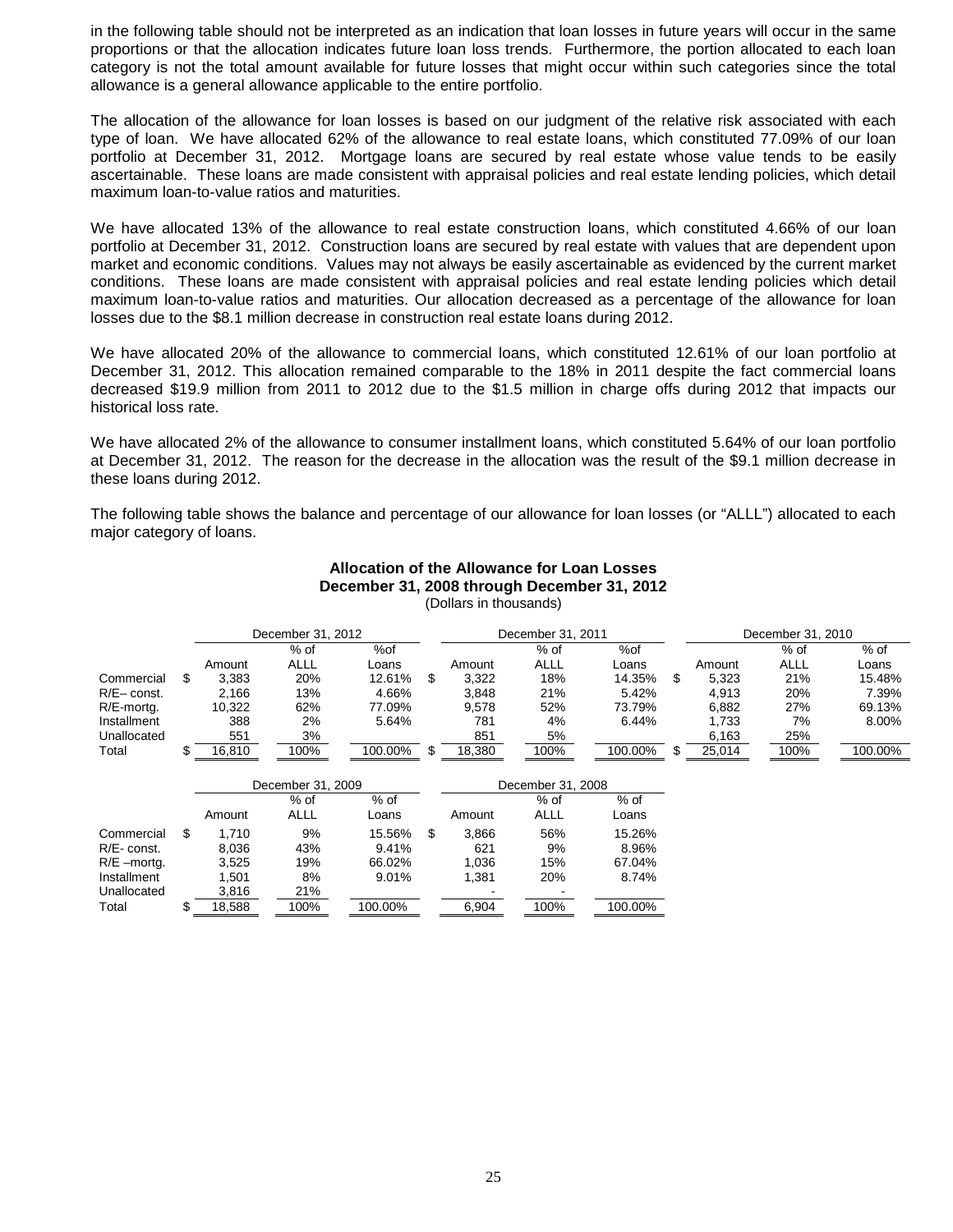#### **Other Real Estate Owned**

Other real estate owned decreased \$1.2 million, or 8.10%, to \$13.9 million at December 31, 2012 from \$15.1 million at December 31, 2011. We anticipate total other real estate owned to increase in the near future as we foreclose on real estate collateralized loans. All properties are being marketed for sale by commercial and residential realtors under the direction of our Special Assets division. During 2012, we were able to sell \$8.1 million of our properties as compared to sales of \$5.9 million in 2011. As a result we incurred losses on the sales of these properties in the amounts of \$480 thousand and \$218 thousand for the years 2012 and 2011, respectively. Future sales of these properties are contingent upon an economic recovery; consequently, it is difficult to estimate the duration of our ownership of these assets. We have designated employees to monitor other real estate owned properties to ensure proper fair market values of these assets and to ensure that maintenance and improvements are made to make these properties more marketable. During 2012 we had to record writedowns on other real estate owned properties in the amount of \$2.6 million compared to \$4.0 million in 2011. This was due to the receipt of updated valuations on the other real estate owned properties, which showed a lower fair value than our carrying amount of the properties, and accordingly we recorded a writedown on the properties.

#### **Investment Securities**

Total investment securities increased to \$49.6 million at December 31, 2012 from \$32.4 million at December 31, 2011 as we have intentionally increased the investment portfolio of the Bank. All securities are classified as available-for-sale for liquidity purposes. Investment securities with a carrying value of \$18.4 million and \$15.7 million at December 31, 2012 and 2011, were pledged to secure public deposits, overnight payment processing and for other purposes required by law.

As we curtail loans, we continue to build an investment portfolio. We anticipate slightly increasing the size of the portfolio during 2013. The portfolio will be comprised of short to mid-term investments.

The carrying values of investment securities and the different types of investments are shown in the following table:

|                             |    | (Dollars in thousands) |    |        |    |           |      |        |
|-----------------------------|----|------------------------|----|--------|----|-----------|------|--------|
| December 31,                |    |                        |    |        |    |           | 2011 |        |
|                             |    | Amortized              |    | Fair   |    | Amortized |      | Fair   |
| Available for Sale          |    | Cost                   |    | Value  |    | Cost      |      | Value  |
| U.S. Government Agencies    | \$ | 23.177                 | \$ | 23.637 | \$ | 21,405    | \$   | 21,633 |
| Taxable municipals          |    | -                      |    |        |    | 1,465     |      | 1,552  |
| Tax-exempt municipals       |    | -                      |    |        |    | 1,043     |      | 1,054  |
| Mortgage backed securities  |    | 25,822                 |    | 25,978 |    | 8,144     |      | 8,195  |
| <b>Total Securities AFS</b> | \$ | 48.999                 | S  | 49.615 | \$ | 32.057    | S    | 32.434 |

# **Investment Securities Portfolio**

The amortized cost, fair value and weighted average yield of investment securities at December 31, 2012 are shown by contractual maturity and do not reflect principal paydowns for amortizing securities, in the following schedule. Expected maturities will differ from contractual maturities because issuers may have the right to call or prepay obligations with or without call or prepayment penalties.

# **Maturities of Securities**

Weighted

(Dollars in thousands)

| (Dollars are in thousands)<br>Securities Available for Sale |   | Amortized<br>Cost        | Fair<br>Value | vveigned<br>Average<br>Yield |
|-------------------------------------------------------------|---|--------------------------|---------------|------------------------------|
| Due in one year or less                                     |   | $\overline{\phantom{a}}$ |               | $-$ %                        |
| Due after one year through five years                       |   | 1.479                    | 1.489         | 1.00%                        |
| Due after five years through fifteen years                  |   | 12.240                   | 12.357        | 1.46%                        |
| Due after fifteen years                                     |   | 35,280                   | 35,769        | 1.93%                        |
| Total                                                       | S | 48.999                   | 49,615        | 1.78%                        |

#### **Deposits**

Total deposits were \$652.9 million at December 31, 2012, a decrease of \$55.4 million, or 7.83%, from \$708.3 million at December 31, 2011. This decrease is attributed to our plan to decrease higher cost deposits in order to improve earnings and increase capital ratios. Most of the decrease has been in time deposits which are our highest cost deposit funding source. During 2012 we experienced a decrease in time deposits of \$73.2 million. This is the result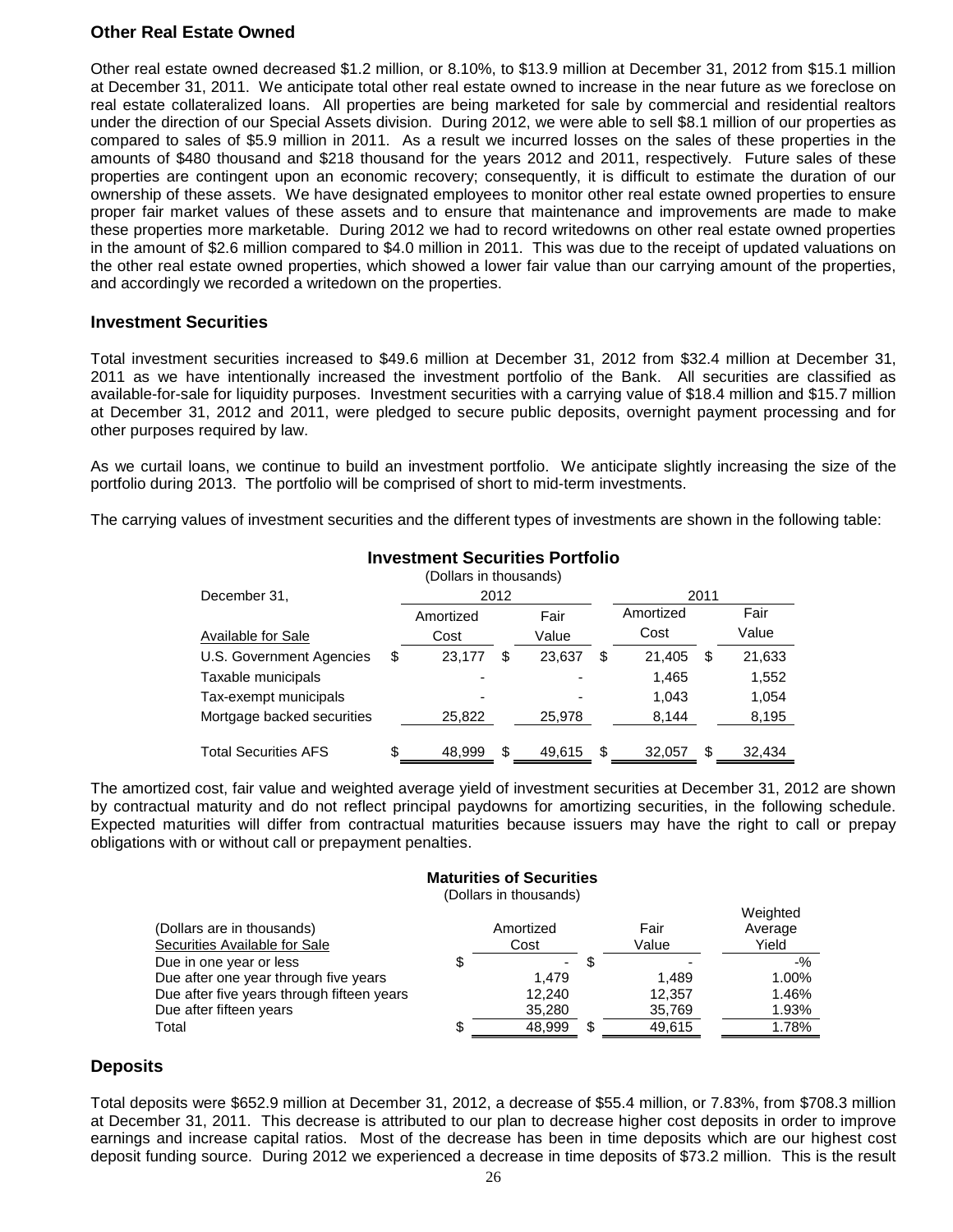of decreased interest rates offered in this very low interest rate environment. During 2012, interest rate sensitive deposits have withdrawn to seek other investment opportunities.

Demand deposits remained substantially at the same level as they slightly decreased 0.52%, or \$1.0 million, from \$168.1 million at December 31, 2011 to \$167.1 million at December 31, 2012. We continue to maintain demand deposits through attractive consumer and commercial deposit products and strong ties with our customer base and communities. Savings deposits increased \$18.7 million, or 19.78%, to \$113.3 million at December 31, 2012 as compared to \$94.6 million at December 31, 2011.

We expect to continue to lose higher cost and rate sensitive deposits in the near future, but at a decreased pace than in the past. However, we monitor deposits to ensure that we maintain adequate liquidity levels. We believe despite the deposit decrease, we have adequate liquidity.

Time deposits of \$100,000 or more equaled approximately 21.37% of deposits at the end of 2012 and 23.61% of deposits at the end of 2011.

We have brokered deposits totaling \$2.7 million with a term of 10 years. These deposits were used to fund a particular 10 year balloon mortgage product. Internet accounts are limited to customers located in the surrounding geographical area. The average balance of and the average rate paid on deposits is shown in the net interest margin analysis above. Total CDARs time deposits decreased to \$7.2 million in 2012 as compared to \$8.2 million in 2011 primarily due to lower interest rates offered by us.

Maturities of time deposits of \$100,000 or more outstanding are summarized as follows:

#### **Maturities of Time Deposits of \$100 Thousand and More**

| (Dollars in thousands)                |    |         |
|---------------------------------------|----|---------|
| December 31, 2012                     |    |         |
| Three months or less                  | \$ | 29,337  |
| Over three months through six months  |    | 21,293  |
| Over six months through twelve months |    | 29,765  |
| Over one year                         |    | 59,144  |
| Total                                 | S  | 139,539 |

#### **Noninterest Income**

Noninterest income was \$5.6 million in 2012 which was comparable to the \$5.5 million in 2011. During 2012 we had \$537 thousand in realized gains on the sale of investment securities. Noninterest income as a percentage of average assets increased as a percentage. The ratio was 0.76% in 2012 as compared to 0.66% in 2011. We anticipate this percentage to remain flat during 2013 due to regulatory actions regarding these types of income sources; however, we continue to seek opportunities to improve noninterest income. As a part of these efforts, in June 2012 we changed the name of NPB Financial Services, Inc. to NPB Insurance Services, Inc., which will operate solely as a full-service insurance agency, dealing in personal and group life, health, and disability products in 2013.

#### **Noninterest Expense**

Noninterest expenses decreased \$7.4 million, or 18.86%, to \$32.0 million in 2012 from \$39.4 million in 2011. The following are explanations of the decrease in non-interest expenses during 2012.

During 2011 we realized, a one time non-recurring expense of \$4.1 million related to the impairment of goodwill which completely wrote-off this asset. This was a result of management's reassessment of goodwill for impairment at December 31, 2011.

Salaries and employee benefits decreased from \$15.7 million in 2011 to \$13.9 million in 2012. This was a decrease of \$1.8 million or 11.36% and was the result of several factors. Decreased staffing occurred during 2011 and we started to realize the results of that reduction in 2012. In addition, we froze salaries for the year 2012 in order to control this expense. In the year 2012, we also lowered the 401-k matching contribution from matching dollar for dollar on the 5% employee contribution to 3%. On May 31, 2012 we merged eight existing offices together to form four offices which reduced our total number of branches to 23. Total full time equivalent employees have decreased to 286 at December 31, 2012 from 306 at December 31, 2011, a reduction of 20, or 6.54%.

Other real estate owned and repossessed asset expenses decreased \$1.1 million, or 20.06%, to \$4.5 million in 2012 from \$5.6 million in 2011. This decrease is related to a decrease in writedowns on other real estate owned during 2012 and a reduction of other real estate owned during 2012. We re-assessed the values of the properties in other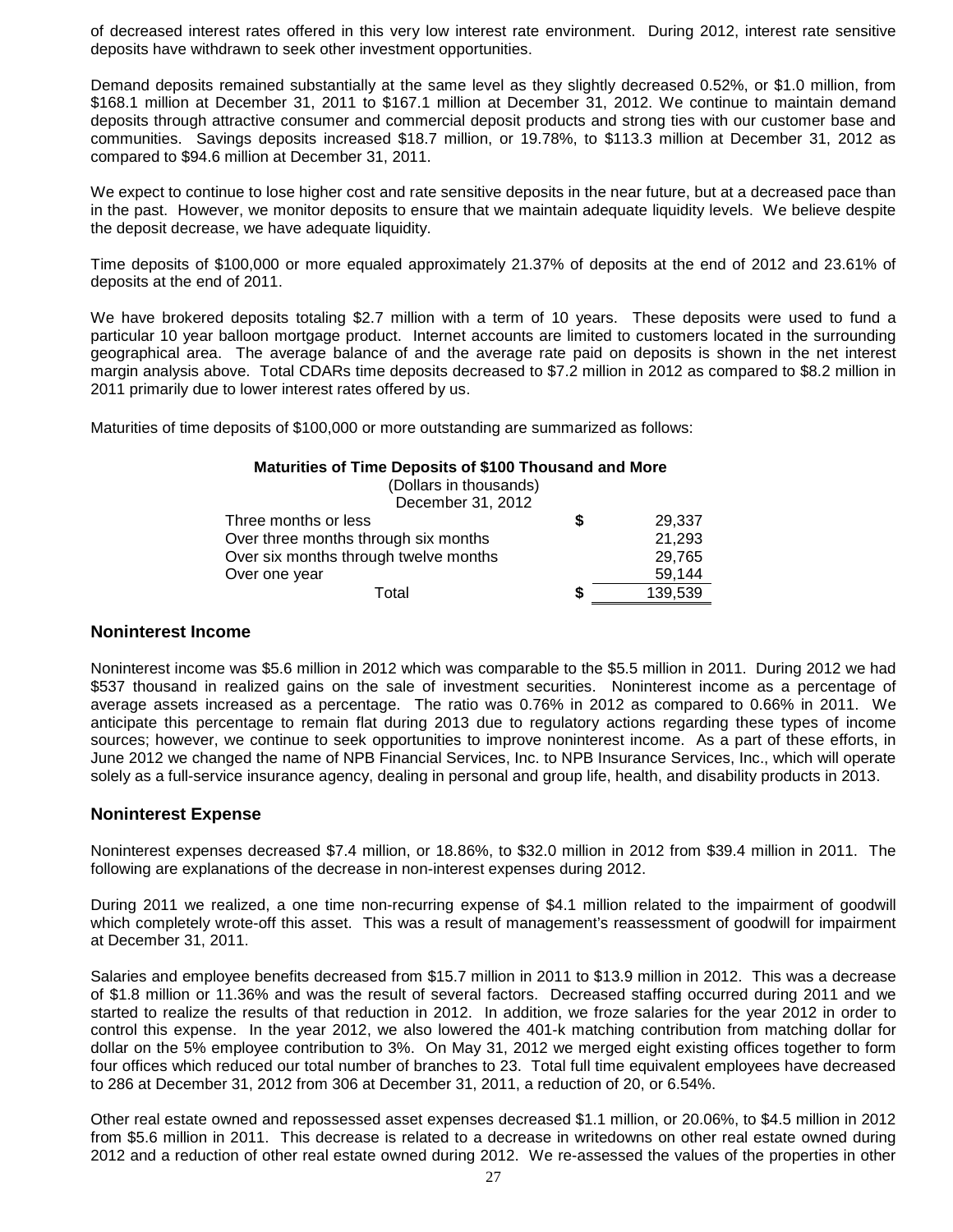real estate owned in 2012 and wrote down these assets by \$2.6 million to reflect fair market value changes in the properties since the original date that the assets were acquired in 2012 or the prior year balance for properties that continue to be held. During 2011 we wrote down these assets by \$4.0 million. In the year 2012, we had a net loss on the sale of other real estate owned property of \$480 thousand compared to a net loss of \$218 thousand in 2011.

In 2012, FDIC assessment expense decreased \$355 thousand, or 17.63%, from \$2.0 million in 2011 to \$1.7 million in 2012. This is the result of the reduction of total deposits during 2012.

The ratio of noninterest expense as a percentage of average assets decreased in 2012 to 4.35% as compared to 4.74% in 2011. We expect greater efficiencies to result as we maximize the performance of our branches and as the economy improves.

Our efficiency ratio, which is defined as noninterest expense divided by the sum of net interest income plus noninterest income, was 97.32% in 2012 as compared to 104.61% for 2011. Included in this calculation are the other real estate owned write-downs which significantly and negatively impact the ratio. We anticipate this ratio to improve in the future as we realize cost savings from staff reductions and the branch mergers that occurred in the second quarter of 2012. We believe that other real estate owned write-downs may reduce from the past as these have been primarily related to construction and development type properties that have been significantly impacted due to recent market valuation trends. Our level of these properties is much lower and reflects current market values.

## **Life Insurance**

We have life insurance policies on the life of one key officer and three former key officers. The Bank is the beneficiary under each policy. In addition, we own a policy in which the Bank is the beneficiary which was collateral for a defaulted loan. The aggregate total cash surrender value of the policies was \$12.0 million and \$11.4 million at December 31, 2012 and December 31, 2011, respectively. Total income for the policies during 2012 was \$309 thousand as compared to \$340 thousand for the year ending 2011.

#### **Deferred Tax Asset and Income Taxes**

Due to timing differences between book and tax treatment of several income and expense items, a deferred tax asset of \$4.7 million existed at December 31, 2012 as compared to a deferred tax asset of \$7.2 million at December 31, 2011. The \$2.5 million difference is primarily related to a \$4.1 million deferred tax asset valuation allowance recorded in 2012, which increased the total valuation allowance to \$6.8 million at December 31, 2012, compared to \$2.7 million at December 31, 2011. Management reviewed the deferred tax calculation to determine the need for a valuation allowance. Based on the trend of reduced levels of earning assets and net interest income, we modified the projections of taxable income over the next three years and determined that an additional deferred tax asset valuation allowance was required during 2012. A valuation allowance is provided when it is more likely than not that some portion of the deferred tax asset will not be realized. In management's opinion, based on a three year taxable income projection, tax strategies which would result in potential securities gains and the effects of off-setting deferred tax liabilities, it is more likely than not that all the deferred tax assets, net of the \$6.8 million allowance, would be realizable. Included in deferred tax assets are the tax benefits derived from net operating loss carryforwards totaling \$4.6 million. Management expects to utilize all of these carryforwards prior to expiration. Direct charge-offs contributed to a reduction of the tax asset and are permitted as tax deductions. In addition, writedowns on other real estate owned property are expensed for book purposes but are not deductible for tax purposes until disposition of the property. Goodwill expense also was realized for book purposes in 2011 but continues to only be tax deductible based on the statutory requirements; thus, creating a deferred tax asset. When, and if, taxable income increases in the future and during the net operating loss carryforward period, this valuation allowance may be reversed and used to decrease tax obligations in the future. Our income tax expense was computed at the normal corporate income tax rate of 34% of taxable income included in net income. We do not have significant nontaxable income or nondeductible expenses.

After the common stock offering was concluded in December 2012, the Company evaluated whether a "change of control" as defined in Internal Revenue Code ("IRC") section 382 had occurred. A change of control for purposes of IRC section 382 would have occurred if 50% or more of the ownership of the Company had changed as a result of the offering and stock transactions occurring in the preceding 3 years. In that case IRC section 382 would impose certain limitations which would restrict the ability of the Company to utilize the current amount of tax loss carryforwards among other future tax deductions. We concluded that a change of control did not occur under the IRC section 382. We must, however, continue to monitor any increase in the ownership of any 5% owner in the Company, of any new investors participating in the common stock offering that were not investors before the offering, and of any new 5% owner acquiring common stock from existing shareholders excluding the two aforementioned groups. If the combined additional ownership of these three groups ever causes their total ownership to exceed 50%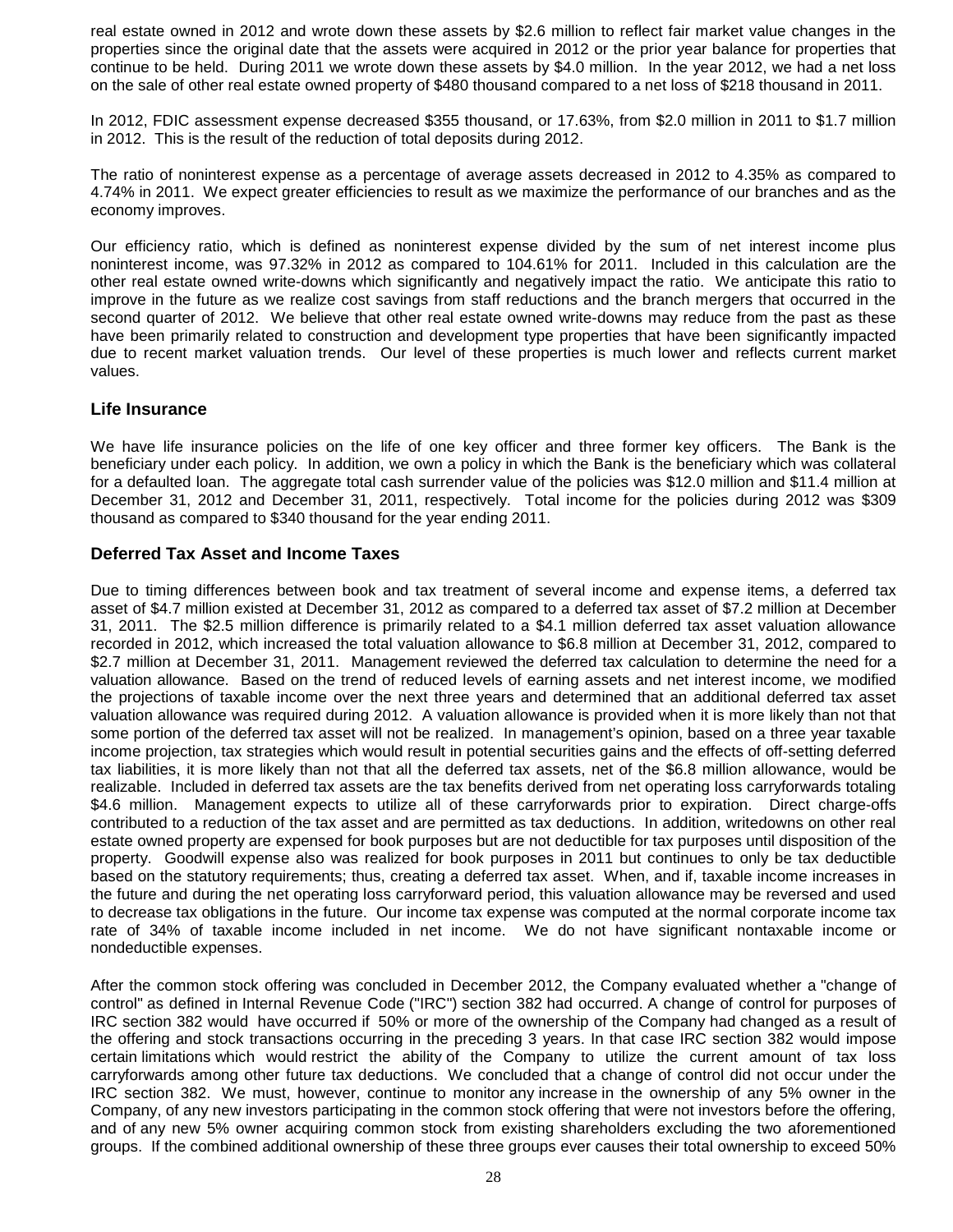in the next three years, the limitations of Internal Revenue Code 382 would apply. The Company is considering implementing a tax preservation plan in the near future to protect the ability to realize the future tax loss carryforwards that would help protect current investors from any such change of control under IRC section 382, if one should occur.

## **Capital Resources**

Our total capital at the end of 2012 was \$39.9 million compared to \$28.9 million in 2011. The increase was \$11.0 million, or 38.07%. In September 2012 we converted the notes payable to two Board members of \$5.5 million plus accrued interest of \$272 thousand to common stock, which resulted in an increase to capital of \$5.7 million. In December 2012 we successfully completed a public offering of our common stock, which resulted in an increase to capital of \$11.4 million. This \$17.9 million increase in capital was offset by the net loss of \$6.3 million for 2012, which was primarily the result of lower net interest income, provision for loan losses, other real estate owned property related expenses and the deferred tax asset valuation allowance expense. The Bank and the Company were both well capitalized as of December 31, 2012, as defined by the regulatory capital guidelines. New Peoples capital as a percentage of total assets was 5.54% at December 31, 2012 compared to 3.70% at December 31, 2011.

Total assets decreased in 2012 and we anticipate a slight decrease in assets to be the trend in 2013. Our primary source of capital comes from retained earnings. We developed a new strategic plan and capital plan in 2012. Under current economic conditions, we believe it is prudent to continue to increase capital to absorb potential losses that may occur if asset quality deteriorates further. We are aware that capital needs and requirements are affected by the level of problem assets, growth, earnings and other factors. Retained earnings are not alone sufficient to provide for this economic cycle and we believe we will need access to additional sources of capital. As part of our initiative to improve regulatory capital ratios, we are further reducing our higher risk assets, which results in a shrinking loan portfolio. Deposit growth is primarily focused on growing core deposits, which are mainly transaction accounts, commercial relationships and savings products. We are focused on improving earnings by maintaining a strong net interest margin and decreasing overhead expenses. We are fully implementing this strategy to increase capital. However, these efforts alone may not provide us adequate capital if further loan losses are realized.

No cash dividends have been paid historically and none are anticipated in the foreseeable future. Earnings will continue to be retained to build capital.

## **Liquidity**

We closely monitor our liquidity and have increased liquid assets in the form of cash, due from banks, federal funds sold, and unpledged available for sale investments from \$107.3 million at December 31, 2011 to \$125.3 million at December 31, 2012. We plan to maintain surplus short-term assets at levels adequate to meet potential liquidity needs during 2013.

At December 31, 2012, all of our investments are classified as available-for-sale, providing an additional source of liquidity in the amount of \$31.2 million, which is net of those securities pledged as collateral. This will primarily serve as a source of liquidity while yielding a higher return than other short term investment options, such as federal funds sold and overnight deposits with the Federal Reserve Bank. We have increased our investment portfolio from \$32.4 million at December 31, 2011 to \$49.6 million at December 31, 2012. Our strategy is to manage the portfolio with future purchases that reduce price risk in a rising interest rate environment and shorten the duration of these securities to be able to invest in higher yielding loans and investments when interest rates do rise again. We foresee purchasing additional securities in the near future as opportunities arise, and selling securities when it improves the portfolio strategies in a rising interest rate environment that may occur in the distant future.

Our loan to deposit ratio was 80.01% at December 31, 2012 and 84.40% at year end 2011. We anticipate this ratio to remain below 85% in the future. We can further lower the ratio as management deems appropriate by managing the rate of growth in our loan portfolio and by offering special promotions to entice new deposits. This can be done by changing interest rates charged or limiting the amount of new loans approved.

Available third party sources of liquidity remain intact at December 31, 2012 which includes the following: our line of credit with the Federal Home Loan Bank of Atlanta, the brokered certificates of deposit markets, internet certificates of deposit, and the discount window at the Federal Reserve Bank of Richmond.

At December 31, 2012, we had borrowings from the Federal Home Loan Bank totaling \$6.6 million as compared to \$18.0 million at December 31, 2011. None are overnight and subject to daily interest rate changes. The borrowings have a maturity date in the year 2018, but reduce in principal amounts monthly. The decrease of \$11.4 million was due to regularly scheduled principal payments and the early payoff of the term notes of \$10.2 million during the second quarter of 2012 that were to mature in the third quarter 2012. We incurred \$90 thousand in prepayment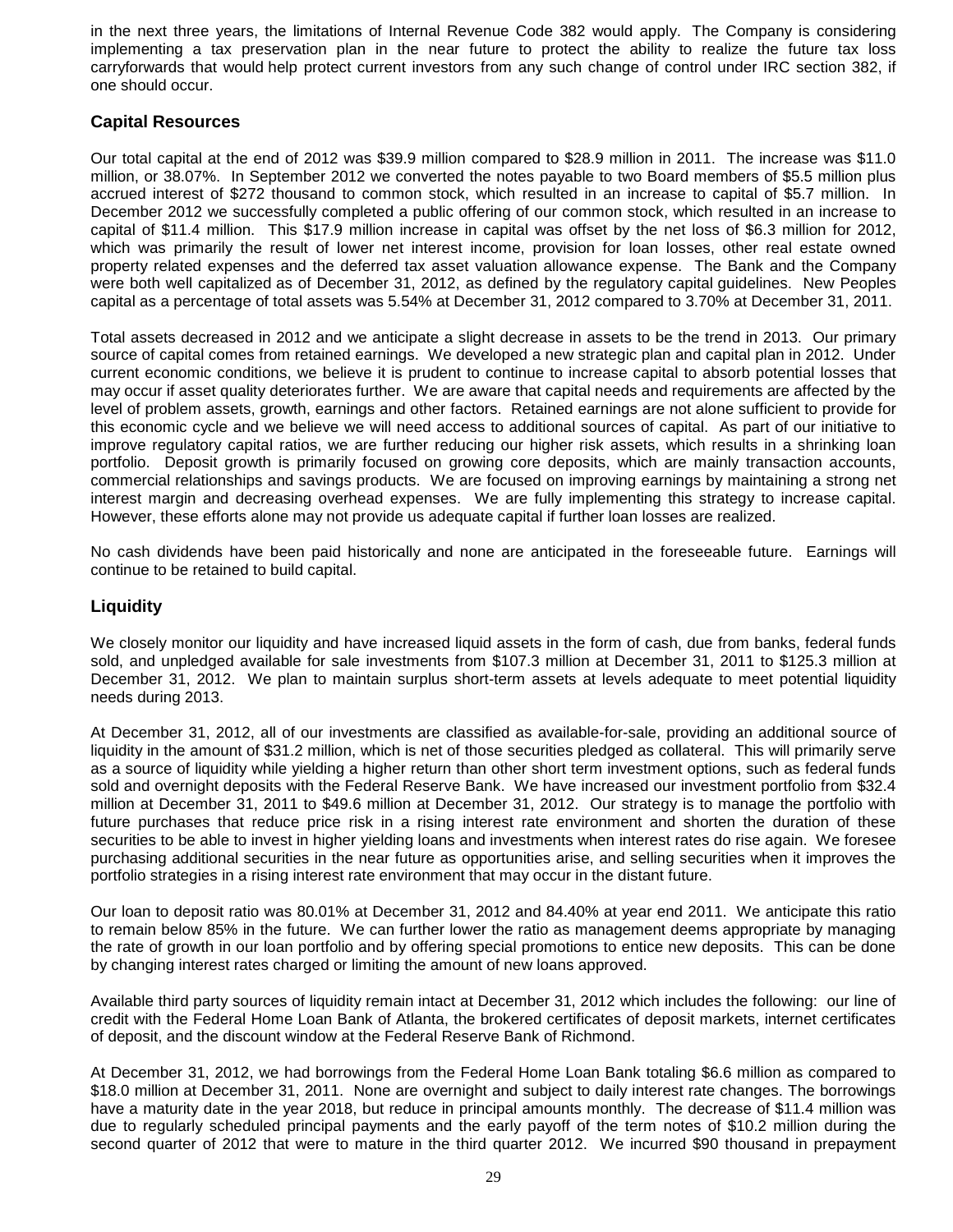penalties during the second quarter as a result of this early payoff, but this early payoff was to realize savings in interest expense expected to be incurred through the maturity dates, netting savings to the overall earnings of the Company. We also used our line of credit with the Federal Home Loan Bank to issue a letter of credit for \$7.0 million in 2008 and \$3.0 million in 2010 to the Treasury Board of Virginia for collateral on public funds. An additional \$41.1 million was available on December 31, 2012 on the \$57.7 million line of credit which is secured by a blanket lien on our residential real estate loans.

We have access to the brokered deposits market. Currently we have \$2.7 million in 10 year term time deposits comprised of \$3 thousand incremental deposits which yield an interest rate of 4.10%. With the exception of CDARS time deposits, we have no other brokered deposits. Though this has not been a strategy in the past, we may utilize this source in the future as a lower cost source of funds.

We are a member of an internet certificate of deposit network whereby we may obtain funds from other financial institutions at auction. We may invest funds through this network as well. Currently, we only intend to use this source of liquidity in a liquidity crisis event.

The Bank has access to additional liquidity through the Federal Reserve Bank discount window for overnight funding needs. We may collateralize this line with investment securities and loans at our discretion; however, we do not anticipate using this funding source except as a last resort.

Additional liquidity is expected to be provided by loan repayments and core deposit growth that will result from an increase in market share in our targeted trade area.

With the increased asset liquidity and other external sources of funding, we believe at the Bank level we have adequate liquidity and capital resources to meet our requirements and needs for the foreseeable future. However, liquidity can be further affected by a number of factors such as counterparty willingness or ability to extend credit, regulatory actions and customer preferences, some of which are beyond our control.

Concerning the Company's liquidity, as a result of the public offering of common stock, we received net proceeds of \$11.4 million after \$624 thousand in offering expenses were paid. Upon receipt of the proceeds a \$7.0 million was injected into capital at the Bank, which left remaining funds of \$4.4 million at the Company. The remaining funds will be used to pay operating expenses, trust preferred interest payments (upon regulator approval), and provide additional capital injections to the Bank, if needed. As of now, all interest payments to the trust preferred securities is deferred. In the event, thrust preferred interest payments are no longer deferred, then the Company has the cash to meet this obligation without any reliance on the Bank.

As a result of the conversion of director notes and the common stock offering, a total of 2,370,900 common stock warrants were issued. The warrants are immediately exercisable over the next five years at a price of \$1.75 per share. When, and if, these warrants are exercised, additional funds maybe received by the Company, which provides potentially up to \$4.1 million in additional liquidity and capital at the Company level. Additional contingent funding sources will be explored as available.

#### **Financial Instruments with Off-Balance-Sheet Risk**

The Bank is a party to financial instruments with off-balance-sheet risk in the normal course of business to meet the financing needs of its customers. These financial instruments include commitments to extend credit and standby letters of credit. Those instruments involve, to varying degrees, elements of credit and interest rate risk in excess of the amount recognized in the balance sheet. The contract or notional amounts of those instruments reflect the extent of involvement the Bank has in particular classes of financial instruments.

The Bank's exposure to credit loss in the event of nonperformance by the other party to the financial instrument for commitments to extend credit and standby letters of credit is represented by the contractual amount of those instruments. The Bank uses the same credit policies in making commitments and conditional obligations as it does for on-balance-sheet instruments.

A summary of the contract amount of the Bank's exposure to off-balance-sheet risk as of December 31, 2012 and 2011 is as follows:

| (Dollars in thousands)                                              | 2012      | 2011   |
|---------------------------------------------------------------------|-----------|--------|
| Financial instruments whose contract amounts represent credit risk: |           |        |
| Commitments to extend credit                                        | 27.887 \$ | 29,004 |
| Standby letters of credit                                           | 2.721     | 3.049  |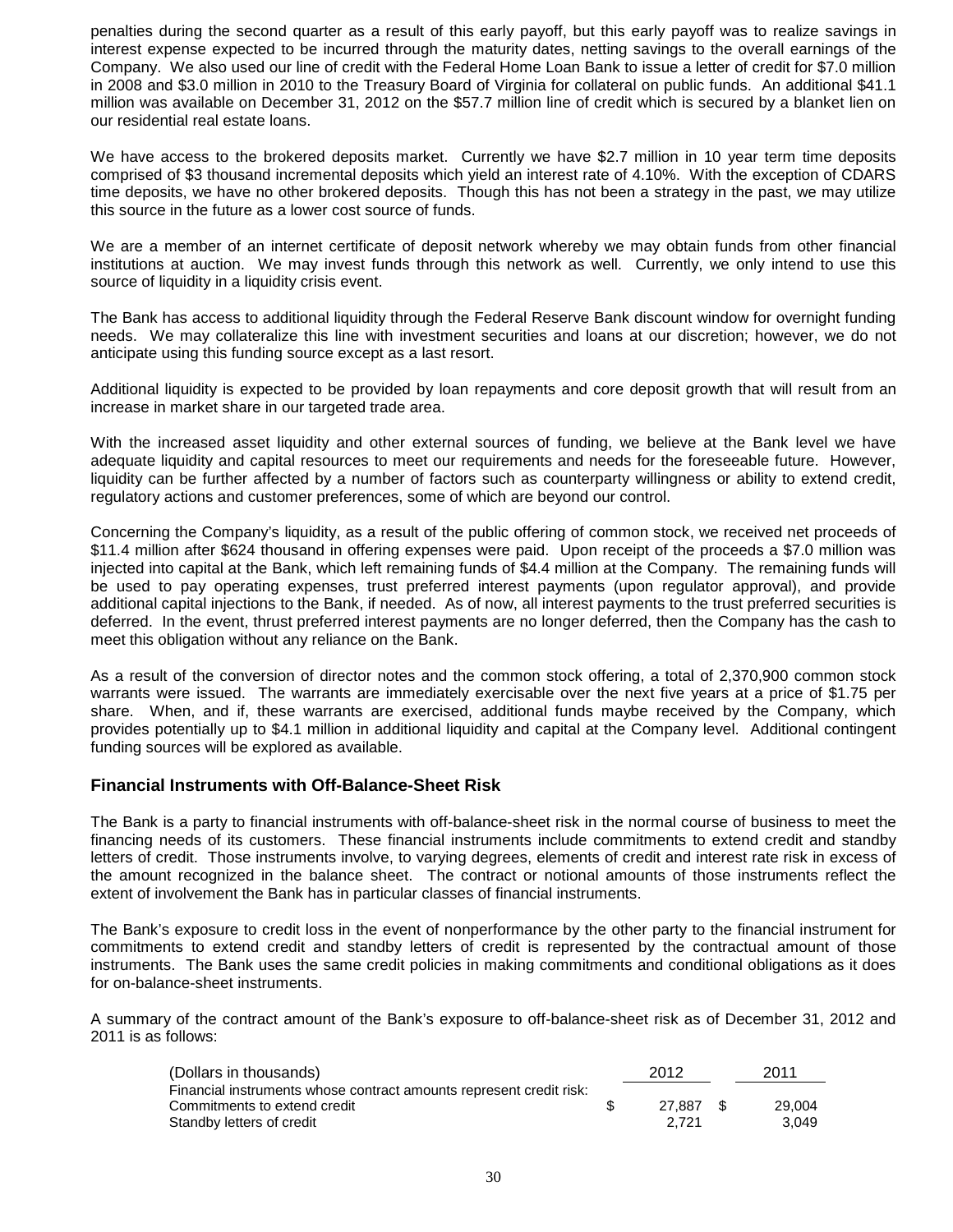Commitments to extend credit are agreements to lend to a customer as long as there is no violation of any condition established in the contract. Commitments generally have fixed expiration dates or other termination clauses and may require payment of a fee. Since many of the commitments are expected to expire without being drawn upon, the total commitment amounts do not necessarily represent future cash requirements. The Bank evaluates each customer's credit worthiness on a case-by-case basis. The amount of collateral obtained, if deemed necessary by the Bank upon extension of credit, is based on management's credit evaluation of the counterparty. Collateral held varies but may include accounts receivable, inventory, property and equipment, and income-producing commercial properties.

Unfunded commitments under lines of credit are commitments for possible future extensions of credit to existing customers. Those lines of credit may not actually be drawn upon to the total extent to which the Bank is committed.

Standby letters of credit are conditional commitments issued by the Bank to guarantee the performance of a customer to a third party. Those guarantees are primarily issued to support public and private borrowing arrangements, including commercial paper, bond financing, and similar transactions. The credit risk involved in issuing letters of credit is essentially the same as that involved in extending loan facilities to customers. The Bank holds certificates of deposit, deposit accounts, and real estate as collateral supporting those commitments for which collateral is deemed necessary.

#### **Interest Sensitivity**

At December 31, 2012 we had a negative cumulative gap rate sensitivity ratio of 31.67% for the one year re-pricing period, compared to 38.82% at December 31, 2011. A negative cumulative gap generally indicates that net interest income would improve in a declining interest rate environment as liabilities re-price more quickly than assets. Conversely, net interest income would probably decrease in periods during which interest rates are increasing. We are closely monitoring our position and implementing adjustments periodically to strategically position ourselves to enhance earnings in current and anticipated interest rate environments. On a quarterly basis, management reviews our interest rate risk and has decided that the current position is an acceptable risk.

## **Interest Sensitivity Analysis December 31, 2012**

(Dollars in thousands)

|                                                       |    | $1 - 90$<br>Days |    | 91-365<br>Days |    | $1 - 3$<br>Years |     | $4 - 5$<br>Years |    | $6 - 15$<br>Years |    | Over 15<br>Years |   | Total   |
|-------------------------------------------------------|----|------------------|----|----------------|----|------------------|-----|------------------|----|-------------------|----|------------------|---|---------|
| Uses of funds:                                        |    |                  |    |                |    |                  |     |                  |    |                   |    |                  |   |         |
| Loans                                                 | \$ | 51,606           | \$ | 72,529         | \$ | 181,743          | \$  | 94,916           | S  | 91,680            | \$ | 29,889           | S | 522,363 |
| Federal funds sold                                    |    | 2                |    |                |    |                  |     |                  |    |                   |    |                  |   | 2       |
| Deposits with banks                                   |    | 76,590           |    |                |    |                  |     |                  |    |                   |    |                  |   | 76,590  |
| Investments                                           |    | 9,205            |    |                |    | 9,038            |     | 5,389            |    | 9,177             |    | 16,806           |   | 49,615  |
| Bank owned life insurance                             |    | 11,964           |    |                |    |                  |     |                  |    |                   |    |                  |   | 11,964  |
| Total earning assets                                  | \$ | 149,367          | S  | 72,529         | \$ | 190,781          | SS. | 100,305          | S  | 100,857           | S  | 46,695           | S | 660,534 |
| Sources of funds:                                     |    |                  |    |                |    |                  |     |                  |    |                   |    |                  |   |         |
| <b>Interest Bearing DDA</b>                           | \$ | 68,665           | \$ |                | \$ |                  | \$  |                  | \$ |                   | \$ |                  |   | 68,665  |
| Savings & MMDA                                        |    | 113,280          |    |                |    |                  |     |                  |    |                   |    |                  |   | 113,280 |
| <b>Time Deposits</b>                                  |    | 88,051           |    | 144,612        |    | 95,192           |     | 41,795           |    | 2,823             |    |                  |   | 372,473 |
| Trust preferred securities                            |    | 16,496           |    |                |    |                  |     |                  |    |                   |    |                  |   | 16,496  |
| Other borrowings                                      |    |                  |    |                |    |                  |     |                  |    | 6,558             |    |                  |   | 6,558   |
| Total interest bearing<br>liabilities                 | S  | 286,492          | \$ | 144,612        | \$ | 95,192           | S   | 41,795           |    | 9,381             | \$ |                  |   | 577,472 |
| Discrete Gap                                          | \$ | (137,125)        |    | (72, 083)      | \$ | 95,589           |     | 58,510           |    | 91,476            |    | 46,695           | S | 83,062  |
| <b>Cumulative Gap</b>                                 | \$ | (137, 125)       |    | (209, 208)     | S  | (113, 619)       |     | (55, 109)        |    | 36,367            |    | 83,062           |   |         |
| Cumulative Gap as % of<br><b>Total Earning Assets</b> |    | (20.76%)         |    | (31.67%)       |    | (17.20%)         |     | $(8.34\%)$       |    | 5.51%             |    | 12.57%           |   |         |

# **Item 7A. Quantitative and Qualitative Disclosures About Market Risk**

Not applicable.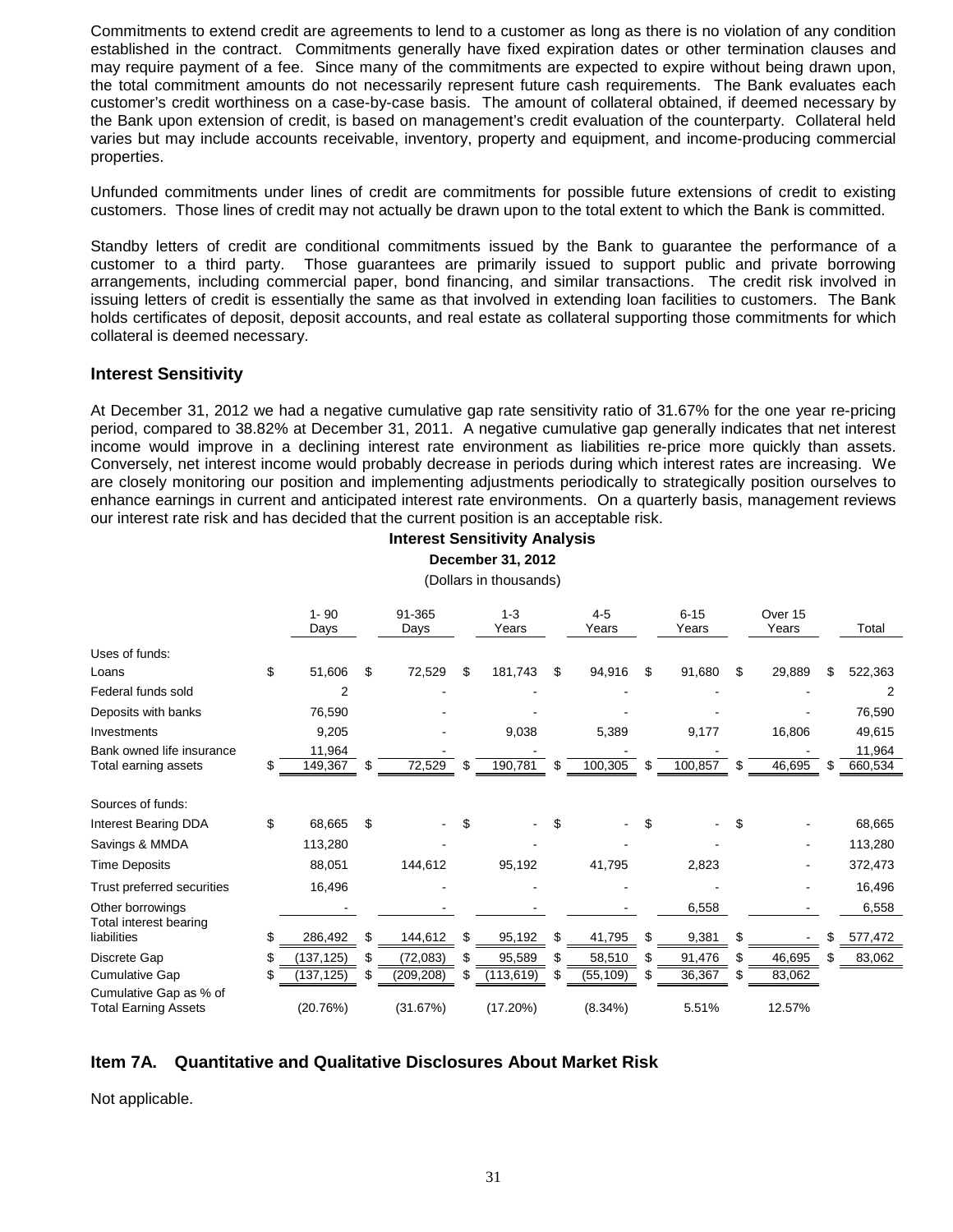# **Item 8. Financial Statements and Supplementary Data**

# **FINANCIAL STATEMENTS**

# **CONTENTS**

|                                                                                                    | Page |
|----------------------------------------------------------------------------------------------------|------|
| Report of the Independent Registered Public Accounting Firm                                        | 33   |
| <b>Consolidated Balance Sheets</b><br>December 31, 2012 and 2011                                   | 34   |
| Consolidated Statements of Operations – Years Ended<br>December 31, 2012 and 2011                  | 35   |
| Consolidated Statements of Comprehensive Income (Loss) - Years Ended<br>December 31, 2012 and 2011 | 36   |
| Consolidated Statements of Stockholders' Equity – Years<br>Ended December 31, 2012 and 2011        | 37   |
| Consolidated Statements of Cash Flows - Years Ended<br>December 31, 2012 and 2011                  | 38   |
| Notes to Consolidated Financial Statements                                                         | 39   |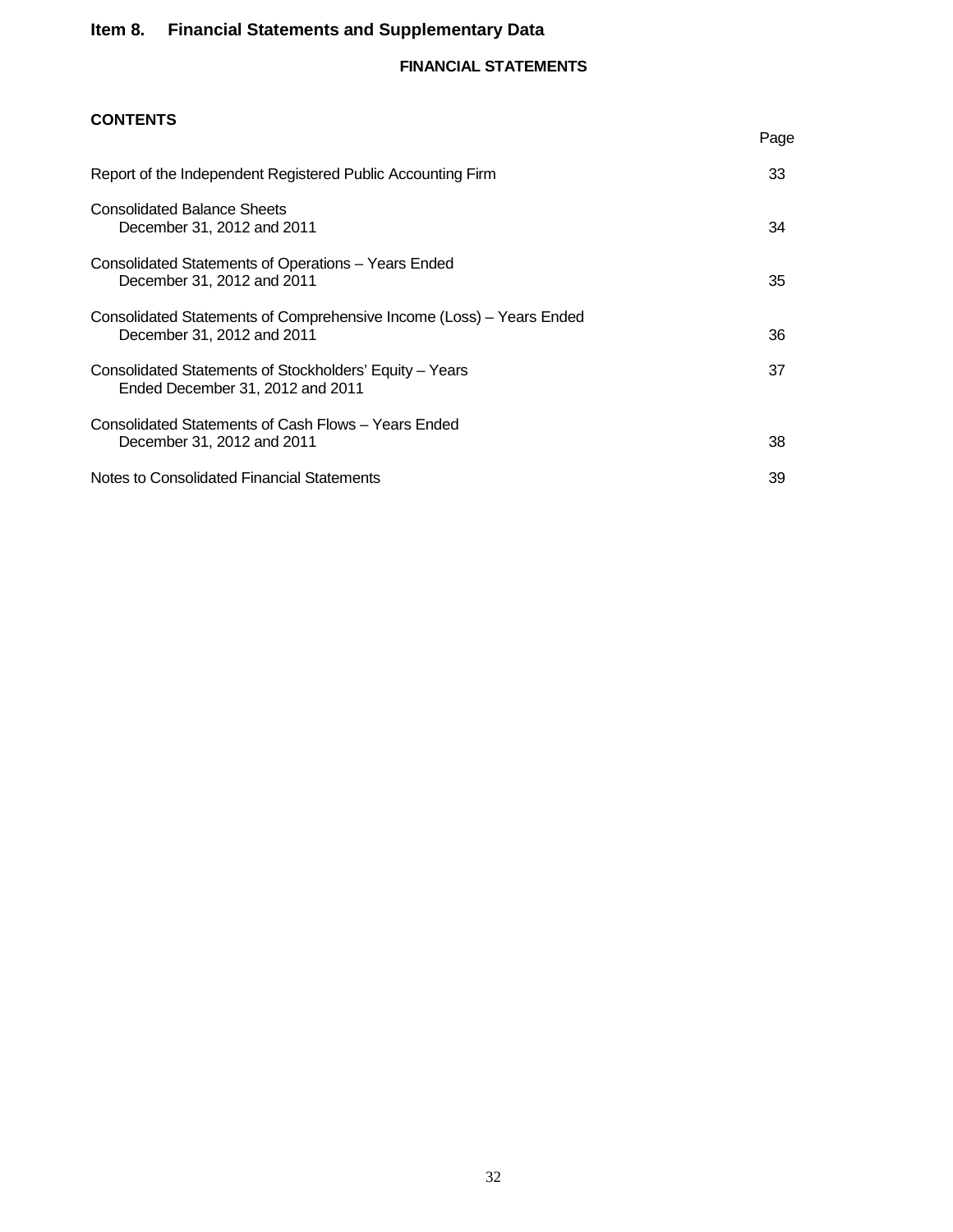

#### **Report of Independent Registered Public Accounting Firm**

To the Board of Directors and Stockholders New Peoples Bankshares, Inc. Honaker, Virginia

We have audited the accompanying consolidated balance sheets of New Peoples Bankshares, Inc. and subsidiaries (the "Company") as of December 31, 2012 and 2011, and the related consolidated statements of operations, comprehensive income (loss), stockholders' equity, and cash flows for the years then ended. These consolidated financial statements are the responsibility of the Company's management. Our responsibility is to express an opinion on these financial statements based on our audits.

We conducted our audits in accordance with the standards of the Public Company Accounting Oversight Board (United States). Those standards require that we plan and perform the audit to obtain reasonable assurance about whether the consolidated financial statements are free of material misstatement. The Company is not required to have, nor were we engaged to perform, an audit of its internal control over financial reporting. Our audits included consideration of internal control over financial reporting as a basis for designing audit procedures that are appropriate in the circumstances, but not for the purpose of expressing an opinion on the effectiveness of the Company's internal control over financial reporting. Accordingly, we express no such opinion. An audit also includes examining, on a test basis, evidence supporting the amounts and disclosures in the financial statements, assessing the accounting principles used and significant estimates made by management, as well as evaluating the overall financial statement presentation. We believe that our audits provide a reasonable basis for our opinion.

In our opinion, the consolidated financial statements referred to above present fairly, in all material respects, the financial position of New Peoples Bankshares, Inc. and subsidiaries as of December 31, 2012 and 2011, and the results of their operations and their cash flows for the years then ended, in conformity with U.S. generally accepted accounting principles.

/s/ Elliott Davis, LLC Richmond, Virginia March 19, 2013

Elliott Davis LLC | Elliott Davis PLLC | www.elliottdavis.com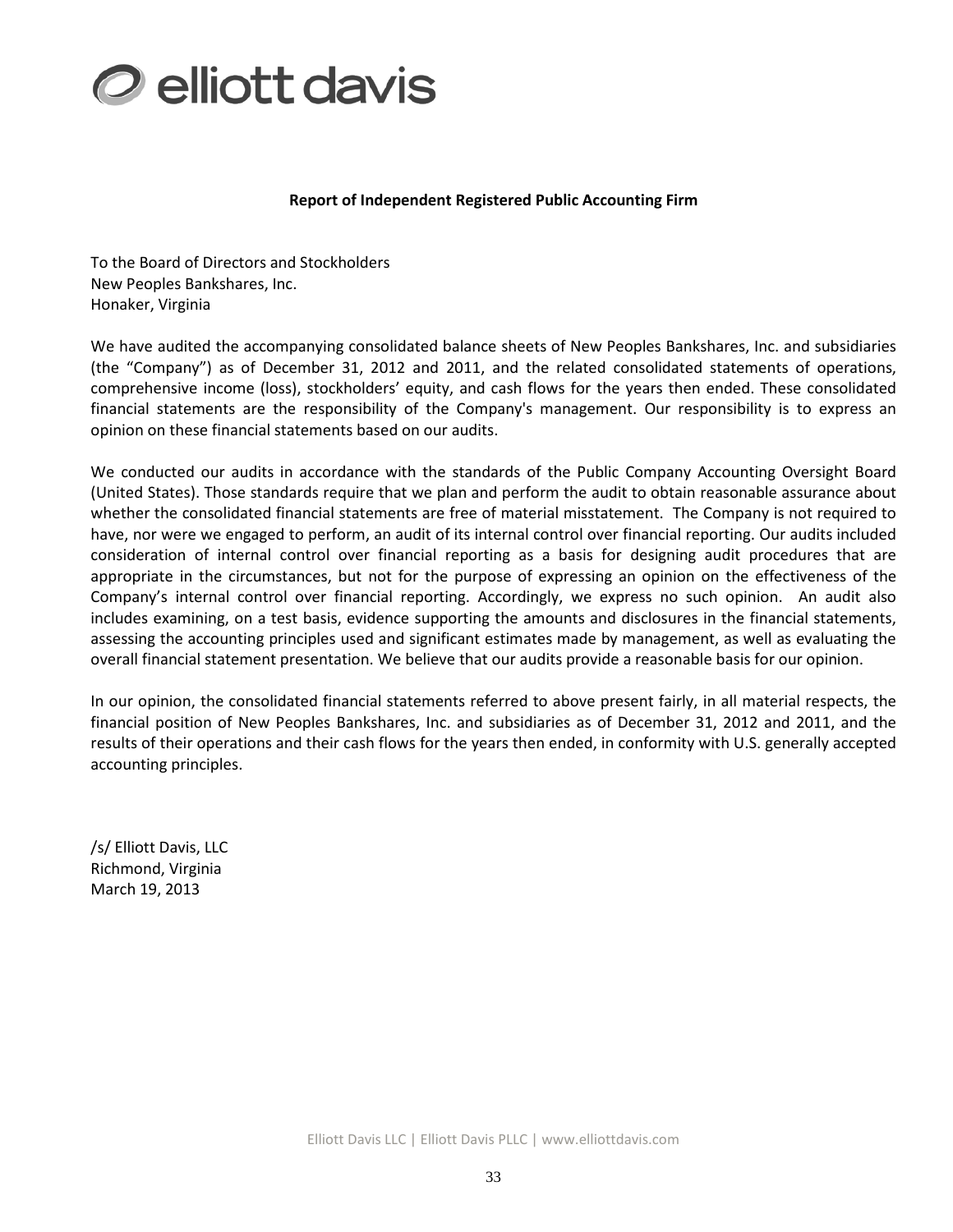#### **NEW PEOPLES BANKSHARES, INC. CONSOLIDATED BALANCE SHEETS DECEMBER 31, 2012 AND 2011** (IN THOUSANDS EXCEPT SHARE DATA)

| <b>ASSETS</b>                                                  | 2012             | 2011          |
|----------------------------------------------------------------|------------------|---------------|
| Cash and due from banks                                        | \$<br>17,517     | \$<br>18,306  |
| Interest-bearing deposits with banks                           | 76,590           | 72,170        |
| Federal funds sold                                             | 2                | 77            |
| <b>Total Cash and Cash Equivalents</b>                         | 94,109           | 90,553        |
| Investment securities available-for-sale                       | 49,615           | 32,434        |
| Loans receivable                                               | 522,363          | 597,816       |
| Allowance for loan losses                                      | (16, 810)        | (18, 380)     |
| Net Loans                                                      | 505,553          | 579,436       |
| Bank premises and equipment, net                               | 31,190           | 33,141        |
| Equity securities (restricted)                                 | 2,803            | 3,573         |
| Other real estate owned                                        | 13,869           | 15,092        |
| Accrued interest receivable                                    | 2,374            | 3,067         |
| Life insurance investments                                     | 11,964           | 11,351        |
| Intangible assets                                              | 53               | 123           |
| Deferred taxes, net                                            | 4,686            | 7,220         |
| Other assets                                                   | 2,799            | 4,394         |
| <b>Total Assets</b>                                            | \$<br>719,015    | \$<br>780,384 |
| <b>LIABILITIES</b>                                             |                  |               |
| Deposits                                                       |                  |               |
| Demand deposits                                                |                  |               |
| Noninterest bearing                                            | \$<br>98,432     | \$<br>109,629 |
| Interest-bearing                                               | 68,665           | 58,459        |
| Savings deposits                                               | 113,280          | 94,569        |
| Time deposits                                                  | 372,473          | 445,658       |
| <b>Total Deposits</b>                                          | 652,850          | 708,315       |
| <b>FHLB</b> advances                                           | 6,558            | 17,983        |
| Accrued interest payable                                       | 1,880            | 1,796         |
| Accrued expenses and other liabilities                         | 1,365            | 1,471         |
| Other borrowings                                               |                  | 5,450         |
| Trust preferred securities                                     | 16,496           | 16,496        |
| Total Liabilities                                              | 679,149          | 751,511       |
| <b>STOCKHOLDERS' EQUITY</b>                                    |                  |               |
| Common stock - \$2.00 par value; 50,000,000 shares authorized; | 43,731           | 20,020        |
| 21,865,535 and 10,010,178 shares issued and outstanding at     |                  |               |
| December 31, 2012 and 2011, respectively                       |                  |               |
| Common stock warrants                                          | 2,056            |               |
| Additional paid-in capital                                     | 13,081           | 21,689        |
| Retained deficit                                               | (19, 409)        | (13,085)      |
| Accumulated other comprehensive income                         | 407              | 249           |
| <b>Total Stockholders' Equity</b>                              | 39,866           | 28,873        |
| Total Liabilities and Stockholders' Equity                     | \$<br>719,015 \$ | 780,384       |

The accompanying notes are an integral part of this statement.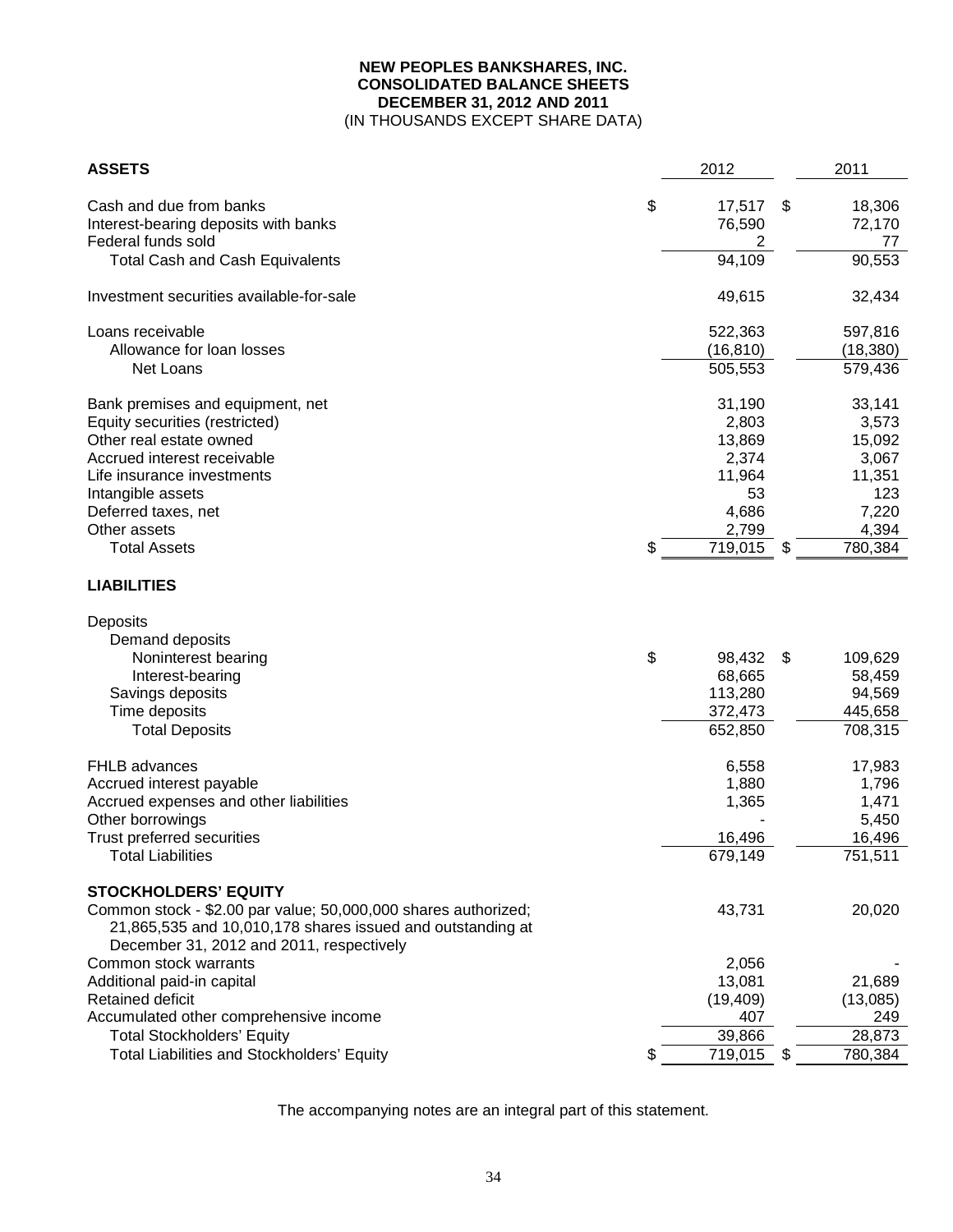#### **NEW PEOPLES BANKSHARES, INC. CONSOLIDATED STATEMENTS OF OPERATIONS FOR THE YEARS ENDED DECEMBER 31, 2012 AND 2011** (IN THOUSANDS EXCEPT SHARE AND PER SHARE DATA)

| <b>INTEREST AND DIVIDEND INCOME</b>                 | 2012               | 2011         |
|-----------------------------------------------------|--------------------|--------------|
| Loans including fees                                | \$<br>32,592       | \$<br>41,176 |
| Federal funds sold                                  | 3                  | 9            |
| Interest-earning deposits with banks                | 173                | 184          |
| Investments                                         | 851                | 301          |
| Dividends on equity securities (restricted)         | 114                | 99           |
| <b>Total Interest and Dividend Income</b>           | 33,733             | 41,769       |
| <b>INTEREST EXPENSE</b>                             |                    |              |
| Deposits                                            |                    |              |
| Demand                                              | 110                | 155          |
| Savings                                             | 242                | 460          |
| Time deposits below \$100,000                       | 2,994              | 4,768        |
| Time deposits above \$100,000                       | 2,024              | 2,949        |
| FHLB advances                                       | 472                | 644          |
| Other borrowings                                    | 128                | 194          |
| <b>Trust Preferred Securities</b>                   | 490                | 436          |
| <b>Total Interest Expense</b>                       | 6,460              | 9,606        |
| <b>NET INTEREST INCOME</b>                          | 27,273             | 32,163       |
| <b>PROVISION FOR LOAN LOSSES</b>                    | 4,800              | 7,959        |
| NET INTEREST INCOME AFTER PROVISION FOR LOAN LOSSES | 22,473             | 24,204       |
| <b>NONINTEREST INCOME</b>                           |                    |              |
| Service charges                                     | 2,482              | 2,488        |
| Fees, commission and other income                   | 1,949              | 2,312        |
| Insurance and investment fees                       | 319                | 384          |
| Net realized gains on sale of investment securities | 537                |              |
| Life insurance investment income                    | 309                | 340          |
| <b>Total Noninterest Income</b>                     | 5,596              | 5,524        |
| <b>NONINTEREST EXPENSES</b>                         |                    |              |
| Salaries and employee benefits                      | 13,947             | 15,735       |
| Occupancy and equipment expenses                    | 4,211              | 4,533        |
| Advertising and public relations                    | 472                | 445          |
| Data processing and telecommunications              | 1,743              | 1,654        |
| FDIC insurance premiums                             | 1,659              | 2,014        |
| Other real estate owned and repossessed assets, net | 4,458              | 5,577        |
| Impairment of goodwill                              |                    | 4,122        |
| Other operating expenses                            | 5,498              | 5,342        |
| <b>Total Noninterest Expenses</b>                   | 31,988             | 39,422       |
| <b>LOSS BEFORE INCOME TAXES</b>                     | (3,919)            | (9,694)      |
| <b>INCOME TAX EXPENSE (BENEFIT)</b>                 | 2,405              | (784)        |
| <b>NET LOSS</b>                                     | \$<br>$(6,324)$ \$ | (8,910)      |
| <b>Loss Per Share</b>                               |                    |              |
| <b>Basic and Fully Diluted</b>                      | \$<br>$(0.57)$ \$  | (0.89)       |
| <b>Average Weighted Shares of Common Stock</b>      |                    |              |
| <b>Basic and Fully Diluted</b>                      | 11,181,963         | 10,010,178   |

The accompanying notes are an integral part of this statement.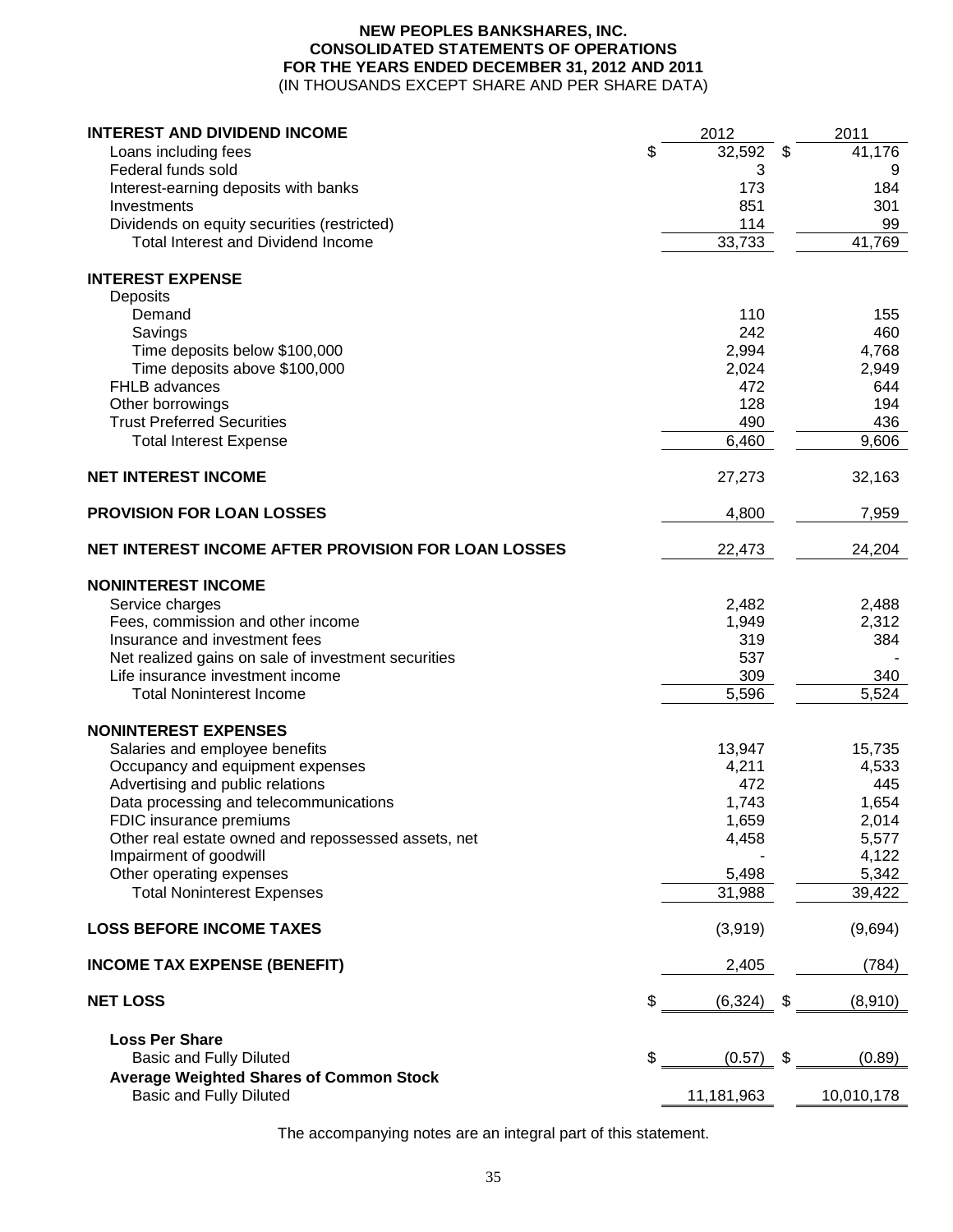# **NEW PEOPLES BANKSHARES, INC. CONSOLIDATED STATEMENTS OF COMPREHENSIVE INCOME (LOSS) FOR THE YEARS ENDED DECEMBER 31, 2012 AND 2011**

| (IN THOUSANDS) |
|----------------|
|----------------|

|                                                    |    | 2012     | 2011    |  |
|----------------------------------------------------|----|----------|---------|--|
| <b>NET LOSS</b>                                    | \$ | (6,324)  | (8,910) |  |
| Other comprehensive income (loss):                 |    |          |         |  |
| Investment securities activity:                    |    |          |         |  |
| Unrealized gains arising during the year           |    | 777      | 394     |  |
| Tax related to unrealized gains                    |    | (264)    | (134)   |  |
| Reclassification of realized gains during the year |    | (537)    |         |  |
| Tax related to realized gains                      |    | 182      |         |  |
| <b>TOTAL OTHER COMPREHENSIVE INCOME</b>            |    | 158      | 260     |  |
| <b>TOTAL COMPREHENSIVE LOSS</b>                    | ۰D | (6, 166) | (8,650) |  |

The accompanying notes are an integral part of this statement.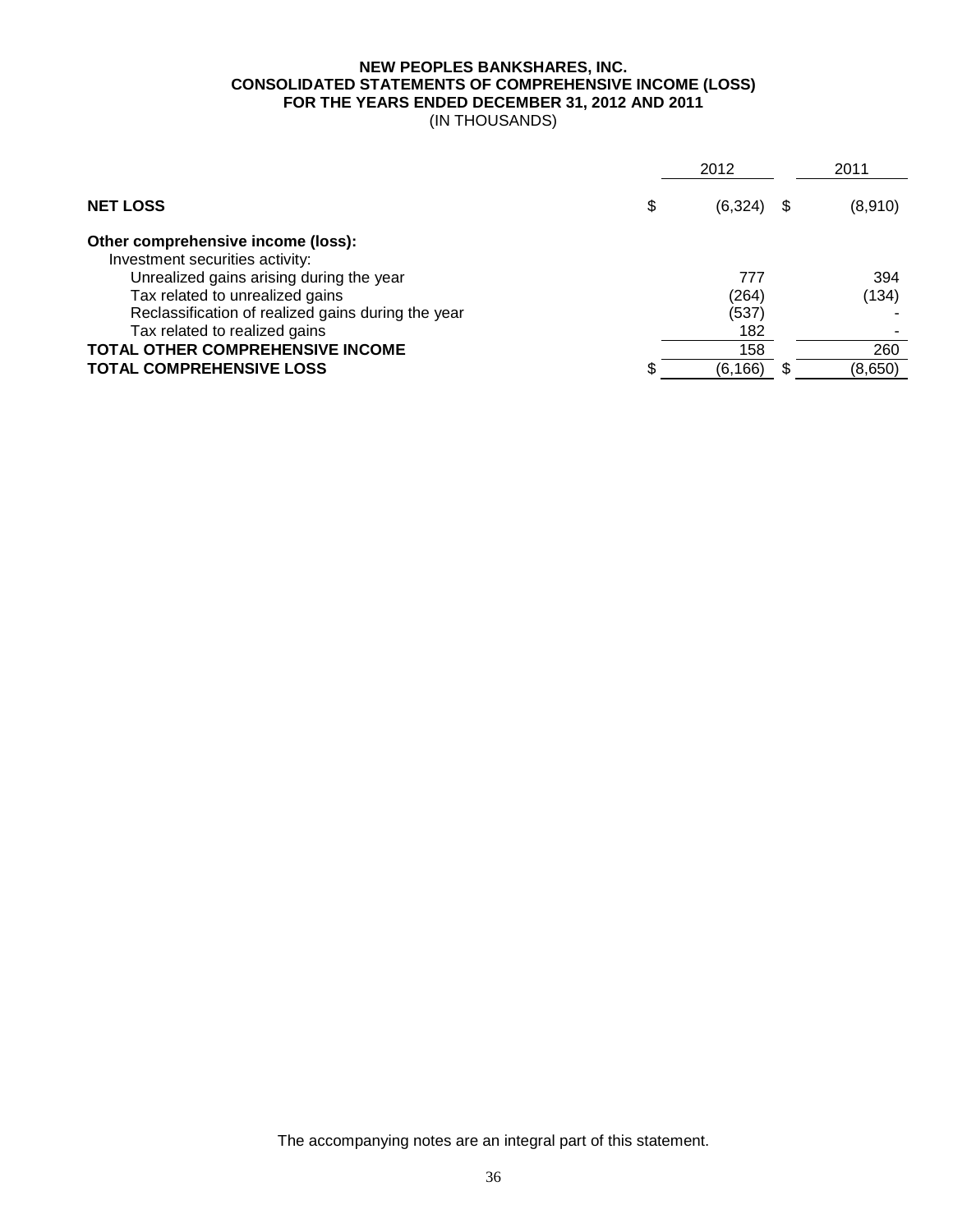#### **NEW PEOPLES BANKSHARES, INC. CONSOLIDATED STATEMENTS OF STOCKHOLDERS' EQUITY FOR THE YEARS ENDED DECEMBER 31, 2012 AND 2011** (IN THOUANDS INCLUDING SHARE DATA)

|                                                                                 | Shares of<br>Common<br><b>Stock</b> | Common<br><b>Stock</b> |    | Common<br><b>Stock</b><br>Warrants |     | Additional<br>Paid in<br>Capital | Retained<br>Deficit | Accumu-<br>lated<br>Other<br>Compre-<br>hensive<br>Income<br>(Loss) |    | Total<br>Stockholders'<br>Equity |     |
|---------------------------------------------------------------------------------|-------------------------------------|------------------------|----|------------------------------------|-----|----------------------------------|---------------------|---------------------------------------------------------------------|----|----------------------------------|-----|
| Balance,<br>December 31, 2010                                                   | 10,010                              | \$<br>20,020           | \$ |                                    | \$  | 21,689                           | \$<br>(4, 175)      | \$<br>(11)                                                          | \$ | 37,523                           |     |
| Net loss                                                                        |                                     |                        |    |                                    |     |                                  | (8,910)             |                                                                     |    | (8,910)                          |     |
| Unrealized gain on<br>available-for-sale<br>securities, net of<br>\$134 tax     |                                     |                        |    |                                    | 260 |                                  |                     |                                                                     |    |                                  | 260 |
| Balance,<br>December 31, 2011                                                   | 10,010                              | 20,020                 |    |                                    |     | 21,689                           | (13,085)            | 249                                                                 |    | 28,873                           |     |
| Net loss                                                                        |                                     |                        |    |                                    |     |                                  | (6, 324)            |                                                                     |    | (6, 324)                         |     |
| Conversion of<br>Director notes plus<br>accrued interest                        | 3,815                               | 7,629                  |    | 663                                |     | (2,570)                          |                     |                                                                     |    | 5,722                            |     |
| Common stock and<br>common stock<br>warrants issuance,<br>net of costs of \$624 | 8,041                               | 16,082                 |    | 1,393                              |     | (6,038)                          |                     |                                                                     |    | 11,437                           |     |
| Realized gains on<br>available-for-sale<br>securities, net of<br>\$182 tax      |                                     |                        |    |                                    |     |                                  |                     | (355)                                                               |    | (355)                            |     |
| Unrealized gain on<br>available-for-sale<br>securities, net of<br>\$264 tax     |                                     |                        |    |                                    |     |                                  |                     | 513                                                                 |    | 513                              |     |
| Balance,<br>December 31, 2012                                                   | 21,866                              | \$<br>43,731           | \$ | 2,056                              | \$  | 13,081                           | \$<br>(19, 409)     | \$<br>407                                                           | \$ | 39,866                           |     |

The accompanying notes are an integral part of this statement.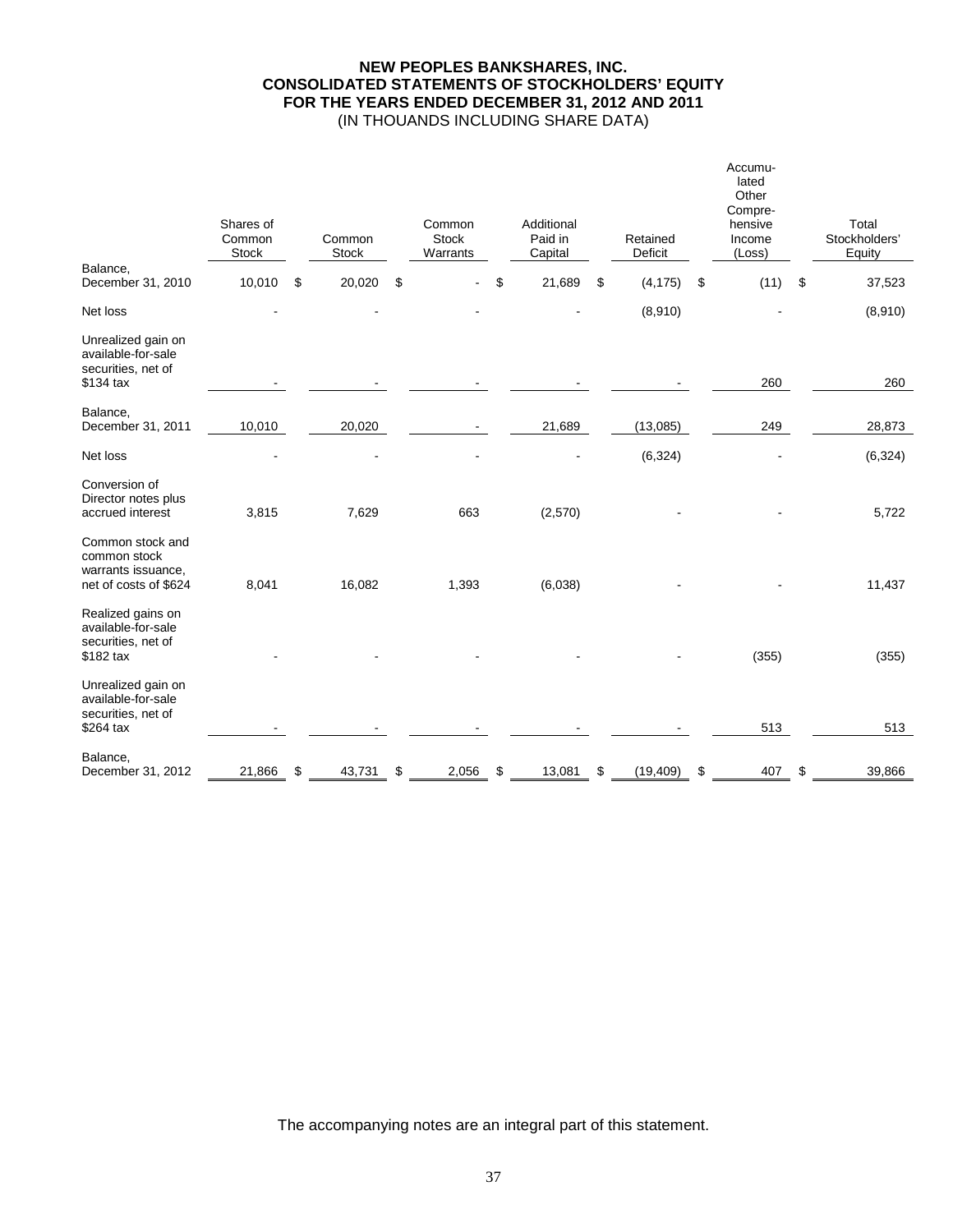## **NEW PEOPLES BANKSHARES, INC. CONSOLIDATED STATEMENTS OF CASH FLOWS FOR THE YEARS ENDED DECEMBER 31, 2012 AND 2011**

(IN THOUSANDS)

|                                                                                 |          | 2012      | 2011          |
|---------------------------------------------------------------------------------|----------|-----------|---------------|
| <b>CASH FLOWS FROM OPERATING ACTIVITIES</b>                                     |          |           |               |
| Net loss                                                                        | \$       | (6, 324)  | \$<br>(8,910) |
| Adjustments to reconcile net loss to net cash provided by operating activities: |          |           |               |
| Depreciation                                                                    |          | 2,500     | 2,562         |
| Provision of Ioan losses                                                        |          | 4,800     | 7,959         |
| Impairment of goodwill                                                          |          |           | 4,122         |
| Income (less expenses) on life insurance                                        |          | (613)     | (340)         |
| Gain on sale of securities available-for-sale                                   |          | (537)     |               |
| Loss on sale of fixed assets                                                    |          | 357       | 126           |
| Loss on sale of foreclosed real estate                                          |          | 480       | 218           |
| Adjustment of carrying value of foreclosed real estate                          |          | 2,620     | 4,023         |
| Accretion of bond premiums/discounts                                            |          | 572       | 70            |
| Deferred tax expense                                                            |          | 2,453     | 683           |
| Amortization of core deposit intangible                                         |          | 70        | 101           |
| Net change in:                                                                  |          |           |               |
| Interest receivable                                                             |          | 693       | 633           |
| Other assets                                                                    |          | 1,595     | 807           |
| Accrued interest payable                                                        |          | 356       | 76            |
| Accrued expenses and other liabilities                                          |          | (106)     | (4)           |
| Net Cash Provided by Operating Activities                                       |          | 8,916     | 12,126        |
| <b>CASH FLOWS FROM INVESTING ACTIVITIES</b>                                     |          |           |               |
| Net decrease in loans                                                           |          | 59,108    | 82,453        |
| Purchase of securities available-for-sale                                       |          | (40, 828) | (31, 647)     |
| Proceeds from sale and maturities of securities available-for-sale              |          | 23,851    | 4,195         |
| Sale of Federal Home Loan Bank stock                                            |          | 770       | 305           |
| Payments for the purchase of premises and equipment                             |          | (1, 333)  | (1, 921)      |
| Proceeds from sale of premises and equipment                                    |          | 427       | 233           |
| Proceeds from sales of other real estate owned                                  |          | 8,098     | 5,945         |
| Net Cash Provided by Investing Activities                                       |          | 50,093    | 59,563        |
|                                                                                 |          |           |               |
| <b>CASH FLOWS FROM FINANCING ACTIVIES</b>                                       |          |           |               |
| Issuance of common stock and common stock warrants                              |          | 11,437    |               |
| Repayment of line of credit borrowings                                          |          |           | (4,900)       |
| Net increase in other borrowings                                                |          |           | 5,200         |
| Repayments to Federal Home Loan Bank                                            |          | (11, 425) | (6,200)       |
| Net change in:                                                                  |          |           |               |
| Demand deposits                                                                 |          | (991)     | 20,227        |
| Savings deposits                                                                |          | 18,711    | (13, 550)     |
| Time deposits                                                                   |          | (73, 185) | (64, 442)     |
| Net Cash Used in Financing Activities                                           |          | (55, 453) | (63, 665)     |
| Net increase in cash and cash equivalents                                       |          | 3,556     | 8,024         |
| Cash and Cash Equivalents, Beginning of the Year                                |          | 90,553    | 82,529        |
| Cash and Cash Equivalents, End of the Year                                      | \$       | 94,109    | \$<br>90,553  |
|                                                                                 |          |           |               |
| Supplemental Disclosure of Cash Paid During the Year for:                       |          |           |               |
| Interest                                                                        | \$       | 6,544     | \$<br>9,682   |
| Taxes                                                                           | \$       |           | \$            |
| Supplemental Disclosure of Non Cash Transactions:                               |          |           |               |
| Other real estate acquired in settlement of foreclosed loans                    |          | 9,975     | \$<br>12,932  |
| Loans made to finance sale of foreclosed real estate                            | \$<br>\$ |           | \$<br>1,000   |
| Conversion of Director notes in other borrowings to common stock                |          | 5,450     | \$            |
| Conversion of accrued interest payable on Director notes to common stock        | \$       | 272       | \$            |
| Common stock issued as a result of the conversion of Director notes             | \$       | 5,722     | \$            |

The accompanying notes are an integral part of this statement.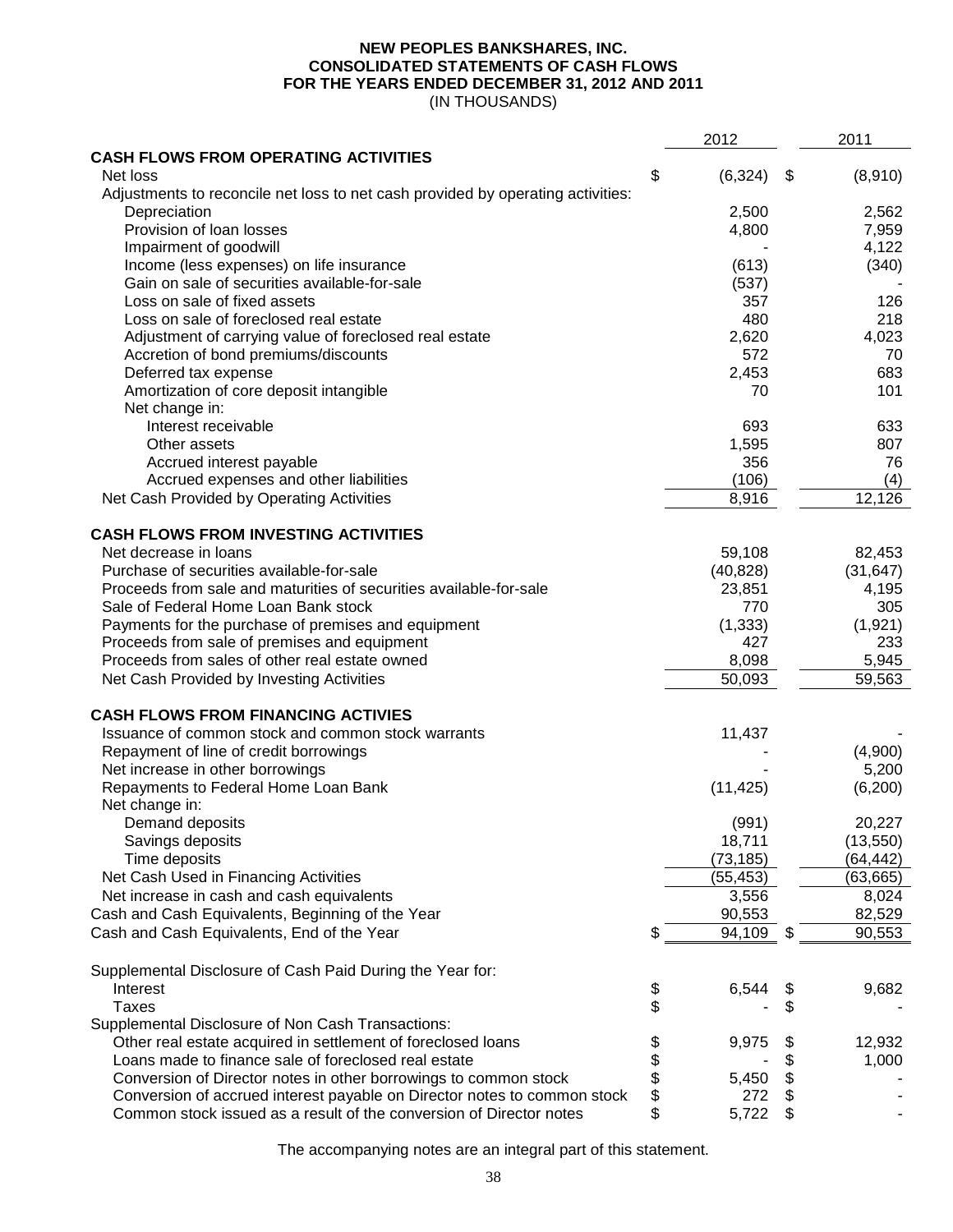#### **NEW PEOPLES BANKSHARES, INC. NOTES TO CONSOLIDATED FINANCIAL STATEMENTS**

## **NOTE 1 NATURE OF OPERATIONS:**

**Nature of Operations –** New Peoples Bankshares, Inc. ("The Company") is a bank holding company whose principal activity is the ownership and management of a community bank. New Peoples Bank, Inc. ("The Bank") was organized and incorporated under the laws of the Commonwealth of Virginia on December 9, 1997. The Bank commenced operations on October 28, 1998, after receiving regulatory approval. As a state chartered member bank, the Bank is subject to regulation by the Virginia Bureau of Financial Institutions, the Federal Deposit Insurance Corporation and the Federal Reserve Bank. The Bank provides general banking services to individuals, small and medium size businesses and the professional community of southwestern Virginia, southern West Virginia, and eastern Tennessee. On June 9, 2003, the Company formed two wholly owned subsidiaries, NPB Financial Services, Inc. and NPB Web Services, Inc. On July 7, 2004 the Company established NPB Capital Trust I for the purpose of issuing trust preferred securities. On September 27, 2006, the Company established NPB Capital Trust 2 for the purpose of issuing additional trust preferred securities. NPB Financial Services, Inc. was a subsidiary of the Company until January 1, 2009 when it became a subsidiary of the Bank. The name of NPB Financial Services, Inc. was changed in June 2012 to NPB Insurance Services, Inc. which will operate solely as an insurance agency.

## **NOTE 2 SUMMARY OF SIGNIFICANT ACCOUNTING POLICIES:**

**Consolidation Policy** - The consolidated financial statements include the Company, the Bank, NPB Insurance Services, Inc., and NPB Web Services, Inc. (Hereinafter, collectively referred to as "The Company.") All significant intercompany balances and transactions have been eliminated. In accordance with ASC 942, NPB Capital Trust I and 2 are not included in the consolidated financial statements.

**Use of Estimates -** The preparation of financial statements in conformity with generally accepted accounting principles requires management to make estimates and assumptions that affect the reported amounts of assets and liabilities, disclosure of contingent assets and liabilities at the date of the financial statements and the reported amounts of revenues and expenses during the reporting period. Actual results could differ from those estimates. The determination of the adequacy of the allowance for loan losses is based on estimates that are particularly susceptible to significant changes in the economic environment and market conditions.

**Cash and Cash Equivalents** – Cash and cash equivalents as used in the cash flow statements include cash and due from banks, interest-bearing deposits with banks, and federal funds sold.

**Investment Securities** – Management determines the appropriate classification of securities at the time of purchase. If management has the intent and the Company has the ability at the time of purchase to hold securities until maturity, they are classified as held to maturity and carried at amortized historical cost. Securities not intended to be held to maturity are classified as available for sale and carried at fair value. Securities available for sale are intended to be used as part of the Company's asset and liability management strategy and may be sold in response to changes in interest rates, prepayment risk or other similar factors.

The amortization of premiums and accretion of discounts are recognized in interest income using the effective interest method over the period to maturity. Realized gains and losses on dispositions are based on the net proceeds and the adjusted book value of the securities sold, using the specific identification method. Realized gains (losses) on securities available-for-sale are included in noninterest income and, when applicable, are reported as a reclassification adjustment, net of tax, in other comprehensive income. Unrealized gains and losses on investment securities available for sale are based on the difference between book value and fair value of each security. These gains and losses are credited or charged to other comprehensive income, net of tax, whereas realized gains and losses flow through the statement of operations.

**Loans –** Loans are carried on the balance sheet at unpaid principal balance, net of any unearned interest and the allowance for loan losses. Interest income on loans is computed using the effective interest method, except where serious doubt exists as to the collectibility of the loan, in which case accrual of the income is discontinued.

It is the Company's policy to stop accruing interest on a loan, and classify that loan as non-accrual under the following circumstances: (a) whenever we are advised by the borrower that scheduled payment or interest payments cannot be met, (b) when our best judgment indicates that payment in full of principal and interest can no longer be expected, or (c) when any such loan or obligation becomes delinquent for 90 days unless it is both well secured and in the process of collection. All interest accrued but not collected for loans that are place on nonaccrual or charged off is reversed against interest income. The interest on these loans is accounted for on the cash basis or cost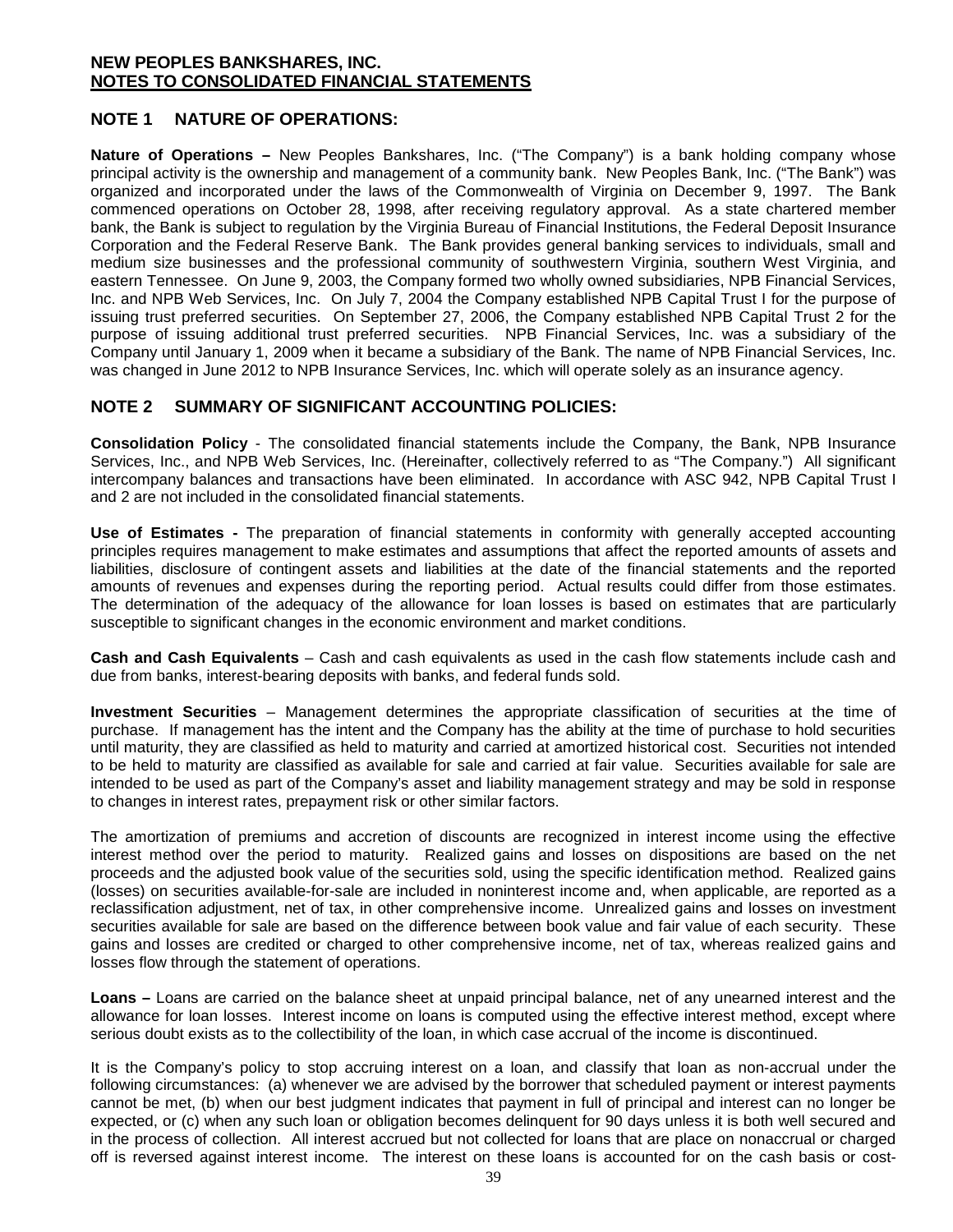recovery method, until qualifying for return to accrual. Loans are returned to accrual status when all the principal and interest amounts contractually due are brought current and prospects for future contractual payments are reasonably assured.

A loan is considered impaired when, based on current information and events, it is probable that the Company will be unable to collect the scheduled payments of principal or interest when due according to the contractual terms of the loan agreement. Factors considered by management in determining impairment include payment status, collateral value, and the probability of collecting scheduled principal and interest payments when due. Loans that experience insignificant payment delays and payment shortfalls generally are not classified as impaired. Management determines the significance of payment delays and payment shortfalls on a case-by-case basis, taking into consideration all of the circumstances surrounding the loan and the borrower, including the length of the delay, the reasons for the delay, the borrower's prior payment record, and the amount of the shortfall in relation to the principal and interest owed. Impairment is measured on a loan by loan basis for commercial and construction loans by either the present value of expected future cash flows discounted at the loan's effective interest rate, the loan's obtainable market price, or the fair value of the collateral if the loan is collateral dependent.

**Significant Group Concentrations of Credit Risk –** The Company identifies a concentration as any obligation, direct or indirect, of the same or affiliated interests which represent 25% or more of the Company's capital structure, or \$10.0 million as of December 31, 2012. Most of the Company's activities are with customers located within the southwest Virginia, southern West Virginia, and northeastern Tennessee region. Certain concentrations may pose credit risk. The Company does not have any significant concentrations to any one industry or customer.

**Allowance for Loan Losses –** The allowance for loan losses is maintained at a level that, in management's judgment, is adequate to absorb credit losses inherent in the loan portfolio. The loan portfolio is analyzed periodically and loans are assigned a risk rating. Allowances for impaired loans are generally determined based on collateral values or the present value of expected cash flows. A general allowance is made for all other loans not considered impaired as deemed appropriate by management. In determining the adequacy of the allowance, management considers the following factors: the nature of the portfolio, credit concentrations, trends in historical loss experience, specific impaired loans, the estimated value of any underlying collateral, prevailing environmental factors and economic conditions, and other inherent risks. While management uses available information to recognize losses on loans, further reductions in the carrying amounts of loans may be necessary based on changes in collateral values and changes in estimates of cash flows on impaired loans. This evaluation is inherently subjective as it requires estimates that are susceptible to significant revision as more information becomes available.

The allowance is increased by a provision for loan losses, which is charged to expense and reduced by charge-offs, net of recoveries. Loans are charged against the allowance for loan losses when management believes that collectability of all or part of the principal is unlikely. Past due status is determined based on contractual terms.

In regards to its consumer loans and consumer real estate loan portfolio, the Company uses a conservative approach for its risk grading and timing of charge offs on these loans. This approach is based on the guidance found in the Uniform Retail Credit Classification and Account Management Policy and as a result affects our estimate of the allowance for loan losses. Under this approach when a consumer loan or consumer real estate loan is originated, it must possess qualities of a credit risk grade of Pass for approval and will remain with the initial risk rating through maturity unless there is a deterioration in the credit quality of the loan. Subsequently, if the loan becomes contractually 90 days past due or the borrower files for bankruptcy protection, it is downgraded to Substandard. At 90 days past due, or earlier if the customer has filed bankruptcy, the collateral value less estimated liquidation costs is compared to the loan balance to calculate any potential deficiency. If there is sufficient collateral, no charge-off is necessary. If there is a deficiency, then within 30 days of the loan becoming 90 days past due, or within 60 days of bankruptcy notice, the deficiency is charged-off against the allowance for loan loss. If the loan is unsecured, upon being deemed Substandard, the entire loan amount is charged off. Collection efforts continue by means of repossessions or foreclosures, and upon bank ownership, liquidation ensues.

**Other Real Estate Owned** – Other real estate owned represents properties acquired through foreclosure or deed taken in lieu of foreclosure. At the time of acquisition, these properties are recorded at the lower of cost or fair value less estimated costs to sell. Expenses incurred in connection with operating these properties and subsequent write-downs, if any, are charged to expense. Subsequent to foreclosure, management periodically considers the adequacy of the reserve for losses on the property. Gains and losses on the sales of these properties are credited or charged to income in the year of the sale.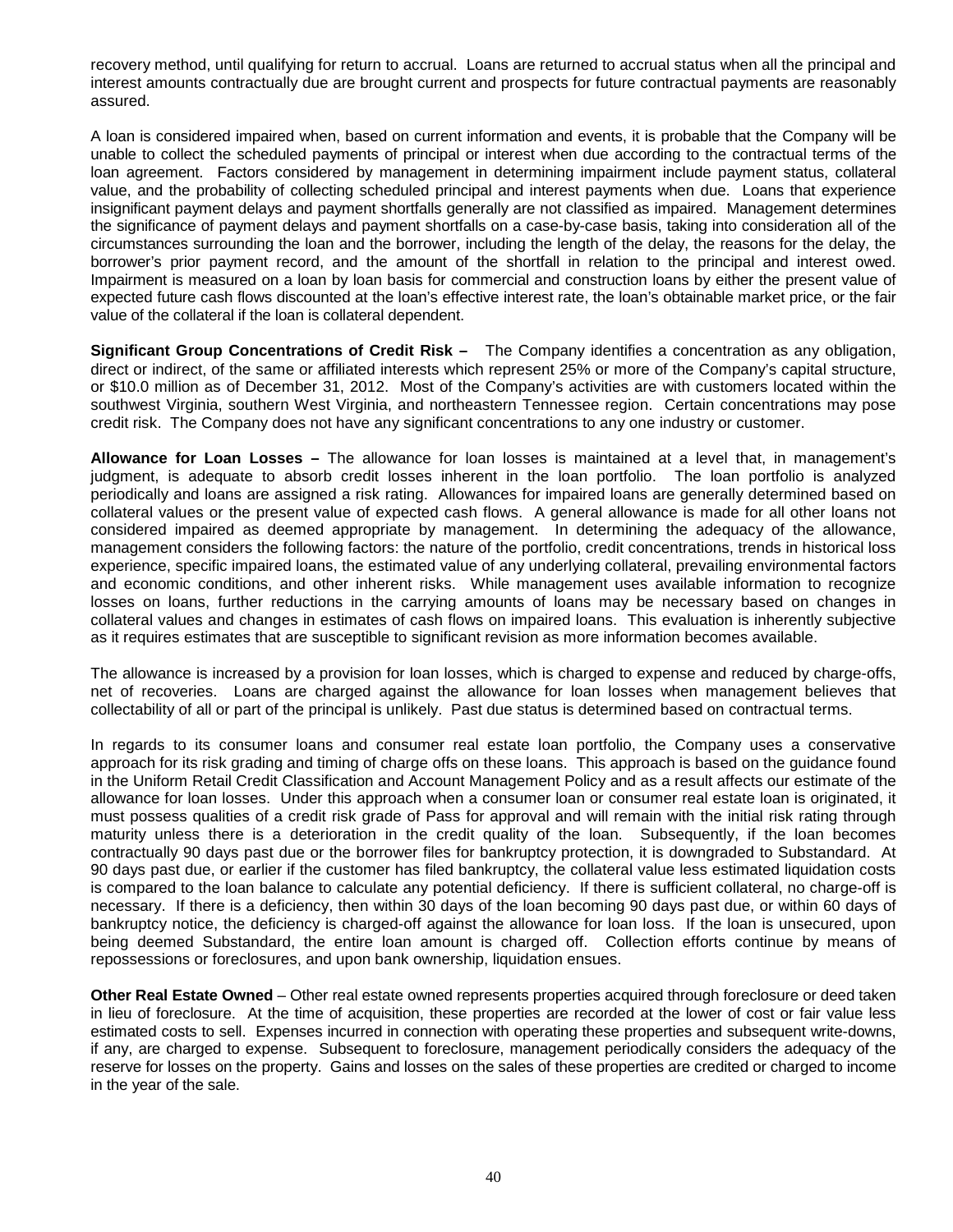**Bank Premises and Equipment** – Land, buildings and equipment are recorded at cost less accumulated depreciation. Depreciation is computed using the straight-line method over the following estimated useful lives:

| I vpe                           | Estimated useful life |
|---------------------------------|-----------------------|
| <b>Buildings</b>                | 39 years              |
| Paving and landscaping          | 15 years              |
| Computer equipment and software | 3 to 5 years          |
| <b>Vehicles</b>                 | 5 years               |
| Furniture and other equipment   | 5 to 7 years          |

**Stock Options -** The Company records compensation related to stock options pursuant to ASC 718 which requires the estimated fair market value of the expense to be reflected over the period the award is earned which is presumed to be the vesting period. For additional discussion concerning stock options see Note 15, "Stock Option Plan."

**Common Stock Warrants** - The company issued common stock warrants as a result of its conversion of Director notes and the completion of its common stock offering in 2012. For additional discussion concerning these transactions including the terms and value of the warrants, see Note 22, "Capital."

**Income Taxes** – Deferred income tax assets and liabilities are determined using the liability (or balance sheet) method. Under this method, the net deferred tax asset or liability is determined based on the tax effects of the temporary differences between the book and tax bases of the various balance sheet assets and liabilities and gives current recognition to changes in tax rates and laws. If all or a portion of the net deferred tax asset is determined to be unlikely to be realized, a valuation allowance is established to reduce the net deferred tax asset to the amount that is more likely than not to be realized.

In the event the Company has unrecognized tax expense in future accounting periods, the Company will recognize interest in interest expense and penalties in operating expenses. There were no interest or penalties related to an unrecognized tax position for the years ended December 31, 2012 and 2011. Because of the impact of deferred tax accounting, other than interest and penalties, the reversal of the Company's treatment by taxing authorities would not affect the annual effective tax rate but would defer or accelerate the payment of cash to the taxing authority. The Company's tax filings for years ended 2009 through 2012 are currently open to audit under statutes of limitations by the Internal Revenue Service ("IRS") and the Virginia Department of Taxation. Our tax filings for the years ended 2010 and 2011 are currently under examination by the IRS.

**Financial Instruments – Off-balance-sheet instruments** - In the ordinary course of business, the Company has entered into commitments to extend credit. Such financial instruments are recorded in the financial statements when they are funded.

**Comprehensive Income** – Generally accepted accounting principles require that recognized revenue, expenses, gains and losses be included in net income. Although certain changes in assets and liabilities, such as unrealized gains and losses on available-for-sale securities, are reported as a separate component of the equity section of the balance sheet, such items, along with net income, are components of comprehensive income.

**Earnings Per Share** – Basic earnings per share computations are based on the weighted average number of shares outstanding during each year. Dilutive earnings per share reflects the additional common shares that would have been outstanding if dilutive potential common shares had been issued. Potential common shares that may be issued relate to outstanding options and common stock warrants and are determined by the Treasury Method. For the years ending December 31, 2012 and 2011, potential common shares were anti-dilutive and were not included in the calculation. Basic and diluted net loss per common share calculations follows:

| (Amounts in Thousands, Except) |            |     |                                     |  |  |  |  |  |
|--------------------------------|------------|-----|-------------------------------------|--|--|--|--|--|
|                                |            |     |                                     |  |  |  |  |  |
|                                | 2012       |     | 2011                                |  |  |  |  |  |
|                                |            |     |                                     |  |  |  |  |  |
| \$                             | (6.324)    | \$. | (8,910)                             |  |  |  |  |  |
|                                | 11,181,963 |     | 10,010,178                          |  |  |  |  |  |
|                                | 11,181,963 |     | 10,010,178                          |  |  |  |  |  |
| \$                             | (0.57      |     | (0.89)                              |  |  |  |  |  |
|                                |            |     | For the years ended<br>December 31, |  |  |  |  |  |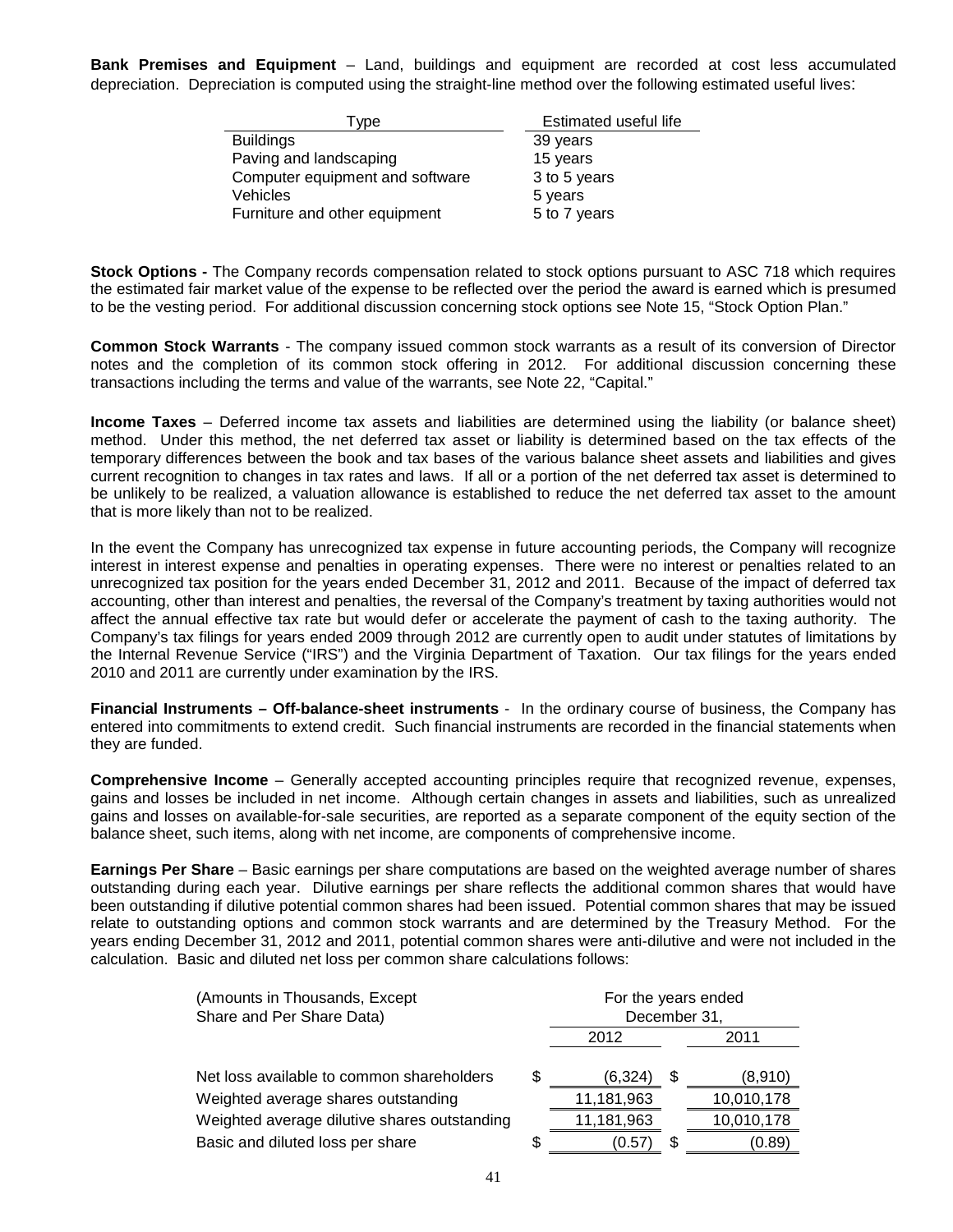**Advertising Cost** – Advertising costs are expensed in the period incurred.

**Business Combinations** - For purchase acquisitions accounted for as a business combination, the Company is required to record the assets acquired, including identified intangible assets and liabilities assumed at their fair value, which in many instances involves estimates based on third party valuations, such as appraisals, or internal valuations based on discounted cash flow analyses or other valuation techniques. The determination of the useful lives of intangible assets is subjective, as is the appropriate amortization method for such intangible assets. In addition, purchase acquisitions may result in goodwill, which is subject to ongoing periodic impairment testing based on the fair value of net assets acquired compared to the carrying value of goodwill. Changes in acquisition multiples, the overall interest rate environment, or the continuing operations of the assets acquired could have a significant impact on the periodic impairment testing. For additional discussion concerning our valuation of intangible assets, see Note 13, "Intangible Assets."

**Reclassification** – Certain reclassifications have been made to the prior years' financial statements to place them on a comparable basis with the current year. Net income and stockholders' equity previously reported were not affected by these reclassifications.

**Subsequent Events** – The Company has evaluated subsequent events for potential recognition and/or disclosure through the date these consolidated financial statements were issued.

## **NOTE 3 FORMAL WRITTEN AGREEMENT:**

Effective July 29, 2010, the Company and the Bank entered into a written agreement with the Federal Reserve Bank of Richmond ("Reserve Bank") and the Virginia State Corporation Commission Bureau of Financial Institutions (the "Bureau") called (the "Written Agreement"). At December 31, 2012, we believe we have not yet achieved full compliance with the Written Agreement but we have made progress in our compliance efforts under the Written Agreement and all of the written plans required to date, as discussed in the following paragraphs, have been submitted on a timely basis.

Under the terms of the Written Agreement, the Bank has agreed to develop and submit for approval within specified time periods written plans to: (a) strengthen board oversight of management and the Bank's operation; (b) if appropriate after review, to strengthen the Bank's management and board governance; (c) strengthen credit risk management policies; (d) enhance lending and credit administration; (e) enhance the Bank's management of commercial real estate concentrations; (f) conduct ongoing review and grading of the Bank's loan portfolio; (g) improve the Bank's position with respect to loans, relationships, or other assets in excess of \$1 million which are now or in the future become past due more than 90 days, which are on the Bank's problem loan list, or which are adversely classified in any report of examination of the Bank; (h) review and revise, as appropriate, current policy and maintain sound processes for maintaining an adequate allowance for loan and lease losses; (i) enhance management of the Bank's liquidity position and funds management practices; (j) revise its contingency funding plan; (k) revise its strategic plan; and (l) enhance the Bank's anti-money laundering and related activities.

In addition, the Bank has agreed that it will: (a) not extend, renew, or restructure any credit that has been criticized by the Reserve Bank or the Bureau absent prior board of directors approval in accordance with the restrictions in the Written Agreement; (b) eliminate all assets or portions of assets classified as "loss" and thereafter charge off all assets classified as "loss" in a federal or state report of examination, unless otherwise approved by the Reserve Bank.

Under the terms of the Written Agreement, both the Company and the Bank have agreed to submit capital plans to maintain sufficient capital at the Company, on a consolidated basis, and the Bank, on a stand-alone basis, and to refrain from declaring or paying dividends without prior regulatory approval. The Company has agreed that it will not take any other form of payment representing a reduction in the Bank's capital or make any distributions of interest, principal, or other sums on subordinated debentures or trust preferred securities without prior regulatory approval. The Company may not incur, increase or guarantee any debt without prior regulatory approval and has agreed not to purchase or redeem any shares of its stock without prior regulatory approval.

Under the terms of the Written Agreement, the Company and the Bank have appointed a committee to monitor compliance with the Written Agreement. The directors of the Company and the Bank have recognized and unanimously agree with the common goal of financial soundness represented by the Written Agreement and have confirmed the intent of the directors and executive management to diligently seek to comply with all requirements of the Written Agreement.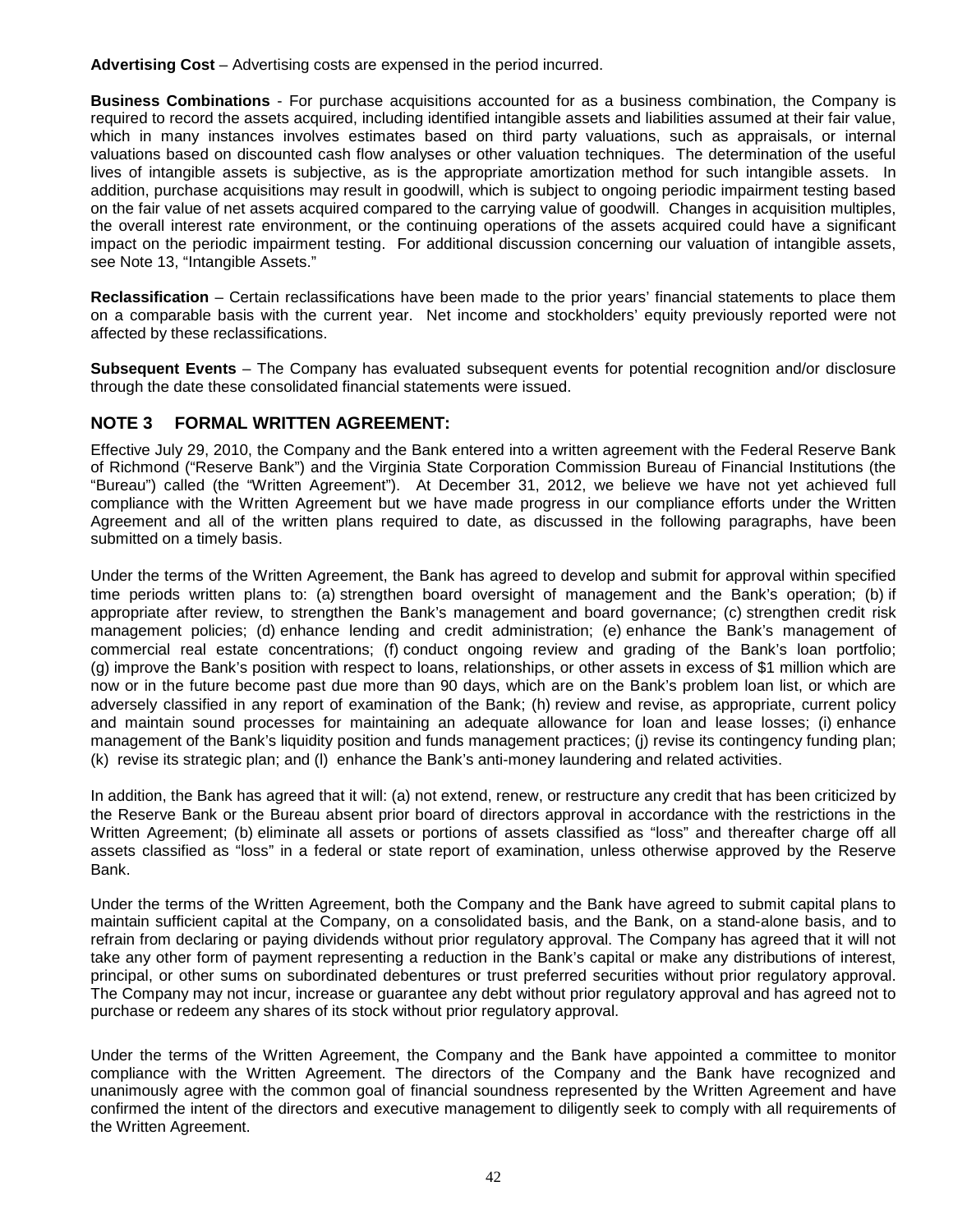## **NOTE 4 DEPOSITS IN AND FEDERAL FUNDS SOLD TO BANKS:**

The Bank had federal funds sold and cash on deposit with other commercial banks amounting to \$76.6 million and \$72.3 million at December 31, 2012 and 2011, respectively. Deposit amounts at other commercial banks may, at times, exceed federally insured limits.

The Bank is required to maintain average reserve balances, computed by applying prescribed percentages to its various types of deposits, either at the Bank or on deposit with the Federal Reserve Bank. At December 31, 2012 and 2011, all required reserves were met by the Bank's vault cash.

## **NOTE 5 INVESTMENT SECURITIES:**

The amortized cost and estimated fair value of securities (all available-for-sale) are as follows:

| (Dollars are in thousands)  |   | Amortized<br>Cost |     | Gross<br>Unrealized<br>Gains |    | Gross<br>Unrealized<br>Losses |     | Approximate<br>Fair<br>Value |
|-----------------------------|---|-------------------|-----|------------------------------|----|-------------------------------|-----|------------------------------|
| December 31, 2012           |   |                   |     |                              |    |                               |     |                              |
| U.S. Government Agencies    |   | 23.177            | S   | 473                          | S  | 13                            | S   | 23,637                       |
| Mortgage backed securities  |   | 25,822            |     | 210                          |    | 54                            |     | 25,978                       |
| <b>Total Securities AFS</b> |   | 48,999            | \$. | 683                          | Ъ  | 67                            | \$. | 49,615                       |
| December 31, 2011           |   |                   |     |                              |    |                               |     |                              |
| U.S. Government Agencies    |   | 21.405            | \$. | 238                          | S. | 10                            |     | 21,633                       |
| Taxable municipals          |   | 1,465             | S   | 89                           |    | $\overline{2}$                |     | 1,552                        |
| Tax-exempt municipals       |   | 1.043             |     | 11                           |    |                               |     | 1,054                        |
| Mortgage backed securities  |   | 8,144             |     | 67                           |    | 16                            |     | 8,195                        |
| <b>Total Securities AFS</b> | Φ | 32,057            |     | 405                          |    | 28                            |     | 32,434                       |

The following table details unrealized losses and related fair values in the available-for-sale portfolio. This information is aggregated by the length of time that individual securities have been in a continuous unrealized loss position as of December 31, 2012 and December 31, 2011.

|                                                                          |                                  | Less than 12 Months |                      |      |               |      | 12 Months or More        |     |                            |   | Total                |
|--------------------------------------------------------------------------|----------------------------------|---------------------|----------------------|------|---------------|------|--------------------------|-----|----------------------------|---|----------------------|
| (Dollars are in thousands)                                               | Fair<br>Value                    |                     | Unrealized<br>Losses |      | Fair<br>Value |      | Unrealized<br>Losses     |     | Fair<br>Value              |   | Unrealized<br>Losses |
| December 31, 2012<br>U.S. Government Agencies<br>Mtg. backed securities  | \$<br>2.931<br>7,491             | S                   | 13<br>54             | - \$ | $\sim 100$    | - \$ | $\sim$<br>۰              | \$  | 2.931<br>7,491             | S | 13<br>54             |
| <b>Total Securities AFS</b>                                              | \$<br>10,422                     | - \$                | 67                   | -\$  |               | \$   | $\overline{\phantom{0}}$ |     | 10,422                     |   | 67                   |
| December 31, 2011                                                        |                                  |                     |                      |      |               |      |                          |     |                            |   |                      |
| U.S. Government Agencies<br>Taxable municipals<br>Mtg. backed securities | \$<br>$5,592$ \$<br>572<br>4,055 |                     | 10<br>2<br>16        | - \$ | $\sim$        | \$   | ٠                        | \$. | $5,592$ \$<br>572<br>4,055 |   | 10<br>16             |
| <b>Total Securities AFS</b>                                              | \$<br>10,219                     |                     | 28                   | -S   |               | \$   | $\overline{\phantom{0}}$ |     | 10,219                     |   | 28                   |

At December 31, 2012, the available-for-sale portfolio included ten investments for which the fair market value was less than amortized cost. At December 31, 2011, the available-for-sale portfolio included eleven investments for which the fair market value was less than amortized cost. Management evaluates securities for other than temporary impairment at least on a quarterly basis, and more frequently when economic or market concerns warrant such evaluation. Consideration is given to (1) the length of time and the extent to which the fair value has been less than cost, (2) the financial conditions and near-term prospects of the issuer, and (3) the intent and ability of the Company to retain its investment in the issuer for a period of time sufficient to allow for any anticipated recovery in fair value. No securities had an other than temporary impairment.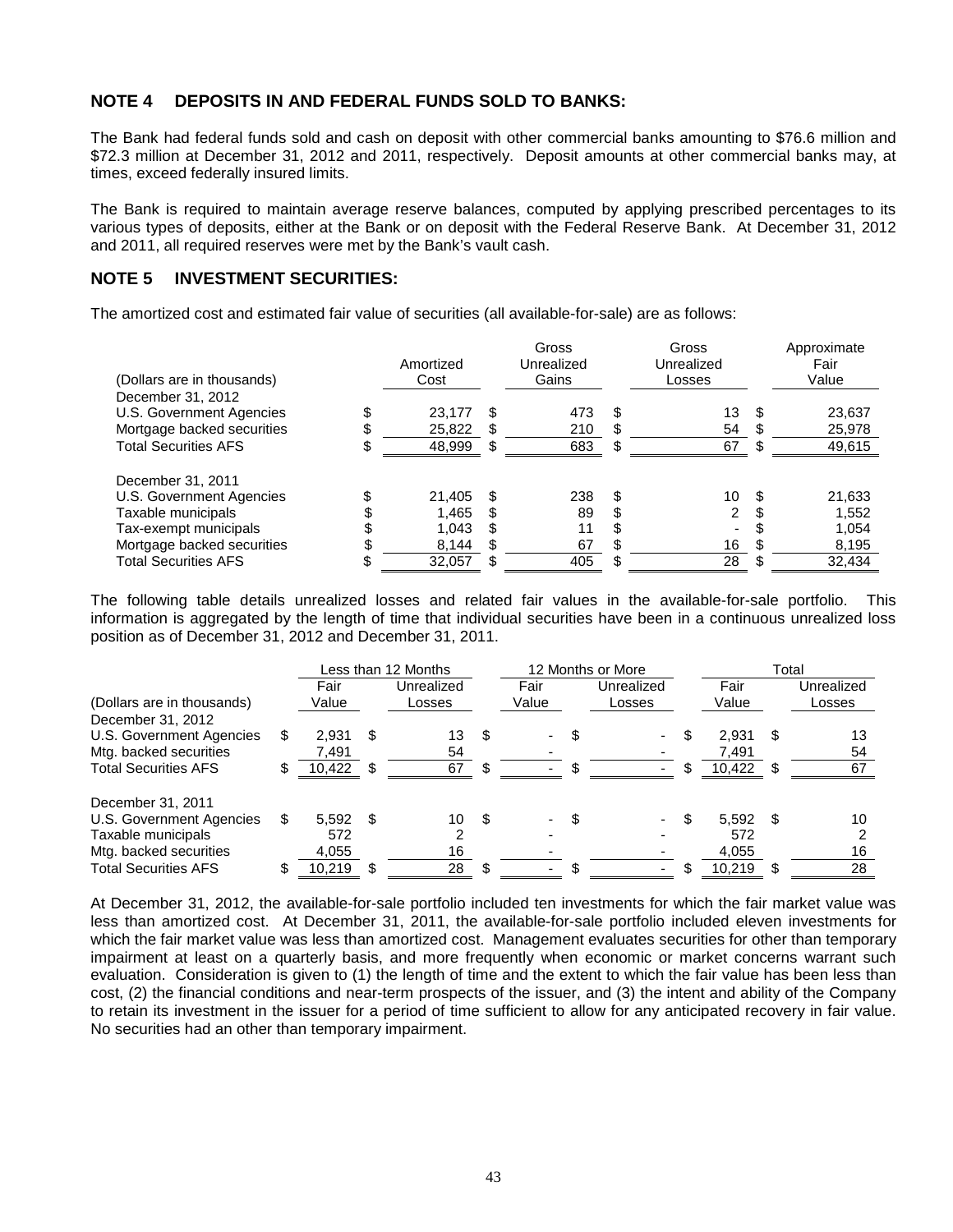The amortized cost and fair value of investment securities at December 31, 2012, by contractual maturity, are shown in the following schedule. Expected maturities will differ from contractual maturities because borrowers may have the right to call or prepay obligations with or without call or prepayment penalties. Weighted

| (Dollars are in thousands)<br>Securities Available for Sale |   | Amortized<br>Cost | Fair<br>Value | <i>vveignted</i><br>Average<br>Yield |
|-------------------------------------------------------------|---|-------------------|---------------|--------------------------------------|
| Due in one year or less                                     |   | ۰                 |               | $-$ %                                |
| Due after one year through five years                       |   | 1.479             | 1.489         | 1.00%                                |
| Due after five years through fifteen years                  |   | 12.240            | 12.357        | 1.46%                                |
| Due after fifteen years                                     |   | 35,280            | 35.769        | 1.93%                                |
| Total                                                       | S | 48.999            | 49.615        | 1.78%                                |

Investment securities with a carrying value of \$18.4 million and \$15.7 million at December 31, 2012 and 2011, were pledged to secure public deposits, overnight payment processing and for other purposes required by law.

The Bank, as a member of the Federal Reserve Bank and the Federal Home Loan Bank, is required to hold stock in each. These equity securities are restricted from trading and are recorded at a cost of \$2.8 million and \$3.6 million as of December 31, 2012 and 2011, respectively.

### **NOTE 6 LOANS:**

Loans receivable outstanding at December 31, are summarized as follows:

| (Dollars are in thousands)        | 2012          |    | 2011    |
|-----------------------------------|---------------|----|---------|
| Real estate secured:              |               |    |         |
| Commercial                        | \$<br>149,935 | \$ | 170,789 |
| Construction and land development | 24.327        |    | 32,389  |
| Residential 1-4 family            | 240,201       |    | 255,998 |
| Multifamily                       | 12,567        |    | 14,320  |
| Farmland                          | 33,068        |    | 40,106  |
| Total real estate loans           | 460,098       |    | 513,602 |
| Commercial                        | 28,314        |    | 39,327  |
| Agriculture                       | 4,328         |    | 6,147   |
| Consumer installment loans        | 29.445        |    | 38,522  |
| All other loans                   | 178           |    | 218     |
| Total loans                       | 522,363       | S  | 597,816 |

Loans receivable on nonaccrual status at December 31, are summarized as follows:

| (Dollars are in thousands)                  | 2012                 | 2011   |
|---------------------------------------------|----------------------|--------|
| Real estate secured:                        |                      |        |
| Commercial                                  | \$<br>16,308<br>- \$ | 19,169 |
| Construction and land development           | 2.412                | 5,583  |
| Residential 1-4 family                      | 3.403                | 4.829  |
| Multifamily                                 | 442                  | 2,101  |
| Farmland                                    | 7,750                | 5,257  |
| Total real estate loans                     | 30,315               | 36,939 |
| Commercial                                  | 2,762                | 4,522  |
| Agriculture                                 | 450                  | 854    |
| Consumer installment loans                  | 9                    |        |
| All other loans                             |                      |        |
| Total loans receivable on nonaccrual status | \$<br>33,536<br>-S   | 42,316 |

Total interest income not recognized on nonaccrual loans for 2012 and 2011 was \$1.4 million and \$1.3 million, respectively. Total interest income recognized on nonaccrual loans for 2012 and 2011 was \$865 thousand and \$1.1 million, respectively.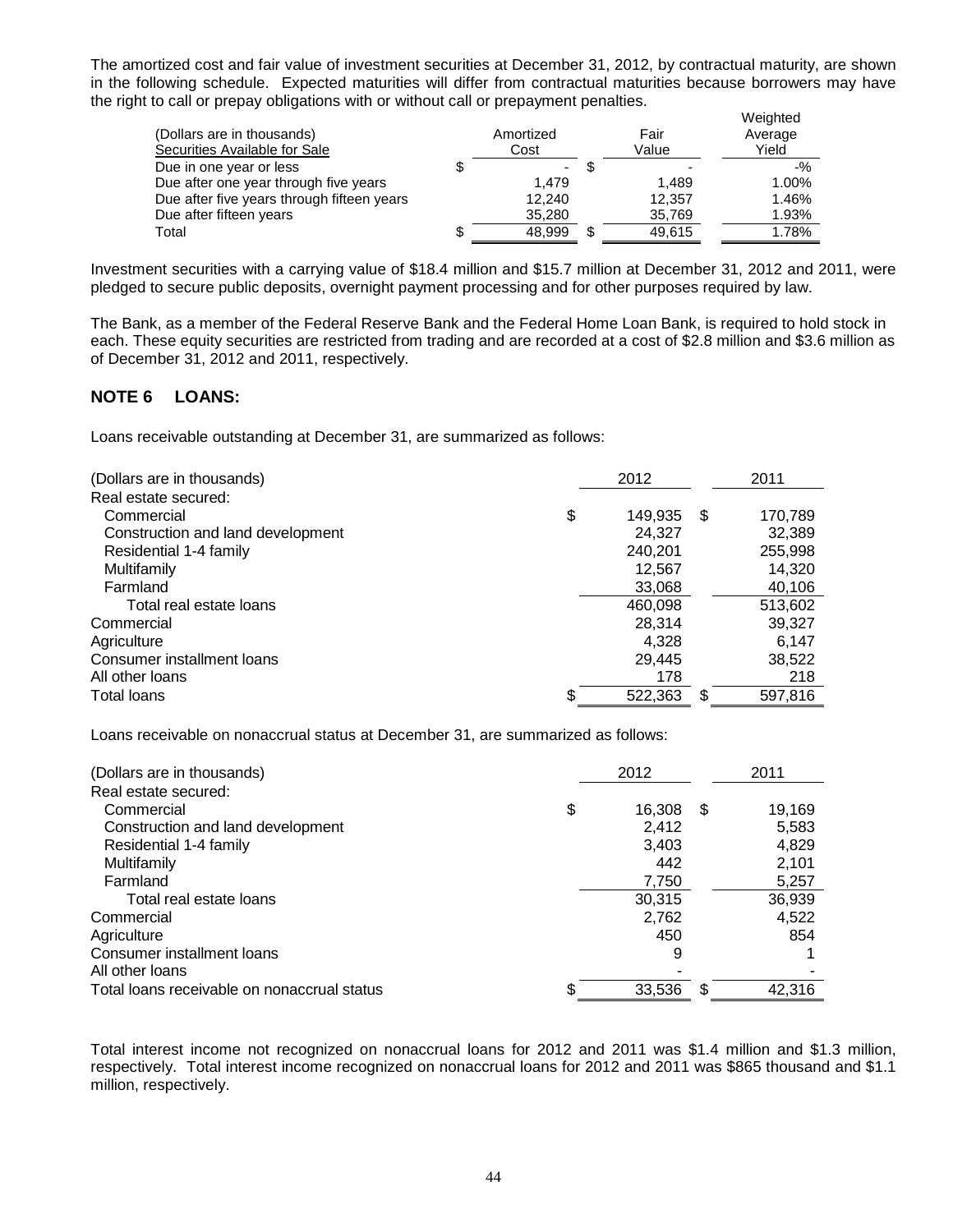The following table presents information concerning the Company's investment in loans considered impaired as of December 31, 2012 and December 31, 2011:

| As of December 31, 2012<br>(Dollars are in thousands)<br>With no related allowance recorded: | Average<br>Recorded<br>Investment |     | Interest<br>Income<br>Recognized |    | Recorded<br>Investment | Unpaid<br>Principal<br><b>Balance</b> |    | Related<br>Allowance |
|----------------------------------------------------------------------------------------------|-----------------------------------|-----|----------------------------------|----|------------------------|---------------------------------------|----|----------------------|
| Real estate secured:                                                                         |                                   |     |                                  |    |                        |                                       |    |                      |
| Commercial                                                                                   | \$<br>26,662                      | \$  | 829                              | \$ | 20,389                 | \$<br>21,434                          | \$ |                      |
| Construction and land                                                                        |                                   |     |                                  |    |                        |                                       |    |                      |
| development                                                                                  | 4,759                             |     | 118                              |    | 3,759                  | 8,618                                 |    |                      |
| Residential 1-4 family                                                                       | 7,824                             |     | 227                              |    | 6,308                  | 6,567                                 |    |                      |
| Multifamily                                                                                  | 1,021                             |     | 44                               |    | 928                    | 998                                   |    |                      |
| Farmland                                                                                     | 7,748                             |     | 168                              |    | 4,375                  | 4,810                                 |    |                      |
| Commercial                                                                                   | 2,499                             |     | 18                               |    | 1,111                  | 1,147                                 |    |                      |
| Agriculture                                                                                  | 463                               |     | 7                                |    | 109                    | 109                                   |    |                      |
| Consumer installment loans                                                                   | 83                                |     | 10                               |    | 98                     | 98                                    |    |                      |
| All other loans                                                                              |                                   |     |                                  |    |                        |                                       |    |                      |
| With an allowance recorded:                                                                  |                                   |     |                                  |    |                        |                                       |    |                      |
| Real estate secured:                                                                         |                                   |     |                                  |    |                        |                                       |    |                      |
| Commercial                                                                                   | 14,770                            |     | 347                              |    | 13,495                 | 14,014                                |    | 3,196                |
| Construction and land                                                                        |                                   |     |                                  |    |                        |                                       |    |                      |
| development                                                                                  | 1,728                             |     | 41                               |    | 793                    | 945                                   |    | 177                  |
| Residential 1-4 family                                                                       | 5,473                             |     | 203                              |    | 3,830                  | 3,836                                 |    | 577                  |
| Multifamily                                                                                  | 1,589                             |     | 68                               |    | 2,028                  | 2,096                                 |    | 456                  |
| Farmland                                                                                     | 4,972                             |     | (123)                            |    | 5,702                  | 5,714                                 |    | 635                  |
| Commercial                                                                                   | 1,689                             |     | 19                               |    | 1,881                  | 1,885                                 |    | 491                  |
| Agriculture                                                                                  | 373                               |     | 3                                |    | 353                    | 353                                   |    | 308                  |
| Consumer installment loans                                                                   | 69                                |     | 3                                |    | 27                     | 27                                    |    | 16                   |
| All other loans                                                                              |                                   |     |                                  |    |                        |                                       |    |                      |
| Total                                                                                        | \$<br>81,722                      | \$. | 1,982                            | S  | 65,186                 | \$<br>72,651                          | S  | 5,856                |

| As of December 31, 2011<br>(Dollars are in thousands)       | Average<br>Recorded<br>Investment |    | Interest<br>Income<br>Recognized |    | Recorded<br>Investment | Unpaid<br>Principal<br><b>Balance</b> |    | Related<br>Allowance |
|-------------------------------------------------------------|-----------------------------------|----|----------------------------------|----|------------------------|---------------------------------------|----|----------------------|
| With no related allowance recorded:<br>Real estate secured: |                                   |    |                                  |    |                        |                                       |    |                      |
| Commercial                                                  | \$<br>32,370                      | \$ | 1,356                            | \$ | 31,633                 | \$<br>33,175                          | \$ |                      |
| Construction and land                                       |                                   |    |                                  |    |                        |                                       |    |                      |
| development                                                 | 14,288                            |    | 125                              |    | 6,954                  | 12,838                                |    |                      |
| Residential 1-4 family                                      | 6,406                             |    | 315                              |    | 8,221                  | 8,296                                 |    |                      |
| Multifamily                                                 | 619                               |    | 31                               |    | 613                    | 613                                   |    |                      |
| Farmland                                                    | 13,005                            |    | 435                              |    | 10,364                 | 10,554                                |    |                      |
| Commercial                                                  | 2,958                             |    | 60                               |    | 3,529                  | 4,070                                 |    |                      |
| Agriculture                                                 | 396                               |    |                                  |    | 521                    | 817                                   |    |                      |
| <b>Consumer installment loans</b>                           | 4                                 |    |                                  |    | 9                      | 9                                     |    |                      |
| All other loans                                             |                                   |    |                                  |    |                        |                                       |    |                      |
| With an allowance recorded:                                 |                                   |    |                                  |    |                        |                                       |    |                      |
| Real estate secured:                                        |                                   |    |                                  |    |                        |                                       |    |                      |
| Commercial                                                  | 9,887                             |    | 691                              |    | 14,482                 | 14,973                                |    | 2,794                |
| Construction and land                                       |                                   |    |                                  |    |                        |                                       |    |                      |
| development                                                 | 2,917                             |    | 87                               |    | 2,289                  | 2,310                                 |    | 474                  |
| Residential 1-4 family                                      | 5,111                             |    | 277                              |    | 6,473                  | 6,764                                 |    | 1,052                |
| Multifamily                                                 |                                   |    |                                  |    |                        |                                       |    |                      |
| Farmland                                                    | 2,354                             |    | 119                              |    | 4,192                  | 4,192                                 |    | 605                  |
| Commercial                                                  | 1,982                             |    | 75                               |    | 1,857                  | 1,857                                 |    | 649                  |
| Agriculture                                                 | 758                               |    | 28                               |    | 641                    | 641                                   |    | 448                  |
| <b>Consumer installment loans</b>                           | 41                                |    | 3                                |    | 43                     | 43                                    |    | 24                   |
| All other loans                                             |                                   |    |                                  |    |                        |                                       |    |                      |
| Total                                                       | \$<br>93,096                      | S  | 3,604                            | S  | 91,821                 | \$<br>101,152                         | S  | 6,046                |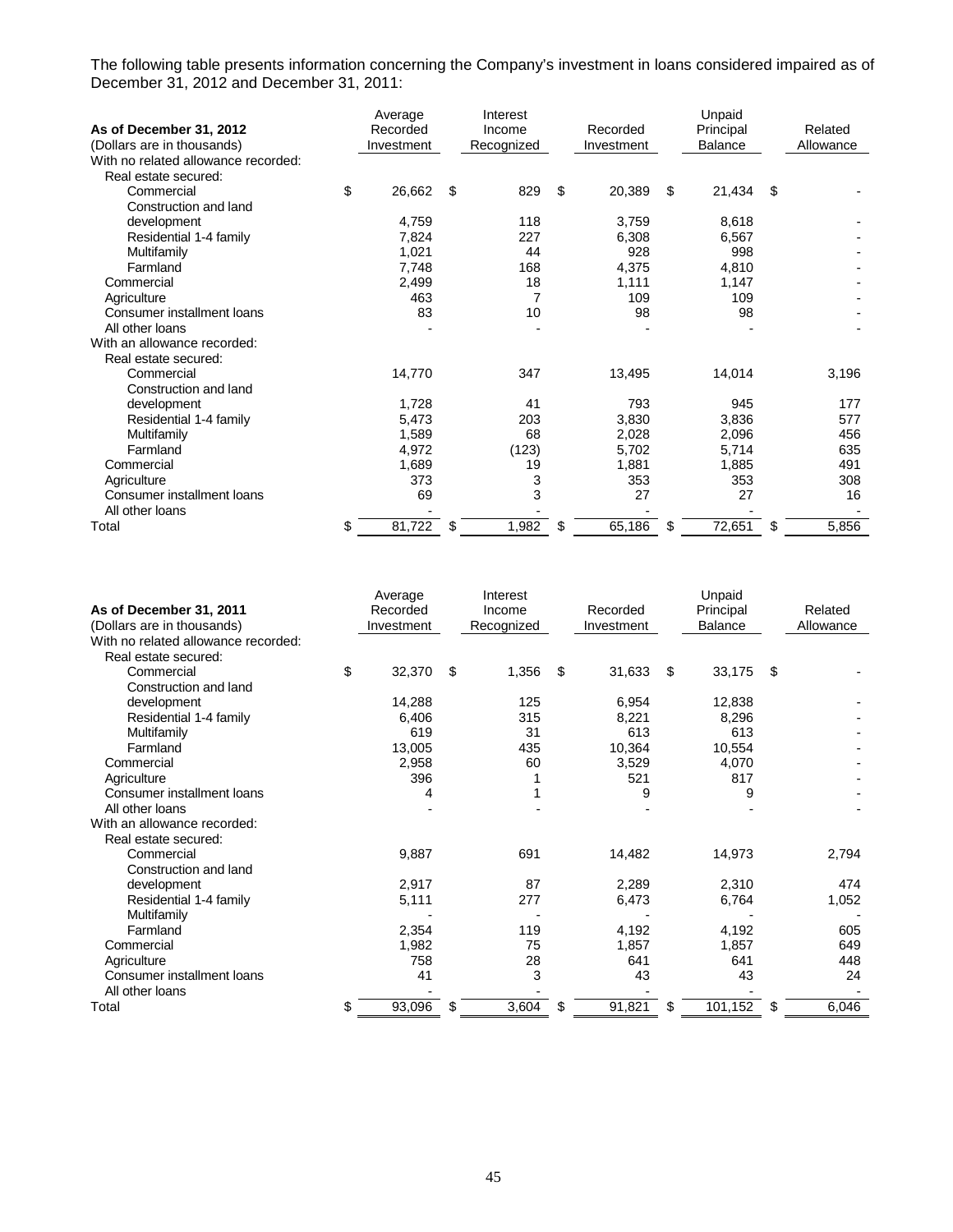An age analysis of past due loans receivable was as follows:

| As of December 31, 2012<br>(Dollars are in thousands)       | Loans<br>30-59<br>Days<br>Past<br>Due |     | Loans<br>60-89<br>Days<br>Past<br>Due |    | Loans<br>90 or<br>More<br>Days<br>Past<br>Due |    | Total<br>Past<br>Due<br>Loans |     | Current<br>Loans   |     | Total<br>Loans  |    | Accruing<br>Loans<br>90 or<br>More<br>Days<br>Past<br>Due |
|-------------------------------------------------------------|---------------------------------------|-----|---------------------------------------|----|-----------------------------------------------|----|-------------------------------|-----|--------------------|-----|-----------------|----|-----------------------------------------------------------|
| Real estate secured:<br>Commercial<br>Construction and land | \$<br>4,164                           | \$  | 998                                   | \$ | 8,889                                         | \$ | 14,051                        | \$  | 135,884            | \$  | 149,935         | \$ |                                                           |
| development                                                 | 653                                   |     |                                       |    | 254                                           |    | 907                           |     | 23,420             |     | 24,327          |    |                                                           |
| Residential 1-4 family                                      | 9,031                                 |     | 861                                   |    | 3,027                                         |    | 12.919                        |     | 227,282            |     | 240.201         |    | 304                                                       |
| Multifamily                                                 | 90                                    |     |                                       |    | 442                                           |    | 532                           |     | 12,035             |     | 12,567          |    |                                                           |
| Farmland                                                    | 1,777                                 |     |                                       |    | 5,871                                         |    | 7,648                         |     | 25,420             |     | 33,068          |    | 191                                                       |
| Total real estate loans                                     | 15,715                                |     | 1,859                                 |    | 18,483                                        |    | 36,057                        |     | 424,041            |     | 460,098         |    | 495                                                       |
| Commercial                                                  | 135                                   |     | 12                                    |    | 2,104                                         |    | 2,251                         |     | 26,063             |     | 28,314          |    | 2                                                         |
| Agriculture                                                 | 117                                   |     | 12                                    |    | 360                                           |    | 489                           |     | 3,839              |     | 4,328           |    |                                                           |
| Consumer installment                                        |                                       |     |                                       |    |                                               |    |                               |     |                    |     |                 |    |                                                           |
| Loans                                                       | 506                                   |     | 66                                    |    | 55                                            |    | 627                           |     | 28,818             |     | 29,445          |    | 54                                                        |
| All other loans                                             | 19                                    |     | $\overline{7}$                        |    |                                               |    | 26                            |     | 152                |     | 178             |    |                                                           |
| <b>Total loans</b>                                          | 16,492                                | \$  | 1,956                                 |    | 21,002                                        | \$ | 39,450                        |     | 482,913            | \$  | 522,363         | S  | 551                                                       |
| As of December 31, 2011                                     | Loans<br>30-59<br>Days<br>Past        |     | Loans<br>60-89<br>Days<br>Past        |    | Loans<br>90 or<br>More<br>Days<br>Past        |    | Total<br>Past<br>Due          |     | Current            |     | Total           |    | Accruing<br>Loans<br>90 or<br>More<br>Days<br>Past        |
| (Dollars are in thousands)                                  | Due                                   |     | Due                                   |    | Due                                           |    | Loans                         |     | Loans              |     | Loans           |    | Due                                                       |
| Real estate secured:<br>Commercial<br>Construction and land | \$<br>9,754                           | \$. | 2,294                                 | S  | 7,771                                         | S  | 19,819                        | \$. | 150,970            | \$. | 170,789         | \$ |                                                           |
| development                                                 | 595                                   |     | 238                                   |    | 5,280                                         |    | 6,113                         |     | 26,276             |     | 32,389          |    |                                                           |
| Residential 1-4 family                                      | 9,471                                 |     | 1,412                                 |    | 4,101                                         |    | 14,984                        |     | 241,014            |     | 255,998         |    | 1,129                                                     |
| Multifamily                                                 |                                       |     | 1,777                                 |    | 218                                           |    | 1,995                         |     | 12,325             |     | 14,320          |    |                                                           |
| Farmland<br>Total roal optata loope                         | 2,841<br>nn cc4                       |     | 624<br>C24E                           |    | 3,800<br>24.470                               |    | 7,265<br>$E \cap 47C$         |     | 32,841<br>100, 100 |     | 40,106<br>EAOE0 |    | 1.100                                                     |
|                                                             |                                       |     |                                       |    |                                               |    |                               |     |                    |     |                 |    |                                                           |

| Total real estate loans | 22.661 | 6,345 |     | 21.170 | 50.176 | 463.426 |     | 513.602 | 1.129 |
|-------------------------|--------|-------|-----|--------|--------|---------|-----|---------|-------|
| Commercial              | 551    |       | 34  | 2.938  | 3.523  | 35.804  |     | 39,327  | 117   |
| Agriculture             | 268    |       | 88  | 458    | 814    | 5.333   |     | 6.147   |       |
| Consumer installment    |        |       |     |        |        |         |     |         |       |
| Loans                   | 822    |       | 133 | 221    | 1.176  | 37.346  |     | 38.522  | 222   |
| All other loans         | 26     |       | 9   | 33     | 68     | 150     |     | 218     | 33    |
| Total loans             | 24.328 | 6.609 |     | 24.820 | 55.757 | 542.059 | \$. | 597.816 | .504  |
|                         |        |       |     |        |        |         |     |         |       |
|                         |        |       |     |        |        |         |     |         |       |

The Company categorizes loans receivable into risk categories based on relevant information about the ability of borrowers to service their debt such as: current financial information, historical payment experience, credit documentation, public information, and current economic trends, among other factors. The Company analyzes loans and leases individually by classifying the loans receivable as to credit risk. The Company uses the following definitions for risk ratings:

**Pass** - Loans in this category are considered to have a low likelihood of loss based on relevant information analyzed about the ability of the borrowers to service their debt and other factors.

**Special Mention** - Loans in this category are currently protected but are potentially weak, including adverse trends in borrower's operations, credit quality or financial strength. Those loans constitute an undue and unwarranted credit risk but not to the point of justifying a substandard classification. The credit risk may be relatively minor yet constitute an unwarranted risk in light of the circumstances. Special mention loans have potential weaknesses which may, if not checked or corrected, weaken the loan or inadequately protect the Company's credit position at some future date.

**Substandard** - A substandard loan is inadequately protected by the current sound net worth and paying capacity of the obligor or of the collateral pledged, if any. Loans classified as substandard must have a well-defined weakness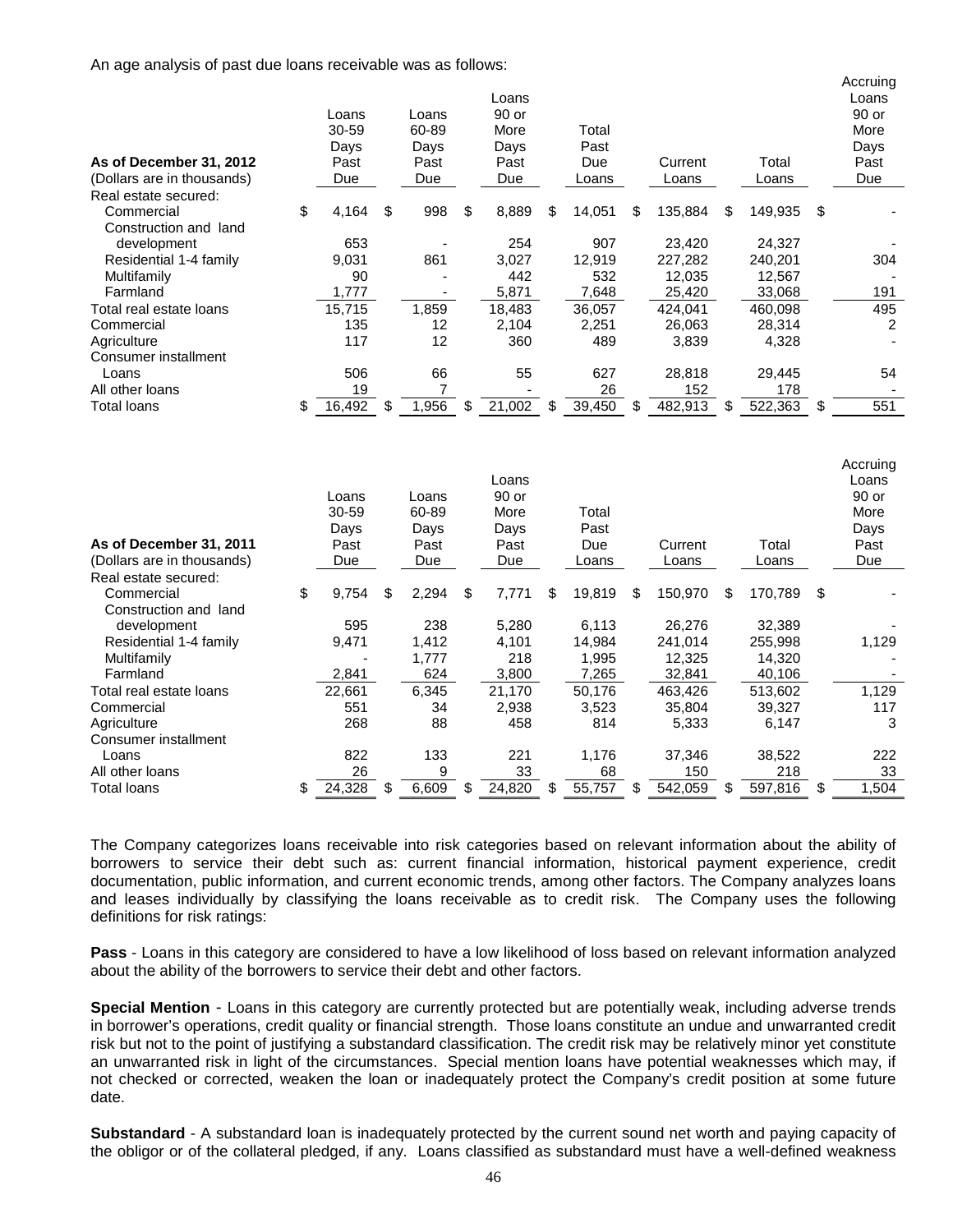or weaknesses that jeopardize the liquidation of the debt; they are characterized by the distinct possibility that the institution will sustain some loss if the deficiencies are not corrected.

**Doubtful** - Loans classified Doubtful have all the weaknesses inherent in loans classified Substandard, plus the added characteristic that the weaknesses make collection or liquidation in full on the basis of currently existing facts, conditions, and values highly questionable and improbable.

Based on the most recent analysis performed, the risk category of loans receivable was as follows:

| As of December 31, 2012           |               | Special     |     |             |   |          |     |         |
|-----------------------------------|---------------|-------------|-----|-------------|---|----------|-----|---------|
| (Dollars are in thousands)        | Pass          | Mention     |     | Substandard |   | Doubtful |     | Total   |
| Real estate secured:              |               |             |     |             |   |          |     |         |
| Commercial                        | \$<br>117.945 | \$<br>5,782 | \$. | 26.120      | S | 88       | \$. | 149,935 |
| Construction and land development | 18.502        | 1,067       |     | 4.758       |   |          |     | 24.327  |
| Residential 1-4 family            | 220,534       | 4.739       |     | 14.437      |   | 491      |     | 240.201 |
| Multifamily                       | 9.765         | 178         |     | 2.624       |   | -        |     | 12,567  |
| Farmland                          | 21,560        | 1,247       |     | 10,261      |   |          |     | 33,068  |
| Total real estate loans           | 388,306       | 13,013      |     | 58.200      |   | 579      |     | 460.098 |
| Commercial                        | 21.793        | 3.227       |     | 3.254       |   | 40       |     | 28.314  |
| Agriculture                       | 3.841         | 53          |     | 434         |   |          |     | 4.328   |
| Consumer installment loans        | 29.159        | 21          |     | 261         |   | 4        |     | 29.445  |
| All other loans                   | 178           |             |     |             |   |          |     | 178     |
| Total                             | 443,277       | 16,314      | S   | 62,149      |   | 623      |     | 522,363 |

| As of December 31, 2011           |     |         | Special        |     |             |     |          |     |         |
|-----------------------------------|-----|---------|----------------|-----|-------------|-----|----------|-----|---------|
| (Dollars are in thousands)        |     | Pass    | <b>Mention</b> |     | Substandard |     | Doubtful |     | Total   |
| Real estate secured:              |     |         |                |     |             |     |          |     |         |
| Commercial                        | \$  | 112.694 | \$<br>18.377   | \$. | 39,573      | \$. | 145      | S   | 170,789 |
| Construction and land development |     | 23,203  | 1.224          |     | 7,962       |     |          |     | 32.389  |
| Residential 1-4 family            |     | 209.863 | 17.137         |     | 27.730      |     | 1,268    |     | 255,998 |
| Multifamily                       |     | 11.727  | 1,909          |     | 684         |     |          |     | 14.320  |
| Farmland                          |     | 21,715  | 4,957          |     | 13,022      |     | 412      |     | 40,106  |
| Total real estate loans           |     | 379,202 | 43,604         |     | 88.971      |     | 1.825    |     | 513,602 |
| Commercial                        |     | 32.018  | 2.045          |     | 4,227       |     | 1,037    |     | 39,327  |
| Agriculture                       |     | 4.743   | 678            |     | 726         |     |          |     | 6,147   |
| Consumer installment loans        |     | 36.107  | 900            |     | 1,484       |     | 31       |     | 38,522  |
| All other loans                   |     | 218     |                |     |             |     |          |     | 218     |
| Total                             | \$. | 452,288 | 47,227         | S   | 95,408      | S.  | 2,893    | \$. | 597,816 |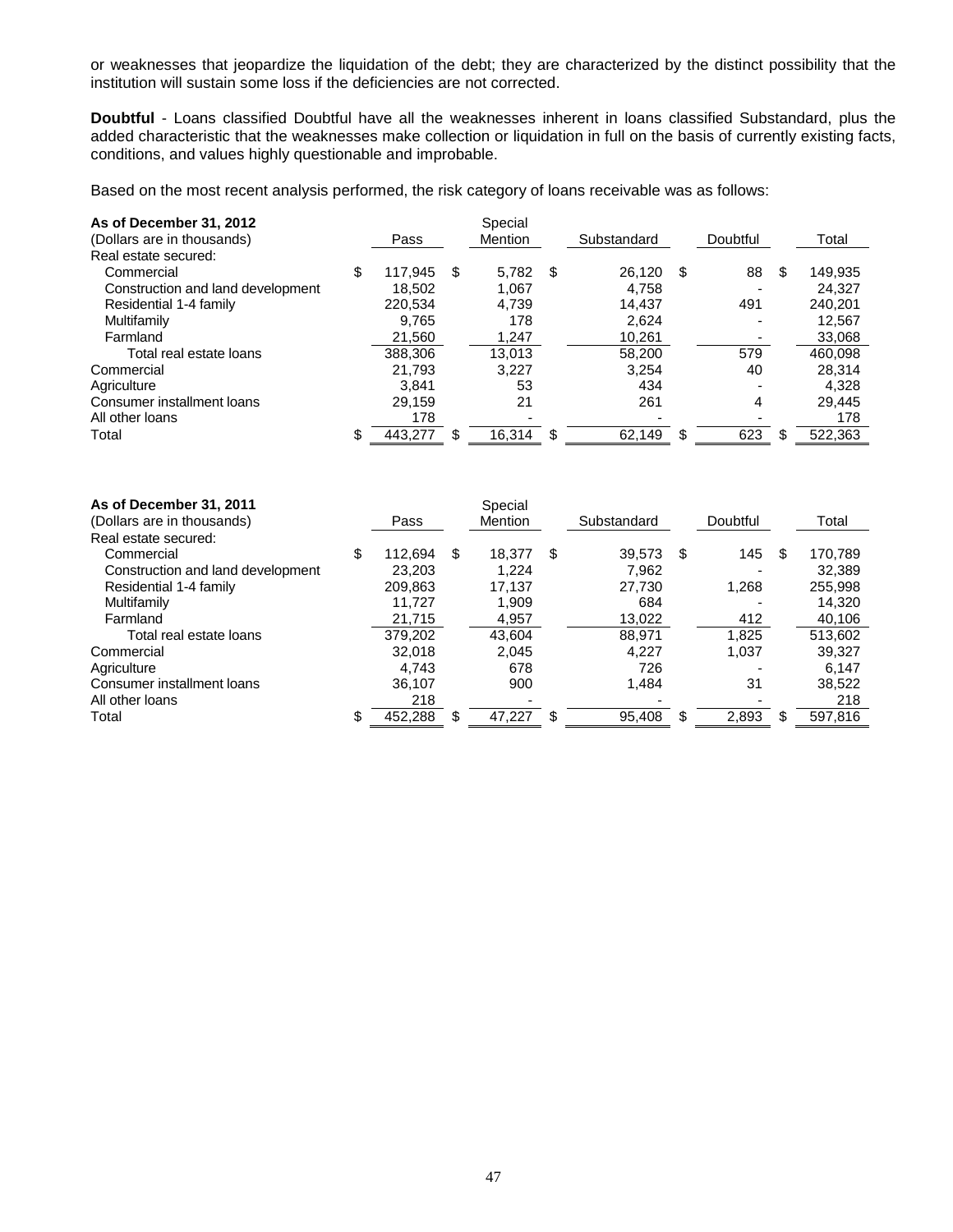## **NOTE 7 ALLOWANCE FOR LOAN LOSSES:**

The following table details activity in the allowance for loan losses by portfolio segment for the period ended December 31, 2012. Allocation of a portion of the allowance to one category of loans does not preclude its availability to absorb losses in other categories.

| As of December 31, 2012           | Beginning      | Charge         |            |          |               | Ending         |
|-----------------------------------|----------------|----------------|------------|----------|---------------|----------------|
| (Dollars are in thousands)        | Balance        | <b>Offs</b>    | Recoveries | Advances | Provisions    | <b>Balance</b> |
| Real estate secured:              |                |                |            |          |               |                |
| Commercial                        | \$<br>5,671    | \$<br>(2,845)  | \$<br>61   | \$<br>۰. | \$<br>3,833   | \$<br>6,720    |
| Construction and land development | 3,848          | (357)          | 73         |          | (1,398)       | 2,166          |
| Residential 1-4 family            | 3,759          | (1,615)        | 87         |          | 819           | 3,050          |
| Multifamily                       | 148            | (75)           |            |          | 479           | 552            |
| Farmland                          | 951            | (577)          |            |          | 700           | 1,074          |
| Total real estate loans           | 14,377         | (5, 469)       | 221        |          | 4,433         | 13,562         |
| Commercial                        | 1,883          | (942)          | 86         |          | 745           | 1,772          |
| Agriculture                       | 486            | (4)            | 11         |          | 40            | 533            |
| Consumer installment loans        | 781            | (336)          | 63         |          | (120)         | 388            |
| All other loans                   | $\overline{2}$ |                |            |          | $\mathcal{P}$ | 4              |
| Unallocated                       | 851            |                |            |          | (300)         | 551            |
| Total                             | \$<br>18,380   | \$<br>(6, 751) | \$<br>381  |          | \$<br>4,800   | 16,810         |

|                                      |                          | Allowance for Loan Losses |              | Recorded Investment in Loans |    |              |    |         |  |  |
|--------------------------------------|--------------------------|---------------------------|--------------|------------------------------|----|--------------|----|---------|--|--|
|                                      | Individually             | Collectively              |              | Individually                 |    | Collectively |    |         |  |  |
|                                      | Evaluated                | Evaluated                 |              | Evaluated                    |    | Evaluated    |    |         |  |  |
| As of December 31, 2012              | for                      | for                       |              | for                          |    | for          |    |         |  |  |
| (Dollars are in thousands)           | Impairment               | Impairment                | Total        | Impairment                   |    | Impairment   |    | Total   |  |  |
| Real estate secured:                 |                          |                           |              |                              |    |              |    |         |  |  |
| Commercial                           | \$<br>3,196              | \$<br>3,524               | \$<br>6,720  | \$<br>33,884                 | \$ | 116,051      | \$ | 149,935 |  |  |
| Construction and land<br>development | 177                      | 1,989                     | 2,166        | 4,552                        |    | 19,775       |    | 24,327  |  |  |
| Residential 1-4 family               | 577                      | 2,473                     | 3,050        | 10,138                       |    | 230,063      |    | 240,201 |  |  |
| Multifamily                          | 456                      | 96                        | 552          | 2,956                        |    | 9,611        |    | 12,567  |  |  |
| Farmland                             | 635                      | 439                       | 1,074        | 10,077                       |    | 22,991       |    | 33,068  |  |  |
| Total real estate loans              | 5,041                    | 8,521                     | 13,562       | 61,607                       |    | 398,491      |    | 460,098 |  |  |
| Commercial                           | 491                      | 1,281                     | 1,772        | 2,992                        |    | 25,322       |    | 28,314  |  |  |
| Agriculture                          | 308                      | 225                       | 533          | 462                          |    | 3,866        |    | 4,328   |  |  |
| Consumer installment loans           | 16                       | 372                       | 388          | 125                          |    | 29,320       |    | 29,445  |  |  |
| All other loans                      | $\overline{\phantom{a}}$ | 4                         | 4            |                              |    | 178          |    | 178     |  |  |
| Unallocated                          |                          | 551                       | 551          |                              |    |              |    |         |  |  |
| Total                                | \$<br>5,856              | \$<br>10,954              | \$<br>16,810 | \$<br>65,186                 | \$ | 457,177      | \$ | 522,363 |  |  |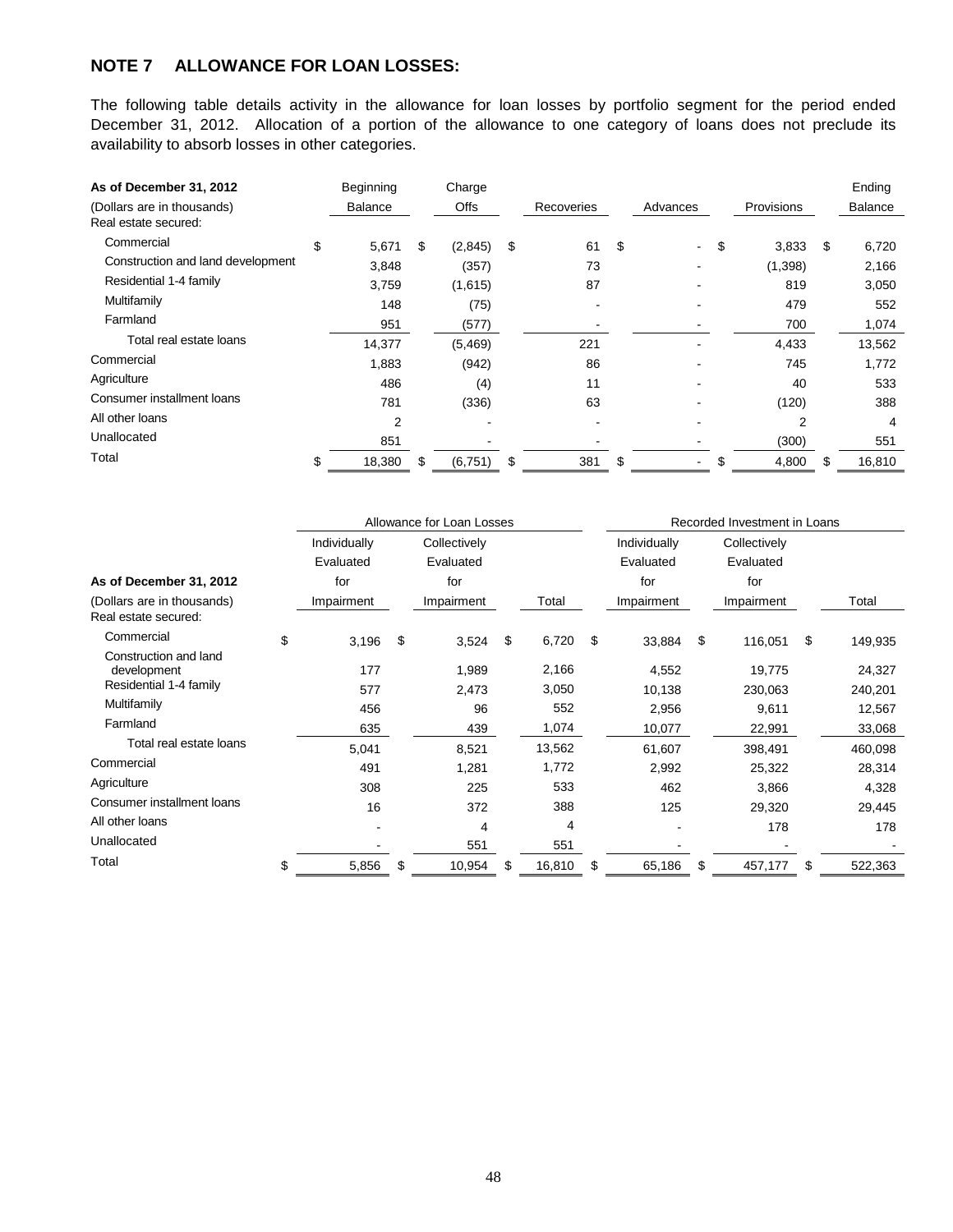The following table details activity in the allowance for loan losses by portfolio segment for the period ended December 31, 2011. Allocation of a portion of the allowance to one category of loans does not preclude its availability to absorb losses in other categories.

| As of December 31, 2011              | Beginning      | Charge          |             |                                |             | Ending         |
|--------------------------------------|----------------|-----------------|-------------|--------------------------------|-------------|----------------|
| (Dollars are in thousands)           | <b>Balance</b> | Offs            | Recoveries  | Advances                       | Provisions  | <b>Balance</b> |
| Real estate secured:                 |                |                 |             |                                |             |                |
| Commercial                           | \$<br>5,141    | \$<br>(4, 147)  | \$<br>877   | \$<br>$\overline{\phantom{0}}$ | \$<br>3,800 | \$<br>5,671    |
| Construction and land<br>development | 4,913          | (7, 245)        | 1,296       | 153                            | 4,731       | 3,848          |
| Residential 1-4 family               | 1,699          | (1,299)         | 141         |                                | 3,218       | 3,759          |
| Multifamily                          | 42             |                 |             |                                | 106         | 148            |
| Farmland                             | 922            | (511)           | 66          |                                | 474         | 951            |
| Total real estate loans              | 12,717         | (13,202)        | 2,380       | 153                            | 12,329      | 14,377         |
| Commercial                           | 3,281          | (2,480)         | 140         | -                              | 942         | 1,883          |
| Agriculture                          | 1,120          | (1,031)         | 18          |                                | 379         | 486            |
| Consumer installment loans           | 1,733          | (694)           | 123         |                                | (381)       | 781            |
| All other loans                      |                |                 |             |                                | 2           | $\overline{2}$ |
| Unallocated                          | 6,163          |                 |             |                                | (5, 312)    | 851            |
| Total                                | \$<br>25,014   | \$<br>(17, 407) | \$<br>2,661 | \$<br>153                      | \$<br>7,959 | \$<br>18,380   |

|                                      |              | Allowance for Loan Losses |                |              | Recorded Investment in Loans |               |
|--------------------------------------|--------------|---------------------------|----------------|--------------|------------------------------|---------------|
|                                      | Individually | Collectively              |                | Individually | Collectively                 |               |
| As of December 31, 2011              | Evaluated    | Evaluated                 |                | Evaluated    | Evaluated                    |               |
| (Dollars are in thousands)           | for          | for                       |                | for          | for                          |               |
|                                      | Impairment   | Impairment                | Total          | Impairment   | Impairment                   | Total         |
| Real estate secured:                 |              |                           |                |              |                              |               |
| Commercial                           | \$<br>2,794  | \$<br>2,877               | \$<br>5,671    | \$<br>46,115 | \$<br>124,674                | \$<br>170,789 |
| Construction and land<br>development | 474          | 3,374                     | 3,848          | 9,243        | 23,146                       | 32,389        |
| Residential 1-4 family               | 1,052        | 2,707                     | 3,759          | 14,694       | 241,304                      | 255,998       |
| Multifamily                          |              | 148                       | 148            | 613          | 13,707                       | 14,320        |
| Farmland                             | 605          | 346                       | 951            | 14,556       | 25,550                       | 40,106        |
| Total real estate loans              | 4,925        | 9,452                     | 14,377         | 85,221       | 428,381                      | 513,602       |
| Commercial                           | 649          | 1,234                     | 1,883          | 5,386        | 33,941                       | 39,327        |
| Agriculture                          | 448          | 38                        | 486            | 1,162        | 4,985                        | 6,147         |
| Consumer installment loans           | 24           | 757                       | 781            | 52           | 38,470                       | 38,522        |
| All other loans                      |              | $\overline{2}$            | $\overline{2}$ |              | 218                          | 218           |
| Unallocated                          |              | 851                       | 851            |              |                              |               |
| Total                                | \$<br>6,046  | 12,334                    | \$<br>18,380   | \$<br>91,821 | \$<br>505,995                | \$<br>597,816 |

In determining the amount of our allowance, we rely on an analysis of our loan portfolio, our experience and our evaluation of general economic conditions, as well as the requirements of the written agreement and other regulatory input. If our assumptions prove to be incorrect, our current allowance may not be sufficient to cover future loan losses and we may experience significant increases to our provision.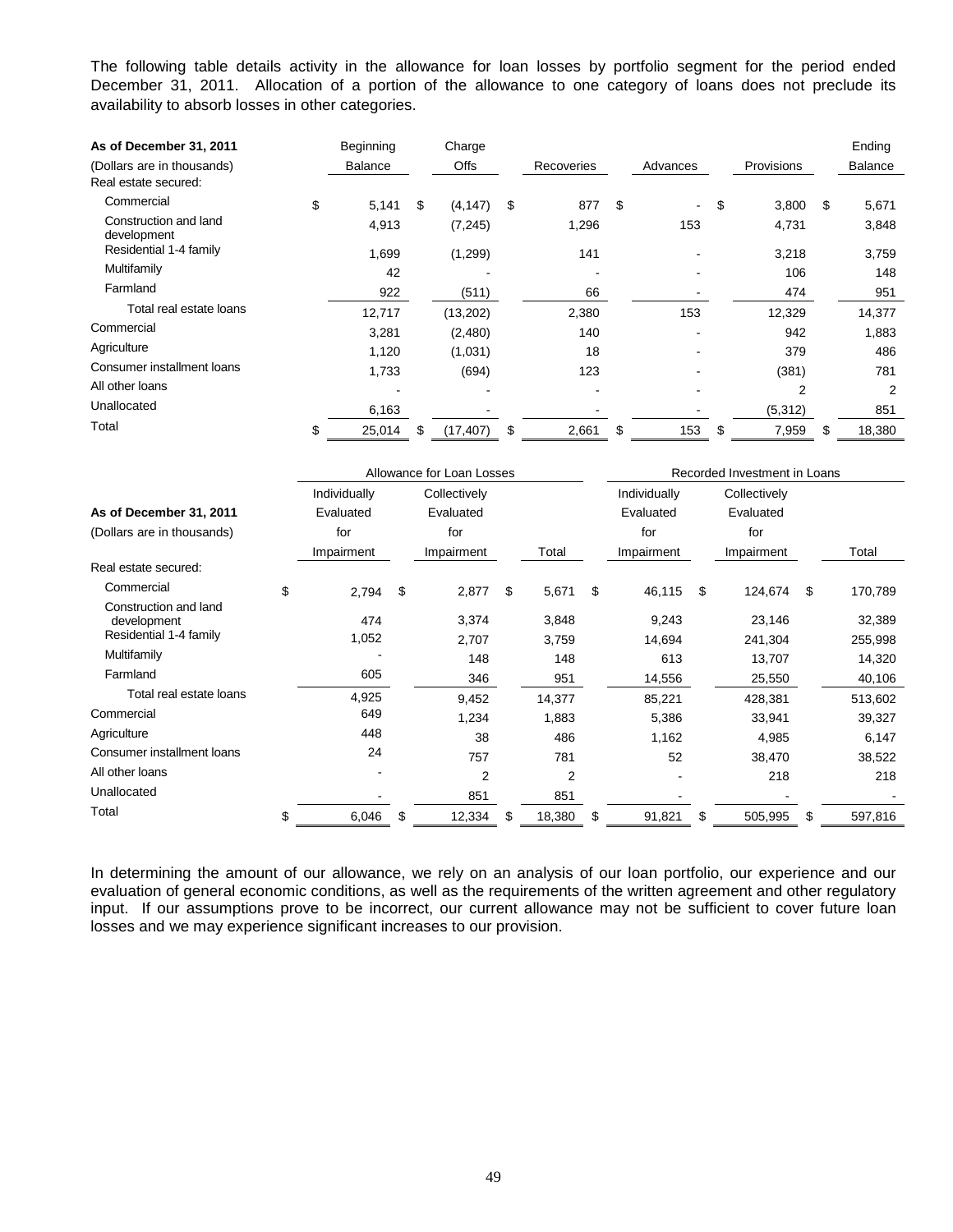## **NOTE 8 TROUBLED DEBT RESTRUCTURINGS:**

 $T$ roubled Debt Restructurings and  $T$ 

At December 31, 2012 there were \$20.0 million in loans that are classified as troubled debt restructurings compared to \$29.1 million at December 31, 2011. The following table presents information related to loans modified as troubled debt restructurings during the years ended December 31, 2012 and 2011.

|                                                                   |               |    | December 31, 2012                  |      |                                     | December 31, 2011 |     |                                    |    |                                     |  |  |  |
|-------------------------------------------------------------------|---------------|----|------------------------------------|------|-------------------------------------|-------------------|-----|------------------------------------|----|-------------------------------------|--|--|--|
| <b>Troubled Debt Restructurings</b><br>(Dollars are in thousands) | # of<br>Loans |    | Pre-Mod.<br>Recorded<br>Investment |      | Post-Mod.<br>Recorded<br>Investment | # of<br>Loans     |     | Pre-Mod.<br>Recorded<br>Investment |    | Post-Mod.<br>Recorded<br>Investment |  |  |  |
| Real estate secured:                                              |               |    |                                    |      |                                     |                   |     |                                    |    |                                     |  |  |  |
| Commercial<br>Construction and land                               | 6             | \$ | 792                                | - \$ | 783                                 | 14                | -\$ | 14,651                             | \$ | 14,321                              |  |  |  |
| Development                                                       |               |    |                                    |      |                                     | 2                 |     | 179                                |    | 176                                 |  |  |  |
| Residential 1-4 family                                            | 32            |    | 1,602                              |      | 1,497                               | 14                |     | 2,914                              |    | 2,893                               |  |  |  |
| Multifamily                                                       |               |    |                                    |      |                                     | $\overline{2}$    |     | 454                                |    | 452                                 |  |  |  |
| Farmland                                                          |               |    |                                    |      |                                     |                   |     |                                    |    |                                     |  |  |  |
| Total real estate loans                                           | 38            |    | 2,394                              |      | 2,280                               | 32                |     | 18,198                             |    | 17,842                              |  |  |  |
| Commercial                                                        |               |    |                                    |      |                                     | 6                 |     | 1,111                              |    | 1,081                               |  |  |  |
| Agriculture                                                       |               |    |                                    |      |                                     | 2                 |     | 390                                |    | 390                                 |  |  |  |
| Consumer installment loans                                        | 2             |    | 23                                 |      | 16                                  | 9                 |     | 168                                |    | 155                                 |  |  |  |
| All other loans                                                   |               |    |                                    |      |                                     |                   |     |                                    |    |                                     |  |  |  |
| Total                                                             | 40            | S  | 2,417                              | \$   | 2,296                               | 49                | \$. | 19,867                             | \$ | 19,468                              |  |  |  |

During the year ended 2012, the Company modified 40 loans that were considered to be troubled debt restructurings. We modified the terms for 6 of these loans and the interest rate was lowered for 32 of these loans. On 2 loans we modified the terms and lowered the interest rate. During the year ended 2011, the Company modified 49 loans that were considered to be troubled debt restructurings. We modified the terms for 25 of these loans and the interest rate was lowered for 9 of these loans. On 15 loans we modified the terms and lowered the interest rate.

The following table presents information related to loans modified as a troubled debt restructurings that subsequently defaulted during the years ended December 31, 2012 and 2011, and within twelve months of their modification date. A troubled debt restructuring is considered to be in default once it becomes 90 days or more past due following a modification.

| Troubled Debt Restructurings      |       |    |                   |       |    |                   |
|-----------------------------------|-------|----|-------------------|-------|----|-------------------|
| That Subsequently Defaulted       |       |    | December 31, 2012 |       |    | December 31, 2011 |
| During the Period                 | # of  |    | Recorded          | # of  |    | Recorded          |
| (Dollars are in thousands)        | Loans |    | Investment        | Loans |    | Investment        |
| Real estate secured:              |       |    |                   |       |    |                   |
| Commercial                        | 4     | \$ | 1,764             | 3     | \$ | 1,691             |
| Construction and land development |       |    |                   |       |    |                   |
| Residential 1-4 family            |       |    | 290               |       |    | 113               |
| Multifamily                       |       |    |                   |       |    |                   |
| Farmland                          |       |    |                   |       |    |                   |
| Total real estate loans           | 8     |    | 2,054             | 4     |    | 1,804             |
| Commercial                        |       |    |                   |       |    |                   |
| Agriculture                       |       |    | 300               |       |    |                   |
| Consumer installment loans        |       |    |                   |       |    |                   |
| All other loans                   |       |    |                   |       |    |                   |
| Total                             | 9     | S  | 2,354             | 4     | S  | 1,804             |
|                                   |       |    |                   |       |    |                   |

In determination of the allowance for loan losses, management considers troubled debt restructurings and subsequent defaults in these restructurings in its estimate. The Company evaluates all troubled debt restructurings for possible further impairment. As a result, the allowance may be increased, adjustments may be made in the allocation of the allowance, or charge-offs may be taken to further writedown the carrying value of the loan.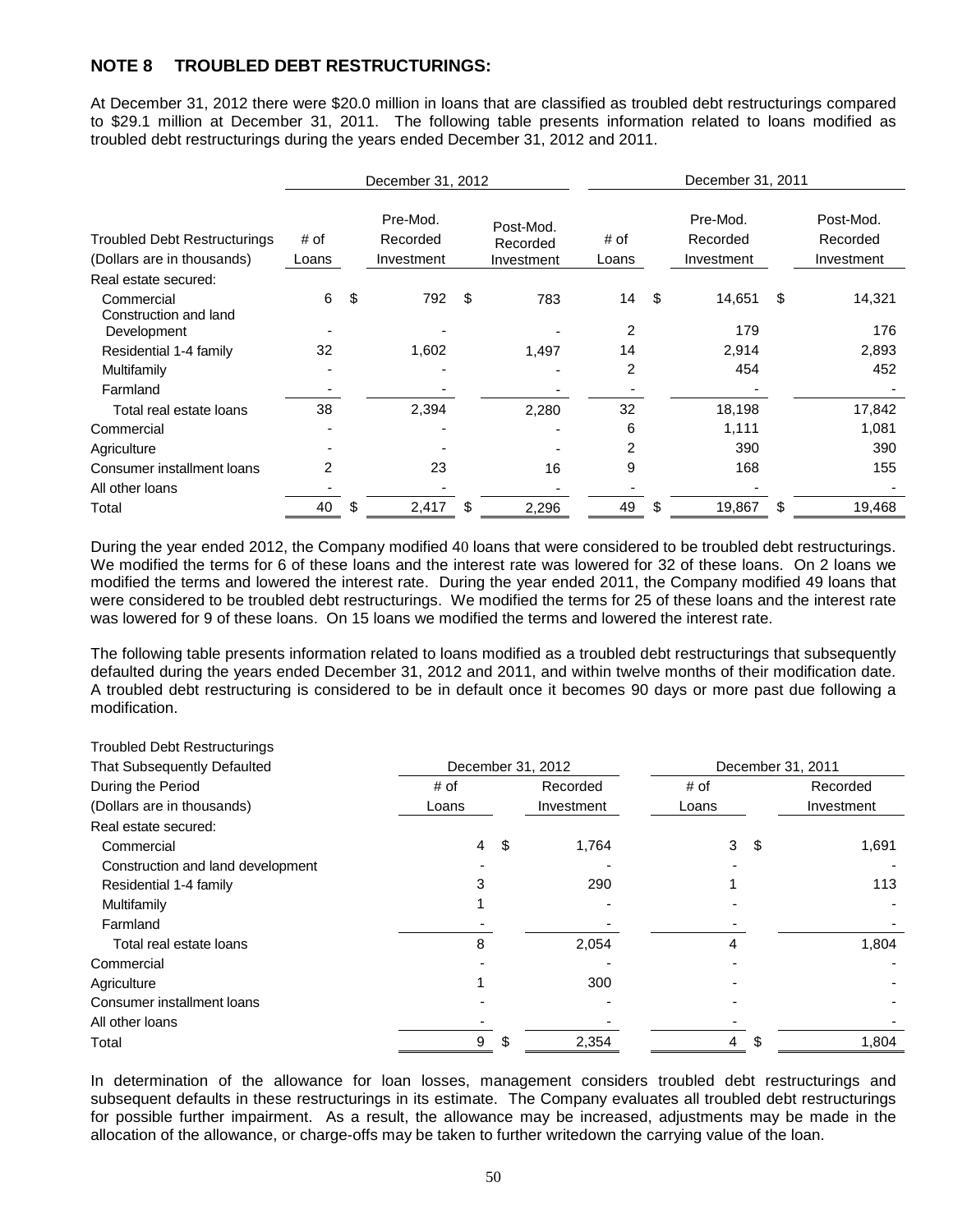## **NOTE 9 BANK PREMISES AND EQUIPMENT:**

Bank premises and equipment at December 31, are summarized as follows:

| (Dollars are in thousands)         | 2012         |      | 2011      |
|------------------------------------|--------------|------|-----------|
| Land                               | \$<br>10,171 | - \$ | 10,421    |
| Buildings and improvements         | 23,468       |      | 24,043    |
| Furniture and equipment            | 15.129       |      | 13,874    |
| Vehicles                           | 514          |      | 504       |
| Construction in progress           | 232          |      | 232       |
|                                    | 49,514       |      | 49,074    |
| Less accumulated depreciation      | (18,324)     |      | (15, 933) |
| <b>Bank Premises and Equipment</b> | \$<br>31.190 | - \$ | 33,141    |

Depreciation expense for 2012 and 2011 was \$2.5 million and \$2.6 million, respectively.

### **NOTE 10 OTHER TIME DEPOSITS:**

The aggregate amount of time deposits with a minimum denomination of \$100,000 was \$139.5 million and \$167.2 million at December 31, 2012 and 2011, respectively. We have brokered deposits totaling \$2.7 million at December 31, 2012 and 2011, respectively. At December 31, 2012, the scheduled maturities of time deposits are as follows (dollars are in thousands):

| 2013             | \$<br>232,936 |
|------------------|---------------|
| 2014             | 48,929        |
| 2015             | 45,859        |
| 2016             | 27,554        |
| 2017             | 14,372        |
| After five years | 2,823         |
| Total            | \$<br>372,473 |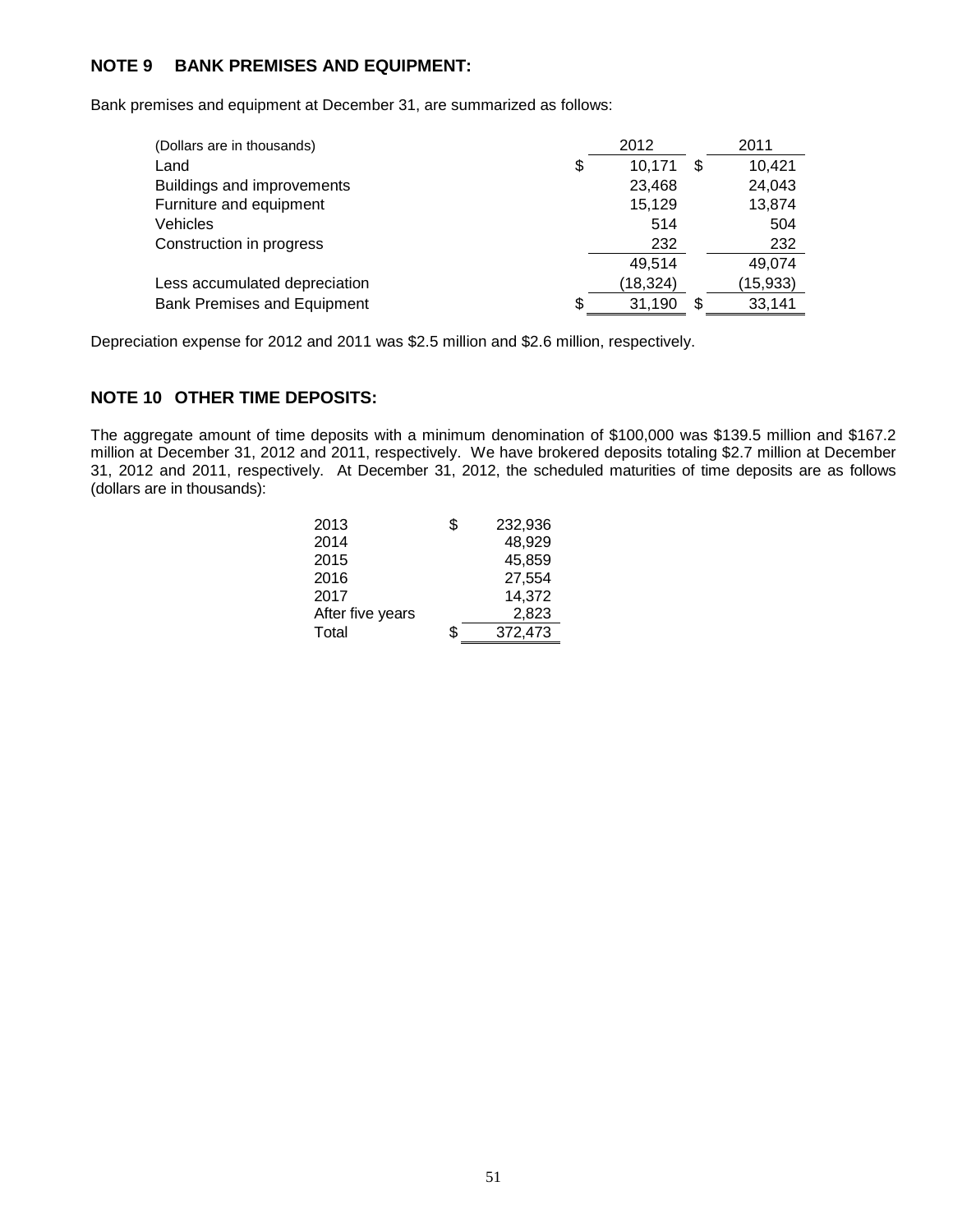## **NOTE 11 INCOME TAX EXPENSE (BENEFIT):**

The components of income tax expense for the years ended December 31, are as follows:

| (Dollars are in thousands)       | 2012  | 2011     |
|----------------------------------|-------|----------|
| Current benefit                  | (48)  | (1, 467) |
| Deferred tax expense             | 2.453 | 683      |
| Net income tax expense (benefit) | 2.405 | 784)     |

The deferred tax expense (benefit) resulting from temporary differences for the years ended December 31 is as follows:

| (Dollar are in thousands)       | 2012    |    | 2011    |
|---------------------------------|---------|----|---------|
| Organization and start-up cost  |         | \$ |         |
| Provision for loan losses       | 534     |    | 2,255   |
| Provision for loan commitments  |         |    | 164     |
| Depreciation                    | (197)   |    | 294     |
| Deferred compensation expense   | (6)     |    | 17      |
| Accrued employee benefits       | 37      |    | (10)    |
| Nonaccrual loan interest        | 16      |    | 492     |
| Other real estate owned         | (28)    |    | (1,038) |
| Net operating loss carryforward | (2,019) |    | (2,621) |
| Goodwill                        | 93      |    | (1,308) |
| Valuation allowance             | 4,057   |    | 2,723   |
| Other tax adjustment            | (34)    |    | (285)   |
| Deferred Income Tax Expense     | 2,453   | S  | 683     |

The net deferred tax assets and liabilities resulting from temporary differences as of December 31 are summarized as follows:

| (Dollars are in thousands                        |     | 2012    | 2011        |
|--------------------------------------------------|-----|---------|-------------|
| Deferred Tax Assets                              |     |         |             |
| Allowance for loan losses                        | \$  | 5,715   | \$<br>6,249 |
| Deferred compensation                            |     | 126     | 120         |
| Accrued employee benefits                        |     | 49      | 86          |
| Nonaccrual loan interest                         |     | 79      | 95          |
| Other real estate owned                          |     | 1,551   | 1,523       |
| Repossessions                                    |     | 47      |             |
| Amortization of core deposits                    |     | 156     | 151         |
| Amortization of goodwill                         |     | 888     | 981         |
| Capitalized interest and repair expense          |     | 47      | 48          |
| Net operating loss carryforward                  |     | 4,640   | 2,621       |
| AMT carryforward                                 |     | 252     | 252         |
| Unrealized loss on securities available for sale |     |         |             |
| Total Assets, gross                              |     | 13,550  | 12,126      |
| Valuation allowance                              |     | (6,780) | (2,723)     |
| Total Assets, net                                |     | 6,770   | 9,403       |
| Deferred Tax Liabilities                         |     |         |             |
| Accelerated depreciation                         |     | 1,601   | 1,798       |
| Prepaid expenses                                 |     | 182     | 202         |
| Deferred loan costs                              |     | 92      | 55          |
| Unrealized gain on securities available for sale |     | 209     | 128         |
| <b>Total Liabilities, gross</b>                  |     | 2,084   | 2,183       |
| Net Deferred Tax Asset                           | \$. | 4,686   | \$<br>7,220 |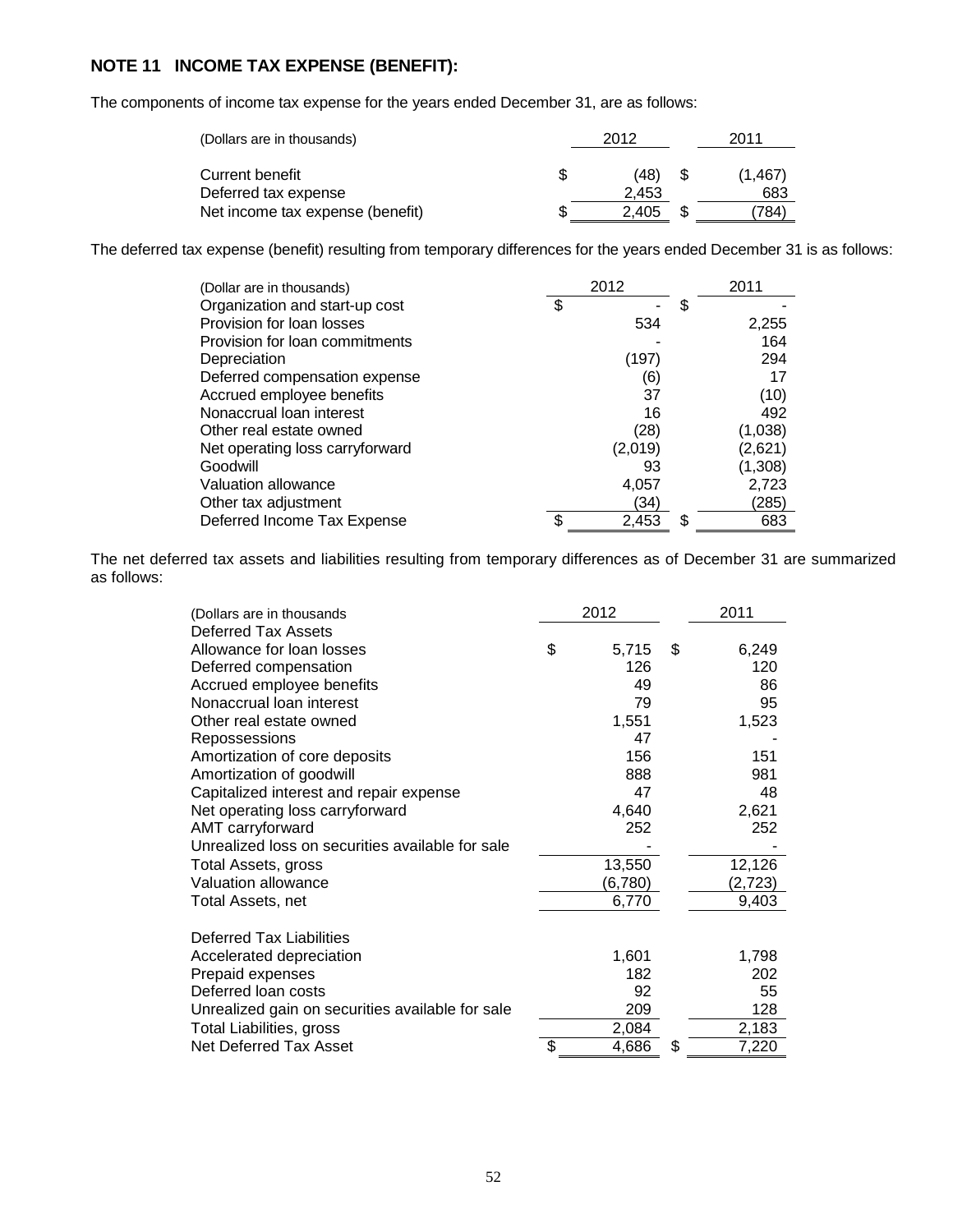The following table summarizes the differences between the actual income tax expense and the amounts computed using the federal statutory tax rate of 34%:

| (Dollars are in thousands)                        | 2012 |          |    | 2011    |  |  |
|---------------------------------------------------|------|----------|----|---------|--|--|
| Income tax benefit at the applicable federal rate | S    | (1, 332) | S  | (3,296) |  |  |
| Permanent differences resulting from:             |      |          |    |         |  |  |
| Nondeductible expenses                            |      |          |    |         |  |  |
| Tax exempt interest income                        |      | (68)     |    | (64)    |  |  |
| State income taxes less federal tax effect        |      | 31       |    | 84      |  |  |
| Bank owned life insurance                         |      | (133)    |    | (116)   |  |  |
| Deferred tax valuation allowance change, net      |      | 4,057    |    | 2,723   |  |  |
| Other adjustments                                 |      | (157)    |    | (123)   |  |  |
| Income Tax Expense (benefit)                      | S.   | 2.405    | ß. | 784)    |  |  |

Management reviewed the December 31, 2012 deferred tax calculation to determine the need for a valuation allowance. A valuation allowance is provided when it is more likely than not that some portion of the deferred tax asset will not be realized. In management's opinion, based on a three year taxable income projection, tax strategies which would result in potential securities gains and the effects of off-setting deferred tax liabilities, it is more likely than not that all the deferred tax assets, net of the \$6.8 million allowance, would be realizable. Management is required to consider all evidence, both positive and negative in making this determination. Included in deferred tax assets are the tax benefits derived from net operating loss carryforwards totaling \$4.6 million. Management expects to utilize all of these carryforwards prior to expiration.

The Company's tax filings for years ended 2009 through 2012 are currently open to audit under statutes of limitations by the Internal Revenue Service ("IRS") and the Virginia Department of Taxation. Our tax filings for the years ended 2010 and 2011 are currently under examination by the IRS.

## **NOTE 12 RELATED PARTY TRANSACTIONS:**

During the year, officers and directors (and companies controlled by them) were customers of and had loan transactions with the Bank in the normal course of business which amounted to \$4.0 million at December 31, 2012 and \$4.0 million at December 31, 2011. During the year ended December 31, 2012, total principal additions were \$5.7 million and principal payments were \$5.7 million, including renewals and advances on revolving lines of credit. During the year ended December 31, 2011, total principal additions were \$3.4 million and principal payments were \$4.9 million, including renewals and advances on revolving lines of credit. These transactions were made on substantially the same terms as those prevailing for other customers and did not involve any abnormal risk. Total related party deposits held at the Bank were \$9.9 million and \$10.9 million at the end of years 2012 and 2011, respectively.

In December, 2010, the Company borrowed \$250,000 from Director Scott White for one year. The note bore interest at the variable rate of interest equal to the Wall Street Journal prime rate payable at maturity or conversion, was unsecured and was convertible into the Company's common stock under certain conditions. In January, 2011, the Company received an additional \$250,000 loan from Director Lynn Keene on identical terms. The purpose of these borrowings was to provide cash for operating expenses of the Company. On March 16, 2011 Directors Keene and White loaned the Company an additional \$4.95 million which, after receiving regulatory approval, the Company used to retire its indebtedness to the FDIC as receiver for Silverton Bank. The loans had a stated maturity of December 31, 2011 with the same terms as the previous notes. In each case, the Company was obligated to convert the debt into the Company's common stock if, before the stated maturity, the Company conducted an offering of its common stock at the price per share at which it was offered. If the Company did not conduct an offering prior to the stated maturity, the Company had the option, but not the obligation, to convert the debt into shares of its common stock within 30 days of the stated maturity at a price per share to be established by the Company's Board of Directors. On December 21, 2011, with regulatory approval the Company consolidated the earlier loans into a loan in the principal amount of \$2.8 million from Director White and \$2.65 million from Director Keene on the same terms as the previous loans except that the maturity date of the borrowings was extended to June 30, 2012. Prior to their maturity, the maturity of the loans was extended to December 31, 2012 on the same terms. The Company believes this indebtedness was on more favorable terms to the Company than could be obtained from unrelated parties.

On September 19, 2012, in conjunction with the public offering of its common stock, the Company converted both notes to common stock and Mr. White received 1,959,889 shares and Mr. Keene received 1,854,630 shares. Each director also obtained warrants that are immediately exercisable to purchase common stock over the next five years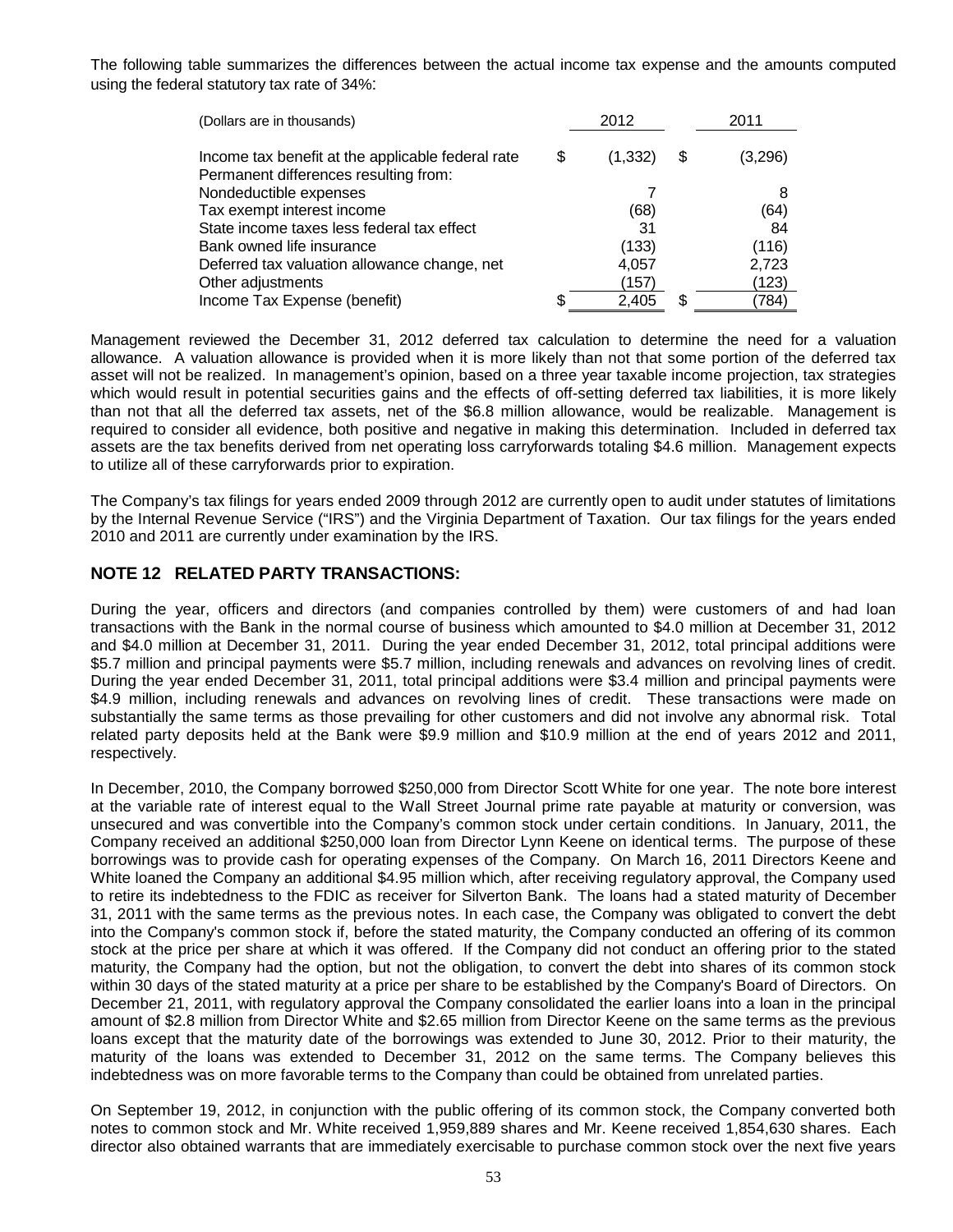at a price of \$1.75 per share. Mr. White received 391,977 warrants and Mr. Keene received 370,926 warrants. These conversions were made on the same terms as the public offering as required by the notes.

During 2010, the branch location in Grundy, Virginia which was part of a condominium in which the Bank and Director Michael McGlothlin owned the only units was condemned by the Virginia Department of Transportation. The value of the Bank's interest in its condemned condominium units was \$892 thousand and the value of Director McGlothlin's interest in his condemned condominium unit was \$455 thousand as appraised by the Virginia Department of Transportation. Subsequently, a new building was constructed on adjacent property with the condemnation proceeds. The Bank's branch in the new building was opened on January 31, 2011 and a portion of the building comparable to his condemned unit was occupied by Director McGlothlin at this time as well. Throughout 2011 additional work was conducted by the contractor. Minor projects remained at the end of 2011 and were completed during 2012. The parties intend the new building to be subject to a condominium agreement, the terms of which had not been finalized at the end of 2012, although they are likely to be substantially similar to the terms of the previous condominium arrangement. Final settlement of the transaction is expected to occur no later than the end of the 1<sup>st</sup> Quarter 2013 on terms the Bank believes are consistent with an arm's length market transaction.

### **NOTE 13 INTANGIBLE ASSETS:**

In 2007, the Bank completed the acquisition of two branches in which certain intangible assets were identified related to the value of core deposits. The estimated fair value of the core deposits was determined based on the present value of future cash flow related to those deposits considering the industry standard "financial instrument" type present value methodology. All-in costs and runoff balances by year were discounted by term specific Federal Home Loan Bank advance rates used as a measure of the best available approximate alternative costs of funds. The estimated economic advantage embedded in the acquired deposits as compared to alternative values is the core deposit intangible.

| (Dollars are in thousands)<br>December 31, 2012           | Gross<br>Carrying<br>Value | Accumulated<br>Amortization | Net Carrying<br>Value |  |
|-----------------------------------------------------------|----------------------------|-----------------------------|-----------------------|--|
| Amortizable core deposit intangibles                      | 810                        | 757                         | 53                    |  |
| December 31, 2011<br>Amortizable core deposit intangibles | 810                        | 687                         | 123                   |  |

Amortization expense related to these intangibles is based upon the average economic life of the core deposits. The estimates of expense for the periods are as indicated below using the sum of the years' digits method of amortization.

| (Dollars are in thousands)           |   |    |
|--------------------------------------|---|----|
| Estimated amortization expense       |   |    |
| For the year ended December 31, 2013 | S | 45 |
| For the year ended December 31, 2014 |   | 8  |
| Total                                | S | 53 |

Goodwill is tested in accordance with ASC 350 at least annually, as of November 30, to determine if there is any impairment. Based on the results of testing conducted as of November 30, 2011, goodwill was determined to not be impaired. However, due to a trade in the Company's common stock that occurred after year end 2011 and other factors, Management determined that there was indication that goodwill may be impaired. Accordingly, goodwill was also tested for impairment as of December 31, 2011. As a result of this test, it was determined that an impairment charge of \$4.1 million was necessary, which resulted in a complete write-off of the goodwill as of December 31, 2011.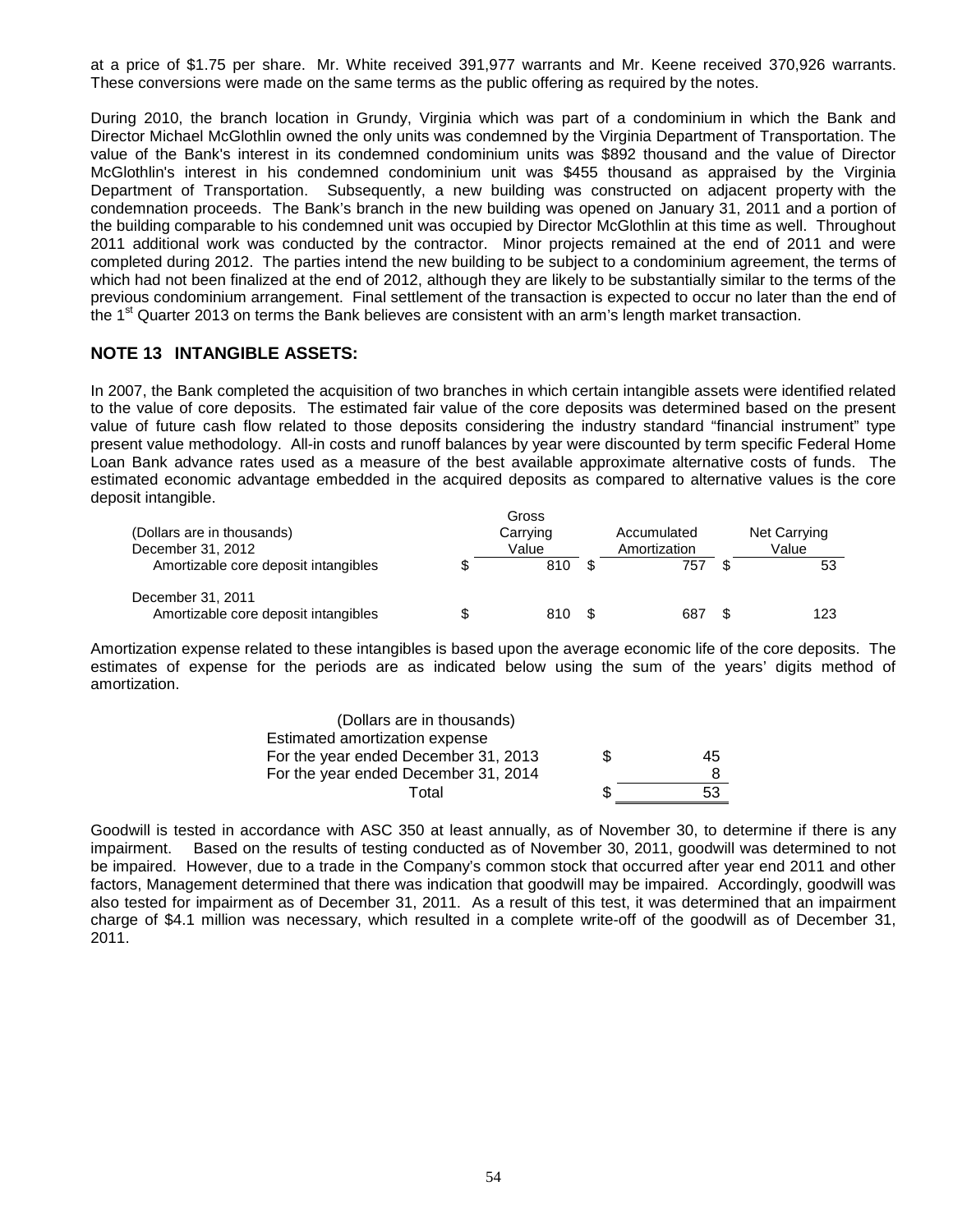## **NOTE 14 RETIREMENT PLANS:**

The Company has established a qualified defined contribution plan that covers all full time employees. Effective January 1, 2012 the qualified defined contribution plan was modified where the Company matched employee contributions up to a maximum of 3% of their salary for 2012. For 2011, the Company matched employee contributions up to a maximum of 5% of their salary. The Company contributed \$248 thousand and \$504 thousand to the defined contribution plan for 2012 and 2011, respectively.

In addition, in 2002, the Bank established a salary continuation plan for key executives, which is funded by single premium life insurance policies. Expenses related to the plan were \$26 thousand and \$55 thousand for 2012 and 2011, respectively.

## **NOTE 15 STOCK OPTION PLAN:**

New Peoples' Stock Option Plan ("the Plan") was adopted on September 27, 2001. The purpose of the Plan is to reward employees and directors for services rendered and investment risks undertaken to date and to promote the success of the Company by providing incentives to employees and directors that will promote the identification of their personal interest with the long-term financial success of the Company and with growth in shareholder value. The Plan provides that options for up to 1,287,000 shares of the Company's common stock may be issued to employees and directors. The exercise price may not be less than 100% of the fair market value of the shares on the award date. Each award becomes exercisable in the event of a change in control of the Company. All options are subject to exercise or forfeiture if the Company's capital falls below minimum requirements, as determined by its primary state or federal regulator. The Plan expired on May 31, 2011. All options granted and outstanding are fully vested. The Company did not grant any options in 2012 and 2011. No stock options were exercised in 2012 and 2011.

Information about stock options outstanding at December 31, 2012 follows:

|             |              | Weighted     |   |          |  |
|-------------|--------------|--------------|---|----------|--|
|             | Number       | Average      |   | Weighted |  |
|             | Outstanding  | Remaining    |   | Average  |  |
| Exercise    | And          | Contractrual |   | Exercise |  |
| Price       | Exerciseable | Life         |   | Price    |  |
|             |              |              |   |          |  |
| \$<br>6.99  | 54,567       | 1.01 years   |   |          |  |
| \$<br>9.44  | 78,521       | 1.92 years   |   |          |  |
| \$<br>11.54 | 238,778      | 2.97 years   |   |          |  |
| Totals      | 371,866      | 2.46 years   | S | 10.43    |  |

A summary of the status of the Company's stock option plan is presented below:

|                              | 2012                       |                                          | 2011                                                                   |             | 2010                       |                                          |  |  |
|------------------------------|----------------------------|------------------------------------------|------------------------------------------------------------------------|-------------|----------------------------|------------------------------------------|--|--|
|                              | Number of<br><b>Shares</b> | Weighted<br>Average<br>Exercise<br>Price | Weighted<br>Average<br>Exercise<br>Number of<br>Price<br><b>Shares</b> |             | Number of<br><b>Shares</b> | Weighted<br>Average<br>Exercise<br>Price |  |  |
| Outstanding and exercisable, |                            |                                          |                                                                        |             |                            |                                          |  |  |
| Beginning of year            | 461,773                    | 10.08<br>\$                              | 771.344                                                                | \$<br>8.81  | 920,256                    | \$<br>8.77                               |  |  |
| Exercised                    |                            |                                          |                                                                        |             | (1, 141)                   | 6.88                                     |  |  |
| Forfeited                    | (46, 116)                  | 10.18                                    | (154,382)                                                              | 8.58        | (147, 771)                 | 8.58                                     |  |  |
| Expired                      | (43,791)                   | 6.99                                     | (155, 189)                                                             | 5.25        |                            |                                          |  |  |
| Outstanding and exercisable, |                            |                                          |                                                                        |             |                            |                                          |  |  |
| End of year                  | 371,866                    | \$10.43                                  | 461,773                                                                | 10.08<br>S. | 771,344                    | 8.81<br>\$                               |  |  |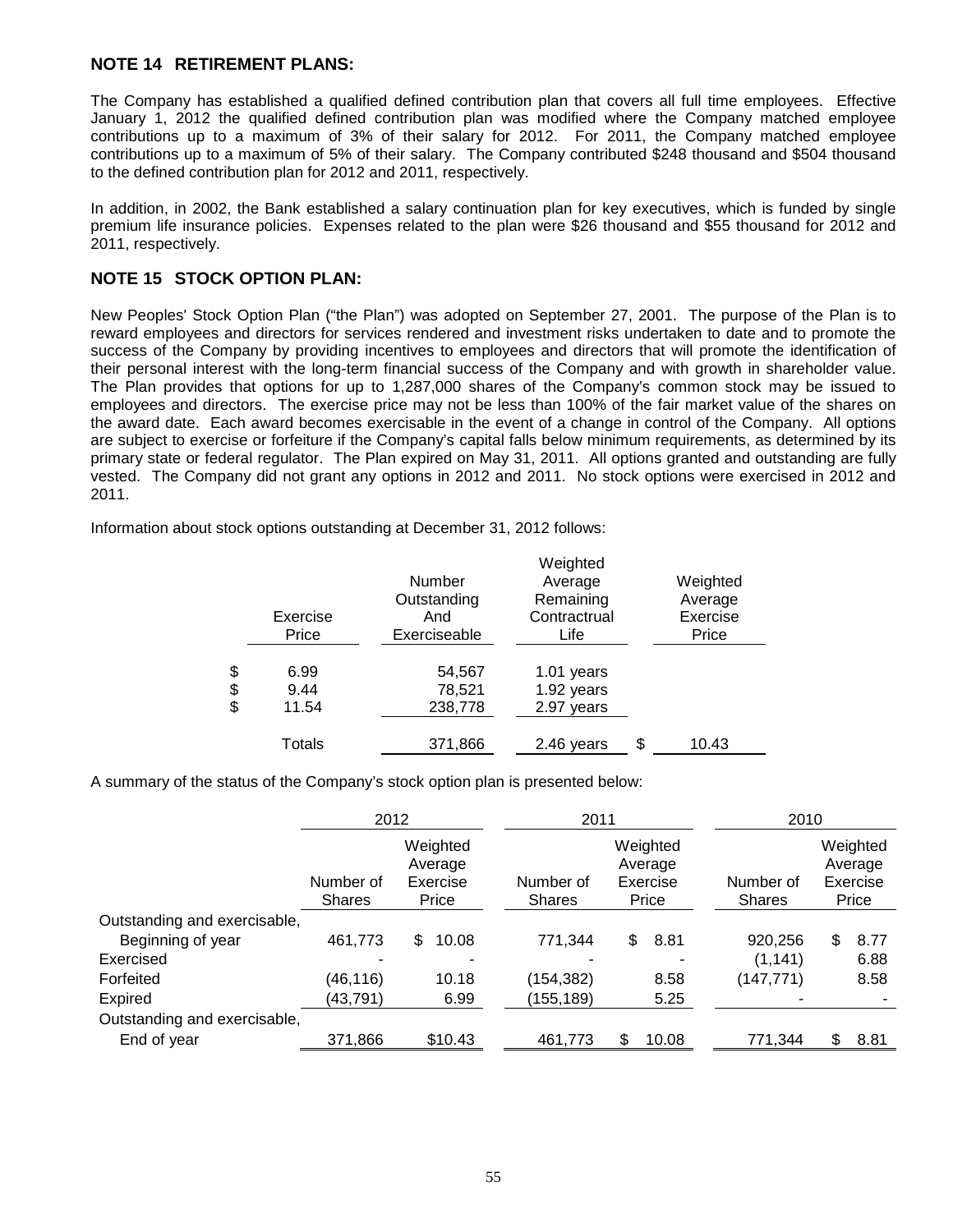## **NOTE 16 DIVIDEND LIMITATIONS ON SUBSIDIARY BANK:**

The principal source of funds of the Company is dividends paid by the Bank. The Federal Reserve Act restricts the amount of dividends the Bank may pay. Approval by the Board of Governors of the Federal Reserve System is required if the dividends declared by a state member bank, in any year, exceed the sum of (1) net income of the current year and (2) income net of dividends for the preceding two years. In October 2009, a restriction prohibiting the payment of dividends from the Bank to the Company was imposed by the Federal Reserve Bank of Richmond. Therefore, no dividends will be available to the Company from the Bank until such restriction is removed.

## **NOTE 17 LEASING ACTIVITIES:**

The Company's leasing activities consist of the leasing of land and buildings under agreements in which the Bank is lessee. These leases have been classified as operating leases.

Future minimum rental payments, required under non-cancelable operating leases that have initial or remaining noncancelable lease terms in excess of one year as of December 31, 2012 is approximately \$6 thousand per year for the next five years.

Rental commitments of less than one year are not included. Rentals charged to operations under operating leases were \$12 thousand and \$13 thousand for the years ended 2012 and 2011, respectively.

### **NOTE 18 AVAILABLE LINES OF CREDIT AND FEDERAL HOME LOAN BANK ADVANCES:**

The Bank has the ability to borrow up to an additional \$41.1 million from the Federal Home Loan Bank under a line of credit which is secured by a blanket lien on residential real estate loans. The Bank had no overnight borrowings subject to daily rate changes from the Federal Home Loan Bank at December 31, 2012 or 2011. All other borrowings are at fixed rates.

The Bank had \$6.6 million in term borrowings with the Federal Home Loan Bank at December 31, 2012 and \$18.0 million at December 31, 2011. During 2012 we incurred a \$90 thousand prepayment penalty due to the early payoff of the two convertible notes totaling \$10.2 million at December 31, 2011 with a weighted average interest rate of 4.04% and a quarterly Bermudan call feature. Two additional borrowings totaling \$6.6 million and \$7.8 million were outstanding at December 31, 2012 and 2011 respectively. These borrowings were obtained in 2008 to fund various real estate loans. These borrowings have fixed rates with an average weighted interest rate of 4.07%, with monthly principal and interest through 2018.

A letter of credit for \$7.0 million was issued in 2008 and a letter of credit for \$3.0 million was issued in 2010 to the Treasury Board of Virginia for collateral on public funds. No draws on the letters of credit have been issued. The letters of credit are considered draws on our Federal Home Loan Bank line of credit which is secured by a blanket lien on residential real estate loans.

### **NOTE 19 LEGAL CONTINGENCIES:**

Various legal claims arise from time to time in the normal course of business which, in the opinion of management, will have no material effect on the Company's consolidated financial statements.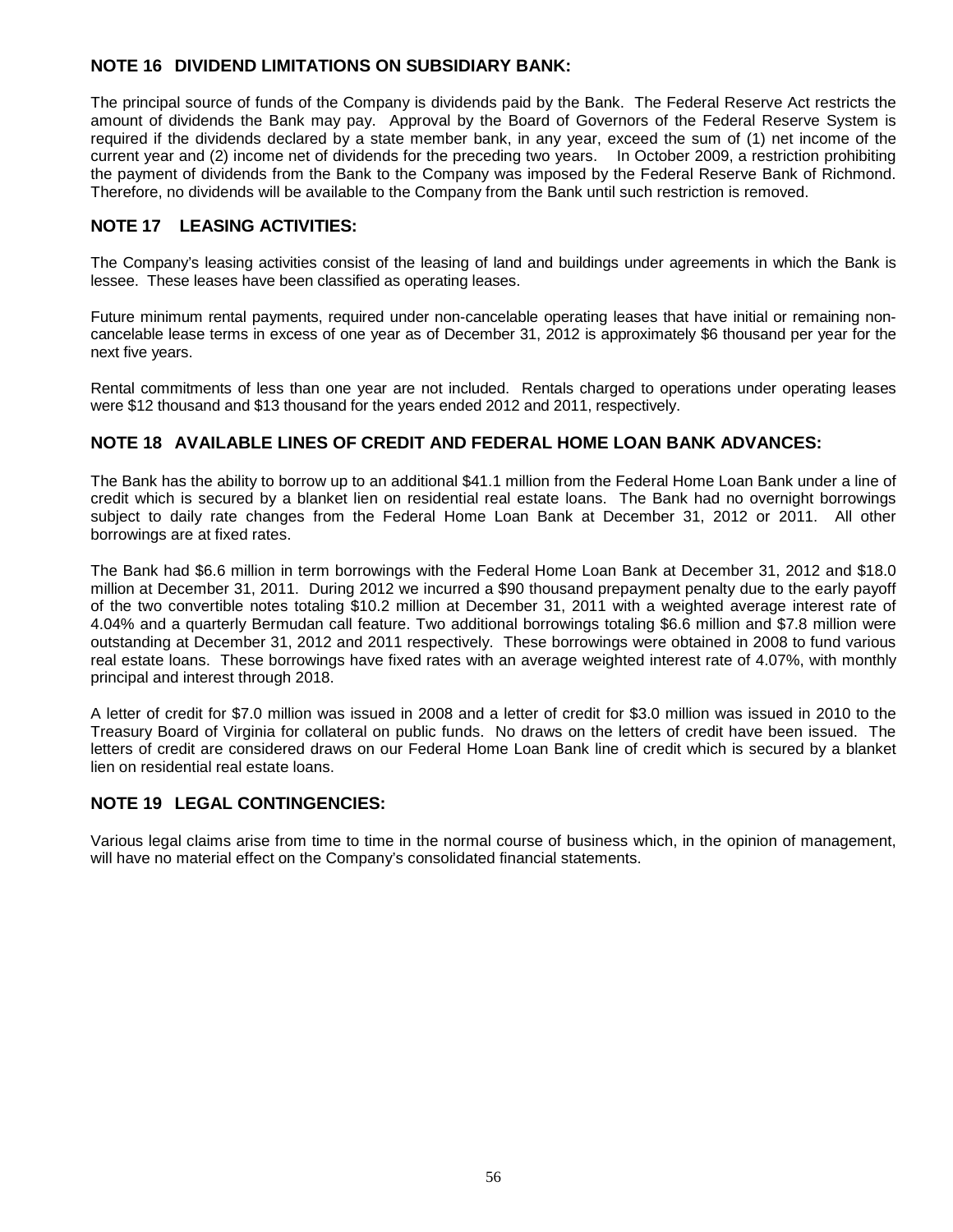## **NOTE 20 FINANCIAL INSTRUMENTS WITH OFF-BALANCE SHEET RISK:**

In the normal course of business, the Bank has outstanding commitments and contingent liabilities, such as commitments to extend credit and standby letters of credit, which are not included in the accompanying consolidated financial statements. The Bank's exposure to credit loss in the event of nonperformance by the other party to the financial instruments for commitments to extend credit and standby letters of credit is represented by the contractual or notional amount of those instruments. The Bank uses the same credit policies in making such commitments as it does for instruments that are included in the balance sheet.

Financial instruments whose contract amount represents credit risk were as follows:

| (Dollars are in thousands)                                | 2012               | 2011            |
|-----------------------------------------------------------|--------------------|-----------------|
| Commitments to extend credit<br>Standby letters of credit | 27,887 \$<br>2.721 | 29,004<br>3.049 |

Commitments to extend credit are agreements to lend to a customer at either a fixed or variable interest rate as long as there is no violation of any condition established in the contract. Commitments generally have fixed expiration dates or other termination clauses and may require payment of a fee. Since many of the commitments are expected to expire without being drawn upon, the total commitment amounts do not necessarily represent future cash requirements. The Bank evaluates each customer's creditworthiness on a case-by-case basis. The amount of collateral obtained, if deemed necessary by the Bank upon extension of credit, is based on management's credit evaluation. Collateral held varies but may include accounts receivable, inventory, property and equipment, and income-producing commercial properties.

Standby letters of credit are conditional commitments issued by the Bank to guarantee the performance of a customer to a third party. Standby letters of credit generally have fixed expiration dates or other termination clauses and may require payment of a fee. The credit risk involved in issuing letters of credit is essentially the same as that involved in extending loan facilities to customers. The Bank's policy for obtaining collateral, and the nature of such collateral, is essentially the same as that involved in making commitments to extend credit.

### **NOTE 21 TRUST PREFERRED SECURITIES AND DEFERRAL OF INTEREST PAYMENTS:**

On September 27, 2006, the Company completed the issuance of \$5.2 million in floating rate trust preferred securities offered by its wholly owned subsidiary, NPB Capital Trust 2. The proceeds of the funds were used for general corporate purposes, which include capital management for affiliates and the acquisition of two branch banks. The securities have a floating rate of 3 month LIBOR plus 177 basis points, which resets quarterly, with a current rate at December 31, 2012 of 2.11%.

On July 7, 2004, the Company completed the issuance of \$11.3 million in floating rate trust preferred securities offered by its wholly owned subsidiary, NPB Capital Trust I. The proceeds of the funds were used for general corporate purposes which included capital management for affiliates, retirement of indebtedness and other investments. The securities have a floating rate of 3 month LIBOR plus 260 basis points, which resets quarterly, with a current rate at December 31, 2012 of 2.94%.

Under the terms of the subordinated debt transactions, the securities mature in 30 years and are redeemable, in whole or in part, without penalty, at the option of the Company after five years. Due to the ability to defer interest and principal payments for 60 months without being considered in default, the regulatory agencies consider the trust preferred securities as Tier 1 capital up to certain limits.

In October 2009, a restriction to pay dividends from the Bank to the Company was issued by the Federal Reserve Bank of Richmond. As a result, dividends on trust preferred securities issued by the Company shall be deferred until such restriction is removed. This deferral is for a period of 60 months, and could potentially continue until the 1<sup>st</sup> quarter of 2015. Dividends in arrears on the trust preferred securities were \$1.5 million and \$993 thousand as of December 31, 2012 and 2011, respectively and are included in accrued interest payable on the balance sheets.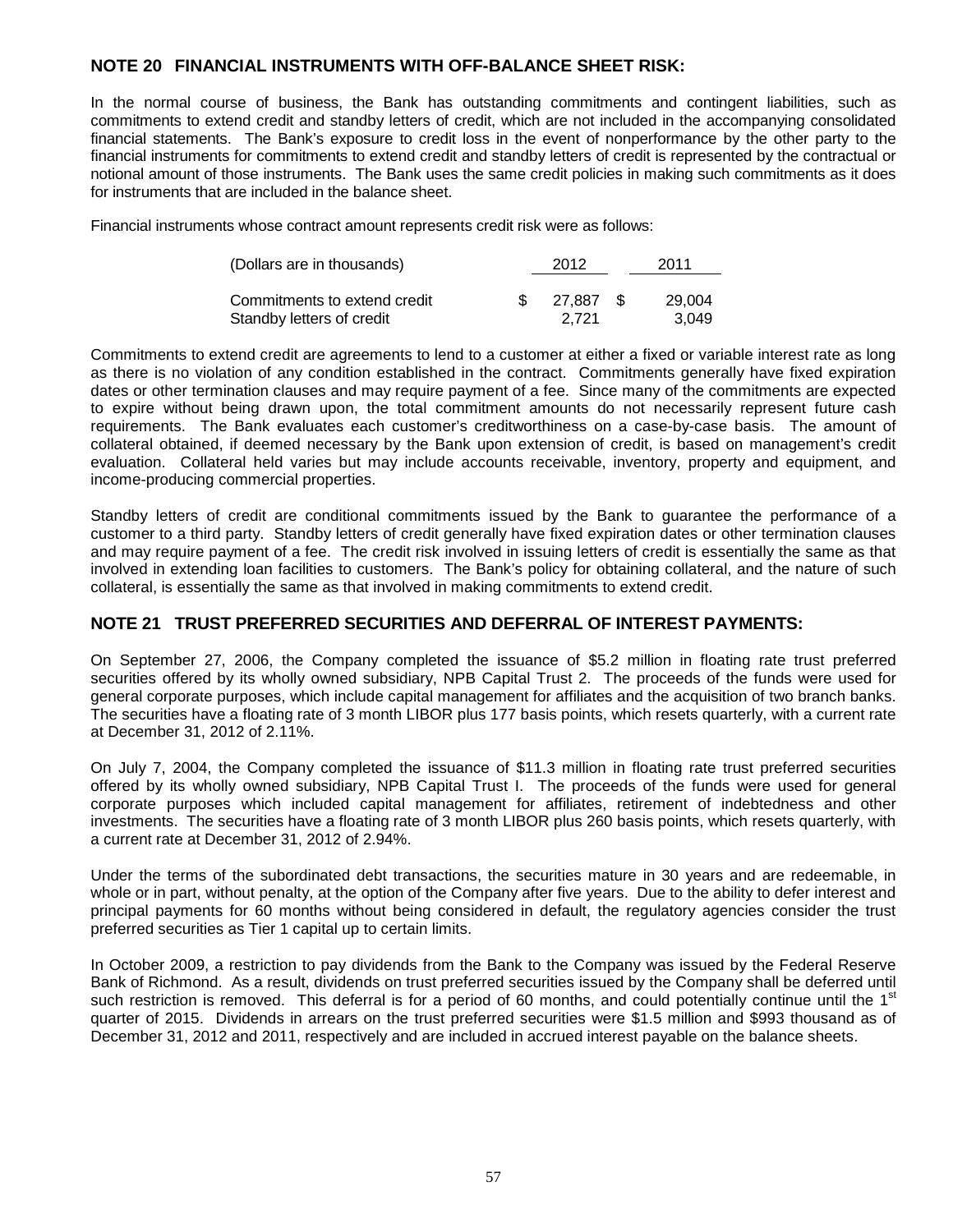## **NOTE 22 CAPITAL:**

#### **Capital Requirements and Ratios**

The Company and the Bank are subject to various capital requirements administered by federal banking agencies. Failure to meet minimum capital requirements can initiate certain mandatory and, possibly, additional discretionary actions by regulators that, if undertaken, could have a direct material effect on the Company's and the Bank's financial statements. Under capital adequacy guidelines and the regulatory framework for prompt corrective action, the Company and the Bank must meet specific capital guidelines that involve quantitative measures of assets, liabilities, and certain off-balance sheet items as calculated under regulatory accounting practices. The capital amounts and classification are also subject to qualitative judgments by the regulators about components, risk weightings, and other factors. Prompt corrective action provisions are not applicable to bank holding companies.

Quantitative measures established by regulation to ensure capital adequacy require the Company and the Bank to maintain minimum amounts and ratios (set forth in the following table) of total and Tier 1 capital (as defined) to riskweighted assets (as defined) and of Tier 1 capital (as defined) to average assets (as defined). Management believes that, as of December 31, 2012, the Company and the Bank meet all capital adequacy requirements to which they are subject.

As of December 31, 2012 the Bank was well capitalized under the regulatory framework for prompt corrective action. To be categorized as well capitalized, an institution must maintain minimum total risk-based, Tier 1 risk-based and Tier 1 leverage ratios as set forth in the following tables. There are no conditions or events since the notification that management believes have changed the Company's and Bank's category.

The Company's and the Bank's actual capital amounts and ratios are presented in the table as of December 31, 2012 and 2011, respectively.

|                                              |              |        |                                |          | Minimum to Be Well<br><b>Capitalized Under Prompt</b> |       |  |
|----------------------------------------------|--------------|--------|--------------------------------|----------|-------------------------------------------------------|-------|--|
|                                              | Actual       |        | Minimum Capital<br>Requirement |          | <b>Corrective Action</b><br>Provisions                |       |  |
| (Dollars are in thousands)                   | Amount       | Ratio  | Amount                         | Ratio    | Amount                                                | Ratio |  |
| December 31, 2012:                           |              |        |                                |          |                                                       |       |  |
| <b>Total Capital to Risk Weighted Assets</b> |              |        |                                |          |                                                       |       |  |
| The Company                                  | \$<br>57,894 | 13.51% | 34,291                         | $8\%$ \$ | N/A                                                   | N/A   |  |
| The Bank                                     | 55,315       | 12.88% | 34,353                         | 8%       | 42,941                                                | 10%   |  |
| Tier 1 Capital Risk Weighted Assets:         |              |        |                                |          |                                                       |       |  |
| The Company                                  | 49,530       | 11.56% | 17,146                         | 4%       | N/A                                                   | N/A   |  |
| The Bank                                     | 49,806       | 11.60% | 17,176                         | 4%       | 25,765                                                | 6%    |  |
| Tier 1 Capital to Average Assets:            |              |        |                                |          |                                                       |       |  |
| The Company                                  | 49,530       | 7.05%  | 28,092                         | 4%       | N/A                                                   | N/A   |  |
| The Bank                                     | 49,806       | 7.08%  | 28,120                         | 4%       | 35,150                                                | 5%    |  |
| December 31, 2011:                           |              |        |                                |          |                                                       |       |  |
| <b>Total Capital to Risk Weighted Assets</b> |              |        |                                |          |                                                       |       |  |
| The Company                                  | \$<br>45,856 | 9.15%  | 40,104                         | $8\%$ \$ | N/A                                                   | N/A   |  |
| The Bank                                     | 53,070       | 10.56% | 40,189                         | 8%       | 50,236                                                | 10%   |  |
| Tier 1 Capital Risk Weighted Assets:         |              |        |                                |          |                                                       |       |  |
| The Company                                  | 32,941       | 6.57%  | 20,052                         | 4%       | N/A                                                   | N/A   |  |
| The Bank                                     | 46,641       | 9.28%  | 20,095                         | 4%       | 30,142                                                | 6%    |  |
| Tier 1 Capital to Average Assets:            |              |        |                                |          |                                                       |       |  |
| The Company                                  | 33,461       | 4.23%  | 31,658                         | 4%       | N/A                                                   | N/A   |  |
| The Bank                                     | 46,641       | 5.99%  | 31,160                         | 4%       | 38,950                                                | 5%    |  |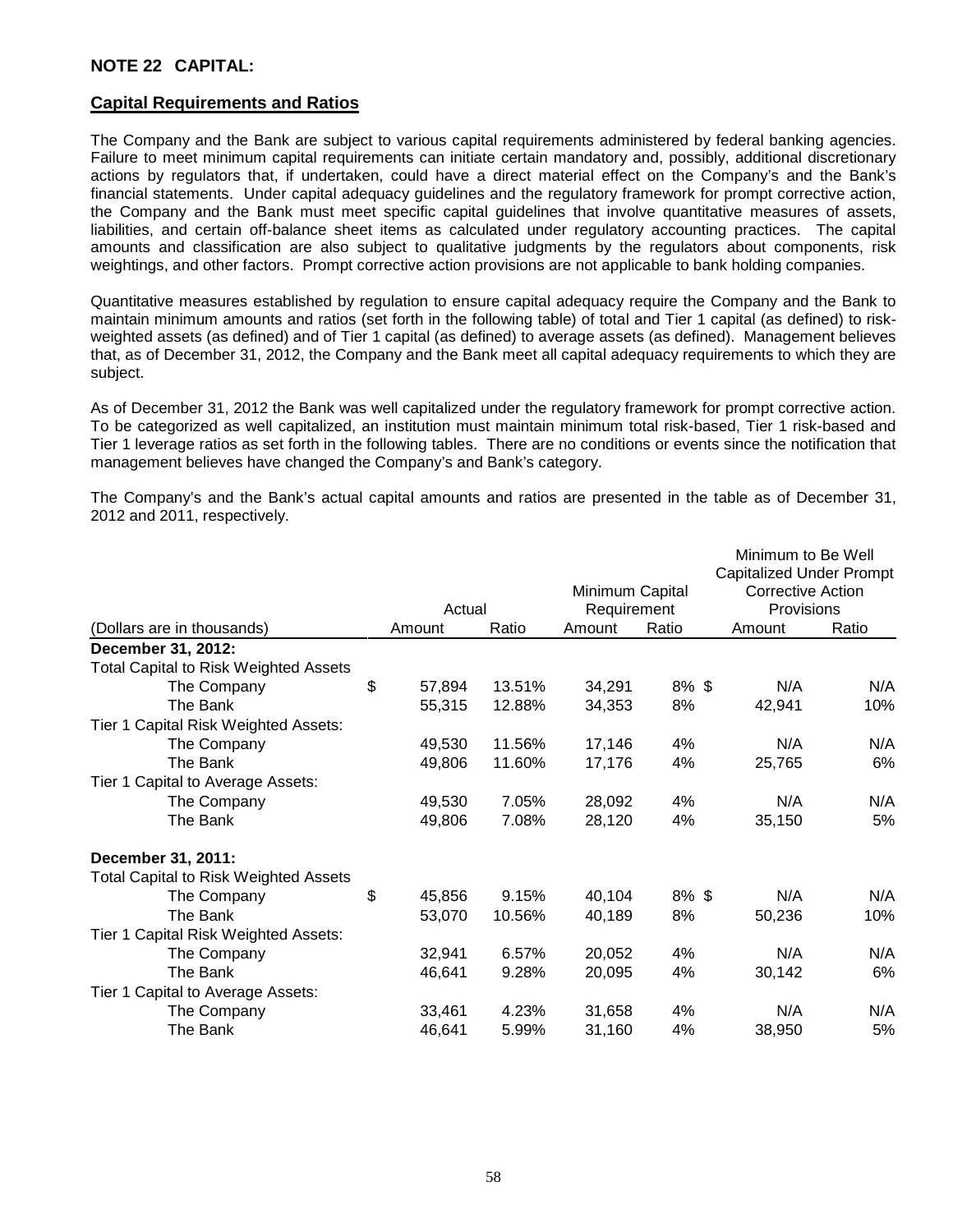## **Conversion of Notes to Common Stock and Warrants**

In December, 2010, the Company borrowed \$250,000 from Director Scott White for one year. The note bore interest at the variable rate of interest equal to the Wall Street Journal prime rate payable at maturity or conversion, was unsecured and was convertible into the Company's common stock under certain conditions. In January, 2011, the Company received an additional \$250,000 loan from Director Lynn Keene on identical terms. The purpose of these borrowings was to provide cash for operating expenses of the Company. On March 16, 2011 Directors Keene and White loaned the Company an additional \$4.95 million which, after receiving regulatory approval, the Company used to retire its indebtedness to the FDIC as receiver for Silverton Bank. The loans had a stated maturity of December 31, 2011 with the same terms as the previous notes. In each case, the Company was obligated to convert the debt into the Company's common stock if, before the stated maturity, the Company conducted an offering of its common stock at the price per share at which it was offered. If the Company did not conduct an offering prior to the stated maturity, the Company had the option, but not the obligation, to convert the debt into shares of its common stock within 30 days of the stated maturity at a price per share to be established by the Company's Board of Directors. On December 21, 2011, with regulatory approval the Company consolidated the earlier loans into a loan in the principal amount of \$2.8 million from Director White and \$2.65 million from Director Keene on the same terms as the previous loans except that the maturity date of the borrowings was extended to June 30, 2012. Prior to their maturity, the maturity of the loans was extended to December 31, 2012 on the same terms. The Company believes this indebtedness was on more favorable terms to the Company than could be obtained from unrelated parties.

On September 19, 2012, in conjunction with the public offering of its common stock, the Company converted both notes to common stock and Mr. White received 1,959,889 shares and Mr. Keene received 1,854,630 shares. Each director also obtained warrants that are immediately exercisable to purchase common stock over the next five years at a price of \$1.75 per share. Mr. White received 391,977 warrants and Mr. Keene received 370,926 warrants. These conversions were made on the same terms as the public offering as required by the notes. All warrants issued are detachable from the common stock and are therefore considered a separate security. Accordingly, accounting standards require that the proceeds of the offering be allocated between common stock and the warrants based on fair value. The value of the warrants were determined using the Black-Scholes Option Pricing Model. The assumptions used in the model were a risk free rate of return of .70%, an expected term of five years, a dividend rate of zero, and volatility of 88%.

As a result of this noncash transaction, the Company recorded a \$5.7 million increase to stockholders' equity and reduced other borrowings by \$5.45 million and accrued interest payable by \$272 thousand. The \$5.7 million increase to stockholders' equity was allocated by an increase of \$7.6 million to common stock, \$663 thousand allocated to the common stock warrants, and a decrease of \$2.6 million to additional paid in capital.

## **Issuance of Common Stock and Warrants**

On December 20, 2012 the Company successfully completed a public offering of its common stock for \$1.50 per share. Under the terms of the offering, for every five shares purchased, the buyer received a warrant to purchase one share of common stock. As a result 8,040,838 shares of common stock and 1,607,997 warrants were issued. The warrants are immediately exercisable to purchase common stock over the next five years at a price of \$1.75 per share. All warrants issued are detachable from the common stock and are therefore considered a separate security. Accordingly, accounting standards require that the proceeds of the offering be allocated between common stock and the warrants based on fair value. The value of the warrants were determined using the Black-Scholes Option Pricing Model. The assumptions used in the model were a risk free rate of return of .72%, an expected term of five years, a dividend rate of zero, and volatility of 88%. The \$11.4 million increase to stockholders' equity was allocated by an increase of \$16.1 million to common stock, \$1.4 million allocated to the common stock warrants, and a decrease of \$6.0 million to additional paid in capital, which includes \$624 thousand in expenses related to the public offering.

## **Common Stock Warrants**

As summary of common stock warrants outstanding at December 31, 2012 follows:

| <b>Expiration Date</b> |    | <b>Exercise Price</b> | Number<br>Outstanding And<br>Exerciseable | <b>Weighted Average</b><br>Remaining<br>Contractrual Life |
|------------------------|----|-----------------------|-------------------------------------------|-----------------------------------------------------------|
| September 19, 2017     | S  | 1.75                  | 762,903                                   | 4.72 years                                                |
| December 20, 2017      | \$ | 1.75                  | 1,607,997                                 | 4.97 years                                                |
|                        |    | Totals                | 2,370,900                                 | 4.89 years                                                |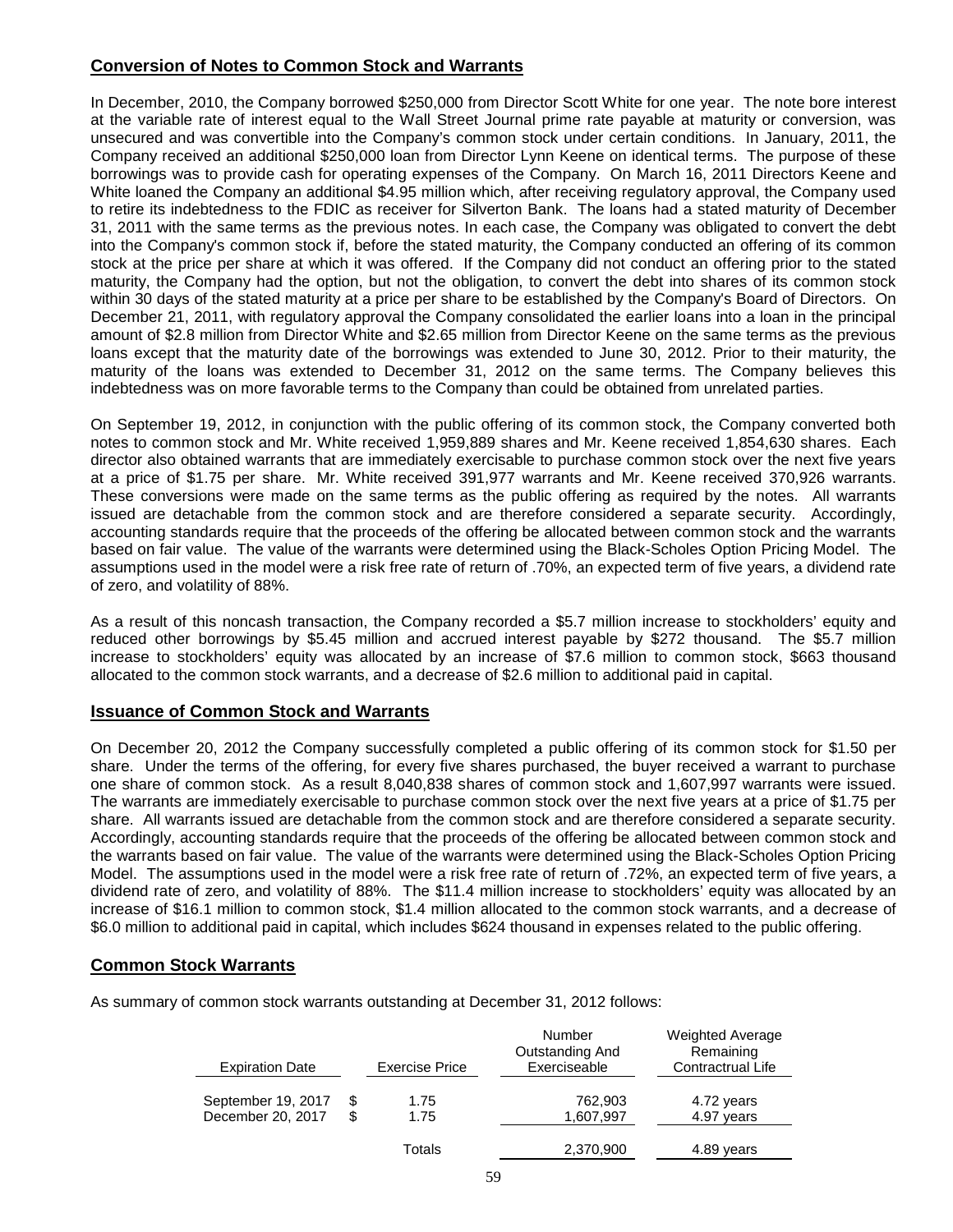## **NOTE 23 FAIR VALUES:**

ASC 820,"Fair Value Measurements and Disclosures" provides a framework for measuring fair value under generally accepted accounting principles and requires disclosures about the fair value of assets and liabilities recognized in the balance sheet in periods subsequent to initial recognition, whether the measurements are made on a recurring basis (for example, available for sale investment securities) or on a nonrecurring basis (for example, impaired loans and other real estate acquired through foreclosure).

Fair value is the exchange price that would be received for an asset or paid to transfer a liability (an exit price) in the principal or most advantageous market for the asset or liability in an orderly transaction between market participants on the measurement date. Fair Value Measurements and Disclosures also establishes fair value hierarchy which requires an entity to maximize the use of observable inputs and minimize the use of unobservable inputs when measuring fair value. The standard describes three levels of inputs that may be used to measure fair value:

Level 1: Quoted prices in active markets for identical assets or liabilities. Level 1 assets and liabilities include debt and equity securities and derivative contracts that are traded in an exchange market, as well as U. S. Treasury, other U. S. Government and agency mortgage-backed debt securities that are highly liquid and are actively traded in overthe-counter markets.

Level 2: Observable inputs other than Level 1 prices such as quoted prices for similar assets or liabilities; quoted prices in markets that are not active; or other inputs that are observable or can be corroborated by observable market data for substantially the full term of the assets or liabilities. Level 2 assets and liabilities include debt securities with quoted prices that are traded less frequently than exchange-traded instruments and derivative contracts whose value is determined using a pricing model with inputs that are observable in the market or can be derived principally from or corroborated by observable market data. This category generally includes certain derivative contracts and impaired loans.

Level 3: Unobservable inputs that are supported by little or no market activity and that are significant to the fair value of the assets and liabilities. Level 3 assets and liabilities include financial instruments whose value is determined using pricing models, discounted cash flow methodologies, or similar techniques, as well as instruments for which the determination of fair value requires significant management judgment or estimation. For example, this category generally includes certain private equity investments, retained residual interests in securitizations, residential mortgage servicing rights, and highly structured or long-term derivative contracts.

*Investment Securities Available for Sale –* Investment securities available for sale are recorded at fair value on a recurring basis. Fair value measurement is based upon quoted prices. The Company's available for sale securities, totaling \$49.6 million and \$32.4 million at December 31, 2012 and 2011, respectively, are the only assets whose fair values are measured on a recurring basis using Level 2 inputs from an independent pricing service.

*Loans -* The Company does not record loans at fair value on a recurring basis. The Company is predominantly an asset based lender with real estate serving as collateral on a substantial majority of loans. From time to time a loan is considered impaired and an allowance for loan losses is established. Loans which are deemed to be impaired and require a reserve are primarily valued on a non-recurring basis at the fair values of the underlying real estate collateral. Such fair values are obtained using independent appraisals, which management evaluates and determines the fair value of the collateral is further impaired below the appraised value and there is no observable market price, or an appraised value does not include estimated costs of disposition and management must make an estimate, the Company records the impaired loan as nonrecurring Level 3. The aggregate carrying amount of impaired loans carried at fair value were \$59.3 million and \$85.8 million at December 31, 2012 and 2011, respectively.

*Foreclosed Assets –* Foreclosed assets are adjusted to fair value upon transfer of the loans to foreclosed assets. Foreclosed assets are carried at the lower of the carrying value or fair value. Fair value is based upon independent observable market prices or appraised values of the collateral with a third party estimate of disposition costs, which the Company considers to be level 2 inputs. When the appraised value is not available, management determines the fair value of the collateral is further impaired below the appraised value and there is no observable market price, or an appraised value does not include estimated costs of disposition and management must make an estimate, the Company records the foreclosed asset as nonrecurring Level 3. The aggregate carrying amounts of foreclosed assets were \$13.9 million and \$15.1 million at December 31, 2012 and 2011, respectively.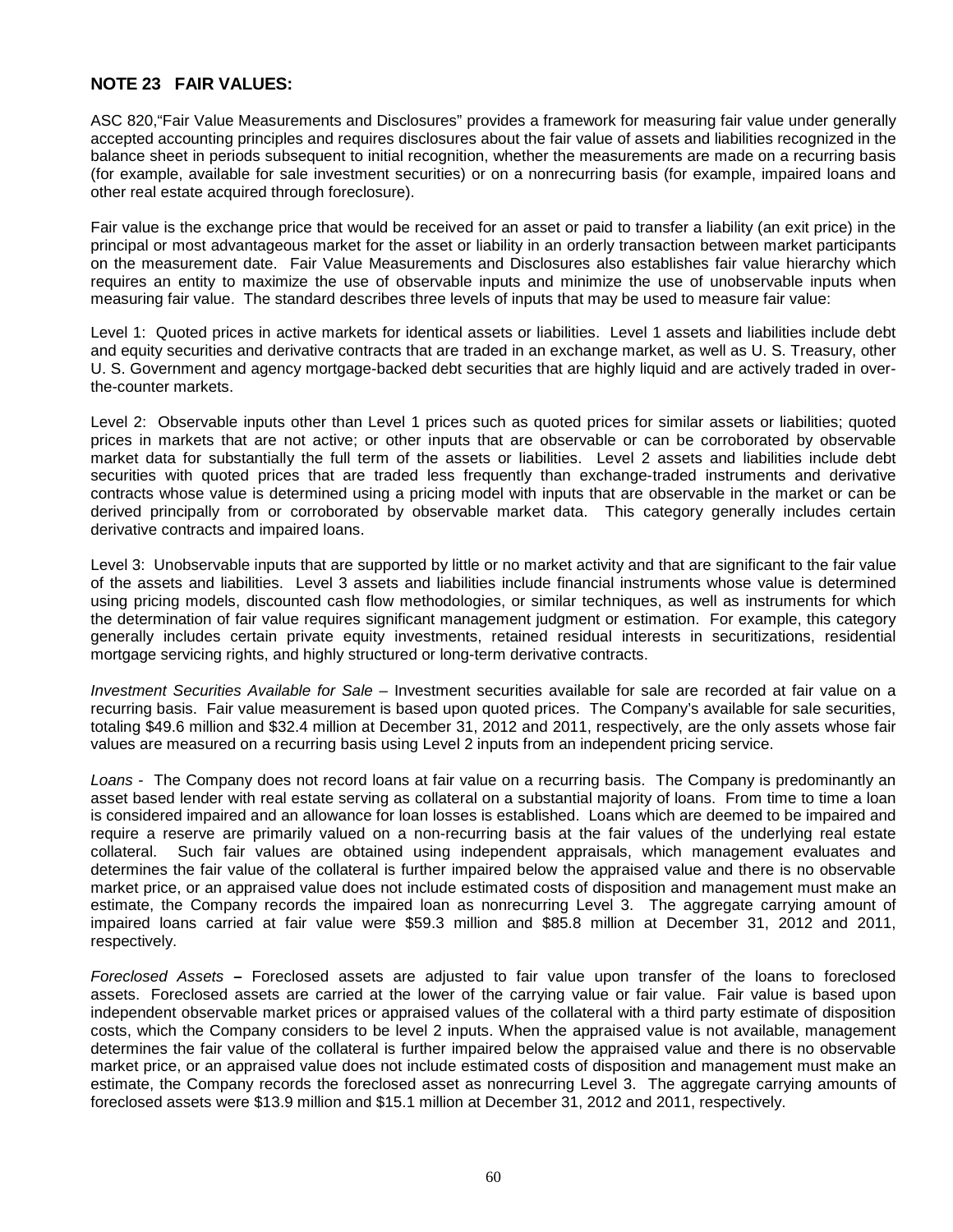Assets and liabilities measured at fair value are as follows as of December 31, 2012 (for purpose of this table the impaired loans are shown net of the related allowance):

| (Dollars are in thousands)        | Quoted market<br>price in active<br>markets<br>(Level 1) |   | Significant other<br>observable inputs<br>(Level 2) | Significant<br>unobservable<br>inputs<br>(Level 3) |
|-----------------------------------|----------------------------------------------------------|---|-----------------------------------------------------|----------------------------------------------------|
| (On a recurring basis)            |                                                          |   |                                                     |                                                    |
| Available for sale investments    |                                                          |   |                                                     |                                                    |
| <b>U.S. Government Agencies</b>   | \$                                                       | S | 23,637                                              | \$                                                 |
| Mortgage backed securities        |                                                          |   | 25,978                                              |                                                    |
| (On a non-recurring basis)        |                                                          |   |                                                     |                                                    |
| Other real estate owned           |                                                          |   |                                                     | 13,869                                             |
| Impaired loans:                   |                                                          |   |                                                     |                                                    |
| Real estate secured:              |                                                          |   |                                                     |                                                    |
| Commercial                        |                                                          |   |                                                     | 30,688                                             |
| Construction and land development |                                                          |   |                                                     | 4,375                                              |
| Residential 1-4 family            |                                                          |   |                                                     | 9,561                                              |
| Multifamily                       |                                                          |   |                                                     | 2,500                                              |
| Farmland                          |                                                          |   |                                                     | 9,442                                              |
| Commercial                        |                                                          |   |                                                     | 2,501                                              |
| Agriculture                       |                                                          |   |                                                     | 154                                                |
| Consumer installment loans        |                                                          |   |                                                     | 109                                                |
| All other loans                   |                                                          |   |                                                     |                                                    |
| Total                             | \$                                                       |   | 49,615                                              | \$<br>73,199                                       |

Assets and liabilities measured at fair value are as follows as of December 31, 2011 (for purpose of this table the impaired loans are shown net of the related allowance):

| (Dollars are in thousands)                                                                                                                                        | Quoted market<br>price in active<br>markets<br>(Level 1) | Significant other<br>observable inputs<br>(Level 2) |     | Significant<br>unobservable<br>inputs<br>(Level 3) |
|-------------------------------------------------------------------------------------------------------------------------------------------------------------------|----------------------------------------------------------|-----------------------------------------------------|-----|----------------------------------------------------|
| (On a recurring basis)<br>Available for sale investments<br>U.S. Government Agencies<br>Taxable municipals<br>Tax-exempt municipals<br>Mortgage backed securities | \$                                                       | \$<br>21,633<br>1,552<br>1,054<br>8,195             | -\$ |                                                    |
| (On a non-recurring basis)<br>Other real estate owned<br>Impaired loans:<br>Real estate secured:                                                                  |                                                          |                                                     |     | 15,092                                             |
| Commercial                                                                                                                                                        |                                                          |                                                     |     | 43,321                                             |
| Construction and land development                                                                                                                                 |                                                          |                                                     |     | 8,769                                              |
| Residential 1-4 family                                                                                                                                            |                                                          |                                                     |     | 13,642                                             |
| Multifamily                                                                                                                                                       |                                                          |                                                     |     | 613                                                |
| Farmland                                                                                                                                                          |                                                          |                                                     |     | 13,951                                             |
| Commercial                                                                                                                                                        |                                                          |                                                     |     | 4,737                                              |
| Agriculture                                                                                                                                                       |                                                          |                                                     |     | 714                                                |
| <b>Consumer installment loans</b><br>All other loans                                                                                                              |                                                          |                                                     |     | 28                                                 |
| Total                                                                                                                                                             | \$                                                       | 32,434                                              |     | 100,867                                            |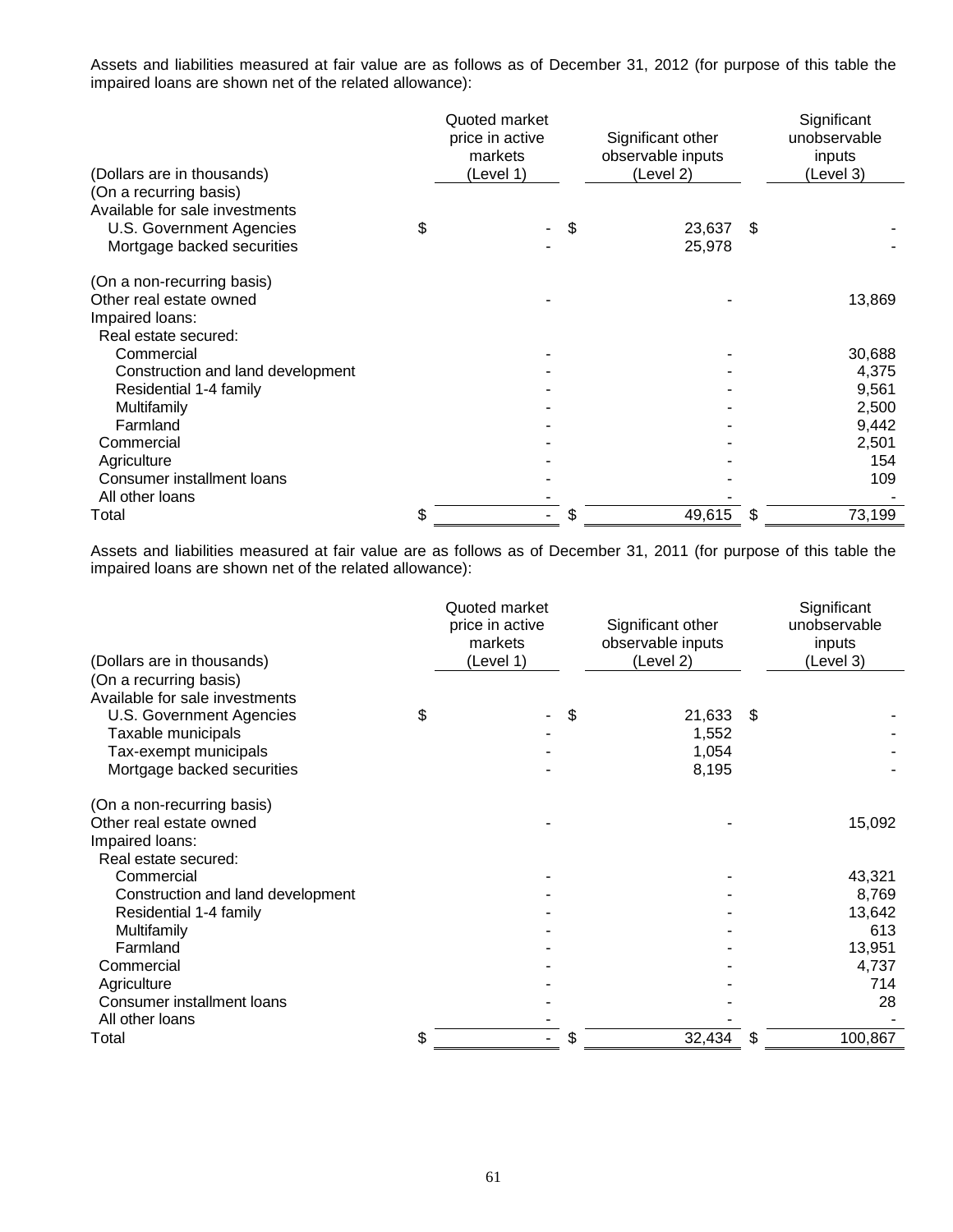For Level 3 assets measured at fair value on a recurring or non-recurring basis as of December 31, 2012, the significant unobservable inputs used in the fair value measurements were as follows:

| (Dollars in thousands)  | Fair Value at<br>December 31.<br>2012 | Valuation<br>Techniaue                                                                   | Significant Unobservable<br>Inputs                                               | Significant<br>Unobservable<br>Input Value |
|-------------------------|---------------------------------------|------------------------------------------------------------------------------------------|----------------------------------------------------------------------------------|--------------------------------------------|
| <b>Impaired Loans</b>   | \$<br>59.330                          | Appraised<br>Value/Discounted<br>Cash Flows/Market<br>Value of Note                      | Appraisals and/or sales of<br>comparable<br>properties/Independent<br>quotes     | n/a                                        |
| Other Real Estate Owned | \$<br>13.869                          | Appraised<br>Value/Comparable<br>Sales/Other<br>Estimates from<br>Independent<br>Sources | Appraisal and/or sales of<br>comparable<br>properties/Independent<br>quotes/bids | n/a                                        |

## **Fair Value of Financial Instruments**

Fair value information about financial instruments, whether or not recognized in the balance sheet, for which it is practical to estimate the value is based upon the characteristics of the instruments and relevant market information. Financial instruments include cash, evidence of ownership in an entity, or contracts that convey or impose on an entity that contractual right or obligation to either receive or deliver cash for another financial instrument.

The following summary presents the methodologies and assumptions used to estimate the fair value of the Company's financial instruments presented below. The information used to determine fair value is highly subjective and judgmental in nature and, therefore, the results may not be precise. Subjective factors include, among other things, estimates of cash flows, risk characteristics, credit quality, and interest rates, all of which are subject to change. Since the fair value is estimated as of the balance sheet date, the amounts that will actually be realized or paid upon settlement or maturity on these various instruments could be significantly different.

The following presents the carrying amount, fair value, and placement in the fair value hierarchy of the Company's financial instruments as of December 31, 2012 and 2011. This table excludes financial instruments for which the carrying amount approximates fair value. The carrying value of cash and due from banks, federal funds sold, interestbearing deposits, deposits with no stated maturities, trust preferred securities and accrued interest approximates fair value. The remaining financial instruments were valued based on the present value of estimated future cash flows, discounted at various rates in effect for similar instruments during the months of December 2012 and 2011.

|                                                                                     |                    |                  |     |                                                             |        | <b>Fair Value Measurements</b>                            |     |                                                    |
|-------------------------------------------------------------------------------------|--------------------|------------------|-----|-------------------------------------------------------------|--------|-----------------------------------------------------------|-----|----------------------------------------------------|
| (Dollars are in thousands)                                                          | Carrying<br>Amount | Fair<br>Value    |     | Quoted<br>market price<br>in active<br>markets<br>(Level 1) |        | Significant<br>other<br>observable<br>inputs<br>(Level 2) |     | Significant<br>unobservable<br>inputs<br>(Level 3) |
| December 31, 2012                                                                   |                    |                  |     |                                                             |        |                                                           |     |                                                    |
| Financial Instruments - Assets                                                      |                    |                  |     |                                                             |        |                                                           |     |                                                    |
| Net Loans                                                                           | \$<br>505,553      | \$<br>507,358    | -\$ |                                                             | $-$ \$ | 448,028                                                   | -\$ | 59,330                                             |
| Financial Instruments - Liabilities<br><b>Time Deposits</b><br><b>FHLB Advances</b> | 372,473<br>6,558   | 375,784<br>6,558 |     |                                                             |        | 375,784<br>6,558                                          |     |                                                    |
| December 31, 2011<br>Financial Instruments - Assets<br>Net Loans                    | \$<br>579,436      | \$<br>588,888    | -\$ |                                                             | - \$   | 503,113 \$                                                |     | 85,775                                             |
|                                                                                     |                    |                  |     |                                                             |        |                                                           |     |                                                    |
| Financial Instruments - Liabilities                                                 |                    |                  |     |                                                             |        |                                                           |     |                                                    |
| Time Deposits                                                                       | 445,658            | 451,312          |     |                                                             |        | 451,312                                                   |     |                                                    |
| <b>FHLB Advances</b>                                                                | 17,983             | 17,756           |     |                                                             |        | 17,756                                                    |     |                                                    |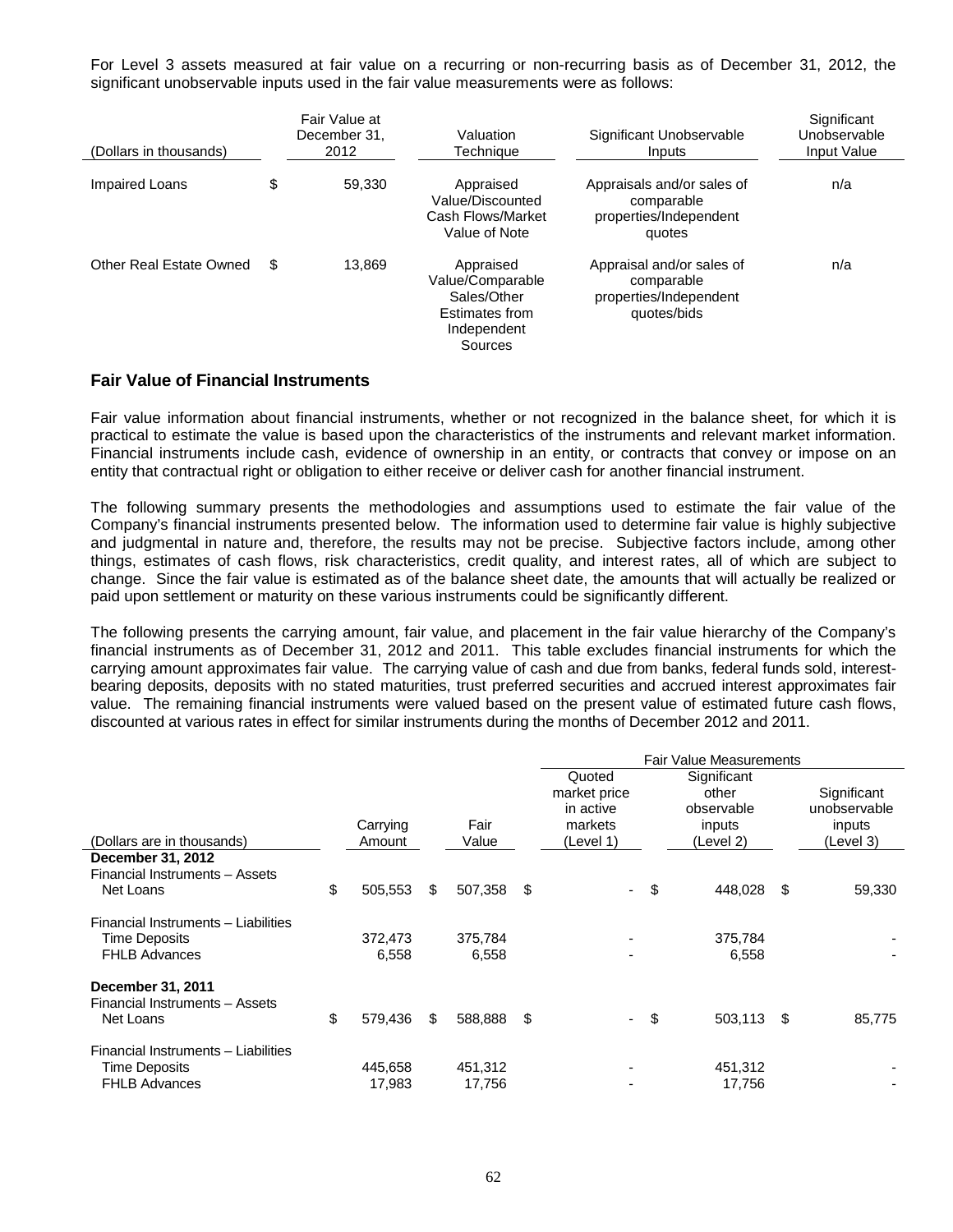## **NOTE 24 RECENT ACCOUNTING DEVELOPMENTS:**

The following is a summary of recent authoritative announcements:

In April 2011 the FASB issued ASU 2011-02 to assist creditors with their determination of when a restructuring is a<br>Troubled Debt Restructuring ("TDR"). The determination is based on whether the restructuring constitutes a The determination is based on whether the restructuring constitutes a concession and whether the debtor is experiencing financial difficulties as both events must be present. The new guidance was effective for the Company beginning January 1, 2012 and did not have a material effect on the Company's TDR determinations.

In April 2011, the criteria used to determine effective control of transferred assets in the Transfers and Servicing topic of the ASC was amended by Accounting Standards Update 2011-03. The requirement for the transferor to have the ability to repurchase or redeem the financial assets on substantially the agreed terms and the collateral maintenance implementation guidance related to that criterion were removed from the assessment of effective control. The other criteria to assess effective control were not changed. The amendments are effective for the Company on January 1, 2012 and had no effect on the financial statements.

ASU 2011-04 was issued in May 2011 to amend the Fair Value Measurement topic of the ASC by clarifying the application of existing fair value measurement and disclosure requirements and by changing particular principles or requirements for measuring fair value or for disclosing information about fair value measurements. The amendments were effective for the Company beginning January 1, 2012 and had no effect on the financial statements except for expanded disclosures.

The Comprehensive Income topic of the ASC was amended in June 2011. The amendment eliminates the option to present other comprehensive income as a part of the statement of changes in stockholders' equity and requires consecutive presentation of the statement of net income and other comprehensive income. The amendments were applicable to the Company on January 1, 2012 and have been applied retrospectively. The amendment had no material effect on the financial statements.

The FASB amended the Comprehensive Income topic of the ASC in February 2013. The amendment addresses reporting of amounts reclassified out of accumulated other comprehensive income. Specifically, the amendment does not change the current requirements for reporting net income or other comprehensive income in financial statements. However, the amendment does require an entity to provide information about the amounts reclassified out of accumulated other comprehensive income by component. In addition, in certain circumstances an entity is required to present, either on the face of the statement where net income is presented or in the notes, significant amounts reclassified out of accumulated other comprehensive income by the respective line items of net income. The amendment will be effective for the Company on a prospective basis for reporting periods beginning after December 15, 2012. Early adoption is permitted. The Company does not expect this amendment to have a material effect on its financial statements.

Other accounting standards that have been issued or proposed by the FASB or other standards-setting bodies are not expected to have a material impact on the Company's financial position, results of operations or cash flows.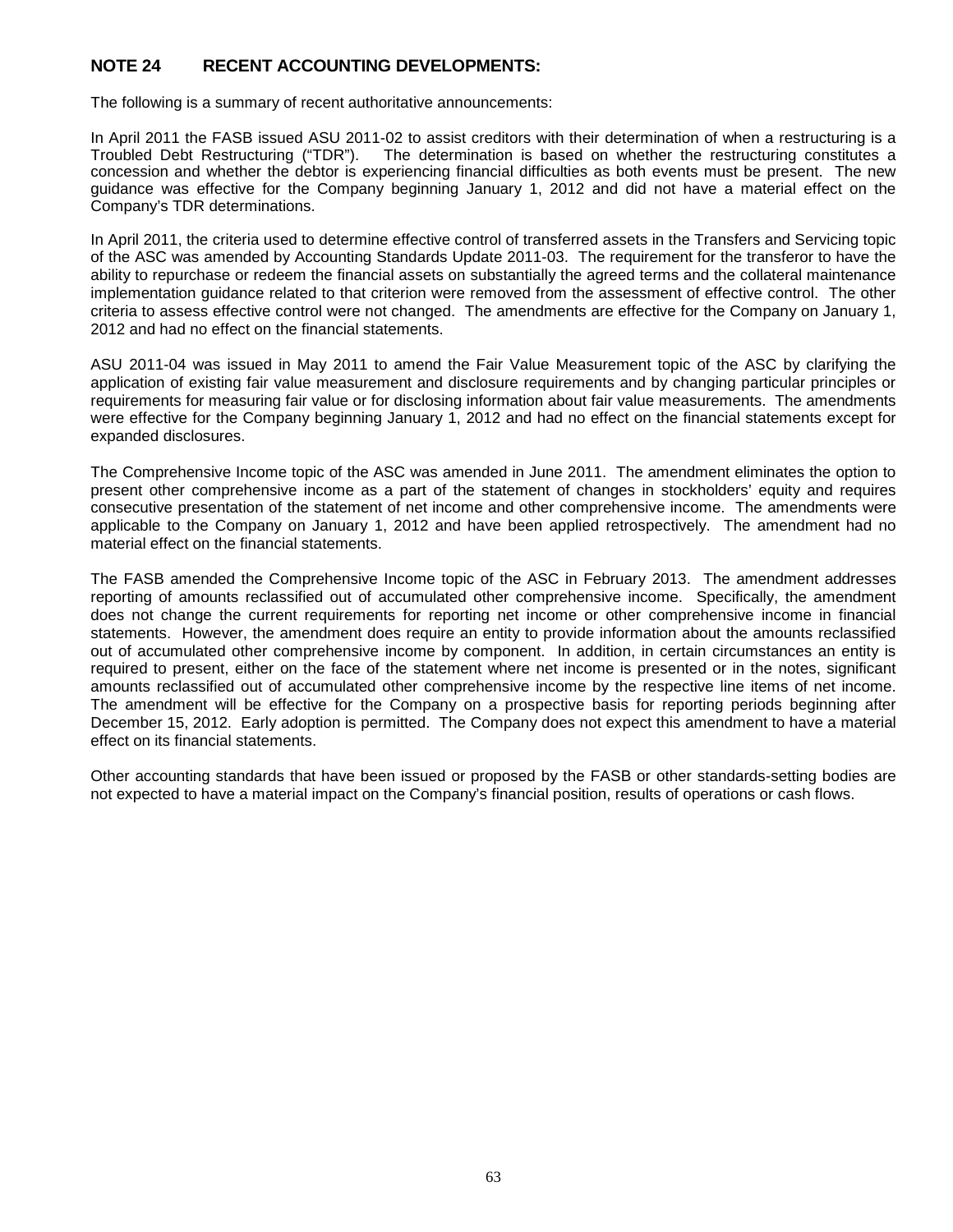## **NOTE 25 PARENT CORPORATION ONLY FINANCIAL STATEMENTS:**

## **CONDENSED BALANCE SHEETS**

**AS OF DECEMBER 31, 2012 AND 2011**

(Dollars in Thousands)

| <b>ASSETS</b>                                                                                                                                                                                                                                                                                                                                                  |          | 2012                                                    |           | 2011                                          |
|----------------------------------------------------------------------------------------------------------------------------------------------------------------------------------------------------------------------------------------------------------------------------------------------------------------------------------------------------------------|----------|---------------------------------------------------------|-----------|-----------------------------------------------|
| Due from banks<br>Investment in subsidiaries<br>Other assets<br><b>Total Assets</b>                                                                                                                                                                                                                                                                            | \$<br>\$ | 4,589<br>53,166<br>667<br>58,422                        | \$.<br>\$ | 211<br>51,854<br>2,224<br>54,289              |
| <b>LIABILITIES</b><br>Accrued interest payable<br>Accrued expenses and other liabilities<br>Other borrowed money<br>Trust preferred securities<br><b>Total Liabilities</b>                                                                                                                                                                                     | \$       | 1,484<br>576<br>16,496<br>18,556                        | \$        | 1,138<br>2,332<br>5,450<br>16,496<br>25,416   |
| <b>STOCKHOLDERS' EQUITY</b><br>Common stock - \$2.00 par value, 50,000,000 shares authorized;<br>21,865,535 and 10,010,178 shares issued and outstanding at<br>December 31, 2012 and 2011, respectively<br>Common stock warrants<br>Additional paid capital<br>Retained deficit<br>Accumulated other comprehensive income<br><b>Total Stockholders' Equity</b> |          | 43,731<br>2,056<br>13,081<br>(19, 409)<br>407<br>39,866 |           | 20,020<br>21,689<br>(13,085)<br>249<br>28,873 |
| <b>Total Liabilities and Stockholders' Equity</b>                                                                                                                                                                                                                                                                                                              | \$       | 58,422                                                  | \$        | 54,289                                        |

#### **CONDENSED STATEMENTS OF OPERATIONS FOR THE YEARS ENDED DECEMBER 31, 2012 AND 2011**

| (Dollars in Thousands)                      | 2012     |    | 2011     |
|---------------------------------------------|----------|----|----------|
| <b>Income</b><br>Miscellaneous income       | \$<br>15 | \$ | 14       |
| Undistributed loss of subsidiaries          | (5,847)  |    | (7,375)  |
| <b>Total loss</b>                           | (5,832)  |    | (7, 361) |
| <b>Expenses</b>                             |          |    |          |
| Other borrowed money interest expense       | 128      |    | 194      |
| Trust preferred securities interest expense | 490      |    | 436      |
| Legal fees                                  | 61       |    | 51       |
| Accounting fees                             | 155      |    | 68       |
| Other operating expenses                    | 63       |    | (150)    |
| <b>Total Expenses</b>                       | 897      |    | 599      |
| Loss before Income Taxes                    | (6, 729) |    | (7,960)  |
| Income Tax Expense (Benefit)                | (405)    |    | 950      |
| <b>Net Loss</b>                             | (6,324)  | S  | (8,910)  |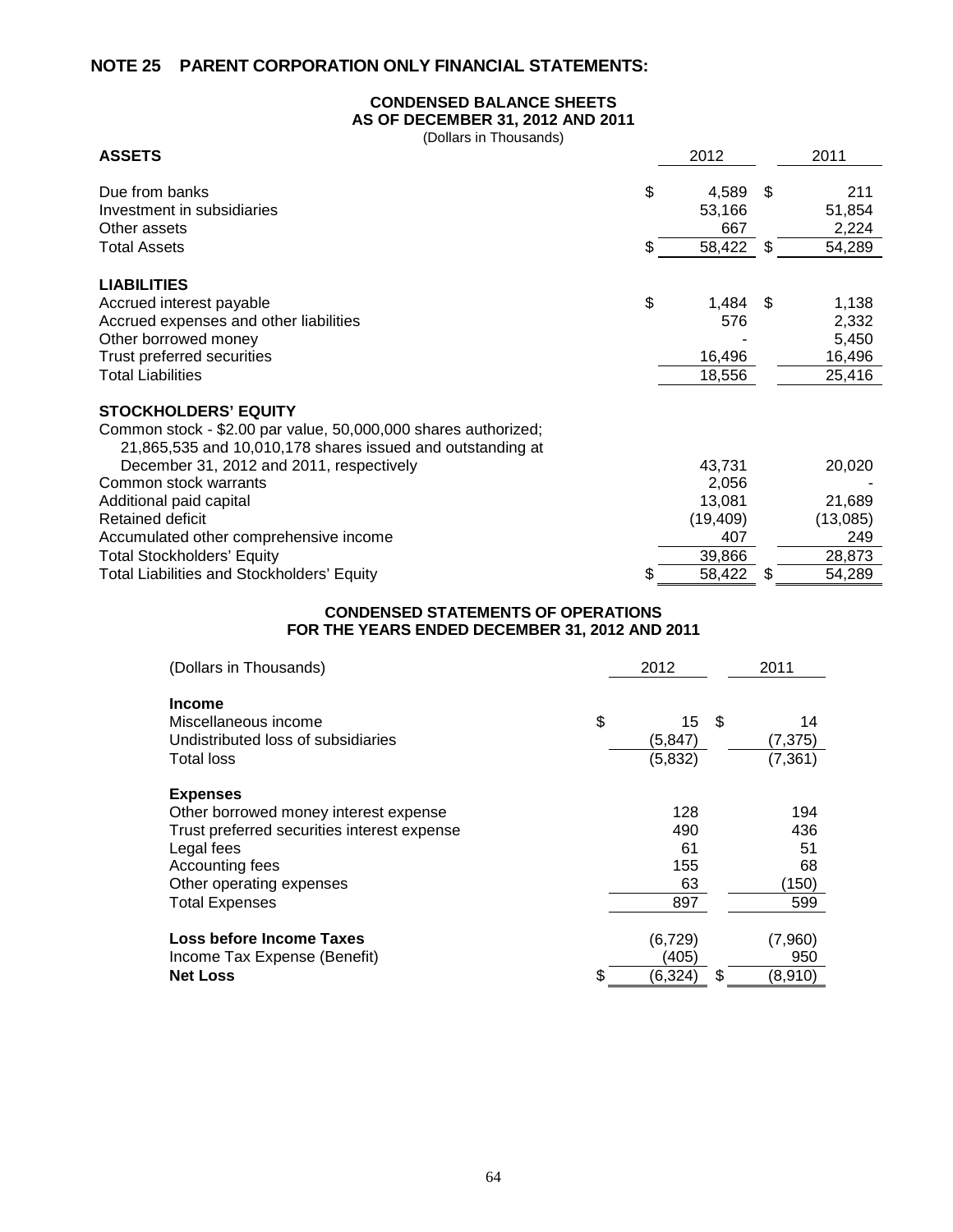### **CONDENSED STATEMENTS OF CASH FLOWS FOR THE YEARS ENDED DECEMBER 31, 2012 AND 2011**

| (Dollars and Shares in Thousands)                                                                                                       |          | 2012     | 2011          |
|-----------------------------------------------------------------------------------------------------------------------------------------|----------|----------|---------------|
| <b>Cash Flows From Operating Activities</b><br><b>Net Loss</b><br>Adjustments to reconcile net income to net cash provided by (used) in | \$       | (6, 324) | \$<br>(8.910) |
| operating activities:<br>Income of subsidiaries                                                                                         |          | 5,847    | 7,375         |
| Net change in:                                                                                                                          |          |          |               |
| Other assets                                                                                                                            |          | 1,556    | 1,247         |
| <b>Other liabilities</b>                                                                                                                |          | (1, 138) | (2)           |
| Net Cash Used in Operating Activities                                                                                                   |          | (59)     | (290)         |
| <b>Cash Flows From Investing Activities</b>                                                                                             |          |          |               |
| Investment in subsidiary                                                                                                                |          | (7,000)  |               |
| Net Cash Used in Investing Activities                                                                                                   |          | (7,000)  |               |
| <b>Cash Flows From Financing Activities</b>                                                                                             |          |          |               |
| Issuance of common stock and common stock warrants                                                                                      |          | 11,437   |               |
| Proceeds from (repayments on) line of credit                                                                                            |          |          | (4,900)       |
| Proceeds from other borrowings                                                                                                          |          |          | 5,200         |
| Net Cash Provided by Financing Activities                                                                                               |          | 11,437   | 300           |
| Net Increase in Cash and Cash Equivalents                                                                                               |          | 4,378    | 10            |
| Cash and Cash Equivalents, Beginning of year                                                                                            |          | 211      | 201           |
| Cash and Cash Equivalents, End of Year                                                                                                  | \$       | 4,589    | \$<br>211     |
| Supplemental Disclosure of Cash Paid During the Year for:                                                                               |          |          |               |
| Interest                                                                                                                                |          |          | \$<br>50      |
| Taxes                                                                                                                                   | \$<br>\$ |          | \$            |
| Supplemental Disclosure of Non Cash Transactions:                                                                                       |          |          |               |
| Conversion of Director notes in other borrowings to common stock                                                                        | \$       | 5,450    | \$            |
| Conversion of accrued interest payable on Director notes to common stock                                                                | \$       | 272      | \$            |
| Common stock issued as a result of the conversion of Director notes                                                                     | \$       | 5,722    | \$            |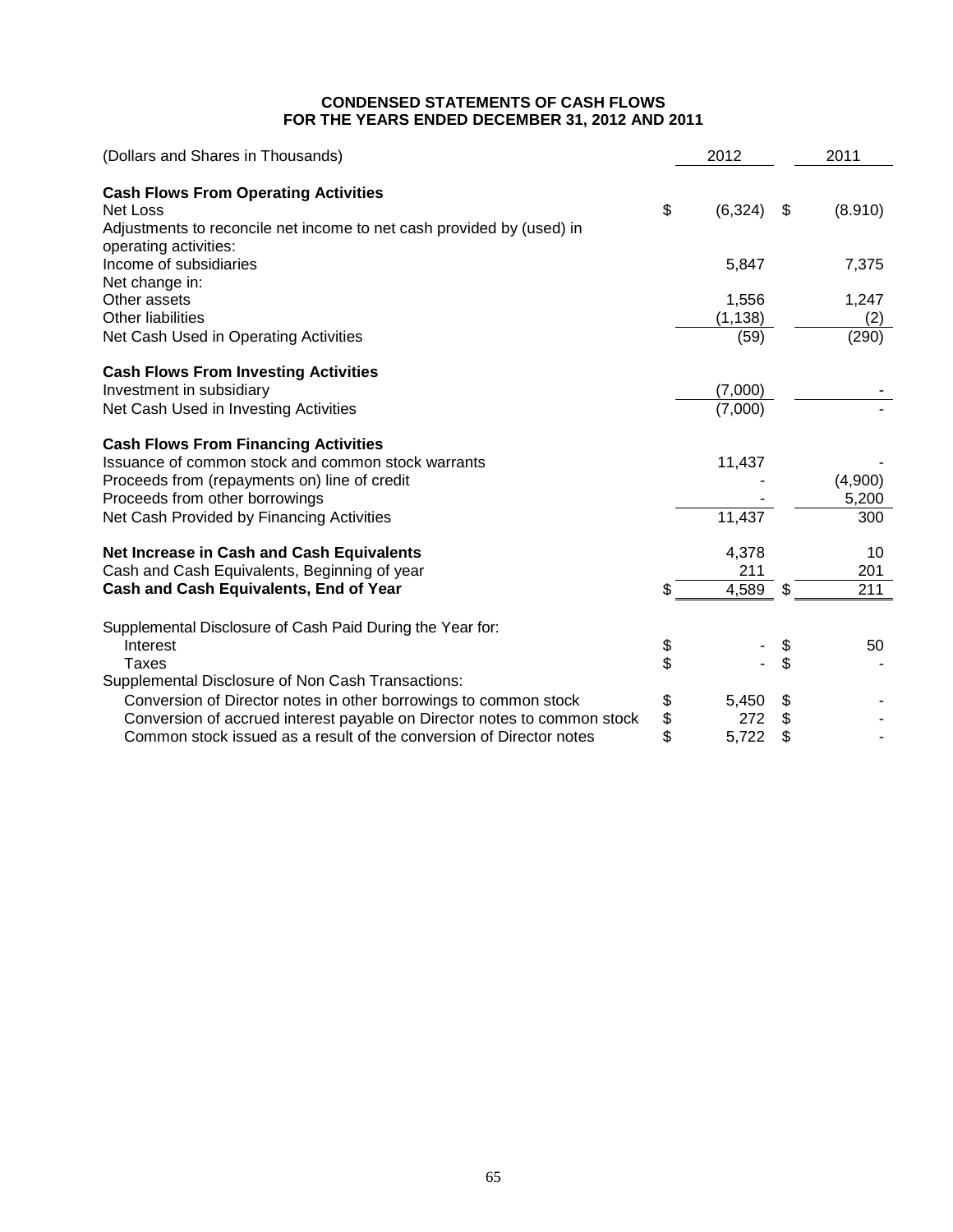# **NOTE 26 SELECTED QUARTERLY INFORMATION (UNAUDITED)**

|                                              |               | 2012 QUARTERS |               |               |
|----------------------------------------------|---------------|---------------|---------------|---------------|
| (Dollars in thousands except per share data) | Fourth        | <b>Third</b>  | Second        | First         |
| Income statement                             |               |               |               |               |
| Net interest income                          | \$<br>6,732   | \$<br>6,763   | \$<br>6,653   | \$<br>7,125   |
| Noninterest income                           | 1,140         | 1,355         | 1,634         | 1,467         |
| Provision for credit losses                  | 707           | 967           | 1,176         | 1,950         |
| Noninterest expense                          | 6,911         | 7,838         | 8,252         | 8,987         |
| Net income (loss)                            | 212           | (1, 463)      | (2,538)       | (2,535)       |
| Earnings (loss) per share, basic             | 0.07          | (0.14)        | (0.25)        | (0.25)        |
| Earnings (loss) per share, fully diluted     | 0.07          | (0.14)        | (0.25)        | (0.25)        |
| Period end balance sheet                     |               |               |               |               |
| Total loans and leases                       | \$<br>522,363 | \$<br>538,992 | \$<br>554,103 | \$<br>573,752 |
| <b>Total assets</b>                          | 719,015       | 708,217       | 725,615       | 768,447       |
| <b>Total deposits</b>                        | 652,850       | 653,217       | 669,337       | 699,085       |
| Total shareholders' equity                   | 39,866        | 28,118        | 23,718        | 26,170        |
|                                              |               |               |               |               |
|                                              |               | 2011 Quarters |               |               |
| (Dollars in thousands except per share data) | Fourth        | <b>Third</b>  | Second        | First         |
| <b>Income statement</b>                      |               |               |               |               |
| Net interest income                          | \$<br>8,162   | \$<br>7,742   | \$<br>8,089   | \$<br>8,170   |
| Noninterest income                           | 1,615         | 1,364         | 1,234         | 1,311         |
| Provision for credit losses                  | 1,701         | 2,801         | 2,312         | 1,145         |
| Noninterest expense                          | 13,079        | 9,113         | 9,617         | 7,613         |
| Net income (loss)                            | (5,952)       | (1,832)       | (1,675)       | 549           |
| Earnings (loss) per share, basic             | (0.59)        | (0.18)        | (0.17)        | 0.05          |
| Earnings (loss) per share, fully diluted     | (0.59)        | (0.18)        | (0.17)        | 0.05          |
| Period end balance sheet                     |               |               |               |               |
| Total loans and leases                       | \$<br>597,816 | \$<br>629,610 | \$<br>664,003 | \$<br>683,025 |
| <b>Total assets</b>                          | 780,384       | 810,355       | 821,107       | 864,665       |
| <b>Total deposits</b>                        | 708,315       | 731,989       | 741,153       | 782,411       |
| Total shareholders' equity                   | 28,873        | 34,686        | 36,480        | 38,086        |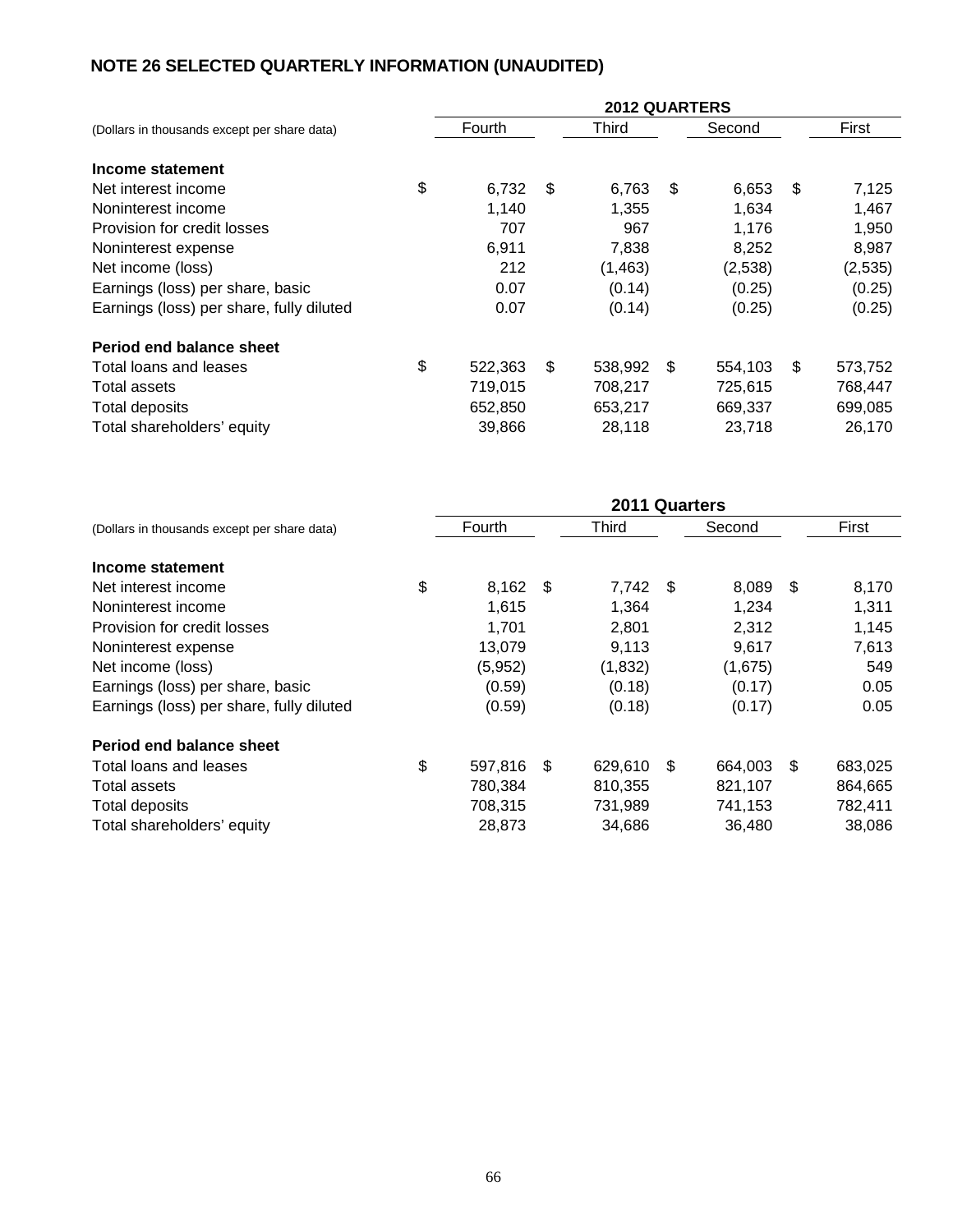#### **Item 9. Changes in and Disagreements with Accountants on Accounting and Financial Disclosure**

Not applicable.

#### **Item 9A. Controls and Procedures**

#### **Management's Report on Internal Control over Financial Reporting**

Management is responsible for establishing and maintaining adequate internal control over financial reporting of New Peoples Bankshares, Inc. New Peoples' internal control system was designed to provide reasonable assurance to management and the Board of Directors regarding the reliability of financial reporting and the preparation of financial statements for external purposes in accordance with generally accepted accounting practices.

All internal control systems, no matter how well designed, have inherent limitations. Because of these inherent limitations, internal control over financial reporting can provide only reasonable assurance with respect to financial statement preparation and presentation, and may not prevent or detect misstatements. Projections of any evaluation of effectiveness to future periods are subject to the risk that controls may become inadequate because of changes in conditions, or that the degree of compliance with the policies or procedures may deteriorate.

Management assessed the effectiveness of New Peoples' internal control over financial reporting as of December 31, 2012. In making this assessment, management used the criteria set forth by the Committee of Sponsoring Organizations of the Treadway Commission (COSO) in "Internal Control - Integrated Framework." Based on this assessment management concluded that the internal control over financial reporting was effective as of December 31, 2012.

#### **Changes in Internal Control Over Financial Reporting**

There have been no changes in our internal control over financial reporting during the last fiscal quarter that materially affected, or are reasonably likely to materially affect, internal control over financial reporting.

#### **Disclosure Controls and Procedures**

We maintain a system of disclosure controls and procedures that is designed to ensure that material information is accumulated and communicated to management, including our Chief Executive Officer and Chief Financial Officer, as appropriate to allow timely decisions regarding required disclosure. As of the end of the period covered by this report, we carried out an evaluation, under the supervision and with the participation of our management, including the Chief Executive Officer and Chief Financial Officer, of the effectiveness of the design and operation of the disclosure controls and procedures pursuant to Rule 13a-15 under the Securities Exchange Act of 1934, as amended. Based on that evaluation, our Chief Executive Officer and Chief Financial Officer concluded that our disclosure controls and procedures were operating effectively as of December 31, 2012.

#### **Item 9B. Other Information**

None.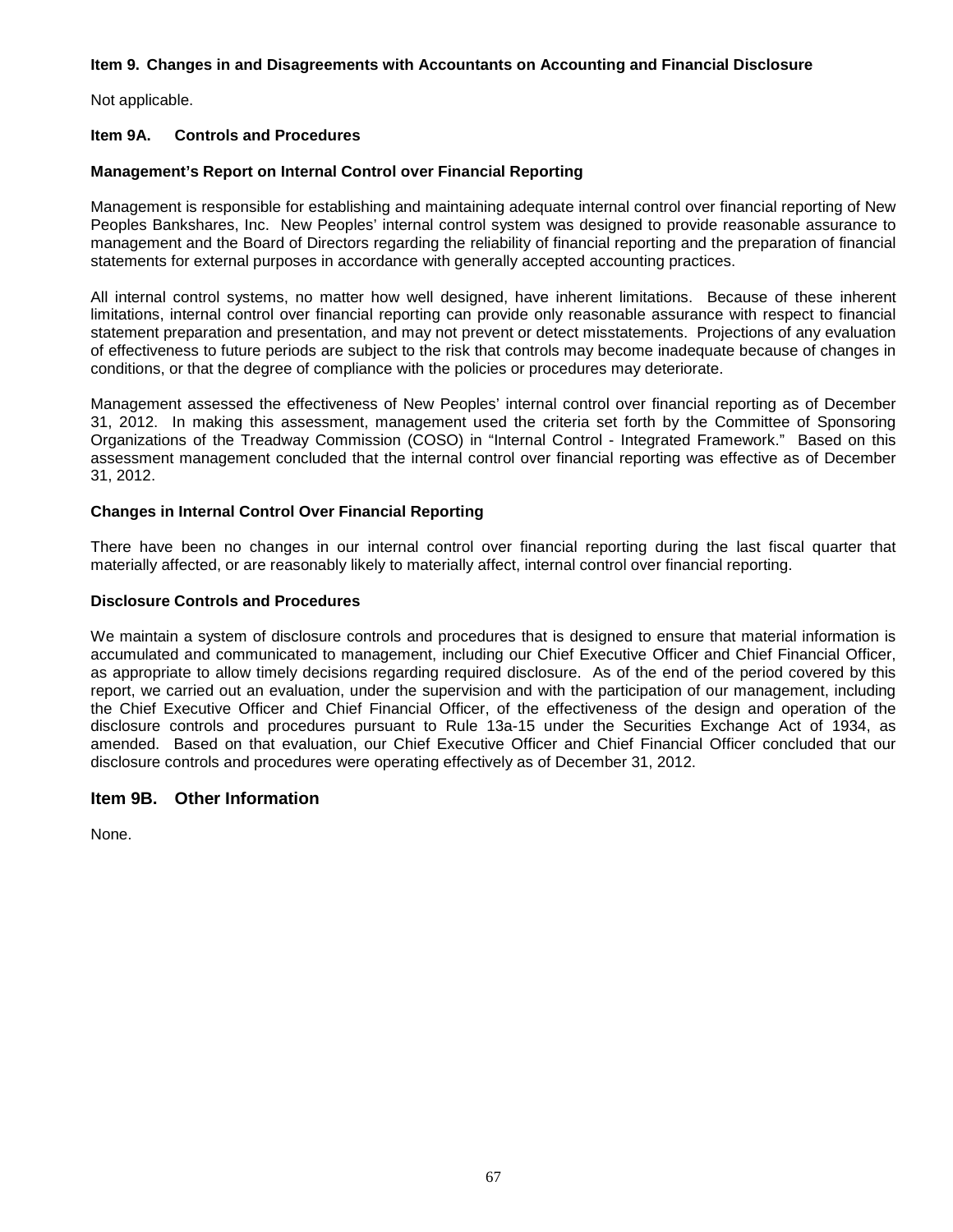## **Item 10. Directors, Executive Officers and Corporate Governance**

The information contained under the captions "Election of Directors," "Executive Officers Who Are Not Directors," "Corporate Governance" and "Section 16(a) Beneficial Ownership Reporting Compliance" in the 2013 Proxy Statement that is required to be disclosed in this Item 10 is incorporated herein by reference.

#### **Item 11. Executive Compensation**

The information contained under the captions "Director Compensation" and "Executive Compensation and Related Party Transactions" in the 2013 Proxy Statement that is required to be disclosed in this Item 11 is incorporated herein by reference.

### **Item 12. Security Ownership of Certain Beneficial Owners and Management and Related Stockholder Matters**

The information contained under the captions "Security Ownership of Management" and "Security Ownership of Certain Beneficial Owners" in the 2013 Proxy Statement that is required to be disclosed in this Item 12 is incorporated herein by reference.

### **Item 13. Certain Relationships, Related Transactions and Director Independence**

The information contained under the caption "Executive Compensation and Related Party Transactions" and "Corporate Governance" in the 2013 Proxy Statement that is required to be disclosed in this Item 13 is incorporated herein by reference.

### **Item 14. Principal Accountant Fees and Services**

The information contained under the caption "Audit Information" in the 2013 Proxy Statement that is required to be disclosed in this Item 14 is incorporated herein by reference.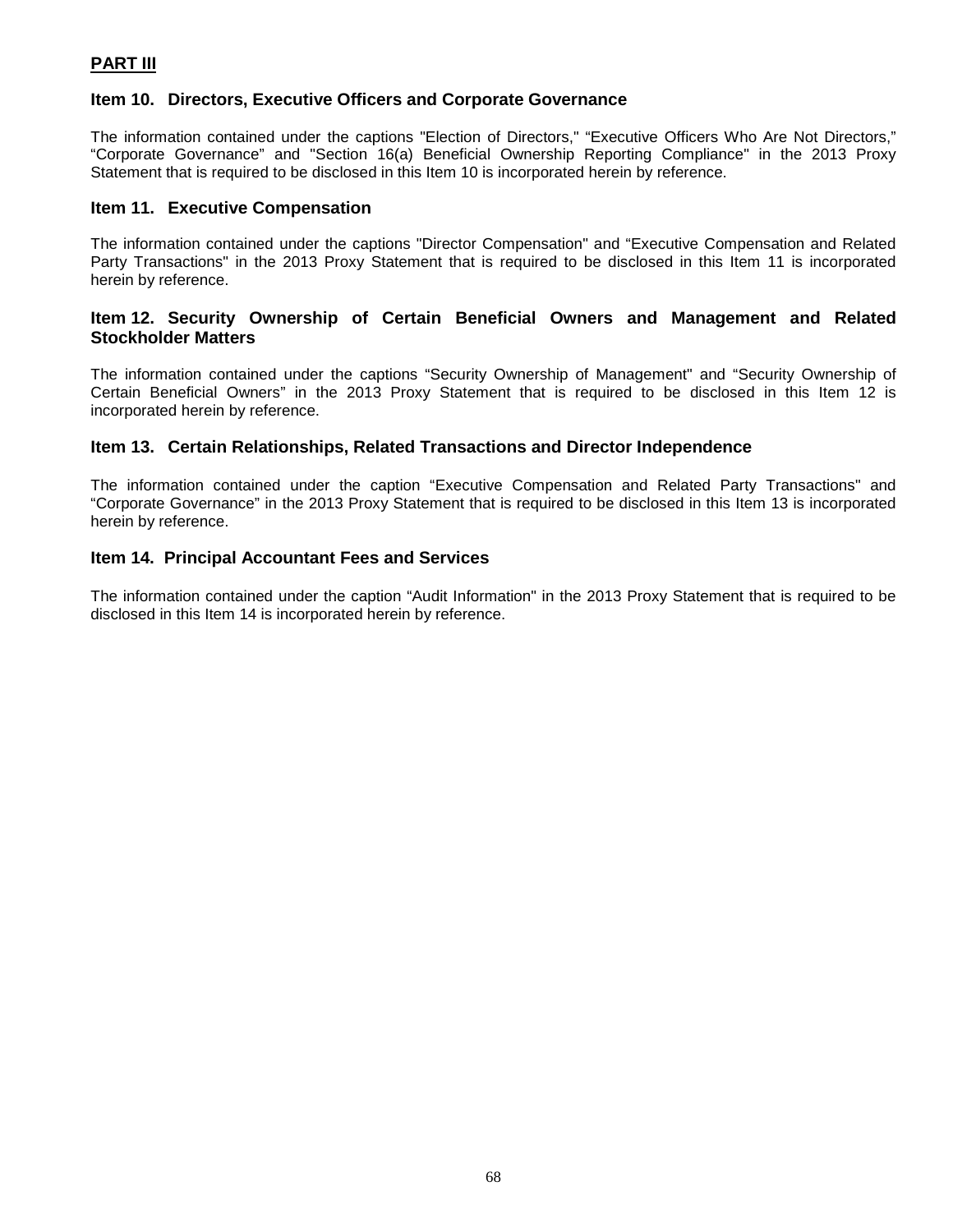## **Item 15. Exhibits and Financial Statement Schedules**

- (a)(1) The response to this portion of Item 15 is included in Item 8 above.
- (a)(2) The response to this portion of Item 15 is included in Item 8 above.
- (a)(3) The following exhibits are filed as part of this Form 10-K, and this list includes the exhibit index::

Exhibit

- Number
- 3.1 Amended Articles of Incorporation of New Peoples Bankshares, Inc. (incorporated by reference to Exhibit 3.1 to Form 10-Q for the quarterly period ended June 30, 2008 filed on August 11, 2008).
- 3.2 Bylaws of Registrant (incorporated by reference to Exhibit 3.1 to Form 8-K filed April 15, 2004).
- 4.1 Specimen Common Stock Certificate of New Peoples Bankshares, Inc. (incorporated by reference to Exhibit 4.1 to Form 10-Q for the quarterly period ended June 30, 2012 filed on August 14, 2012).
- 4.2 Form of Warrant to Purchase Shares of Common Stock (incorporated by reference to Exhibit 4.2 to Form 10-Q for the quarterly period ended June 30, 2012 filed on August 14, 2012).
- 4.3 Form of Rights Certificate (incorporated by reference to Exhibit 4.3 to Form 10-Q for the quarterly period ended June 30, 2012 filed on August 14, 2012).
- 10.1\* New Peoples Bank, Inc. 2001 Stock Option Plan (incorporated by reference to Exhibit 10.1 to Annual Report on Form 10-KSB for the fiscal year ended December 31, 2001).
- 10.2\* Form of Non-Employee Director Non-Qualified Stock Option Agreement (incorporated by reference to Exhibit 10.2 to Form 8-K filed November 30, 2004)
- 10.3\* Form of Incentive Stock Option Agreement (incorporated by reference to Exhibit 10.3 to Form 8-K filed November 30, 2004).
- 10.4\* Salary Continuation Agreement dated December 18, 2002 between New Peoples Bank, Inc. and Frank Sexton, Jr. (incorporated by reference to Exhibit 10.6 to Annual Report on Form 10-K for the fiscal year ended December 31, 2004).
- 10.5\* First Amendment dated June 30, 2003 to Salary Continuation Agreement between New Peoples Bank, Inc. and Frank Sexton, Jr. (incorporated by reference to Exhibit 10.7 to Annual Report on Form 10-K for the fiscal year ended December 31, 2004).
- 10.6\* Letter Agreement, dated as of June 29, 2009, between the Company and Kenneth D. Hart (incorporated by reference to Exhibit 10.1 to Quarterly Report on Form 10-Q for the quarter ended June 30, 2009).
- 10.7 Written Agreement, effective August 4, 2010, by and among New Peoples Bankshares, Inc., New Peoples Bank, Inc., the Federal Reserve Bank of Richmond and the State Corporation Commission Bureau of Financial Institutions (incorporated by reference to Exhibit 10.1 to Form 8-K filed August 6, 2010).
- 10.8 Engagement Letters of Scott & Stringfellow, LLC (incorporated by reference to Exhibit 10.8 to Form 10-Q for the quarterly period ended June 30, 2012 filed on August 14, 2012).
- 10.9 Convertible Note Payable, B. Scott White, dated June 27, 2012 (incorporated by reference to Exhibit 10.1 to Form 8-K filed June 29, 2012).
- 10.10 Convertible Note Payable, Harold Lynn Keene, dated June 27, 2012 (incorporated by reference to Exhibit 10.2 to Form 8-K filed June 29, 2012).
- 14 Code of Ethics (incorporated by reference to Exhibit 14 to Annual Report on Form 10-K for the fiscal year ended December 31, 2003).
- 21 Subsidiaries of the Registrant.
- 23 Consent of Elliott Davis, LLC.
- 24 Powers of Attorney (contained on signature page).
- 31.1 Certification by Chief Executive Officer pursuant to Rule 13a-14(a).<br>31.2 Certification by Chief Financial Officer pursuant to Rule 13a-14(a).
- 31.2 Certification by Chief Financial Officer pursuant to Rule 13a-14(a).
- 32 Certification by Chief Executive Officer and Chief Financial Officer pursuant to 18 U.S.C. Section 1350.
- 101 The following materials for the Company's 10-K Report for the year ended December 31, 2012, formatted in XBRL. (i) the Consolidated Balance Sheets, (ii) the Consolidated Statements of Operations, (iii) the Consolidated Statements of Comprehensive Income (Loss), (iv) the Consolidated Statements of Changes in Stockholders' Equity, (v) the Consolidated Statements of Cash Flows, and (vi) the Notes to the Consolidated Financial Statements, tagged as blocks of text<sup>(1)</sup>

 $(c)$  See Items  $15(a)(1)$  and  $(2)$  above.

\_\_\_\_\_\_\_\_\_\_\_\_\_\_\_\_\_\_\_\_\_\_\_\_\_\_\_\_\_\_\_\_\_\_\_\_ \* Denotes management contract.

<sup>(1)</sup> Furnished, not filed.

<sup>(</sup>b) See Item 15(a)(3) above.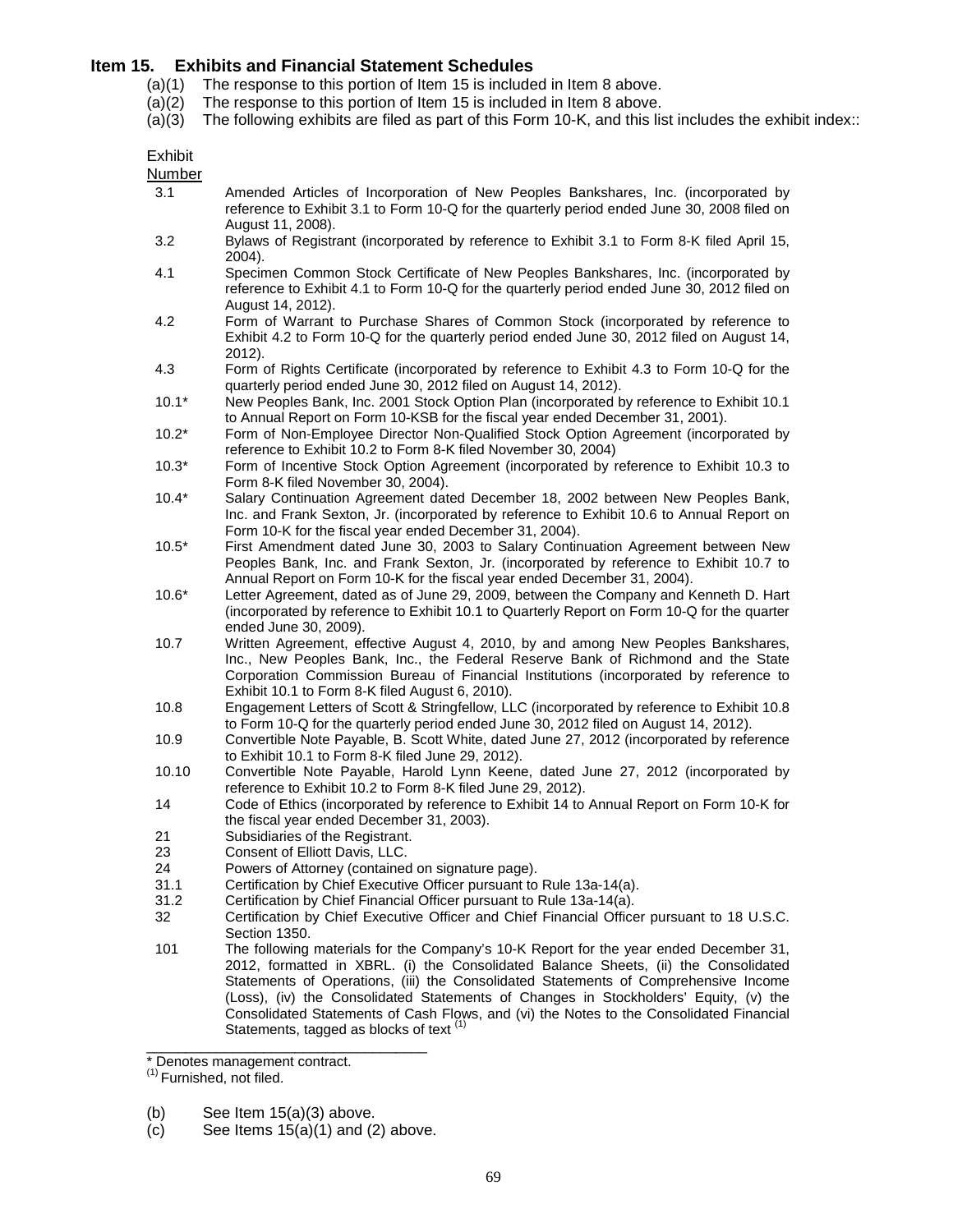#### **SIGNATURES**

Pursuant to the requirements of Section 13 or 15(d) of the Securities Exchange Act of 1934, the registrant has duly caused this report to be signed on its behalf by the undersigned, thereunto duly authorized.

#### **NEW PEOPLES BANKSHARES, INC.**

By: /s/ JONATHAN H. MULLINS Jonathan H. Mullins President and Chief Executive Officer Date: March 19, 2013

By: /s/ C. TODD ASBURY C. Todd Asbury Executive Vice President and Chief Financial Officer

Date: March 19, 2013

#### **POWER OF ATTORNEY**

Each of the undersigned hereby appoints Jonathan H. Mullins and C. Todd Asbury, and each of them, as attorneys and agents for the undersigned, with full power of substitution, in his name and on his behalf as a director of New Peoples Bankshares, Inc. (the "Registrant"), to act and to execute any and all instruments as such attorneys or attorney deem necessary or advisable to enable the Registrant to comply with the Securities Exchange Act of 1934, and any rules, regulations, policies or requirements of the Securities and Exchange Commission (the "Commission") in respect thereof, in connection with the preparation and filing with the Commission of the Registrant's Annual Report on Form 10-K for the fiscal year ended December 31, 2012 (the "Report"), and any and all amendments to such Report, together with such other supplements, statements, instruments and documents as such attorneys or attorney deem necessary or appropriate.

Pursuant to the requirements of the Securities Exchange Act of 1934, this report has been signed below by the following persons on behalf of the registrant in the capacities and on the dates indicated.

| <b>Signature</b>                                  | <b>Capacity</b>                                                                                                          | Date           |
|---------------------------------------------------|--------------------------------------------------------------------------------------------------------------------------|----------------|
| /s/ JONATHAN H. MULLINS<br>Jonathan H. Mullins    | President,<br><b>Chief Executive Officer and Director</b><br>(Principal Executive Officer)                               | March 19, 2013 |
| /s/ C. TODD ASBURY<br>C. Todd Asbury              | <b>Executive Vice President</b><br>and Chief Financial Officer<br>(Principal Financial and<br><b>Accounting Officer)</b> | March 19, 2013 |
| <u>/s/TIM BALL</u><br><b>Tim Ball</b>             | Director                                                                                                                 | March 19, 2013 |
| /s/JOE CARTER<br>Joe Carter                       | <b>Director</b>                                                                                                          | March 19, 2013 |
| /s/JOHN D. COX<br>John D. Cox                     | Chairman, Director                                                                                                       | March 19, 2013 |
| /s/CHARLES H. GENT<br>Charles H. Gent             | Director                                                                                                                 | March 19, 2013 |
| /s/EUGENE HEARL<br>Eugene Hearl                   | Director                                                                                                                 | March 19, 2013 |
| /s/HAROLD LYNN KEENE<br>Harold Lynn Keene         | Director                                                                                                                 | March 19, 2013 |
| /s/MICHAEL G. MCGLOTHLIN<br>Michael G. McGlothlin | Director                                                                                                                 | March 19, 2013 |
|                                                   | 70                                                                                                                       |                |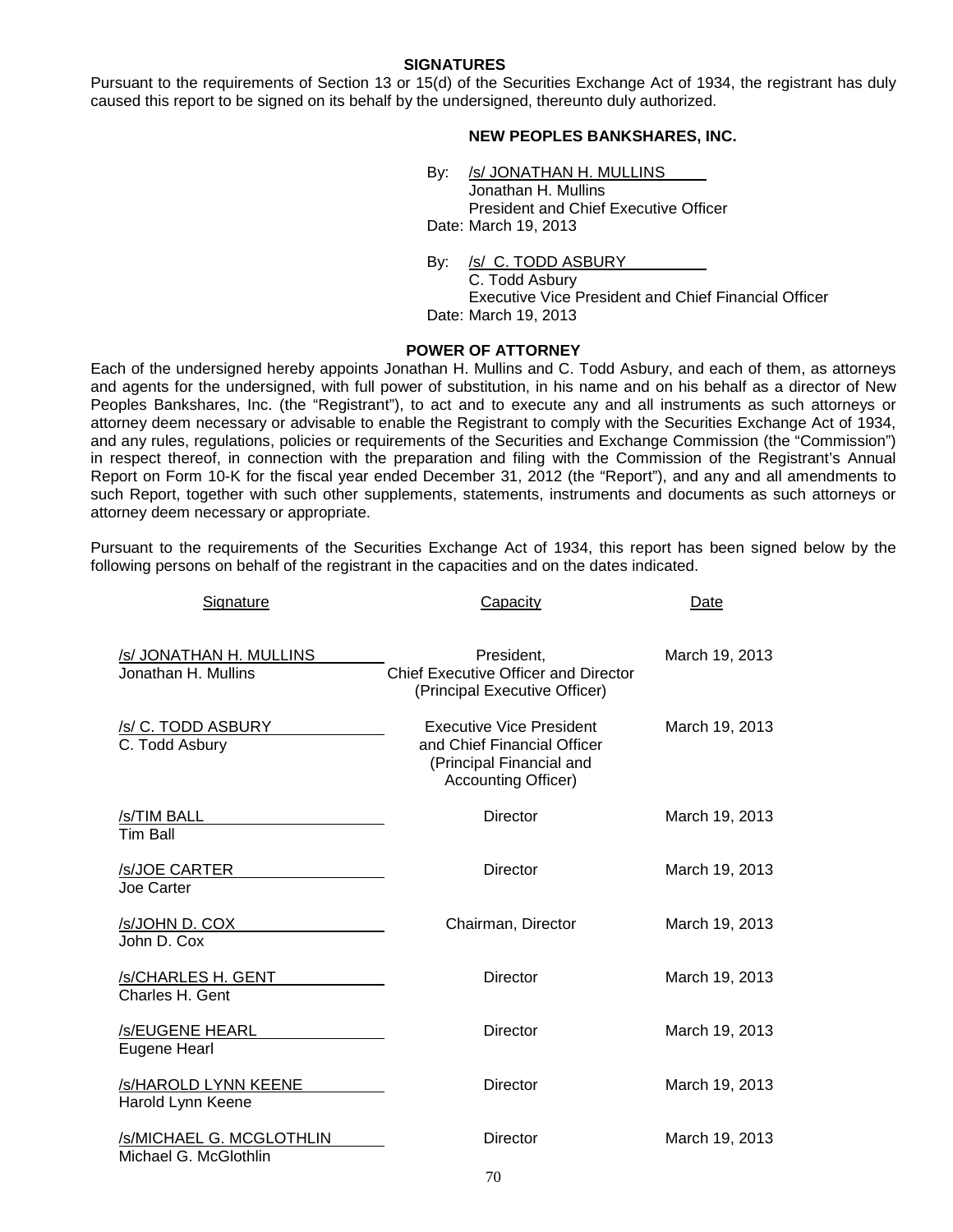| /s/FRED MEADE<br>Fred Meade | Director | March 19, 2013 |
|-----------------------------|----------|----------------|
| /s/B. SCOTT WHITE           | Director | March 19, 2013 |

B. Scott White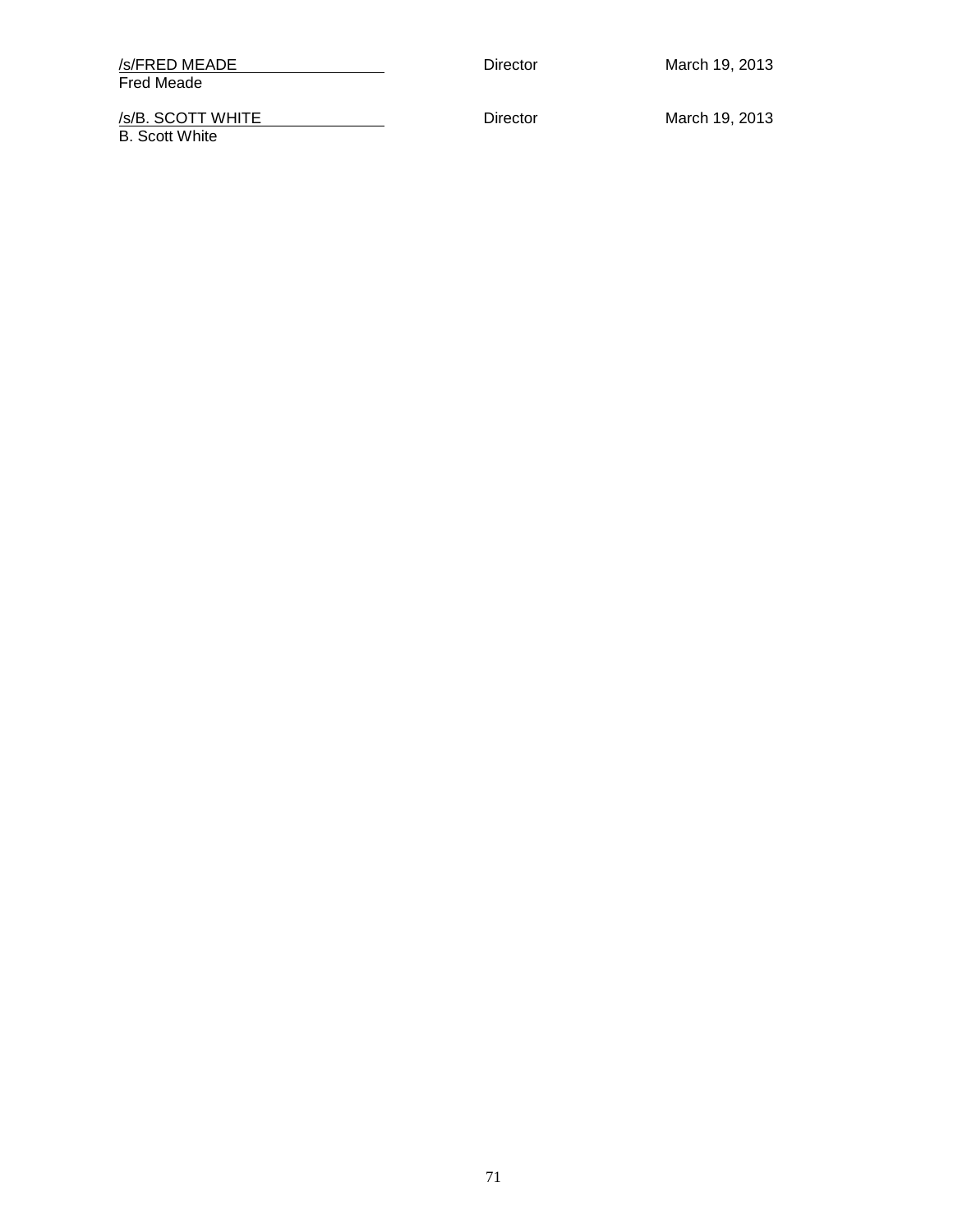Name of Subsidiary **Incorporation** New Peoples Bank, Inc. State of Virginia Name of Subsidiary Mew Peoples Bank, Inc.<br>
New Peoples Bank, Inc. State of Virginia<br>
NPB Web Services, Inc. State of Virginia<br>
NPB Capital Trust I State of Delaware NPB Capital Trust I State of Delaware NPB Capital Trust 2 State of Delaware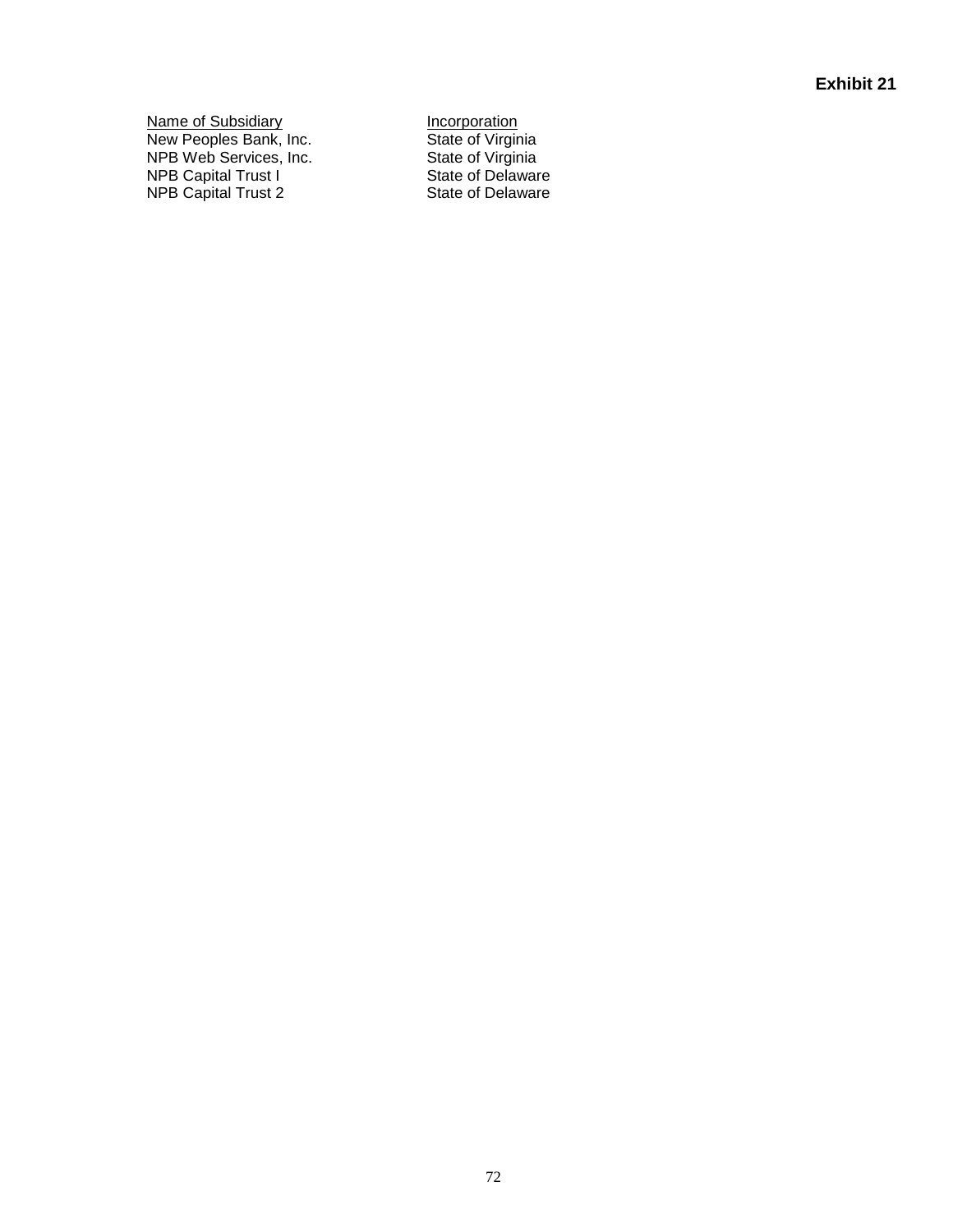

# **CONSENT OF INDEPENDENT REGISTERED PUBLIC ACCOUNTING FIRM**

The Board of Directors New Peoples Bankshares, Inc. Honaker, Virginia

We consent to the incorporation by reference in the Registration Statement (No. 333-129550) of New Peoples Bankshares, Inc. on Form S-8 of our report dated March 19, 2013 on the consolidated financial statements of New Peoples Bankshares, Inc. as of December 31, 2012 and the year then ended, which report appears in this December 31, 2012 annual report on Form 10-K of New Peoples Bankshares, Inc.

/s/ Elliott Davis, LLC Richmond, Virginia March 19, 2013

Elliott Davis LLC | Elliott Davis PLLC | www.elliottdavis.com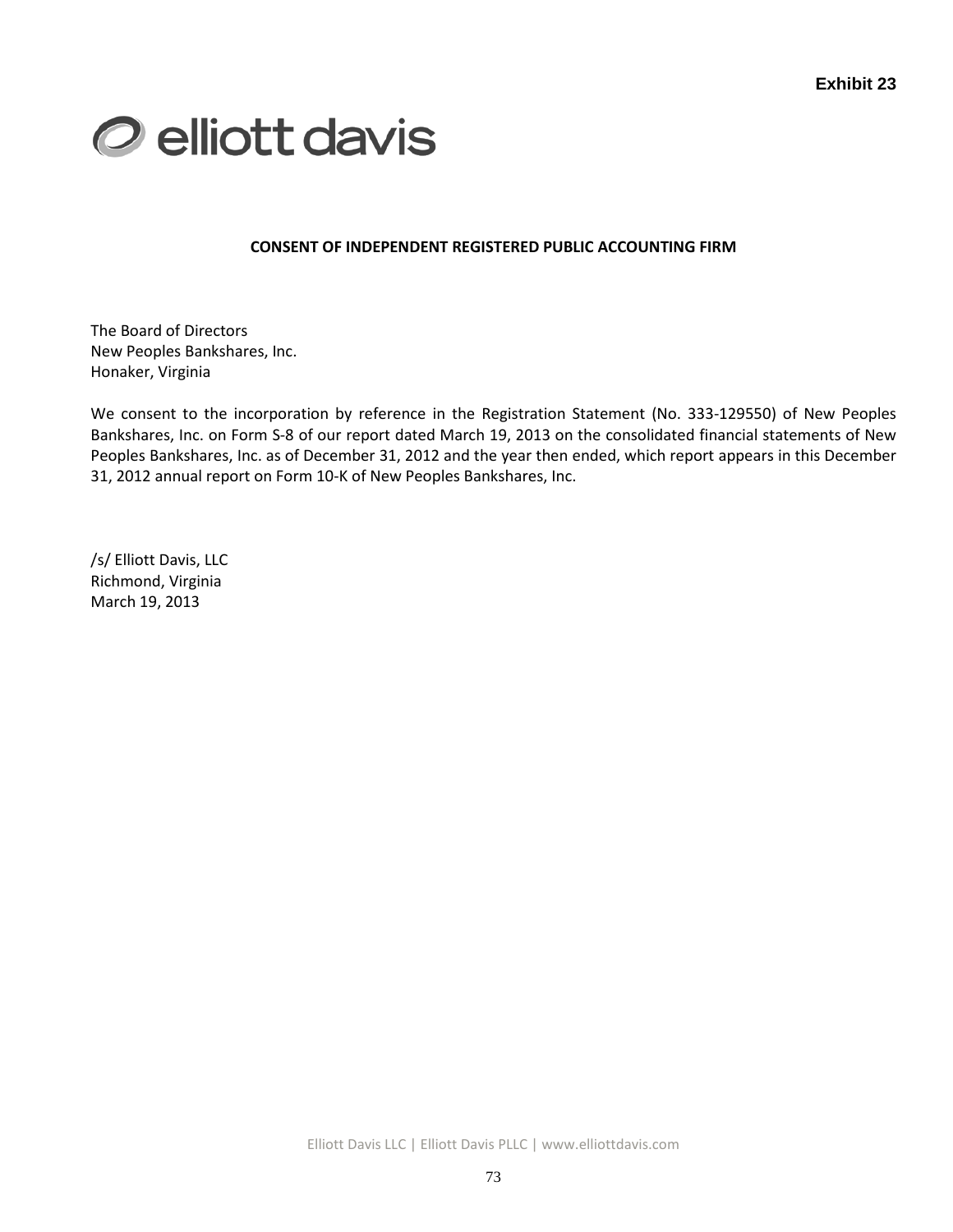### **CERTIFICATION**

I, Jonathan H. Mullins, certify that:

1. I have reviewed this annual report on Form 10-K for the year ended December 31, 2012 of New Peoples Bankshares, Inc.;

2. Based on my knowledge, this report does not contain any untrue statement of a material fact or omit to state a material fact necessary to make the statements made, in light of the circumstances under which such statements were made, not misleading with respect to the period covered by this report;

3. Based on my knowledge, the financial statements, and other financial information included in this report, fairly present in all material respects the financial condition, results of operations and cash flows of the registrant as of, and for, the periods presented in this report;

4. The registrant's other certifying officer and I are responsible for establishing and maintaining disclosure controls and procedures (as defined in Exchange Act Rules 13a-15(e) and 15d-15(e)) and internal control over financial reporting (as defined in Exchange Act Rules 13a-15(f) and 15d-15(f)) for the registrant and have:

(a) Designed such disclosure controls and procedures, or caused such disclosure controls and procedures to be designed under our supervision, to ensure that material information relating to the registrant, including its consolidated subsidiaries, is made known to us by others within those entities, particularly during the period in which this report is being prepared;

(b) Designed such internal control over financial reporting, or caused such internal control over financial reporting to be designed under our supervision, to provide reasonable assurance regarding the reliability of financial reporting and the preparation of financial statements for external purposes in accordance with generally accepted accounting principles;

(c) Evaluated the effectiveness of the registrant's disclosure controls and procedures and presented in this report our conclusions about the effectiveness of the disclosure controls and procedures, as of the end of the period covered by this report based on such evaluation; and

(d) Disclosed in this report any change in the registrant's internal control over financial reporting that occurred during the registrant's most recent fiscal quarter (the registrant's fourth fiscal quarter in the case of an annual report) that has materially affected, or is reasonably likely to materially affect, the registrant's internal control over financial reporting; and

5. The registrant's other certifying officer and I have disclosed, based on our most recent evaluation of internal control over financial reporting, to the registrant's auditors and the audit committee of the registrant's board of directors (or persons performing the equivalent functions):

(a) All significant deficiencies and material weaknesses in the design or operation of internal control over financial reporting which are reasonably likely to adversely affect the registrant's ability to record, process, summarize and report financial information; and

(b) Any fraud, whether or not material, that involves management or other employees who have a significant role in the registrant's internal control over financial reporting.

Date: March 19, 2013

#### /s/ JONATHAN H. MULLINS

Jonathan H. Mullins President & Chief Executive Officer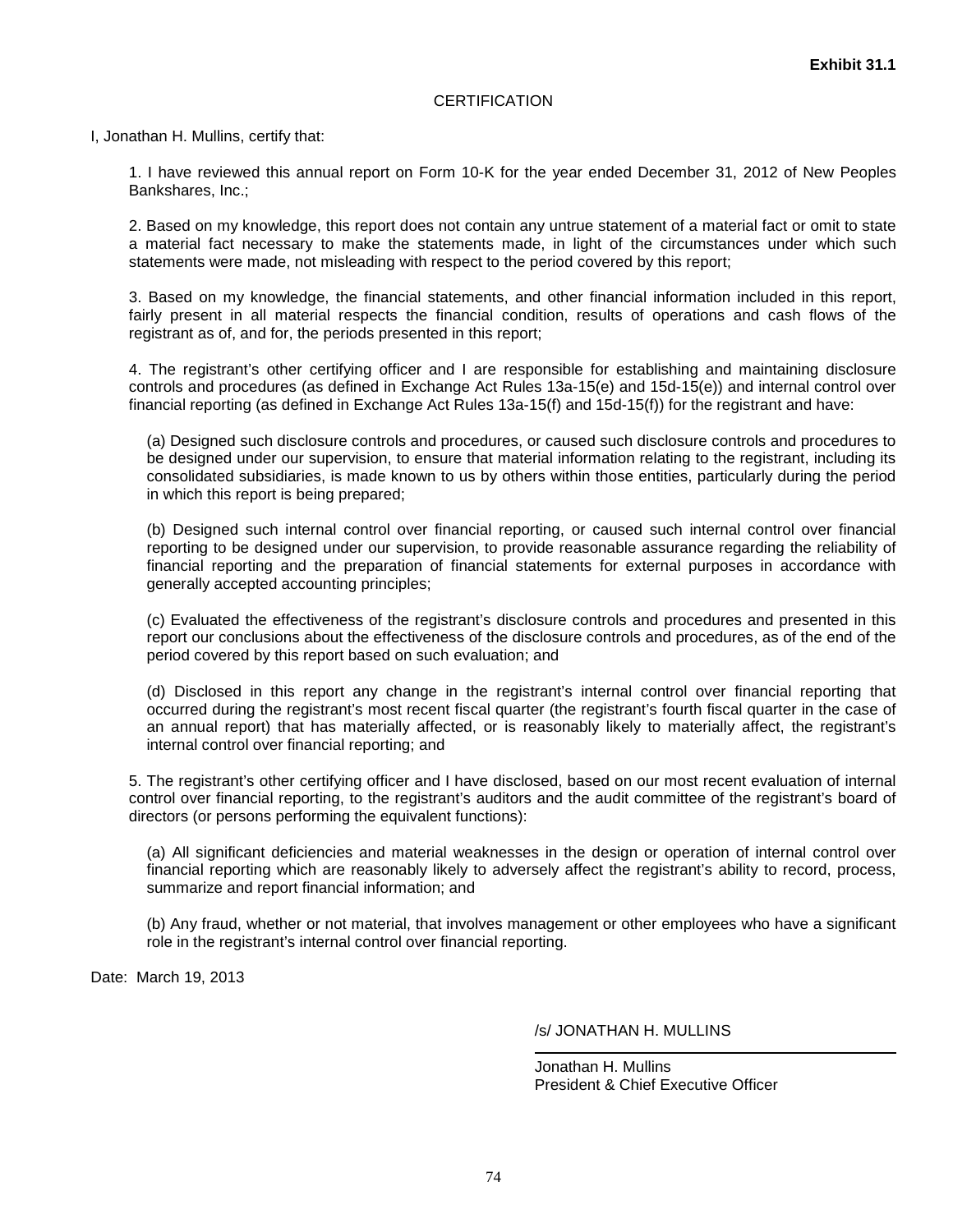### **CERTIFICATION**

### I, C. Todd Asbury, certify that:

1. I have reviewed this annual report on Form 10-K for the year ended December 31, 2012 of New Peoples Bankshares, Inc.;

2. Based on my knowledge, this report does not contain any untrue statement of a material fact or omit to state a material fact necessary to make the statements made, in light of the circumstances under which such statements were made, not misleading with respect to the period covered by this report;

3. Based on my knowledge, the financial statements, and other financial information included in this report, fairly present in all material respects the financial condition, results of operations and cash flows of the registrant as of, and for, the periods presented in this report;

4. The registrant's other certifying officer and I are responsible for establishing and maintaining disclosure controls and procedures (as defined in Exchange Act Rules 13a-15(e) and 15d-15(e)) and internal control over financial reporting (as defined in Exchange Act Rules 13a-15(f) and 15d-15(f)) for the registrant and have:

(a) Designed such disclosure controls and procedures, or caused such disclosure controls and procedures to be designed under our supervision, to ensure that material information relating to the registrant, including its consolidated subsidiaries, is made known to us by others within those entities, particularly during the period in which this report is being prepared;

(b) Designed such internal control over financial reporting, or caused such internal control over financial reporting to be designed under our supervision, to provide reasonable assurance regarding the reliability of financial reporting and the preparation of financial statements for external purposes in accordance with generally accepted accounting principles;

(c) Evaluated the effectiveness of the registrant's disclosure controls and procedures and presented in this report our conclusions about the effectiveness of the disclosure controls and procedures, as of the end of the period covered by this report based on such evaluation; and

(d) Disclosed in this report any change in the registrant's internal control over financial reporting that occurred during the registrant's most recent fiscal quarter (the registrant's fourth fiscal quarter in the case of an annual report) that has materially affected, or is reasonably likely to materially affect, the registrant's internal control over financial reporting; and

5. The registrant's other certifying officer and I have disclosed, based on our most recent evaluation of internal control over financial reporting, to the registrant's auditors and the audit committee of the registrant's board of directors (or persons performing the equivalent functions):

(a) All significant deficiencies and material weaknesses in the design or operation of internal control over financial reporting which are reasonably likely to adversely affect the registrant's ability to record, process, summarize and report financial information; and

(b) Any fraud, whether or not material, that involves management or other employees who have a significant role in the registrant's internal control over financial reporting.

Date: March 19, 2013

/s/ C. Todd Asbury

C. Todd Asbury Executive Vice President & Chief Financial Officer